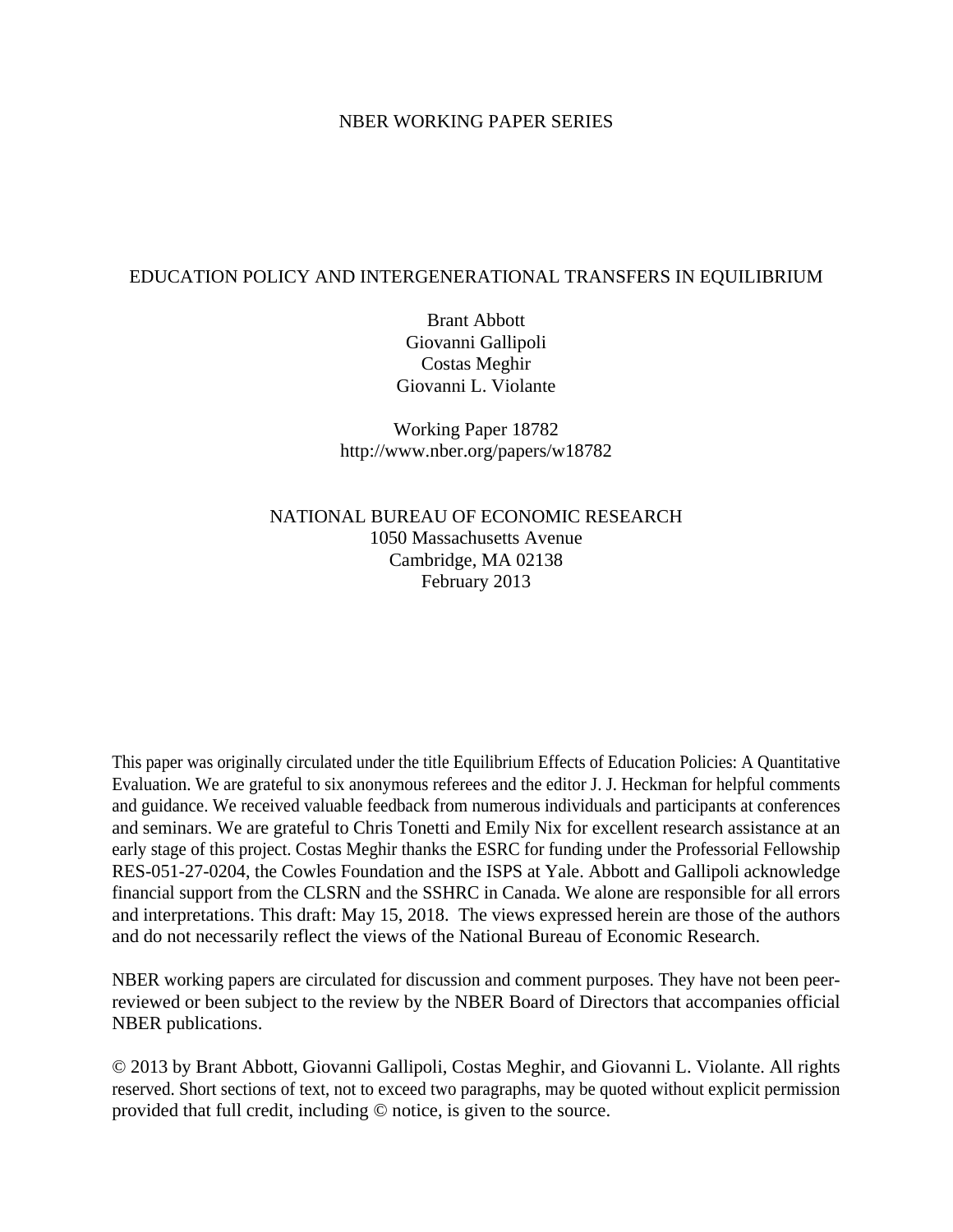Education Policy and Intergenerational Transfers in Equilibrium Brant Abbott, Giovanni Gallipoli, Costas Meghir, and Giovanni L. Violante NBER Working Paper No. 18782 February 2013, Revised July 2018 JEL No. E24,I22,J23,J24

#### **ABSTRACT**

This paper examines the equilibrium effects of alternative financial aid policies intended to promote college participation. We build an overlapping generations life cycle model with education, labor supply, and consumption/saving decisions. Cognitive and non-cognitive skills of children depend on the cognitive skills and education of parents, and affect education choice and labor market outcomes. Driven by both altruism and paternalism, parents make transfers to their children which can be used to fund education, supplementing grants, loans and the labor supply of the children themselves during college. The crowding out of parental transfers by government programs is sizable and thus cannot be ignored when designing policy. The current system of federal aid is valuable: removing either grants or loans would each reduce output by 2% and welfare by 3% in the long-run. An expansion of aid towards ability-tested grants would be markedly superior to either an expansion of student loans or a labor tax cut. This result is, in part, due to the complementarity between parental education and ability in the production of skills of future generations.

Brant Abbott Queen's University Department of Economics 94 University Ave Kingston, Ontario, Canada K7L 3N6 abbottbrant@gmail.com

Giovanni Gallipoli Vancouver School of Economics University of British Columbia 6000 - Iona Drive Vancouver, BC V6T 1L4 CANADA and RCEA gallipol@mail.ubc.ca

Costas Meghir Department of Economics Yale University 37 Hillhouse Avenue New Haven, CT 06511 and IZA and also NBER c.meghir@yale.edu

Giovanni L. Violante Department of Economics Princeton University Julis Romo Rabinowitz Building Princeton, NJ 08540 and NBER glv2@princeton.edu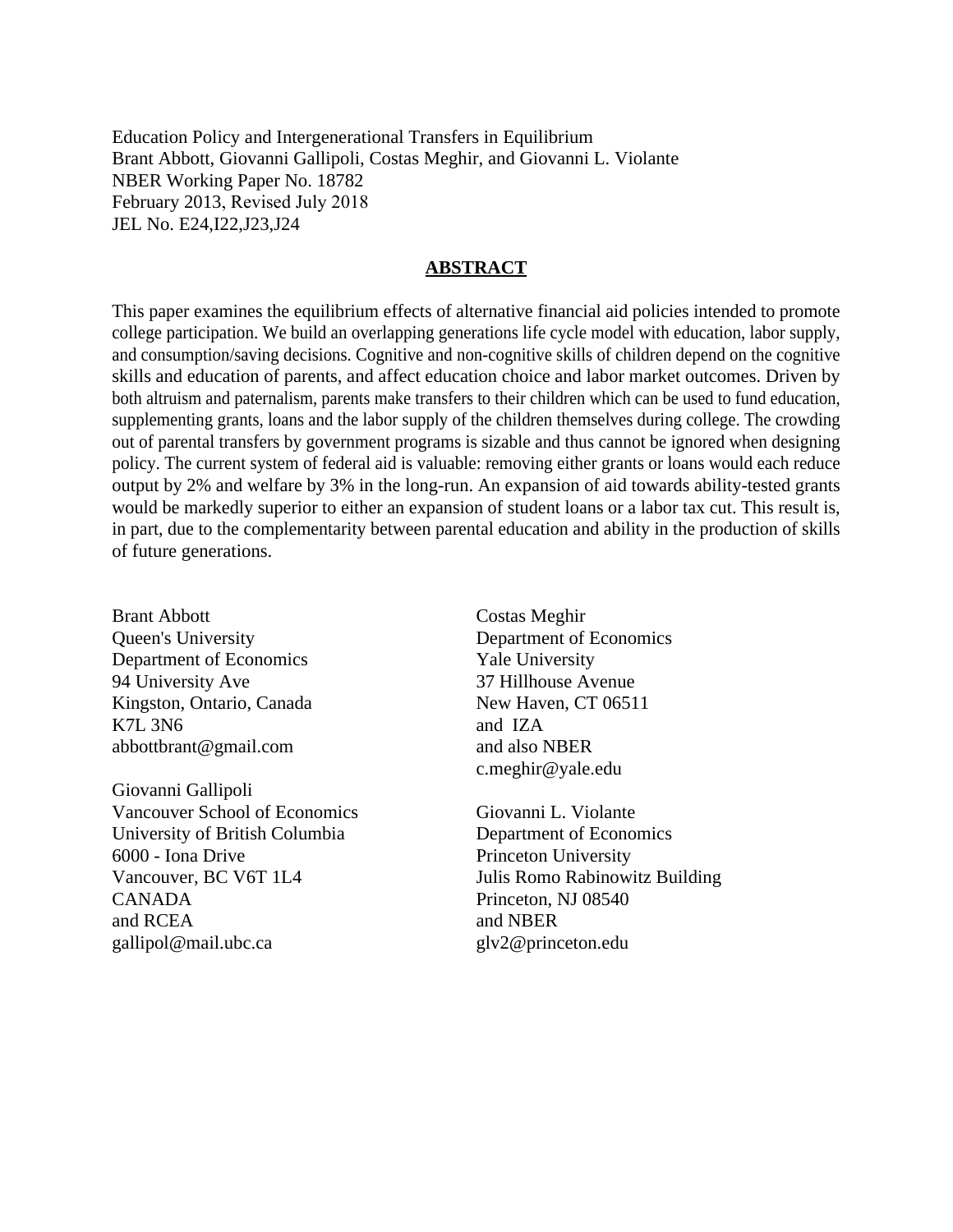# 1 Introduction

Investment in human capital is a key source of aggregate productivity growth and a powerful vehicle for social mobility. However, imperfections in insurance and credit markets can distort skill investment choices and lead to less than socially optimal educational attainment. Motivated by these considerations, governments promote the acquisition of education through a variety of interventions. Financial aid for college students is a pillar of education policy in many countries. For example, in 20[1](#page-2-0)2 the US Federal government spent 150 billion dollars on loans and grants for college students.<sup>1</sup> Given their magnitude and scope, it is important to quantify the effects of policies intended to advance college attainment and understand the way they interact with private financing of education.

In this paper we build a life-cycle, heterogeneous-agent model with incomplete insurance and credit markets of the type popularized by Ríos-Rull [\(1995\)](#page-61-0) and [Huggett](#page-60-0) [\(1996\)](#page-60-0), featuring intergenerational links in the tradition of [Laitner](#page-61-1) [\(1992\)](#page-61-1) and set in an overlapping generations context. Throughout their life cycles parents make savings and labor supply decisions and, when their children are old enough, they make financial transfers to them. These transfers depend on the policy environment, such as the availability of financial aid, and are motivated by both altruism and a paternalistic preference for children's education. Cognitive and non-cognitive skills, transmitted across generations, determine the non-pecuniary cost of education for students and productivity once entering the labor market. Government grants and loans, private loans, as well as labor supply during college complement parental resources as means of funding the financial cost of college education. Workers of different gender and education are imperfect substitutes in production. The government redistributes through a progressive tax system.

With this rich structure in hand, we study the impact of financial aid policies on college attainment, welfare, and the aggregate economy. Central to our analysis are the role of liquidity constraints and uninsurable income risk, policy-induced crowding out of private sources of funding, heterogeneity and selection, and general equilibrium feedbacks.

<span id="page-2-0"></span><sup>&</sup>lt;sup>1</sup>See Trends in Student Aid, College Board, 2012.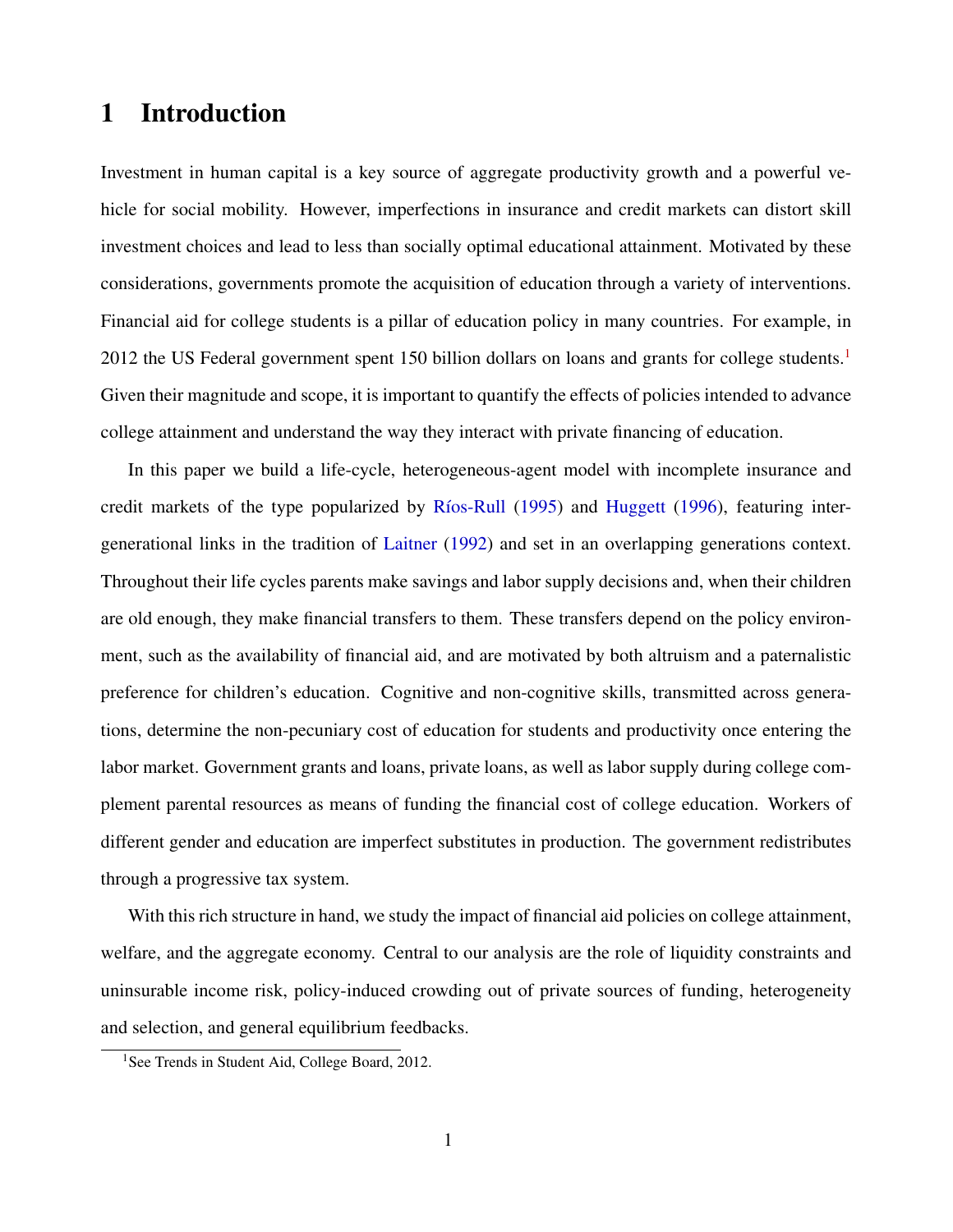Since [Becker](#page-58-0) [\(1964\)](#page-58-0), the potential importance of liquidity constraints on education attainment is well understood. The extent to which credit market imperfections can distort college attendance depends on the capacity and willingness of parents to fund education for their children, the availability of government-sponsored grants and loans, and the earnings potential of students.<sup>[2](#page-3-0)</sup> [Gale and Scholz](#page-59-0) [\(1994\)](#page-59-0) show that inter vivos transfers (IVTs) for education are sizable.<sup>[3](#page-3-1)</sup> However, studies using data from the 1980s and 1990s concluded that family income played a small role in college-attendance decisions, after controlling for child ability and several family background characteristics [\(Cameron](#page-58-1) [and Heckman,](#page-58-1) [1998;](#page-58-1) [Keane and Wolpin,](#page-61-2) [2001;](#page-61-2) [Carneiro and Heckman,](#page-58-2) [2002;](#page-58-2) [Cameron and Taber,](#page-58-3) [2004\)](#page-58-3). More recently, though, [Belley and Lochner](#page-58-4) [\(2007\)](#page-58-4) found that parental financial resources matter significantly for college attendance in the 2000s. In turn, [Heckman and Mosso](#page-60-1) [\(2014\)](#page-60-1) argue that much of the family income effect estimated in the 2000s results from low ability children, while high ability children were already in school.<sup>[4](#page-3-2)</sup>

Earnings risk is pervasive and only partially insurable.<sup>[5](#page-3-3)</sup> It can affect individual decisions as well as the impact of policy, including the relative benefit of grants versus loans.<sup>[6](#page-3-4)</sup> Thus, we model earnings as a gender specific stochastic Roy model with a separate process for each education group and dependent on ability. We explicitly account for alternative channels of consumption insurance, including spousal labor supply as in [Blundell et al.](#page-58-5) [\(2016b\)](#page-58-5) and intra-family transfers.

In the model we allow for heterogeneity in both the returns to education and the psychic costs of schooling, which depend on both cognitive and non-cognitive ability.<sup>[7](#page-3-5)</sup> Modeling psychic costs is nec-

<span id="page-3-0"></span><sup>&</sup>lt;sup>2</sup> [Garriga and Keightley](#page-59-1) [\(2015\)](#page-59-1) show that omitting the labor supply margin of college students may lead to large overestimates in the effects of tuition subsidies.

<span id="page-3-1"></span><sup>&</sup>lt;sup>3</sup>[Winter](#page-62-0) [\(2014\)](#page-62-0) also argues that ignoring parental transfers may lead to wrong inference about the extent of credit constraints. [Keane and Wolpin](#page-61-2) [\(2001\)](#page-61-2) and [Johnson](#page-60-2) [\(2013\)](#page-60-2) estimate parental IVTs as a function of observable characteristics from the NLSY79. [Brown et al.](#page-58-6) [\(2012\)](#page-58-6) show that while parental contributions are assumed and expected in financial aid packages, they are not legally enforceable nor universally given, implying substantial heterogeneity in access to resources for students with observationally similar families.

<span id="page-3-2"></span><sup>4</sup>[Carneiro et al.](#page-58-7) [\(2011\)](#page-58-7) show that returns to college are in fact negative for low ability children.

<span id="page-3-4"></span><span id="page-3-3"></span><sup>5</sup>[Blundell et al.](#page-58-8) [\(2008\)](#page-58-8); [Low et al.](#page-61-3) [\(2010\)](#page-61-3); [Heathcote et al.](#page-60-3) [\(2014\)](#page-60-3)

 $6$ See for example [Johnson](#page-60-2) [\(2013\)](#page-60-2). As originally emphasized by [Levhari and Weiss](#page-61-4) [\(1974\)](#page-61-4), college education is a multiperiod investment requiring an ex-ante commitment of resources and time. Uncertainty in its return is a key determinant of education decisions. Hence, students may be unwilling to finance college using loans when risk about their future earnings and ability to repay is high.

<span id="page-3-5"></span><sup>&</sup>lt;sup>7</sup>The first studies linking human capital investment to life cycle earnings [\(Mincer,](#page-61-5) [1958;](#page-61-5) [Becker,](#page-58-0) [1964;](#page-58-0) [Ben-Porath,](#page-58-9)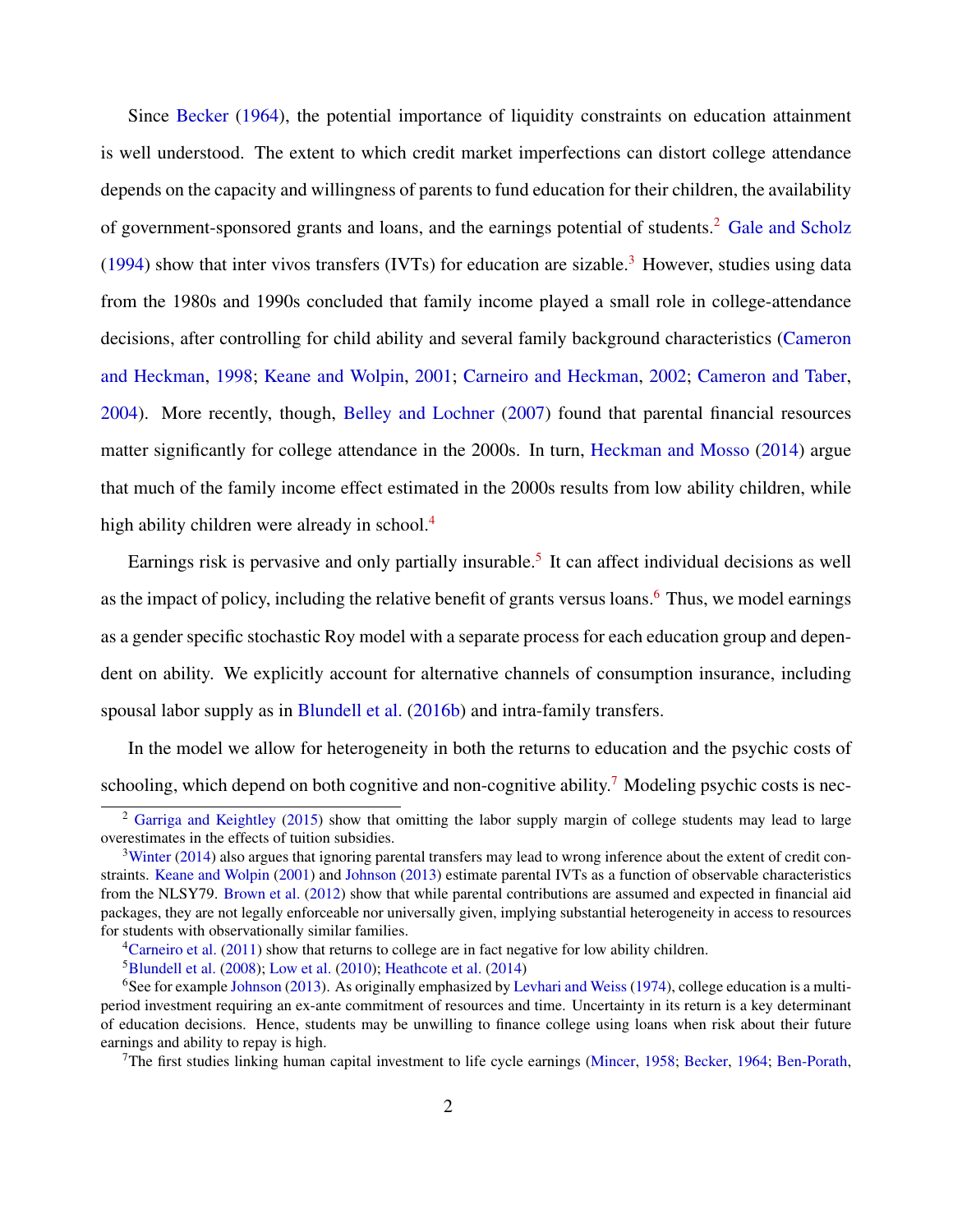essary because pecuniary returns can only account for part of the observed college attendance patterns by ability (see [Cunha et al.,](#page-59-2) [2005;](#page-59-2) [Heckman et al.,](#page-60-4) [2006a\)](#page-60-4). From a policy perspective, accounting for such heterogeneity allows a meaningful examination of the importance of targeted interventions. The way cognitive and non-cognitive skills are transmitted across generations, as well as their effects on education choices and returns, are estimated from data. In particular, because parental education affects child skills in the model, thus making them endogenous, expanding schooling for the current generation reduces the cost of human capital accumulation for future generations, an original insight of T.W. Schultz.<sup>[8](#page-4-0)</sup>

To complete our understanding of how government policy can affect educational attainment and wages we follow [Heckman et al.](#page-60-5) [\(1998b](#page-60-5)[,c\)](#page-60-6), [Lee](#page-61-6) [\(2005\)](#page-61-6) and [Lee and Wolpin](#page-61-7) [\(2006\)](#page-61-7), amongst others, and set the model in a general equilibrium context, which allows wages to adapt to changes in the sup-ply and composition of educated workers.<sup>[9](#page-4-1)</sup> In our model the aggregate production function depends on inputs from three types of education and allows for imperfect substitutability between males and females of the same skill.

Finally, to shed light on the welfare effects of education policy, we build on [Benabou](#page-58-10) [\(2002\)](#page-58-10) and develop a decomposition of welfare gains into aggregate productivity improvements, lower inequality in initial conditions, and reduced consumption uncertainty.

Our data is drawn from various US sources, including the Current Population Survey (CPS), the Panel Study of Income Dynamics (PSID), the National Longitudinal Survey of Youth (NLSY, 79 and 97), the National Center for Education Statistics (NCES), the Survey of Consumer Finances (SCF), and the National Accounts. The model is estimated in stages. We first estimate the wage processes, for each education group and gender, as well as the intergenerational transmission of ability and the

[<sup>1967\)</sup>](#page-58-9) sidestepped the important issue of self-selection into education, as described in the seminal contributions of [Rosen](#page-61-8) [\(1977\)](#page-61-8) and [Willis and Rosen](#page-62-1) [\(1979\)](#page-62-1).

<span id="page-4-0"></span><sup>&</sup>lt;sup>8</sup>The dependence of child cognitive and noncognitive skills on parental education in part reflects how investments in child development vary with parental education [\(Cunha and Heckman,](#page-59-3) [2007;](#page-59-3) [Cunha et al.,](#page-59-4) [2010\)](#page-59-4). This provides an important channel for the intergenerational impact of education policy.

<span id="page-4-1"></span> $9$ For a similar approach, see also the work of [Bohacek and Kapicka](#page-58-11) [\(2012\)](#page-58-11), [Krueger and Ludwig](#page-61-9) [\(2016\)](#page-61-9), [Johnson and](#page-60-7) [Keane](#page-60-7) [\(2013\)](#page-60-7), and [Garriga and Keightley](#page-59-1) [\(2015\)](#page-59-1).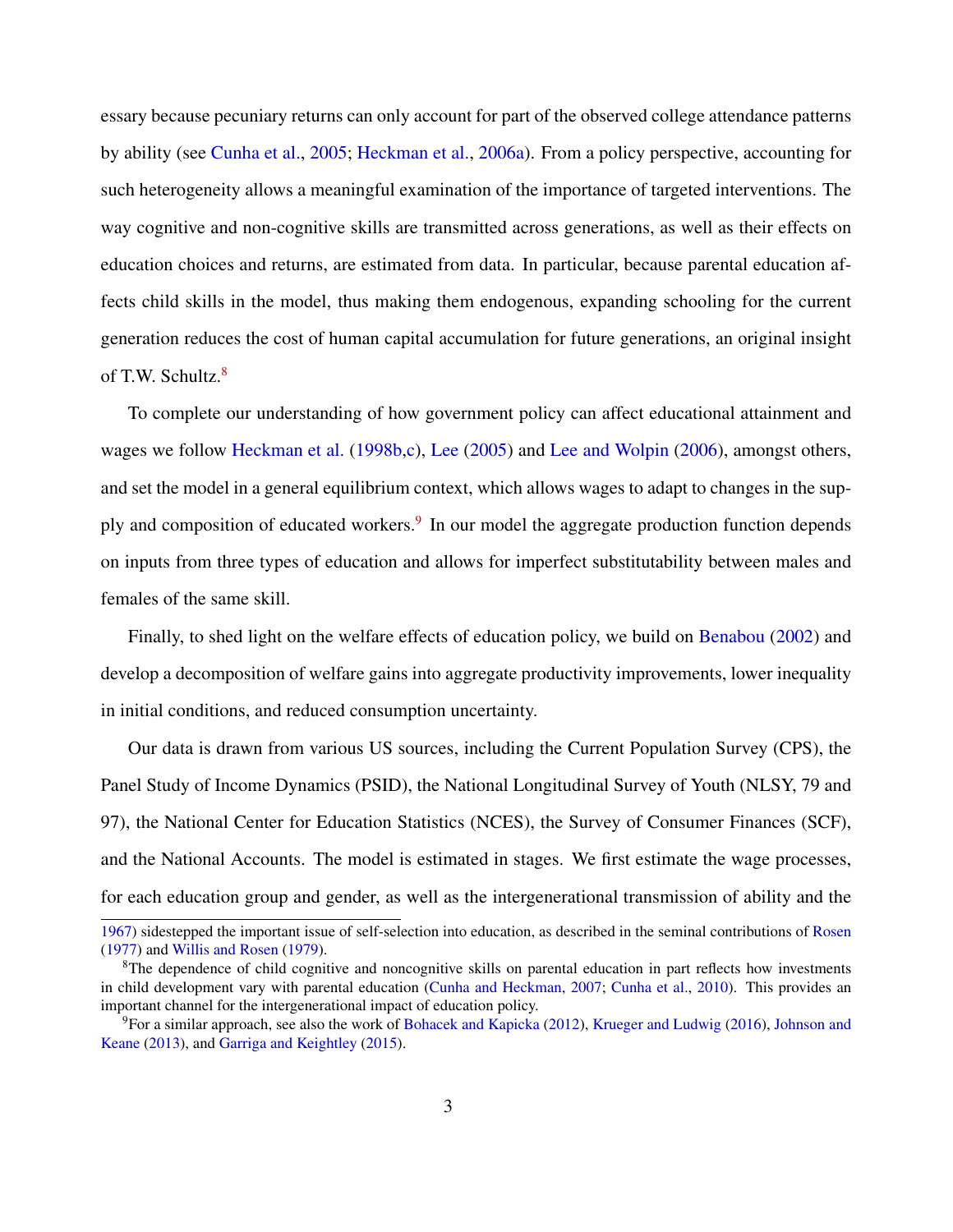aggregate production function. Then, having set few parameters based on the literature, we use the method of moments to estimate the rest of the model's parameters. The US federal system of grants and loans is represented in detail, allowing for the existing amount of means testing, to ensure that we capture the main sources of public funding for education and the way they are targeted in practice.

We establish that the model fits the data along a number of crucial dimensions that are not targeted in estimation. For example, cross-sectional life-cycle profiles of the mean and dispersion of hours worked, earnings, consumption, and wealth are consistent with their empirical counterparts. We are careful to match numerous statistics about student borrowing, including their average cumulative loans upon graduation.<sup>[10](#page-5-0)</sup> The intergenerational income-rank mobility implied by our model is within the range estimated by [Chetty et al.](#page-59-5) [\(2014\)](#page-59-5), and correlation of income between parents and children is close to the value documented by [Solon](#page-61-10) [\(1999\)](#page-61-10) for the US. Our modeling choices for federal financial aid imply marginal effects of parental wealth on college attainment, controlling for child's ability, that are similar to those estimated by [Belley and Lochner](#page-58-4) [\(2007\)](#page-58-4) from the NLSY97. The role of paternalism is key in explaining these facts. Moreover, when we use the model to simulate an artificial randomized experiment in which a (treated) group of high-school graduates receives an additional \$1,000 in yearly tuition grants and another (control) group does not, the simulated treatment effect on college attainment is consistent with the outcomes of quasi-randomized policy shifts surveyed by [Kane](#page-60-8) [\(2003\)](#page-60-8), and [Deming and Dynarski](#page-59-6) [\(1995\)](#page-59-6).

We conduct a number of different policy experiments, in which we change the size and nature (general/need-based/merit-based) of the federal grant program and government-sponsored loan limits. We find that the crowding out of the private (parental) source of funds is a very important feature and attenuates the effects of policy: every additional dollar of government grants crowds out 25-50 cents of parental IVTs on average, and a \$1,000 reduction in tuition fees lowers the annual earnings of college students by roughly \$100 on average. The amount of crowding out varies across the wealth distribution, with transfers from poorer parents being more sensitive to policy changes. Overall,

<span id="page-5-0"></span><sup>&</sup>lt;sup>10</sup>[Lochner and Monje-Naranjo](#page-61-11) [\(2011\)](#page-61-11) stress that models may imply too little borrowing relative to data.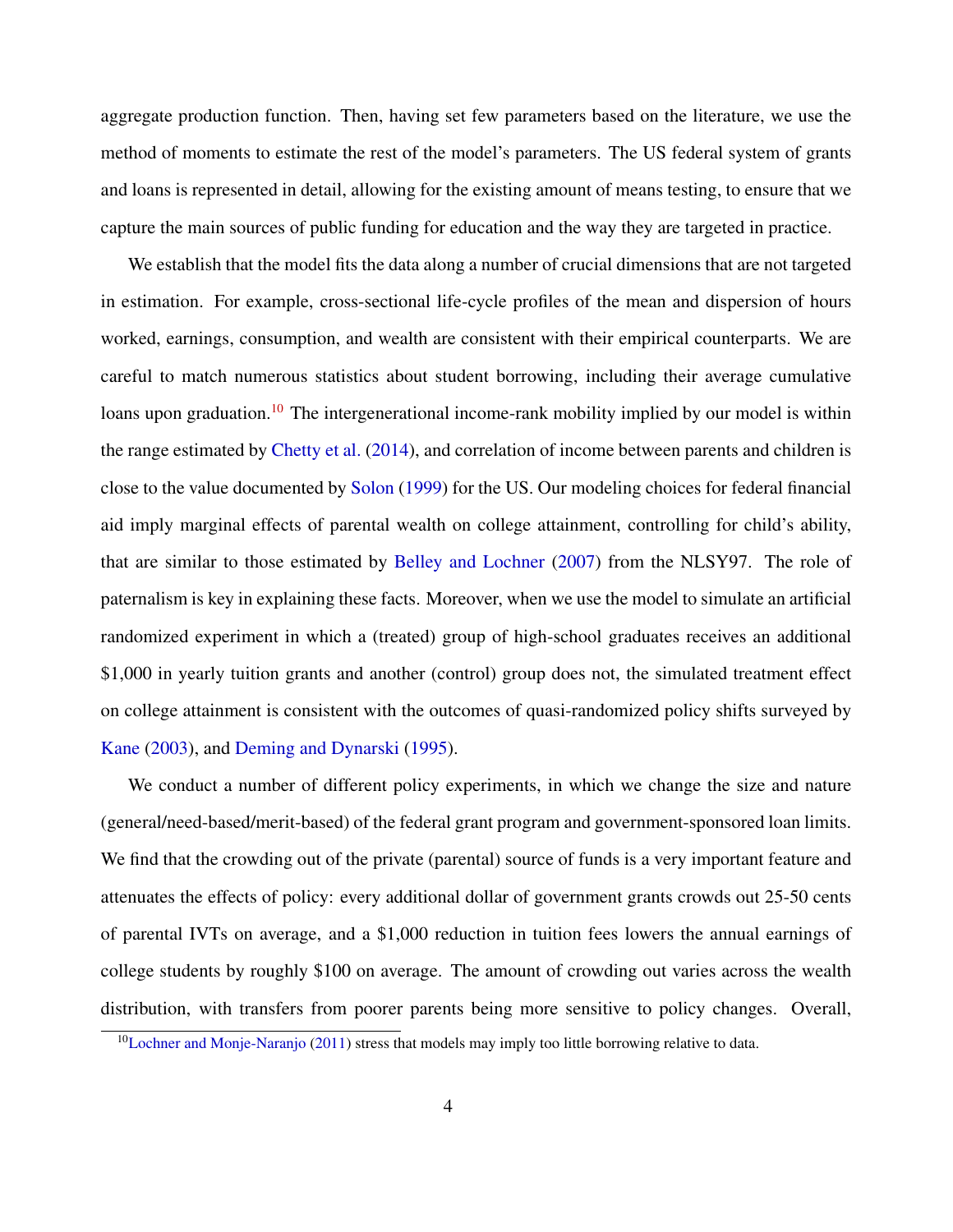however, the current level of federal aid (grants and loans) is welfare improving and accounts for over 4% of GDP, with the grants and loans being of roughly equal importance. Our estimated model also implies non-trivial welfare and efficiency gains from further expansions of grant programs. An additional \$1,000 of grants per year for every student (which increases grant spending by roughly 50%) leads to a long-run increase in GDP of close to 1%. While some of this gain derives from increased college attainment, a substantial part also arises from stronger sorting into college based on ability, which is efficient in the model. An ability-tested grant expansion is significantly more effective than a general expansion. One source of this result is the complementarity between parental education and ability in the production of children's skills. Finally, consistent with the literature, the general-equilibrium responses of wages, together with crowding out, imply that the aggregate long-run effects are less than half the immediate response.

The remainder of the paper is organized as follows. Section [2](#page-6-0) outlines the model and defines equilibrium. Section [3](#page-23-0) describes estimation. Section [4](#page-32-0) explores the empirical implications of the model by assessing its behavior along several key dimensions not explicitly targeted in the parameterization. Section [5](#page-41-0) presents all the policy experiments and offers a general discussion of the main findings. Section [6](#page-56-0) concludes. An Online Appendix contains additional details on the parametrization and on the results of the policy experiments, as well as a sensitivity analysis.

# <span id="page-6-0"></span>2 Model

### 2.1 Overview

Men and women in the model start making choices at age 16. At that point cognitive and noncognitive skills are drawn from a distribution that depends on parental education and skills. Moreover, parents make financial transfers to their children with which they start them out in life. These inter vivos transfers (IVT) are in part unconditional (driven by altruism) and in part conditional on children attending college (driven by paternalism). The IVTs and the ability transmission drive intergenera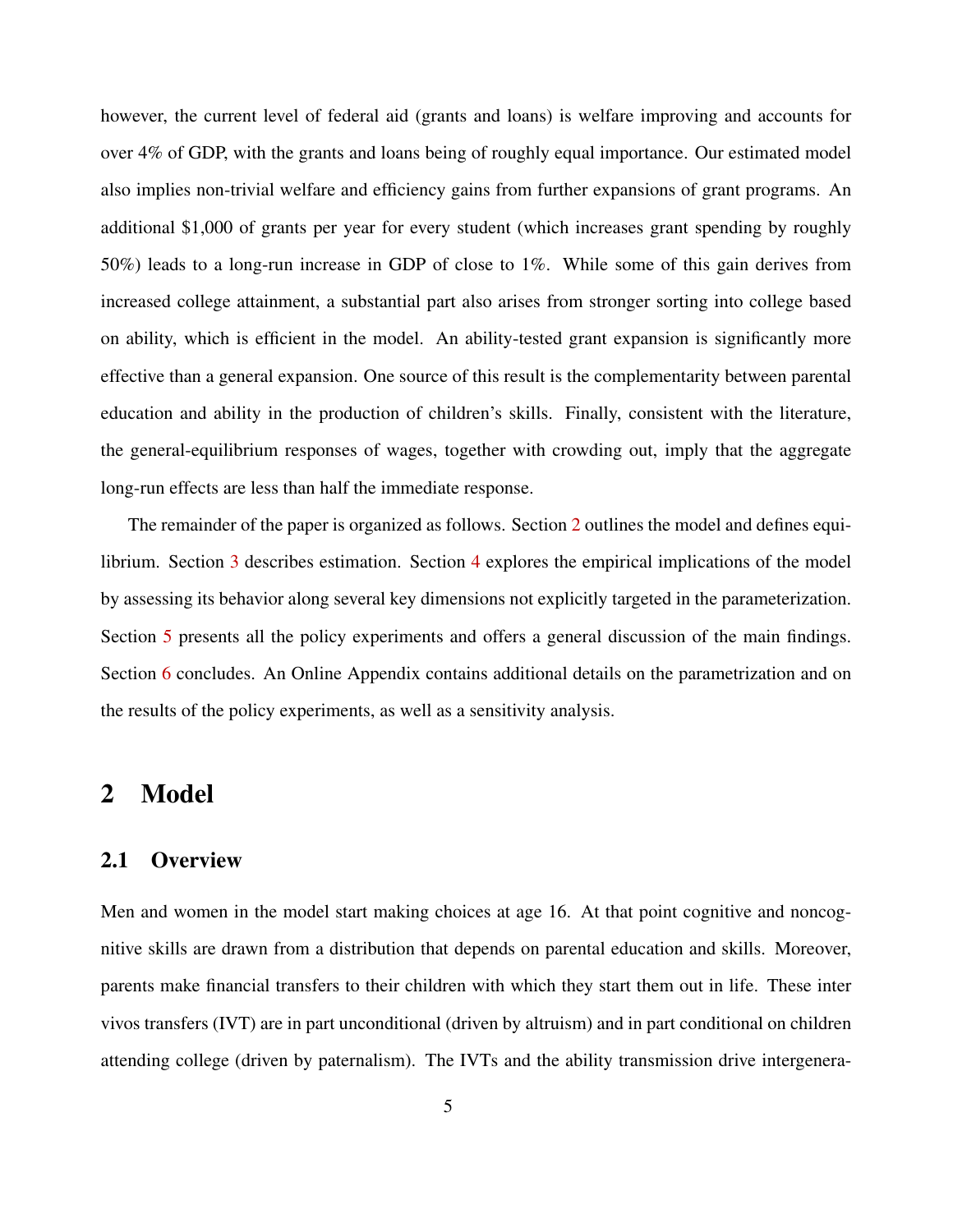tional mobility. Given these inherited endowments of financial resources and abilities, children make their sequential education choices which can be one of three: less than high school, high school or college. During college students can finance education by borrowing from private markets, through government grants and loans, and also by working part time. Once education is completed individuals marry, drawing a spouse from a distribution that reflects the educational sorting in the data. Over the lifecycle they make consumption/savings and labor supply decisions and they exogenously have two children of the same gender. After their children have become independent decision makers, they continue with the standard lifecycle decisions and eventually retire off their savings and a government provided pension, living to a maximum age of 100.

There is a set of overlapping generations at any point in time. Workers of different skills, gender and education combine to produce a consumption good, based on a production function where workers of different genders and education are imperfect substitutes for each other; skills enhance the efficiency units of labor supplied. We assume a closed economy in which capital is endogenously determined by the savings of households. Interest rate and wages clear the capital and labor markets. The government uses taxation to fund educational programs (grants and loans), pensions, and other (residual) expenditures.

We begin by describing the model's demographic structure, preferences, production technology, financial markets, and government policies. Next, we outline the life cycle of agents and define a competitive equilibrium. We abstract from aggregate shocks, and thus describe the economy in steady state. For this reason, to lighten notation, we omit time subscripts whenever possible. When discussing the choice of parameter values requires no detour, we do it as we present the model. This subset of parameter values is summarized in the tables in the Appendix. The rest of the parameterization is outlined in Section [3.](#page-23-0)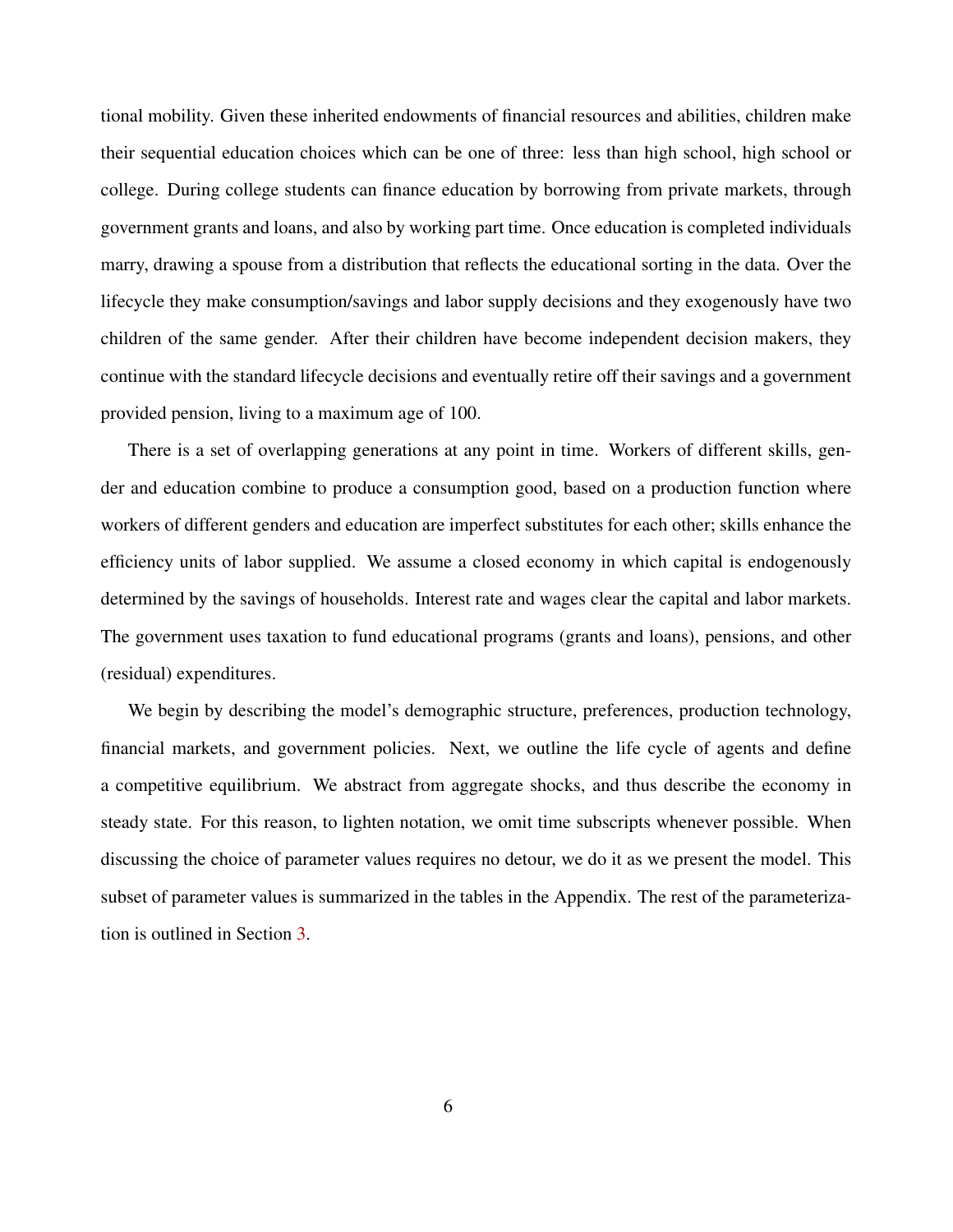# <span id="page-8-2"></span>2.2 Preliminaries

Time is discrete, indexed by  $t$  and continues forever. There is no aggregate uncertainty. A period in the model corresponds to two years. The economy is populated by a continuum of individuals, equally many males and females. Gender is indexed by  $g \in \{m, f\}$  and age by  $j \in \{0, 1, ..., J\}$ . At each date a new cohort of measure one of each gender enters the economy. The first period of life in the model  $(j = 0)$  corresponds to age 16 and the last one  $(j = J)$  to age 100. Individuals survive from age j to  $j + 1$  with probability  $\zeta_j$  (strictly less than 1 only after retirement) whose values are taken from the US Life Tables for the year 2000. Since cohort size and survival probabilities are time-invariant, the model's age distribution is stationary.

The life cycle of individuals comprises four stages: education from age  $j = 0$  to a maximum of age  $j^{CL}$ , marital matching at age  $j^{CL}+1$ , work until age  $j^{RET}-1$ , and retirement from age  $j^{RET}$  to J. In the first stage the decision unit is the individual. In the last two, the decision unit is the household, i.e. a husband and wife pair.

**Preferences.** The consumption and leisure of an individual with gender  $g \in \{m, f\}$  at age j are denoted by  $c_j^g$  $\int_j^g$  and  $\ell_j^g$  $j$ , respectively. We will minimize/suppress subscripts wherever possible in the following discussion to improve readability. Individuals have gender and age specific preferences over consumption c and leisure  $\ell$ 

$$
u_{gj}(c,\ell) = \frac{c^{1-\gamma}}{1-\gamma} + \vartheta_j^g \frac{\ell^{1-\nu_j^g}}{1-\nu_j^g}.
$$
\n(2.1)

Some of the preference parameters above are pre-set, based on existing literature: the coefficient of relative risk aversion  $\gamma$  is set to 1.5.<sup>[11](#page-8-0)</sup> For males,  $\nu^m$  and  $\vartheta^m$  do not depend on age;  $\nu^m$  is set so that the (average) Frisch elasticity of labor supply is 1/3, while  $\vartheta^m$  is estimated.<sup>[12](#page-8-1)</sup> For women each of these parameters takes two values: one for when they have no children in the household – the same values

<span id="page-8-0"></span><sup>&</sup>lt;sup>11</sup>See [Attanasio and Weber](#page-58-12) [\(1995\)](#page-58-12).

<span id="page-8-1"></span><sup>&</sup>lt;sup>12</sup>See [Meghir and Phillips](#page-61-12) [\(2009\)](#page-61-12) for estimates of Frisch elasticities for men.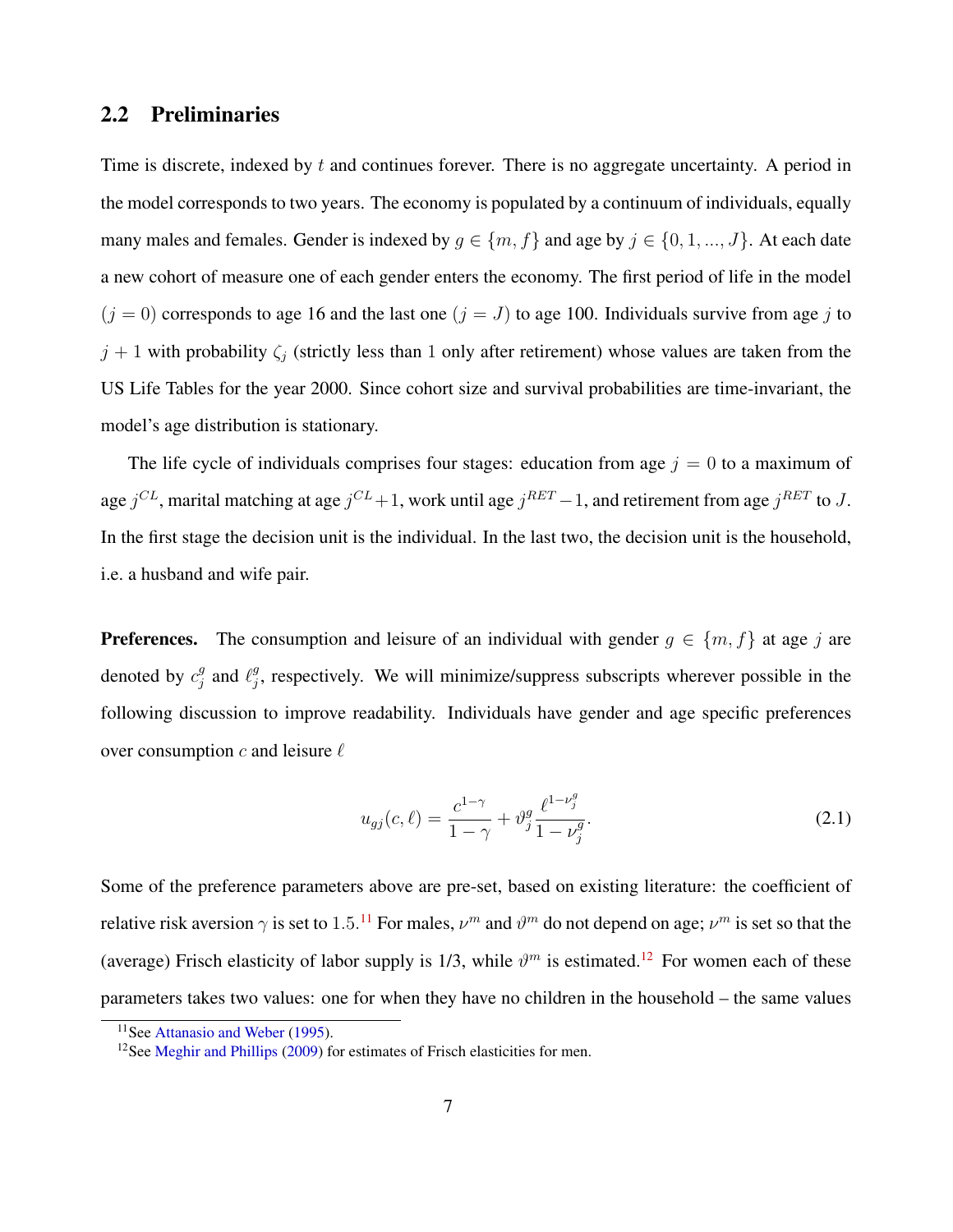they take for men – and one for when they do (ages 30-45). The Frisch elasticity for women with children is 2/3, following [Blundell et al.](#page-58-13) [\(2016a\)](#page-58-13). As for males  $\vartheta_i^f$  $j$  are estimated and take two values depending on whether women have children or not (which here just depends on age).<sup>[13](#page-9-0)</sup> The discount factor  $\beta$ , common across individuals, is a key determinant of wealth accumulation. To inform the estimation of this parameter, we therefore target an aggregate capital-output ratio of 3.5 annually, as in the US economy, and obtain an annualized value of  $\beta = 0.951$ .

We assume full ex-ante commitment within the marriage. Married couples have household preferences

$$
u_j(c^m, c^f, \ell^m, \ell^f) = u_{mj}(c^m, \ell^m) + u_{fj}(c^f, \ell^f) + v^m + v^f \tag{2.2}
$$

where  $v^g$  denotes transfers of utility between spouses (with  $v^m + v^f = 0$ ) that allow the initial commitment to be fulfilled ex-post.<sup>[14](#page-9-1)</sup>

We follow [Voena](#page-61-13) [\(2015\)](#page-61-13) by modeling economies of scale in consumption as dependent on the sharing of resources. That is, total expenditure to consume  $c^m$  and  $c^f$  is  $c = [(c^m)\tilde{p} + (c^f)\tilde{p}]^{\frac{1}{p}}$ . The optimal allocation of consumption within the marriage requires  $c^m = c^f$ . Hence we have that  $c = 2^{\frac{1}{\rho}}c^g$ , where  $\tilde{\rho} = 1.4$ , as estimated by [Voena](#page-61-13) [\(2015\)](#page-61-13), implies sizable economies of scale for couples.

**Production.** All final goods are produced by a representative firm using aggregate physical capital K and an aggregate human capital input H according to the production technology  $Y = F(K, \mathcal{H})$ , where F is Cobb-Douglas. We exogenously set the capital share of output  $\alpha$  to 0.33 and the annual capital depreciation rate  $\delta$  to 0.06.

We follow [Katz and Murphy](#page-60-9) [\(1992\)](#page-60-9) and [Heckman et al.](#page-60-10) [\(1998a\)](#page-60-10) in modelling aggregate labor input H as a constant elasticity of substitution aggregator of six types of labor inputs,  $H^{e,g}$ , indexed

<span id="page-9-0"></span><sup>&</sup>lt;sup>13</sup>The key moments that identify the weight on non-market time  $\vartheta_j^f$  and  $\vartheta_m$  are the average hours worked. For men and childless women this is 35% of their time endowment. When children are present, women work 40% less than men (as in the CPS 2000 data).

<span id="page-9-1"></span><sup>&</sup>lt;sup>14</sup>This specification is consistent with the transferable utility model described in [Weiss](#page-61-14) [\(1997\)](#page-61-14), pp.89-90.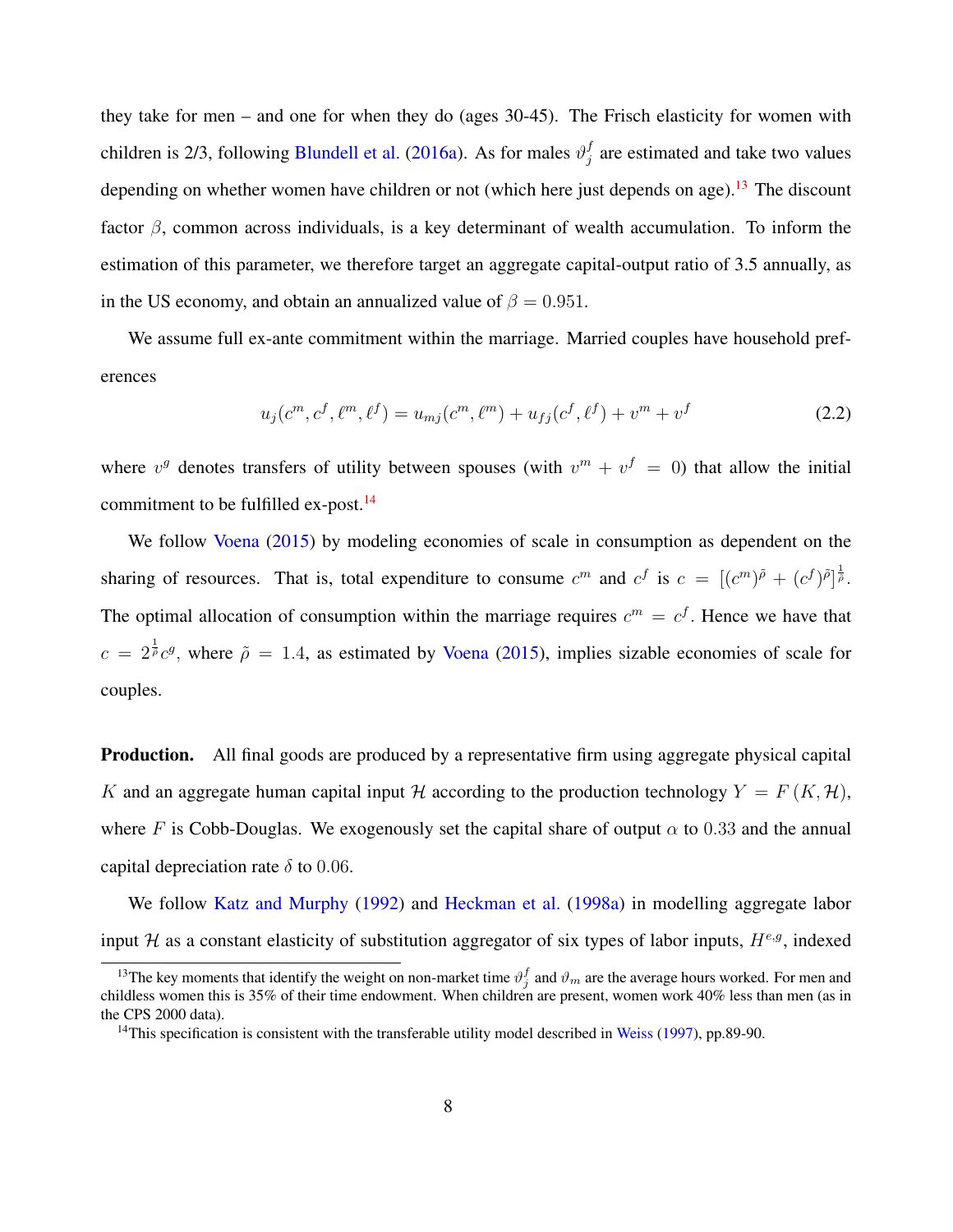by gender g and education attainment  $e \in \{LH, HS, CL\}$ , where LH denotes those who did not complete high-school, HS high-school graduates, and CL college graduates:

<span id="page-10-0"></span>
$$
\mathcal{H} = \left[ s^{LH} \left( H^{LH} \right)^{\rho} + s^{HS} \left( H^{HS} \right)^{\rho} + s^{CL} \left( H^{CL} \right)^{\rho} \right]^{\frac{1}{\rho}},\tag{2.3}
$$

where

<span id="page-10-1"></span>
$$
H^{e} = \left[ s^{f,e}(H^{f,e})^{\chi} + s^{m,e}(H^{m,e})^{\chi} \right]^{\frac{1}{\chi}}, \quad e \in \{LH, HS, CL\}
$$
 (2.4)

Both  $\rho$  and  $\chi$  are in  $(-\infty, 1]$ . Each labor market is assumed to be competitive. The estimation of the elasticities of substitution and the CES weight parameters  $s^{g,e}$ , based on data from the Current Population Survey (CPS) for 1968-2001, is done separately and prior to the main model estimation. It takes into account that individuals have different skills that affect the number of efficiency units of labor that they supply. This is discussed in Section [3.](#page-23-0)

Financial Markets. Markets are incomplete. Agents trade claims to physical capital and risk-free bonds, but cannot buy state-contingent insurance against individual risk. All financial contracts are transacted by competitive intermediaries (banks). Claims to capital and bond holdings pay the same return in equilibrium because of no-arbitrage. Households with positive savings receive from banks an equilibrium interest rate which equals  $r$ . Banks lend the funds to other households with borrowing needs at the rate  $r^- = r + \iota$ , where the wedge  $\iota > 0$  is the cost of overseeing the loan per unit of consumption intermediated. The wedge  $\iota$  is an important determinant of the proportion of households who have negative net worth. In the 2001 SCF data this proportion is 6.8%, which we target in estimation. Our estimate of the unsecured borrowing wedge is  $\iota = 0.064$  annually.

Individuals face debt limits that vary over the life-cycle. High-school students, young (i.e. before marriage) workers, and retired households cannot borrow. Credit access for the college students is explained in detail below. Working-age married households are subject to borrowing constraints  $\underline{a}^e$ . The value of  $\underline{a}^e$  is set to  $-\$85,000$  if the most educated spouse is a college graduate,  $-\$25,000$  if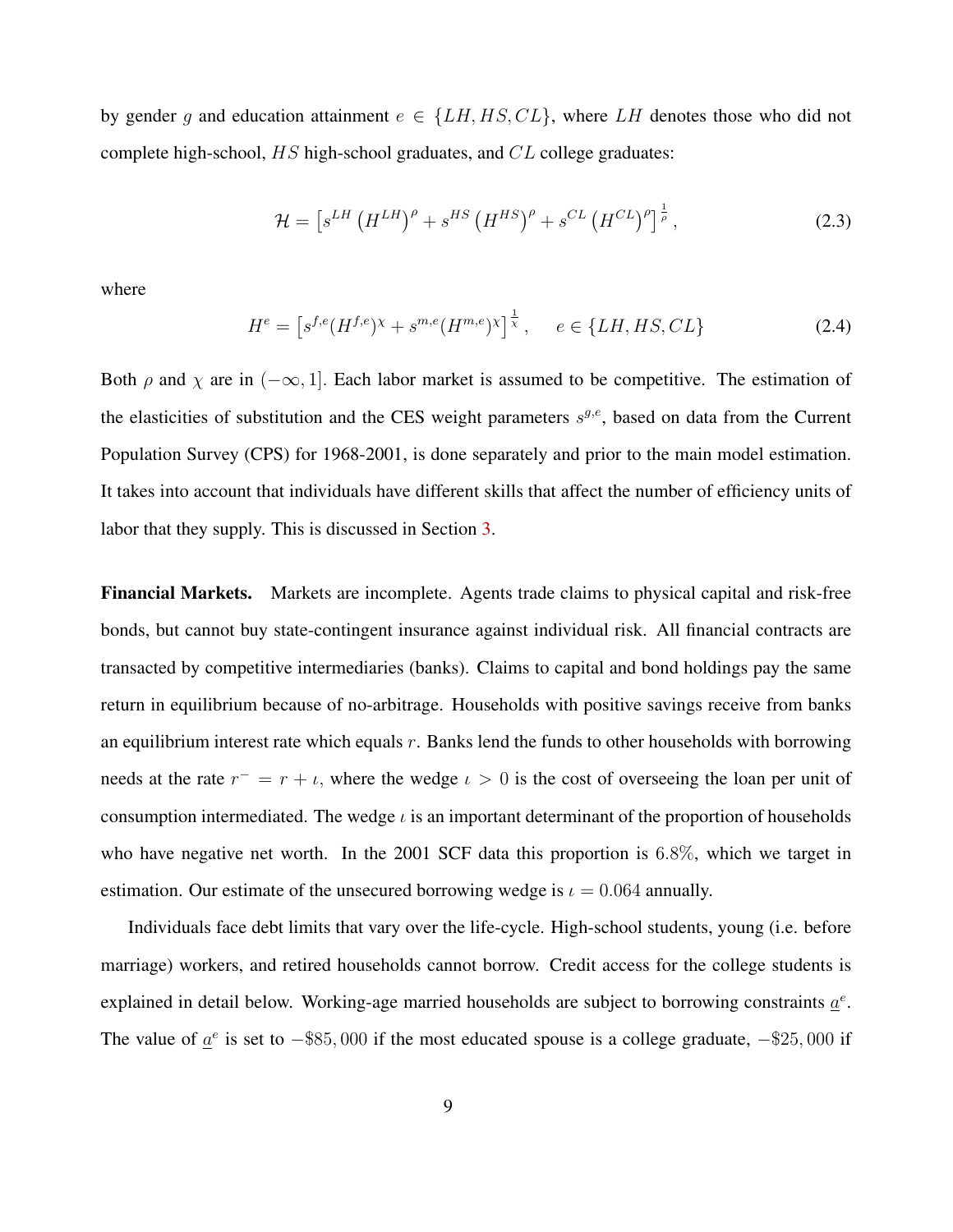the most educated spouse is a high school graduate, and −\$15, 000 if both spouses have attained less than high school. These exogenously specified parameters values are informed by self-reported limits on unsecured credit by family type from the SCF. <sup>[15](#page-11-0)</sup> All retired households can buy annuities at actuarially fair rates, which allows us to abstract from bequests.<sup>[16](#page-11-1)</sup>

Government. The government levies flat taxes  $\tau_w = 0.27$ ,  $\tau_k = 0.40$  and  $\tau_c = 0.05$  on labor income, asset income and consumption, respectively (see [Domeij and Heathcote,](#page-59-7) [2004;](#page-59-7) [McDaniel,](#page-61-15) [2014\)](#page-61-15).<sup>[17](#page-11-2)</sup> The government refunds a lump-sum amount of tax revenue  $\psi$  to each individual. The value of  $\psi$  largely determines the progressivity of the tax system (how average tax rates vary with income). We measure progressivity by the ratio of the variance of disposable income to the variance of pre-government income, which is about 0.61 in national data (see [Heathcote et al.,](#page-60-11) [2010\)](#page-60-11). This progressivity statistic is important for identification of  $\psi$  and thus we include it as a targeted moment in estimation. The government also runs a public pension system which pays an education specific benefit  $p^e$  to retirees. The pension replacement rate is exogenously specified as 33% of average earnings within each respective education group [\(Mitchell and Phillips,](#page-61-16) [2006\)](#page-61-16). Once the education and pension systems have been financed, excess tax revenues are spent on non-valued government consumption G.

# 2.3 Life cycle

The life cycle of an individual consists of four phases – education, marital matching, work, and retirement – which we now describe.

<span id="page-11-0"></span> $15$  The lifetime natural borrowing limit (households cannot retire with debt) may be more restrictive for some households, particularly those approaching retirement.

<span id="page-11-1"></span><sup>&</sup>lt;sup>16</sup> As explained, one reason financial markets are incomplete is that there are no state-contingent insurance markets for (i) individual labor-income risk. As it will be clear from the description of the rest of the model, there are also missing markets to insure (ii) the risk of being born with disadvantaged initial conditions (e.g. poor, uneducated, or low-ability parents), (iii) the shocks affecting the psychic cost of education, and (iv) adverse outcomes at the marital matching stage.

<span id="page-11-2"></span><sup>&</sup>lt;sup>17</sup>The tax  $\tau_k$  is levied only on positive capital income. We use  $\tau_k$  throughout with the convention that if  $a < 0$  then  $\tau_k = 0.$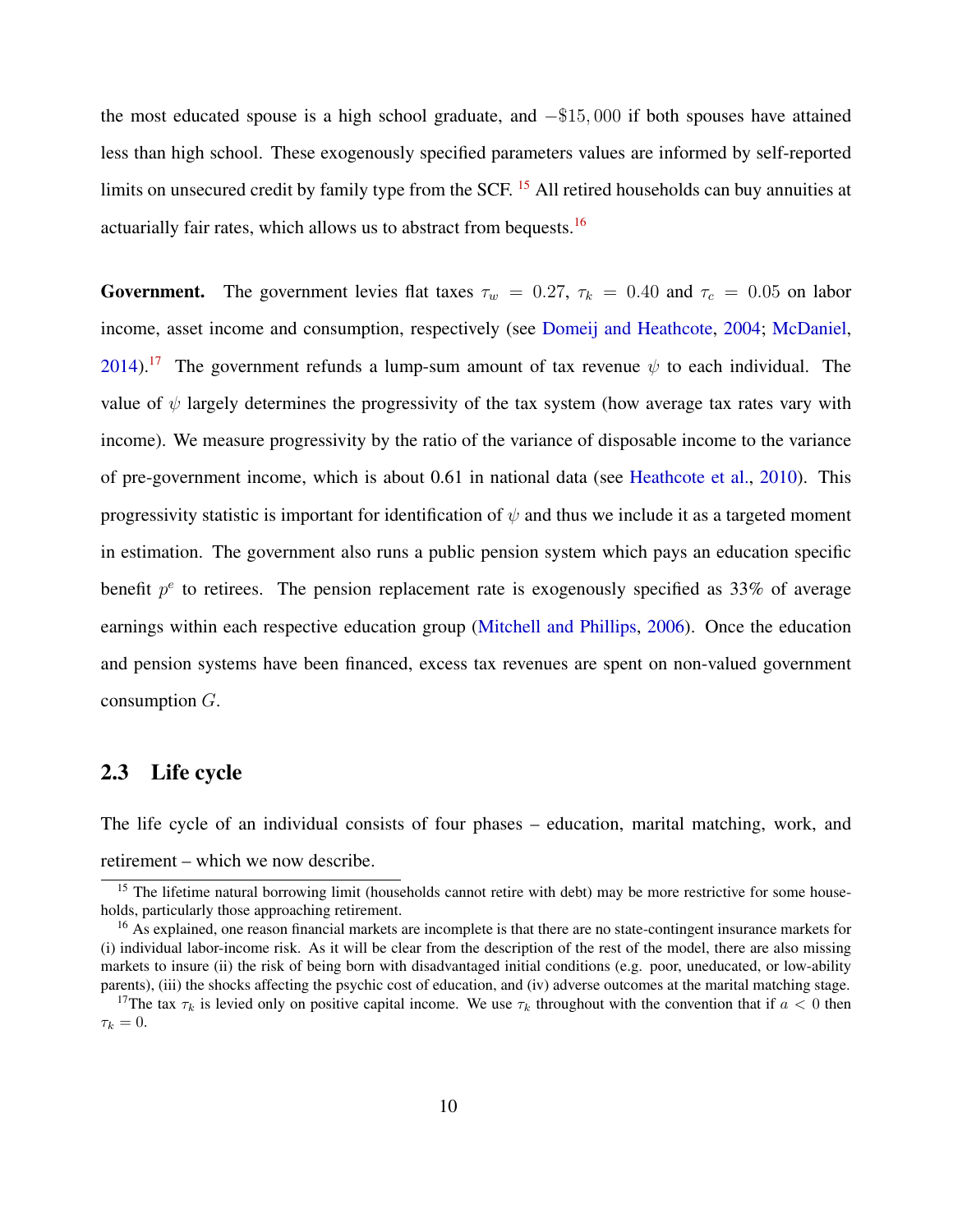#### 2.3.1 Education

The education stage lasts three periods and includes two decisions. At the onset of the first period of adult life  $(j = 0)$  individuals choose whether to finish high school or enter the labor market. In the second period those who completed high school decide whether to attend college, which lasts for two periods if chosen. Since there is no uncertainty during college, in our model college students do not drop out.[18](#page-12-0)

As analyzed by [Cunha et al.](#page-59-2) [\(2005\)](#page-59-2) and [Heckman et al.](#page-60-4) [\(2006a\)](#page-60-4), psychic costs –reflecting preparedness or taste for education– are an important component of schooling decisions. In our model an individual's utility cost  $\kappa_g^e$  of attaining education level e depends on gender, standardized cognitive skills  $\theta_{coq}$ , standardized non-cognitive skills  $\theta_{non}$  (with the pair summarized by the vector  $\theta$ ), and an idiosyncratic preference shock  $\kappa_{\epsilon}$ . This shock is common to high school and college (but with a different loading) and drawn from a standard normal distribution. Specifically, we assume the linear relationship

$$
\kappa_g^e(\boldsymbol{\theta}, \kappa_\epsilon) = \varsigma_0^e + \varsigma_1^e \mathbf{1}_{\{g=f\}} + \varsigma_2^e \log(\theta_{non})/\sigma_{non} + \varsigma_3^e \log(\theta_{cog})/\sigma_{cog} + \varsigma_4^e \kappa_\epsilon \tag{2.5}
$$

where  $(\sigma_{non}, \sigma_{cog})$  are the standard deviations of the distributions of the two components of ability. The education specific coefficients  $(c_1^e, c_2^e, c_3^e, c_4^e)$  are included in our main estimation and discussed in Section [3.](#page-23-0)

These education decisions involve comparison of lifetime values under the different scenarios. In what follows, let the value of continuing in school for an individual with gender g and age j be  $V_{gj}^*$ and the value of entering the workforce with education  $e$  be  $V_{gj}^e$ .

<span id="page-12-0"></span><sup>&</sup>lt;sup>18</sup>Individuals can therefore enter the labor force either at age  $j = 0$  as with less than high school attainment, or at age  $j = 1$  as high-school graduates, or at age  $j = 3$  as college graduates. To avoid further complexity, we abstract from modeling the college drop-out decision. The vast majority of dropouts occur in the freshman year, and dropout rates are far higher for part-time than full-time students. Thus, for the most part, very little commitment has been made among the vast majority of those who choose not to complete college, and the absence of outlays of time and money by dropouts in our model of high school graduates is likely to be of little substance. When relating to the data we count only those who complete college as having attended.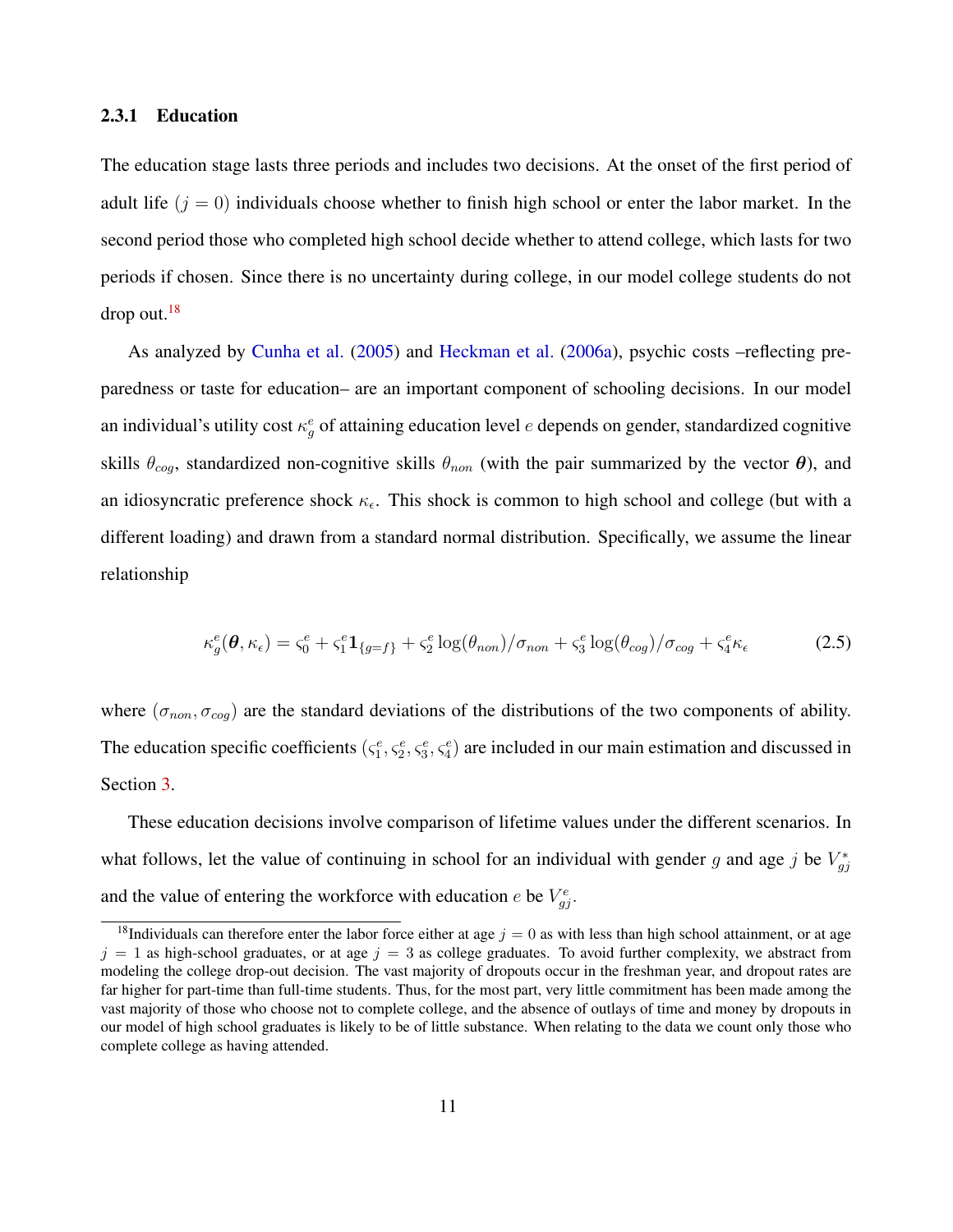When individuals start out making choices they know their own cognitive and noncognitive ability  $\theta$ , and the random component of psychic cost  $\kappa_{\epsilon}$  of continuing education. They also know the amount of transfers parents will make. Denote the unconditional transfer by  $\hat{a}_0$  and the component of the transfer conditional on attending college by  $\hat{a}^{CL}$ . Finally, they know their eligibility status for college financial aid in the form of grants g and loans b, denoted by the index  $q \in \{1,2,3\}$ , which as we explain later depends on parental income and wealth. Let this starting set of initial conditions be  $x_0^* = (\theta, \kappa_\epsilon, \hat{a}, \hat{a}^{CL}, q)$ . It is also useful to summarize the set of initial conditions for an individual who decides to stop schooling and enter the labor force as  $x_0 = (\theta, a_0 = \hat{a}, z_0)$ , where  $a_0$  is the initial level of wealth, and  $z_0$  is the initial productivity draw which is unknown at the time of the decision.

At the time of this first decision, the value of an individual can be therefore written as

<span id="page-13-1"></span>
$$
\mathcal{V}_{g0}\left(\boldsymbol{x}_{0}^{*}\right)=\max\left\{V_{g0}^{*}\left(\boldsymbol{x}_{0}^{*}\right)-\kappa_{g}^{HS}(\boldsymbol{\theta},\kappa_{\epsilon}),\mathbb{E}_{0}\left[V_{g0}^{LH}\left(\boldsymbol{x}_{0}\right)\right]\right\}\tag{2.6}
$$

where  $\mathbb{E}_0$  is the expectation operator over the initial productivity draw.<sup>[19](#page-13-0)</sup> In all our policy counterfac-tuals of Section [5,](#page-41-0) welfare calculations are based on this initial value function  $V_{q0}$ .

Individuals who choose to enter the labor force at age  $j = 0$  with  $e = LH$  (or at age  $j = 1$  with  $e = HS$ ) solve the follow problem:

<span id="page-13-2"></span>
$$
V_{gj}^{e}(\boldsymbol{x}_{j}) = \max_{c_{j}, \ell_{j}, a_{j+1}} u_{g}(c_{j}, \ell_{j}) + \beta \mathbb{E}_{j} \left[ V_{g,j+1}^{e}(\boldsymbol{x}_{j+1}) \right]
$$
(2.7)  
s.t.  

$$
(1 + \tau_{c})c_{j} + a_{j+1} = (1 - \tau_{w}) w^{g,e} \varepsilon_{j}^{g,e}(\boldsymbol{\theta}, z_{j}) (1 - \ell_{j}) + \psi + [1 + r (1 - \tau_{k})] a_{j}
$$

$$
a_{j+1} \geq 0, \quad c_{j} \geq 0, \quad \ell_{j} \in [0, 1]
$$

$$
z_{j+1} \sim \Gamma_{z}^{g,e}(z_{j+1} | z_{j}).
$$

where  $\mathbb{E}_j$  is the expectation operator conditional on the information set at age j,  $\mathbf{x}_j = (\theta, a_j, z_j)$ ,

<span id="page-13-0"></span> $19$  Note that, the state vector for those who continue into high school (HS) is the same as the initial one because no new information is revealed to them at that point, which explains the use  $x_0^*$  on the right hand side of equation [\(2.6\)](#page-13-1).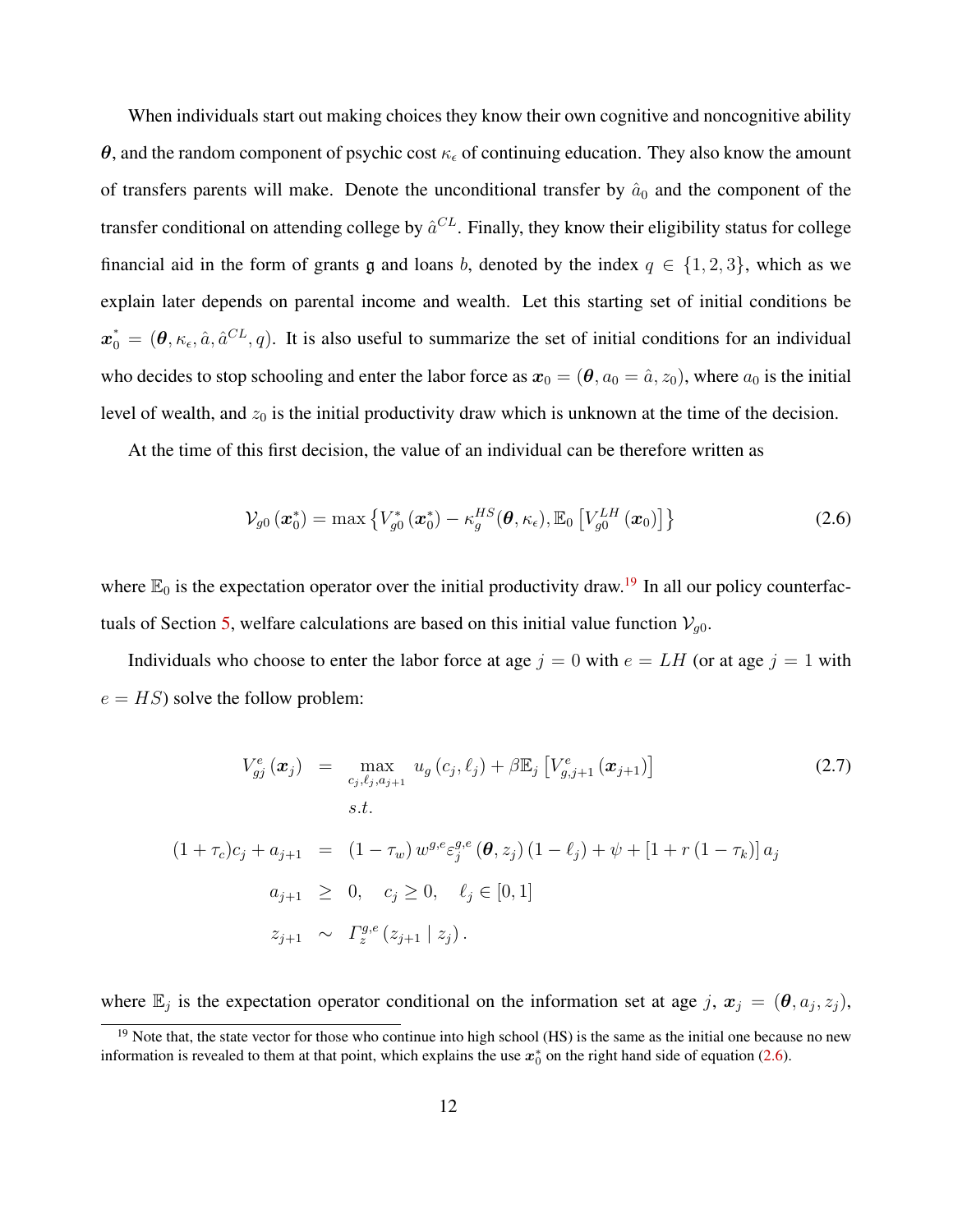and  $w^{g,e}$  is the gender and education specific price for a unit of human capital. The gender, age and education specific function  $\varepsilon_j^{g,e}$  $j^{g,e}$  relates ability  $\theta$  and idiosyncratic productivity shock  $z_j$  to productive efficiency per unit of labor supplied. The exact dependence of  $\varepsilon_i^{g,e}$  $_j^{g,e}$  on  $\boldsymbol{\theta}$  and  $z_j$  and the Markov process of the productivity shock  $\Gamma_{gz}^e$  are described in detail in Section [3.](#page-23-0)

The value of completing high-school as seen from age  $j = 0$  is defined by

<span id="page-14-1"></span>
$$
V_{g0}^* (\boldsymbol{x}_0^*) = \max_{c_0, a_1} u_g(c_0, 1 - \bar{t}) + \beta \max \left\{ V_{g1}^* (\boldsymbol{x}_1^*) - \kappa_g^{CL} (\boldsymbol{\theta}, \kappa_\epsilon), \mathbb{E}_0 \left[ V_{g1}^{HS} (\boldsymbol{x}_1) \right] \right\} \quad (2.8)
$$
  
s.t.  

$$
a_1 = [1 + r (1 - \tau_k)] \hat{a}_0 - c_0 (1 + \tau_c) + \psi
$$
  

$$
a_1 \geq 0, \quad c_0 \geq 0.
$$

High-school students can neither borrow nor work. They study for a fraction  $\bar{t} = 0.25$  of their time endowment, and consume the rest as leisure. If they decide to continue to college, their state vector gets updated to  $x_1^* = (\theta, a_1 + \hat{a}^{CL}, q)$ , since they receive the conditional transfer from their parents.

College lasts for two (two-year,  $j = 1$  and  $j = 2$ ) periods. Thus, the values of being in college in the initial and final period are, respectively

$$
V_{g1}^* \left( \boldsymbol{x}_1^* \right) = \max_{c_1, \ell_1, a_2, b_2} u_g \left( c_1, \ell_1 \right) + \beta V_{g2}^* \left( \boldsymbol{x}_2^* \right) \tag{2.9}
$$

and

$$
V_{g2}^{*}(\boldsymbol{x}_{2}^{*}) = \max_{c_{2}, \ell_{2}, a_{3}, b_{3}} u_{g}(c_{2}, \ell_{2}) + \beta \mathbb{E}_{3} \left[ V_{g3}^{CL}(\boldsymbol{x}_{3}) \right]
$$
(2.10)

where  $x_2^* = (\theta, a_2, b_2, q)$  and the expectation operator in the second value function captures the un-certainty with respect to the initial productivity draw of college graduates.<sup>[20](#page-14-0)</sup> These two maximization problems are subject to a number of constraints. First, the non-negativity of consumption  $c \geq 0$ .

<span id="page-14-0"></span><sup>&</sup>lt;sup>20</sup>The state vector  $x_3$  is described in detail in Section [2.3.2.](#page-18-0)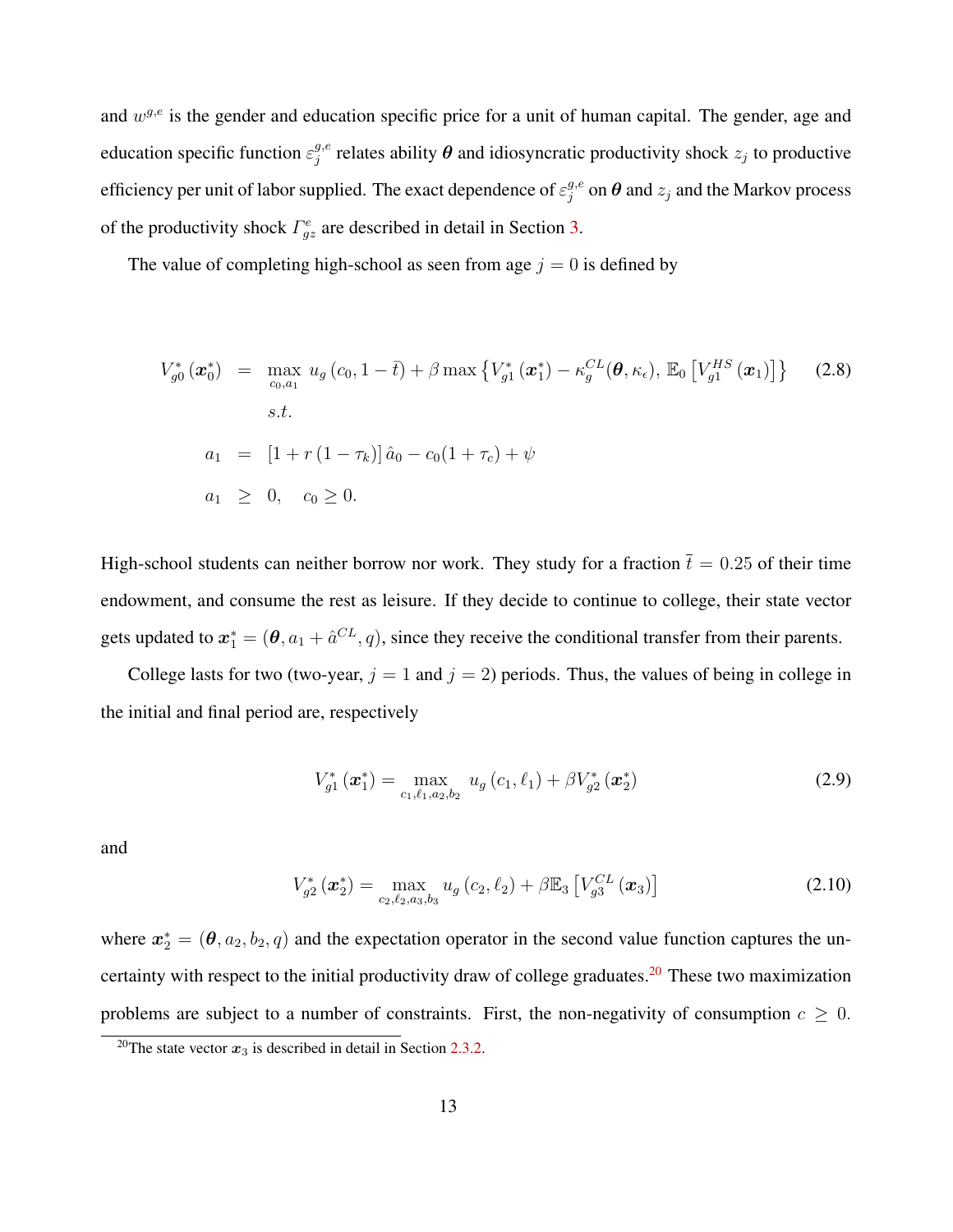Second, the time allocation constraint  $\ell_j \in [0, 1 - \bar{t}]$ : labor supply in college is flexible, but the time endowment available for work is reduced by  $\bar{t}$  units to reflect the time required for learning. Working students supply high-school equivalent labor.  $2^{1,22}$  $2^{1,22}$  $2^{1,22}$ 

We now turn to college students' budget constraints, which also illustrates how government programs affect schooling choices. All students have access to unsubsidized student loans up to a value  $b$ . Unsubsidized loans cumulate interest at rate  $r^u$  both during and after college. Students with financial need, measured by their parents' resources ( $q = 1$ ), have access to subsidized loans up to a limit  $\underline{b}^s$ . Interest on subsidized loans is forgiven during college. Those with wealthy parents ( $q = 3$ ) have access to private loans at the rate  $r^p$ . Because  $r^p < r^u$ , and because the credit limit on private loans  $\underline{a}^p$ allows them to fully fund college through private credit, students with  $q = 3$  who choose to borrow always select this option.<sup>[23](#page-15-2)</sup> Federal grants g are awarded by the government through a formula that makes them a function of both parental wealth and student abilities. Hence, we allow grants to be both need-based and merit-based. To simplify notation, we refer to  $\phi(q, \theta)$  as tuition fees  $\phi$  net of grants  $g(q, \theta)$ . Next, we state the college students' budget constraints.

A student with wealthy parents  $(q = 3)$  has the option to borrow privately and faces the following

<span id="page-15-0"></span><sup>&</sup>lt;sup>21</sup> For simplicity their labor productivity,  $\varepsilon_j^{g,HS}$  in the budget constraint below is allowed to depend only on gender, age j and ability  $\theta$ . Implicitly, we are assuming every college student has idiosyncratic productivity value equal to the population mean  $(z = 0)$ . Moreover, in our model we do not allow for potential disruptions to schooling effort associated with working while in college. See [Garriga and Keightley](#page-59-1) [\(2015\)](#page-59-1) for a model where time devoted to work competes with time needed to cumulate credits in college.

<span id="page-15-1"></span> $^{22}$ Our model generates average hours worked by students approximately equal to 15 hours per week. In comparison, [Garriga and Keightley](#page-59-1) [\(2015\)](#page-59-1) report 20 hours per week worked by students on average. In addition to this, our model fits reasonably well the extensive margin too. For example, in the NCES Baccalaureate and Beyond data for graduating seniors 2007-8, 19% of students reported not working and in our model 14% of students choose not to work.

<span id="page-15-2"></span> $^{23}$ Implicitly, interest rates on private education loans depend on credit scores. See [Ionescu and Simpson](#page-60-12) [\(2016\)](#page-60-12). As a result, poor families with low credit scores face high borrowing rates on private education loans. Implicitly, we assume that these rates are so high that poor families choose not to use the private market to finance their children's education.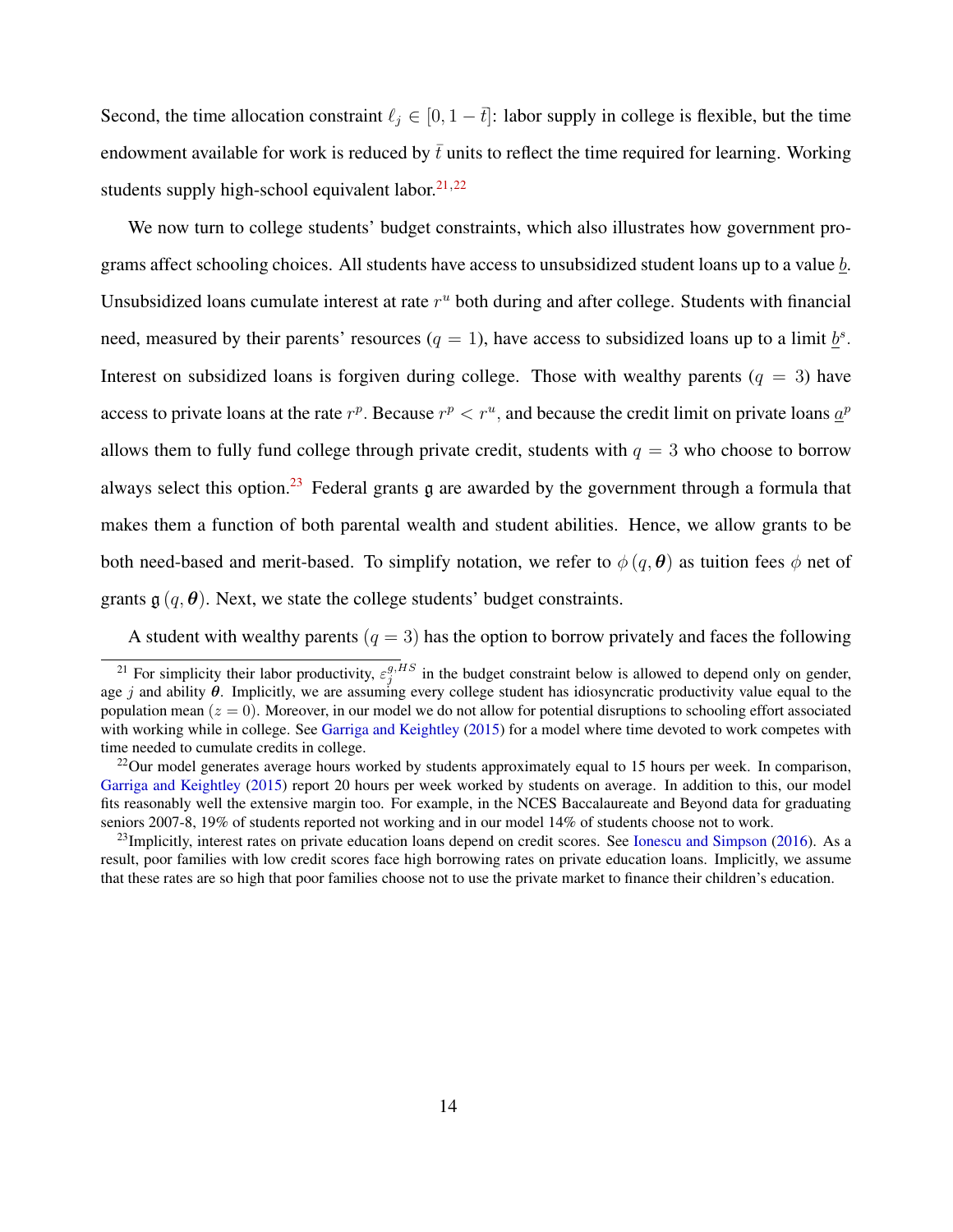budget constraint:

$$
(1 + \tau_c)c_j + a_{j+1} - (1 - \tau_w) w^{g,HS} \varepsilon_j^{g,HS} (\boldsymbol{\theta}, z_j = 0) (1 - \bar{t} - \ell_j) + \phi(q, \boldsymbol{\theta}) - \psi =
$$
\n
$$
= \begin{cases} [1 + r(1 - \tau_k)]a_j & \text{if } a_j \ge 0, \\ (1 + r^p)a_j & \text{otherwise} \end{cases}
$$
\n
$$
(2.11)
$$
\n
$$
a_{j+1} \ge -\underline{a}^p
$$

A student who qualifies only for unsubsidized government loans  $(q = 2)$  faces the budget constraint:

$$
(1 + \tau_c)c_j + a_{j+1} + b_{j+1} - (1 - \tau_w) w^{g,HS} \varepsilon_j^{g,HS} (\theta, z_j = 0) (1 - \bar{t} - \ell_j) + \phi(q, \theta) - \psi =
$$
\n
$$
= \begin{cases} [1 + r(1 - \tau_k)]a_j & \text{if } a_j \ge 0, \quad b_j = 0 \\ (1 + r^u)b_j & \text{if } a_j = 0, \quad b_j < 0 \end{cases}
$$
\n
$$
(2.12)
$$
\n
$$
a_{j+1} \ge 0 \quad b_{j+1} \ge -\underline{b}
$$

A wealth-poor student who qualifies for a subsidized government loan  $(q = 1)$  faces the budget constraint:

$$
(1 + \tau_c)c_j + a_{j+1} + b_{j+1} - (1 - \tau_w) w^{g,HS} \varepsilon_j^{g,HS} (\theta, z_j = 0) (1 - \bar{t} - \ell_j) + \phi(q, \theta) - \psi =
$$
  
\n
$$
\begin{cases}\n[1 + r(1 - \tau_k)] a_j & \text{if } a_j \ge 0, \quad b_j = 0 \\
b_j & \text{if } a_j = 0, \quad 0 > b_j \ge -\underline{b}^s \\
-\underline{b}^s + (1 + r^u)(b_j + \underline{b}^s) & \text{if } a_j = 0, \quad b_j < -\underline{b}^s \\
a_{j+1} \ge 0 & b_{j+1} \ge -\underline{b}\n\end{cases}
$$
\n(2.13)

We parameterize tuition costs, grants and student loans using data published by the NCES for the year 2000 (source: Student Financing of Undergraduate Education: 1999-2000, Statistical Analysis Report). In Appendix [A](#page-69-0) we provide a detailed description of the federal system of financial aid to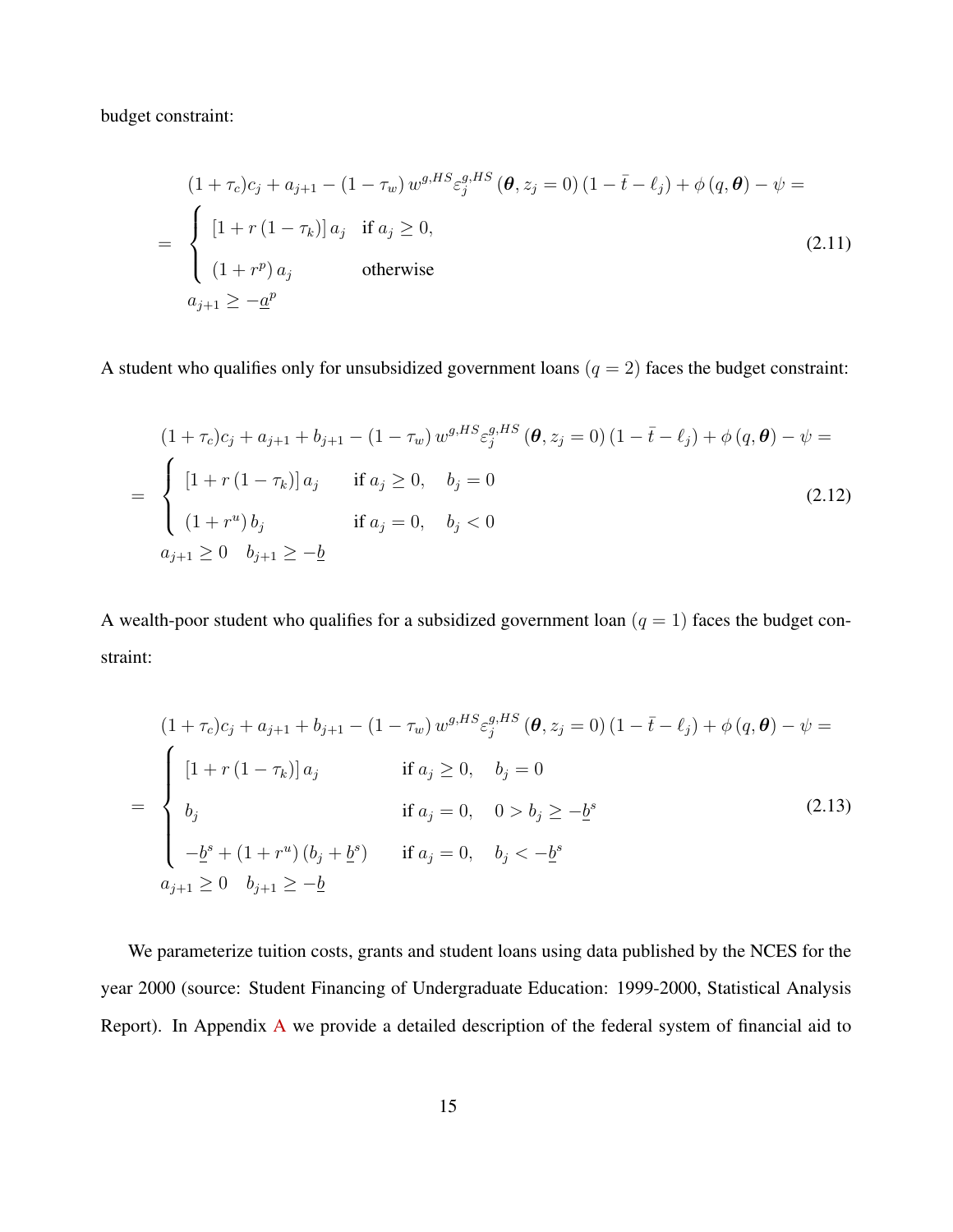college students (as in the year 2000) that we aim to reproduce in estimation.

Some of these parameters can be set externally, because they have an exact counterpart in the data (see Table [6.1\)](#page-64-0). We define the cost of college as tuition fees plus the cost of books and other academic material net of institutional and private grants, and we compute an average across all full-time, fullyear dependent students enrolled in private not-for-profit and public 4-year colleges in the year 2000. We obtain an average annual cost  $\phi$  of \$6,700. Federal and state grants g are means-tested, with children of low ( $q = 1$ ), middle ( $q = 2$ ) and high ( $q = 3$ ) wealth parents receiving \$2,820, \$668 and \$143 per year, respectively. Thus, net annual tuition  $\phi(q, \theta)$  is \$6,700 minus the applicable federal grant, depending on q.

Cumulative borrowing limits for federal loans to (dependent) students were \$23,000 in year 2000, of which a maximum \$17,250 could be subsidized if the student qualified. We use these values to set  $b$ and  $\underline{b}^s$  and we specify  $\underline{a}^p$  so that cumulative private and federal borrowing limits are equal. Moreover, in 2000 the interest rate on federal student loans was prime ( $r<sup>-</sup>$  in our model) plus 2.6%, in addition to initiation fees that are on average 0.5%. Thus we set  $r^u = r^- + \iota^u$ , where  $\iota^u = 0.031$  annually.

The rest of the parameters are internally estimated. In 2000, to qualify for a subsidized loan (status  $q = 1$ ) a child's family must pass two tests. The first is a potential income test, which stipulates that the higher earning parent would earn less than a full-time equivalent of  $$55,000.<sup>24</sup>$  $$55,000.<sup>24</sup>$  $$55,000.<sup>24</sup>$  The second test is a parental wealth test based on a threshold which is included as a parameter in our main estimation. A higher wealth threshold, also internally estimated, determines eligibility for unsubsidized loans (status  $q = 2$ ). Students of type  $q = 3$  with parental wealth above this second threshold borrow privately at the rate  $r^p = r^- + \iota^p$ , where  $\iota^p$  is to be estimated as well. We include three moments in estimation that are especially informative about these three parameters: (i) federal student loans were taken out by 62.1% of graduating seniors, (ii) subsidized federal loans were taken out by 41.9% of such students, and (iii) 13.4% of students did not use any form of government aid. We estimate the two eligibility thresholds to be approximately \$124,000 and \$168,000 and the private student loan annual interest

<span id="page-17-0"></span> $24$ The NCES data indicate that very few subsidized loans are given to children from families with high incomes.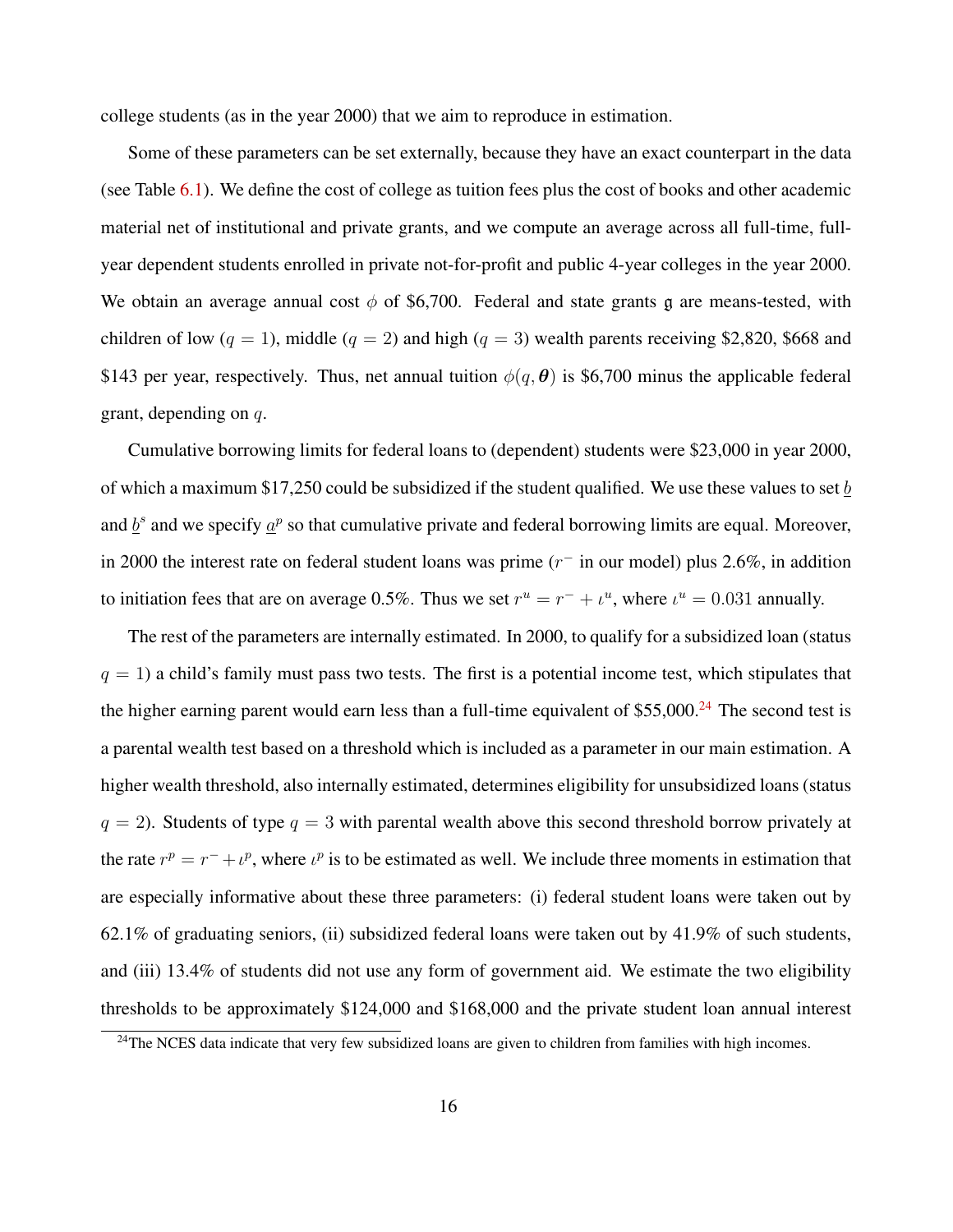premium to be 0.029.

To simplify the computation we assume that at the end of college all student debt (private and federal loans) is refinanced into a single private bond that carries the interest rate  $r^-$ . Define  $\tilde{a}_3$  to be the student net asset position based on assets  $a_3$  (possibly negative for those borrowing from the private sector), federal student loans  $b_3$  and the qualification indicator q. For those students who graduate with debt,  $\tilde{a}_3$  is computed as the present value of all future payments that must be made on student loans, depending on the amount borrowed and applicable interest rates, discounted at rate  $r^-$ . When making this calculation we assume that fixed payments would have been made for 10 periods following graduation. This approach provides a close approximation to a setting where fixed installments are required for a given number of periods, but households can use unsecured debt to make these payments if necessary.<sup>[25](#page-18-1)</sup> [A](#page-69-0)ppendix A illustrates this conversion scheme in more detail. Because of this simplification, at the end of period  $j = 3$ , college graduates enter the marital matching stage with  $x_3 = (\theta, \tilde{a}_3, z_3)$ .

#### <span id="page-18-0"></span>2.3.2 Marital Matching

Matching takes place at the same age (at the end of period  $j = 3$ ) for everyone. Although men and women are heterogeneous in several dimensions upon entering the matching stage (education, ability, wealth, and productivity) we assume that (i) probabilistic matching between men and women is based only on education and that (ii) everyone marries. Matching rates in the model are based on observed CPS data, for which educational pairing frequencies are provided in Table [2.1.](#page-19-0) The heavy weight on the diagonal is a manifestation of the pronounced assortative matching.

Our policy experiments modify the shares of men and women in each education group which requires us to take a stand on how these changes affect the conditional matching probabilities. Our approach is to represent the observed matching matrix of Table [2.1](#page-19-0) with an assortative component and a random component, like in Fernández and Rogerson [\(2001\)](#page-59-8): with some probability, the individual

<span id="page-18-1"></span><sup>&</sup>lt;sup>25</sup>Without this debt consolidation, the state space of married couples would have two additional state variables (student debt of each spouse).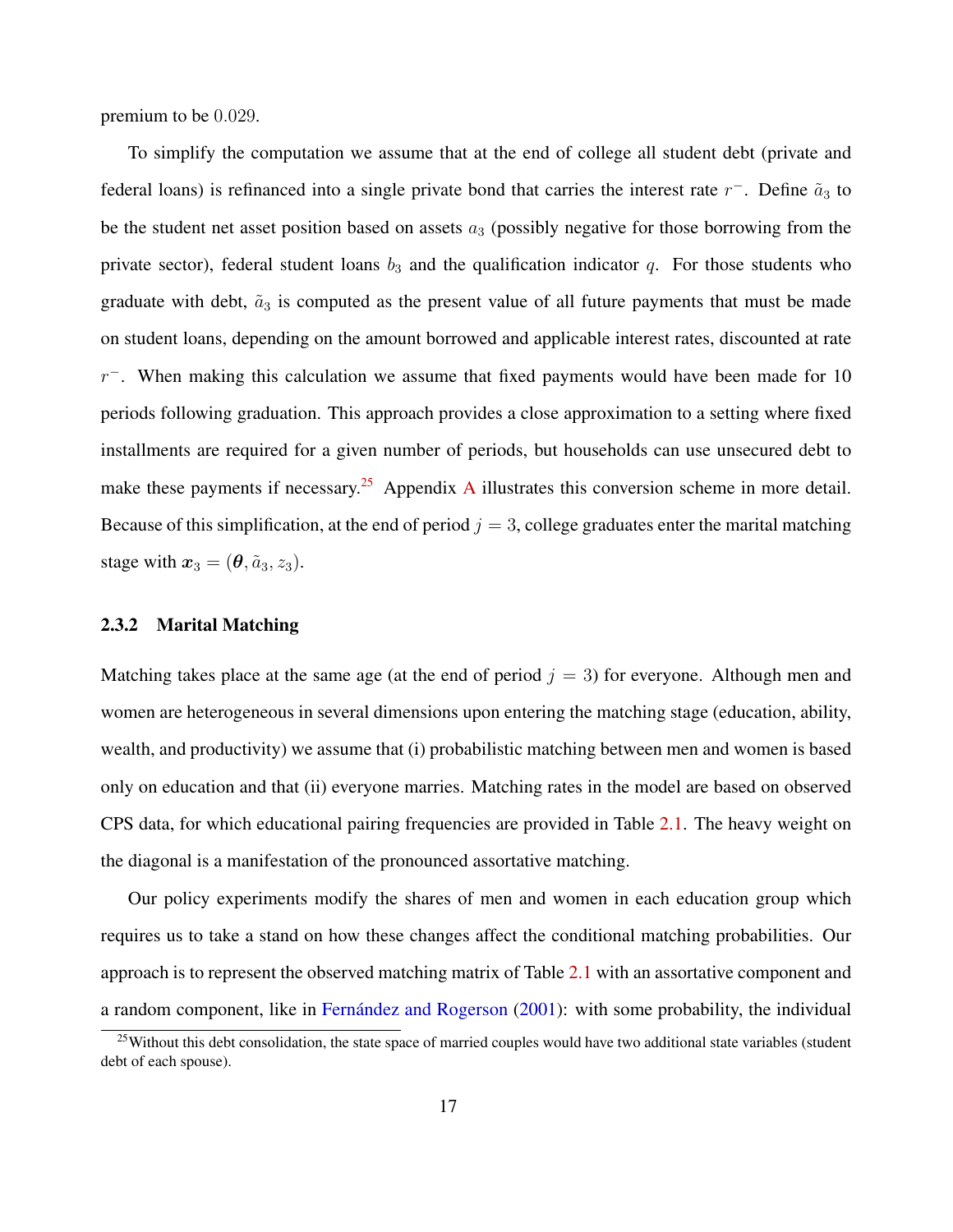<span id="page-19-0"></span>

|                       |                          | Wife's Education |         |
|-----------------------|--------------------------|------------------|---------|
| Husband's Education   | Less than High<br>School | High School      | College |
| Less than High School | 0.107                    | 0.030            | 0.002   |
| High School           | 0.027                    | 0.498            | 0.042   |
| College               | 0.002                    | 0.056            | 0.236   |

Table 2.1: Husband-Wife Matching on Education. Cell frequencies are the percentage of all marriages involving a particular match, i.e. these frequencies sum to one. Source: CPS 2000.

is assigned to a partner of the same education level (or the closest level, if not enough partners of that education group are available in the marriage market) and with the complementary probability she draws randomly from the pool of available men. In counterfactual, we keep this probability constant and thus we maintain the same degree of assortative matching. Appendix [B.2](#page-73-0) explains this approach in detail.

We assume that the value of marriage is shared equally with full commitment ex-ante and that there is no possibility of divorce.<sup>[26](#page-19-1)</sup> Full commitment implies that the wealth levels of the two spouses after marriage get combined into a household wealth level. Appendix [B](#page-72-0) contains more details on the calculation of value functions at this stage.

#### 2.3.3 Working-Age Families

In this stage, each family solves a standard life-cycle problem akin to the one in equation (2.[7\)](#page-13-2). The key difference is that the choice variables include consumption and labor supply of both members of the household. The structure of the shocks is the same, with uncertainty over efficiency units of human capital for both husband and wife, as specified before. Total household expenditures allow for economies of scale, as specified in Section [2.2.](#page-8-2) The couple's value function  $W_j(\mathbf{x}_j)$ , together with the relevant budget constraint, is shown in Appendix [C.](#page-75-0)

<span id="page-19-1"></span><sup>&</sup>lt;sup>26</sup>There are no singles in the model. Consequently there is no well defined outside option to marriage. If there was an alternative to marriage, then the sharing rule would be defined as a share of *surplus* computed based on outside options. This would add the complexity of a heterogeneous and possibly age-varying Pareto weight in the case of limited commitment, i.e. two additional state variables for the couple.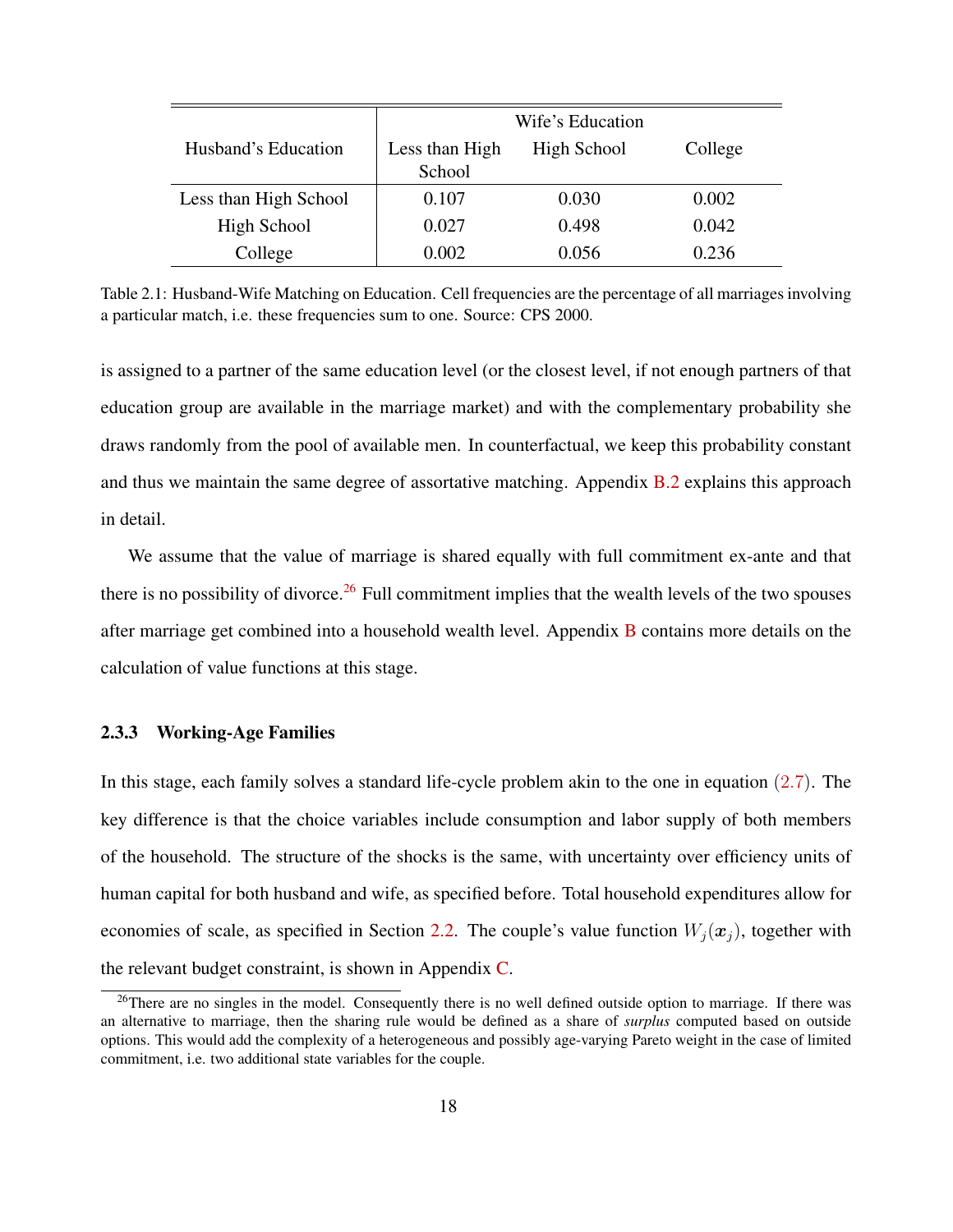The household problem becomes slightly different when the children (a pair) are born because parents know the gender of children right away, which adds a state variable from  $j = (age)$  on. Parents do not know exactly what a child's cognitive and non-cognitive skills will turn out to be yet, but they can forecast them based on parental skills and education. Abilities and education preferences (the random component of the psychic shock) of a child are revealed to their parents at the stage when inter vivos transfers to the children are chosen. The household problem in the period of the inter vivos transfers is described in more detail in Section [2.4](#page-20-0) below.

#### 2.3.4 Retirement

After inter vivos transfers have been made and children have left home, parents continue working until retirement age  $j^{RET} - 1$ . Once retired, they solve a simplified problem with labor supply fixed at zero. Their income is augmented by social security payments, which depend on the level of education. Retirees may die at age  $j$  with probability equal to the empirical mortality rates (US Life Tables, 2000). We assume perfect annuity markets during retirement, thus the return to saving is increased in line with the mortality rate for the relevant age because the assets of expiring households are redistributed within cohorts. We show the problem of retired households in Appendix [C.](#page-75-0)

### <span id="page-20-0"></span>2.4 Intergenerational Linkages

The two crucial mechanisms for intergenerational linkages in our model are (i) the transmission of skills and (ii) inter-vivos transfers, both from parents to children.

**Transmission of Abilities.** We view skills as being formed during childhood and crystalized by age 16, the starting point for choices. Given the available data we assume that cognitive and noncognitive skills are drawn from a joint distribution that depends on the mother's own cognition and her education. The dependence on mother's education endogenizes the intergenerational transmission of skills and reflects the dependence of investments in children on educational attainment of parents, which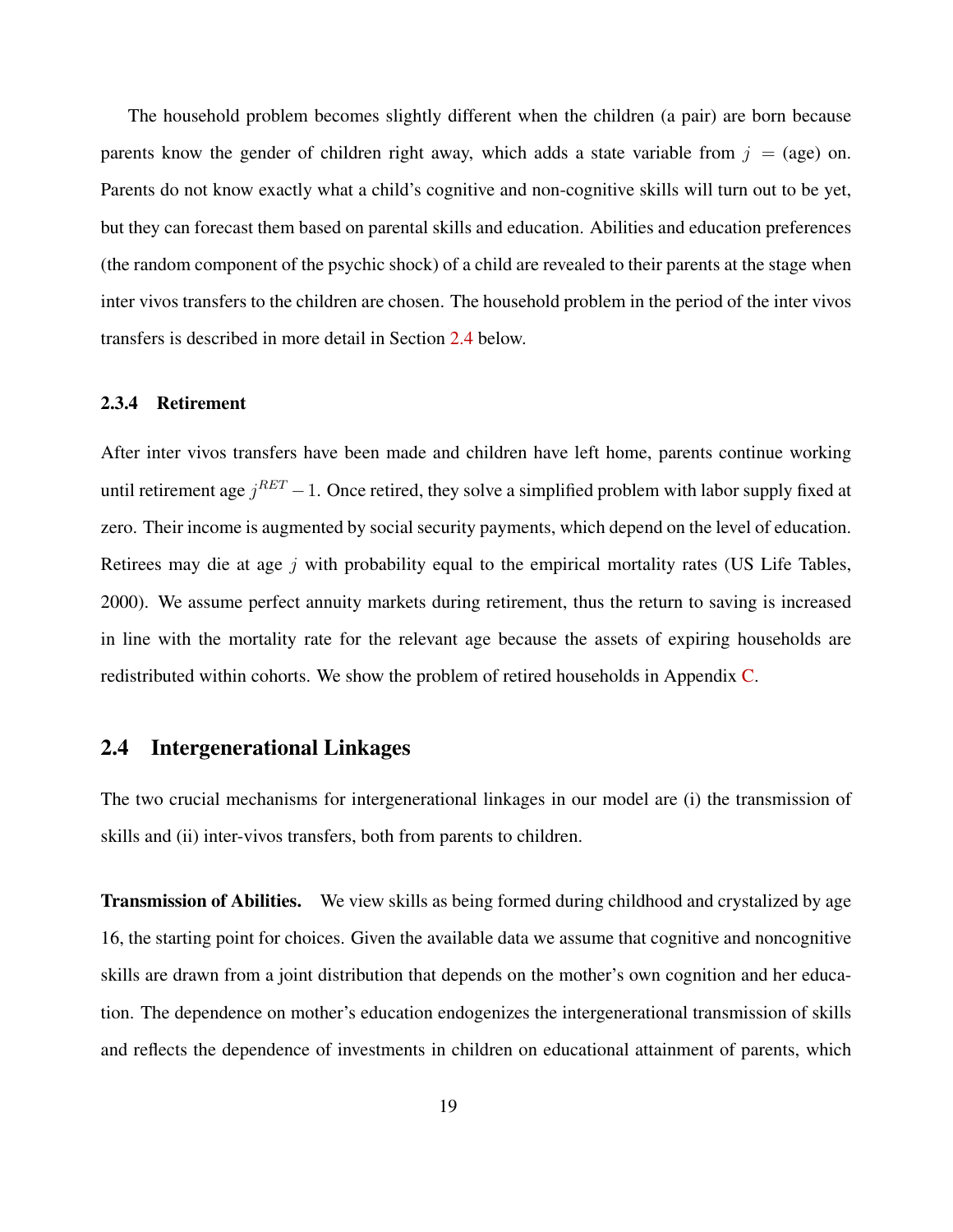is consistent with the literature: [Cunha and Heckman](#page-59-9) [\(2008\)](#page-59-9) and [Cunha et al.](#page-59-4) [\(2010\)](#page-59-4) estimate that parental background and child investments have a strong effect on the development of child skills, while [Carneiro et al.](#page-59-10) [\(2013\)](#page-59-10) find that both maternal education and AFQT test scores are important determinants of child ability.

In counterfactual simulations we assume that the relationship of skills with parental education, *conditional* on parental cognitive skills, can be taken as causal; hence as the parents change their education choices as a result of policy, they affect child skills based on our estimated relationship.<sup>[27](#page-21-0)</sup>

Intervivos Transfers. Individuals start their life with some wealth and funding for their education, which is the result of parental transfers. To reduce the computational burden, we posit that each family has two identical children. Hence, the family makes the same transfers to each of them. The unconditional transfers  $\hat{a}_0$  are paid to the child immediately, whereas the college-conditional transfers  $\hat{a}^{CL}$  are committed to a trust account when the child is 16, and then paid to the child upon entering college at 18.

Utility from children and the resulting transfers, arises from both altruism and paternalism. In what follows, we denote variables for the child with the  $\hat{ }$  symbol. The altruistic weight parents put on their child's expected lifetime utility is  $\omega_{\hat{a}}$ . Beyond altruism, parents may enjoy a utility gain  $\xi$  if their child goes to college, reflecting paternalistic preferences. This is an important feature which may explain why, in the data, lower ability children of wealthier parents attend college. It is also relevant for the extent to which private transfers are (or are not) crowded out by government programs. The additional value that parents obtain from their children at the age where the latter start making their own choices is therefore given by

<span id="page-21-1"></span>
$$
\omega_{\hat{g}} \mathcal{V}_{g0}(\boldsymbol{x}_0^*) + \xi \cdot \mathbb{I}_{\{\hat{e}=CL\}},\tag{2.14}
$$

where  $\mathbb{I}_{\{\hat{e}=CL\}}$  indicates whether the child attends college. At the time of the transfer, parents know

<span id="page-21-0"></span> $^{27}$ Details on estimation of these transition matrices using the the CNLSY79 data are reported in Section [3.](#page-23-0)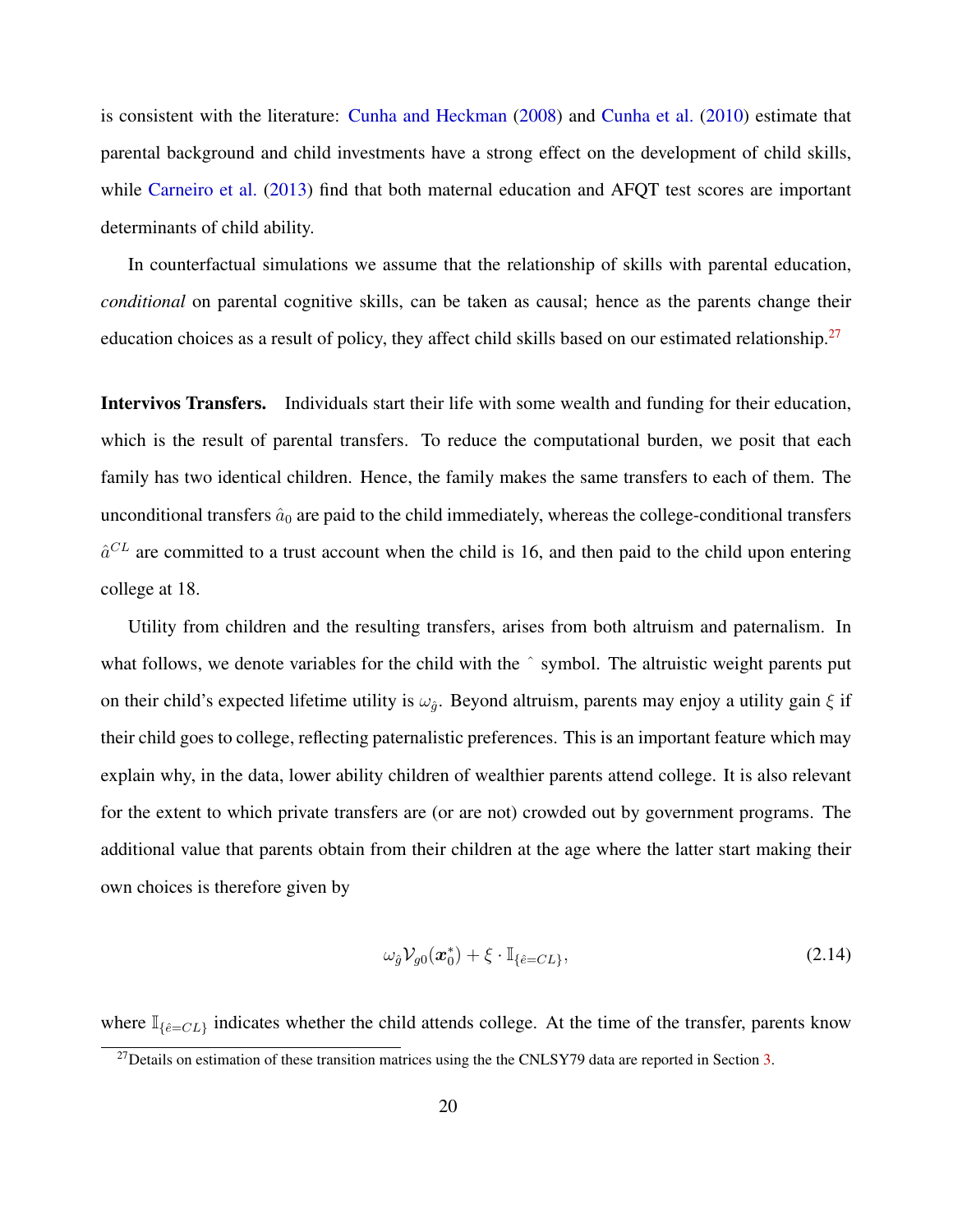both the abilities of the child  $(\hat{\theta})$  and her random shock to education preferences  $(\hat{\kappa}_{\epsilon})$ , which are included in the child's state variables  $x_0^*$ . We allow altruism to depend on gender because we observe gender differences in inter vivos transfers; however, we restrict paternalism to be the same across genders because we do not observe gender differences in the influence of parental wealth on education.

Transfers are determined by augmenting the parent's value function by the value defined in equation  $(2.14)$  $(2.14)$  and maximizing with respect to the conditional and unconditional transfers, subject to the constraint that these amounts cannot be negative. The cost of the transfer to the parent is the reduction in their wealth. Gains from transfers accrue to the parents for two reasons. First, the children's value  $\mathcal{V}_{g0}^*(x_0)$  is increasing in  $(\hat{a}_0, \hat{a}^{CL})$  and parents are altruistic. Second, a large enough conditional transfer  $\hat{a}^{CL}$  can induce the child to choose to attend college, and since parents are paternalistic they experience an extra utility gain  $\xi$  from this choice. Because of the fixed nature of the utility gain, this paternalistic motive is stronger for wealthy parents whose marginal utility from consumption is low. Thus to identify the parameters linking generations through altruism and paternalism we will use data on inter-vivos transfers as well as data on educational attainment by parental wealth and child ability. In particular the rate of college attendance for lower ability children is driven exclusively by parental wealth, and this feature helps distinguish pure altruism from paternalistic preferences for college attendance.

The formal structure of the dynamic problem of the family in the period of the inter vivos transfers is presented in Appendix [C](#page-75-0) and details of the estimation of altruism and paternalism parameters are contained in Section [3.](#page-23-0)

### 2.5 Equilibrium

We solve for the stationary equilibrium of our economy numerically. In equilibrium, individuals maximize their expected lifetime utility by choosing their education level, federal loans as college students, consumption and saving, labor supply, and inter-vivos transfers to their children. Firms maximize profits by choosing capital and labor inputs. Prices clear all markets. The government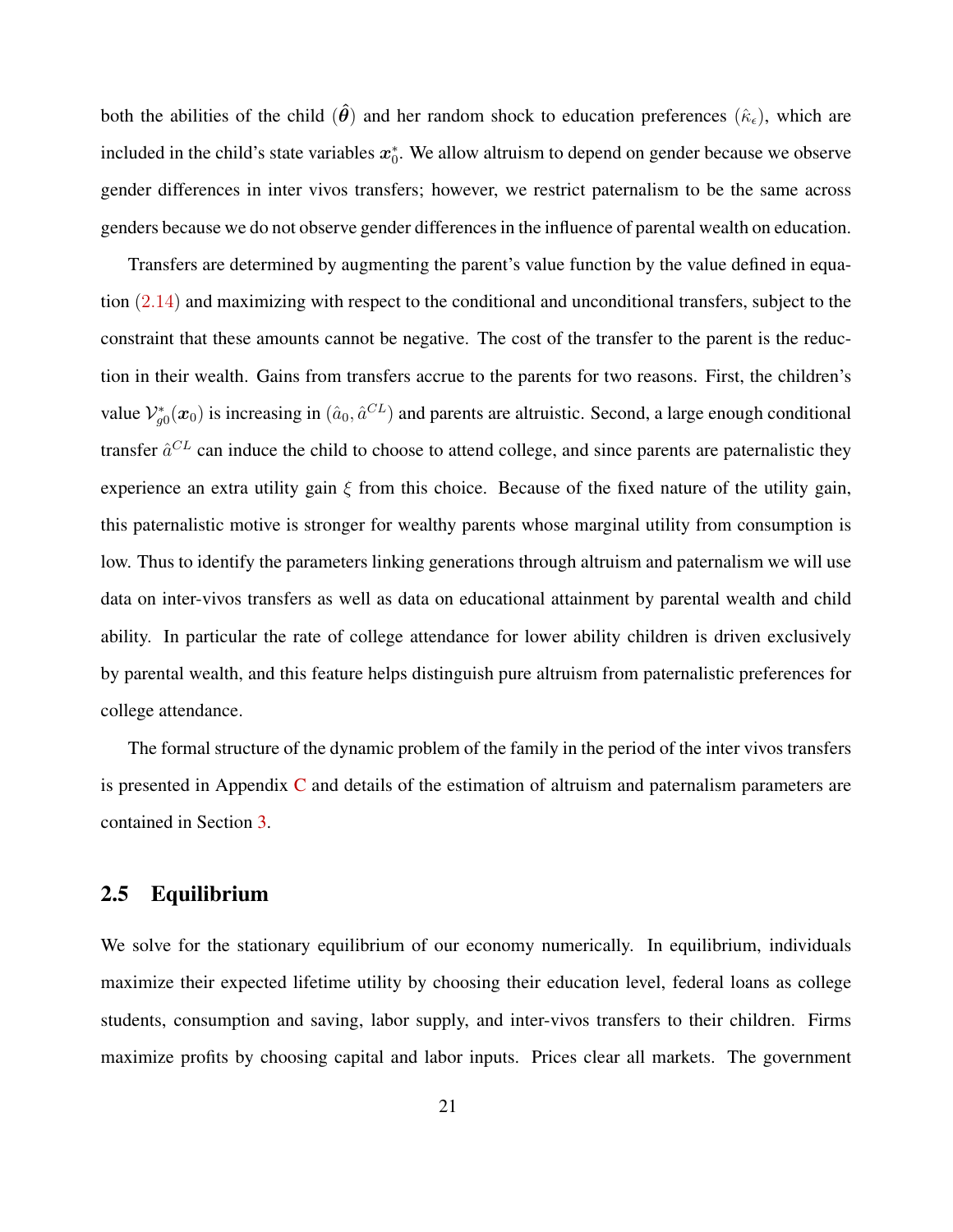budget constraint is balanced period by period. Stationarity implies that the cross-sectional allocations for any given cohort of age  $j$  are invariant over time. A detailed definition of the stationary equilibrium and its numerical computation is presented in Appendix [C.](#page-75-0)

# <span id="page-23-0"></span>3 Estimation Results

There are three sets of parameters in the model: those that we fix externally based on the literature, such as the intertemporal elasticity of substitution for consumption and labor supply (see Table [6.1](#page-64-0) for a complete list); those that are estimated separately, namely the production function, the wage process and the intergenerational transmission of abilities; and those that are estimated within the equilibrium model using the method of moments, conditional on the two previous sets. This last group includes parameters determining the psychic costs of education, some preference parameters (including the discount factor, altruism and paternalism) and several others, listed in Table [6.2.](#page-65-0)

In what follows, we discuss in more detail the estimation strategy and results for the second set of parameters and for the psychic costs, altruism and paternalism parameters.

# 3.1 Aggregate Production Function

Recall our aggregate technology specification in equations [\(2.3\)](#page-10-0) and [\(2.4\)](#page-10-1). Under the assumption that all labor markets are competitive, we estimate the technology parameters and test the iso-elasticity assumptions using CPS data on wage bills and hours worked for the different gender-education groups for the years 1968-2001. Details of our estimation and tests, including robustness checks using different instruments and specifications, are presented in Appendix [D.](#page-81-0)

In the numerical analysis we set the elasticity of substitution between education aggregates to 3.3 (i.e.  $\rho = 0.7$ ). This is within the range of our estimates and in line with values reported in the literature.<sup>[28](#page-23-1)</sup> Our specification of technology also allows for imperfect substitutability of male

<span id="page-23-1"></span><sup>&</sup>lt;sup>28</sup>Many estimates in the literature are based on a coarser two-type skilled/unskilled classification for labor, with no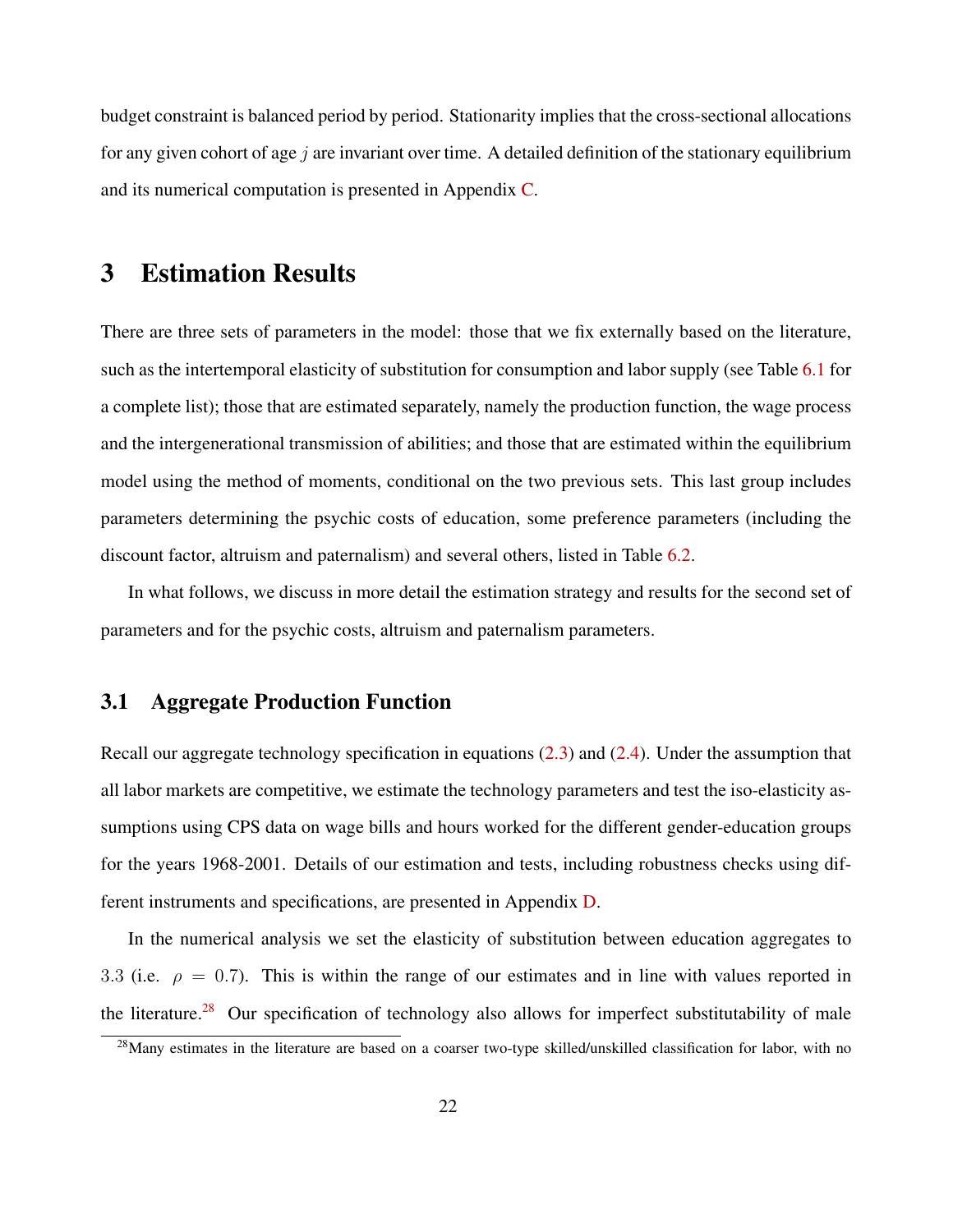and female efficiency units.<sup>[29](#page-24-0)</sup> We use a baseline value of  $\chi = 0.45$  in the numerical simulations, corresponding to an 'education-conditional' elasticity of roughly 1.8 between men and women, a number within our range of estimates. The values of the gender/education CES weights  $s^{g,e}$  are reported in appendix  $D^{30}$  $D^{30}$  $D^{30}$ 

This specification of aggregate technology, together with the equilibrium selection mechanism of the model, yields college and high school wage premia that are consistent with the data. Applying the estimation approach of [Goldin and Katz](#page-59-11) [\(2007\)](#page-59-11) to data simulated from our model, the log college/high-school wage differential is estimated to be 0.58, and the HS graduate - less than HS log wage differential is 0.37. These values are close to the estimates presented in [Goldin and Katz](#page-59-11) [\(2007,](#page-59-11) Table A8.1) for the year 2000 which place the college premium between 0.58 and 0.61, and the high-school premium between 0.26 and 0.37. When we examine gender gaps, recent work by [Goldin](#page-59-12) [\(2014\)](#page-59-12) indicates that median full-time earnings of women (in the year 2000) were roughly 74% those of men, and our model generates a corresponding figure of 73%.

## 3.2 Wage Process and the Impact of Ability on Earnings

The wage process is an important ingredient of the model as it determines the career profile as well as the amount of uninsurable uncertainty faced by individuals. We allow individual wage dynamics to depend on age, gender, education and abilities. [Heckman et al.](#page-60-13) [\(2006b\)](#page-60-13) document that the effects of cognitive skills on earnings are 4-5 times larger than those of non-cognitive skills. In light of this

gender differences. [Katz and Murphy](#page-60-9) [\(1992\)](#page-60-9) estimate the elasticity of substitution to be 1.41; [Heckman et al.](#page-60-10) [\(1998a\)](#page-60-10) report a favorite estimate of 1.44. [Card and Lemieux](#page-58-14) [\(2001\)](#page-58-14) obtain an elasticity of substitution between college and high school workers of about 2.5; however, their estimated elasticity, when accounting for imperfect substitutability across age groups, ranges between 4 and 6. Finally, using a nested specification with three human capital types [Goldin and Katz](#page-59-11) [\(2007\)](#page-59-11) suggest a preferred elasticity between college and non-college workers of 1.64.

<span id="page-24-0"></span> $29$ Existing evidence suggests that equally-skilled individuals of different gender are not perfect substitutes, see for example Johnson and Keane (2007).

<span id="page-24-1"></span> $30$ Our production function specification does not display capital-skill complementarity. [Krusell et al.](#page-61-17) [\(2000\)](#page-61-17) find evidence of complementarity between equipment capital (but not structure) and college educated workers. Given the richness of the household side of the model, we chose to maintain the production side relatively stylized and opted for one type of capital. In our policy experiments the aggregate capital stock changes very little (policy changes only affect the saving behavior of the wealth-poor, who account for a small share of aggregate wealth). Therefore, the additional effect of changes in capital on the college premium would be fairly small with capital-skill complementarity.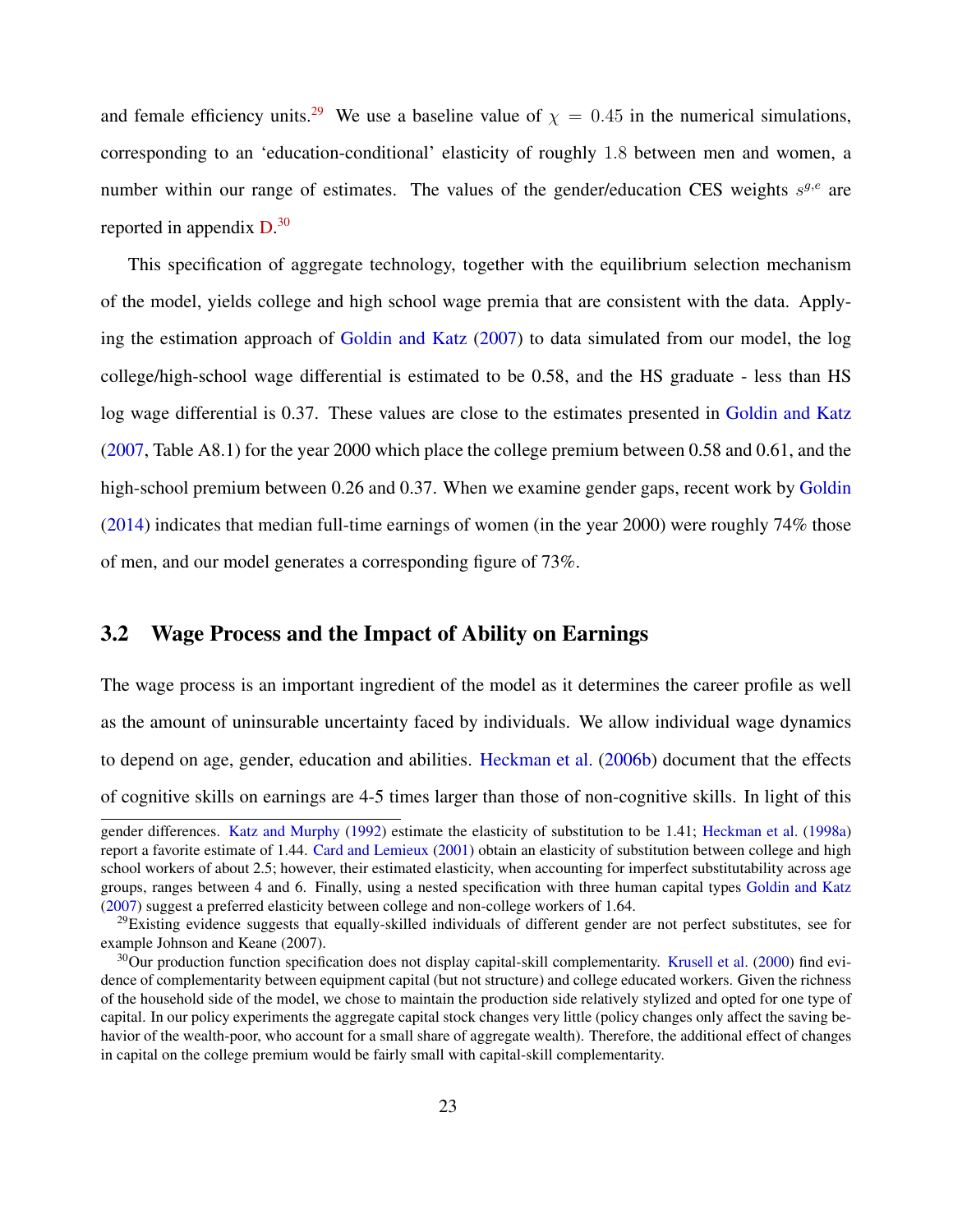<span id="page-25-0"></span>

| Education group                              |                                     | Male Gradient Female Gradient |
|----------------------------------------------|-------------------------------------|-------------------------------|
| Less than HS                                 | $0.428$ $(0.054)$ $0.184$ $(0.057)$ |                               |
| <b>HS</b> Graduate                           | $0.517(0.030)$ $0.601(0.036)$       |                               |
| College Graduate 0.797 (0.109) 0.766 (0.099) |                                     |                               |

Table 3.1: Estimated ability gradient  $\lambda^{g,e}$  (NLSY79)

finding, we make the simplifying assumption that only cognitive ability directly affects earnings in the labor market.

The idiosyncratic labor productivity process  $\varepsilon_i^{g,e}$  $j^{g,e}$  is specified as (dropping the individual subscript  $i$  to ease notation):

$$
\log \varepsilon_j^{g,e} = \lambda^{g,e} \log \theta_{cog} + A_j^{g,e} + z_j^{g,e},\tag{3.1}
$$

where  $A_i^{g,e}$  $j_e^{g,e}$  is the gender- and education-specific deterministic age profile (proxied by a quadratic polynomial) and

$$
z_j^{g,e} = \varrho^{g,e} z_{j-1}^{g,e} + \eta_j^{g,e}, \quad \eta_j^{g,e} \stackrel{iid}{\sim} N\left(0, \sigma_{\eta}^{g,e}\right). \tag{3.2}
$$

The initial value  $z_0^{g,e}$  $\sigma_0^{g,e}$  is drawn from a normal distribution with mean zero and variance  $\sigma_{z_0}^{g,e}$ . The impact of cognitive skills on wages  $\lambda^{g,e}$ , the persistence of idiosyncratic productivity shocks  $\varrho^{g,e}$ , and the variance of idiosyncratic productivity innovations  $\sigma_{\eta}^{g,e}$  all vary by gender and education attainment. This heterogeneity in returns to schooling will in part drive differences in education choices between men and women and across ability groups.

We estimate wage processes correcting for selection into work, which provided significant adjustments for women but not for men. In Appendix  $E$  we discuss aspects of the estimation and report the resulting deterministic age profile for each education group, which is by now standard: the higher the level of education, the steeper the increases of wages with earnings.

The estimates of the ability gradient and the stochastic process of the shocks are reported in Tables [3.1](#page-25-0) and [3.2](#page-26-0) respectively. The ability gradient for wages increases with education, implying a strong complementarity between the two. It is also the case that the returns to ability increase by more for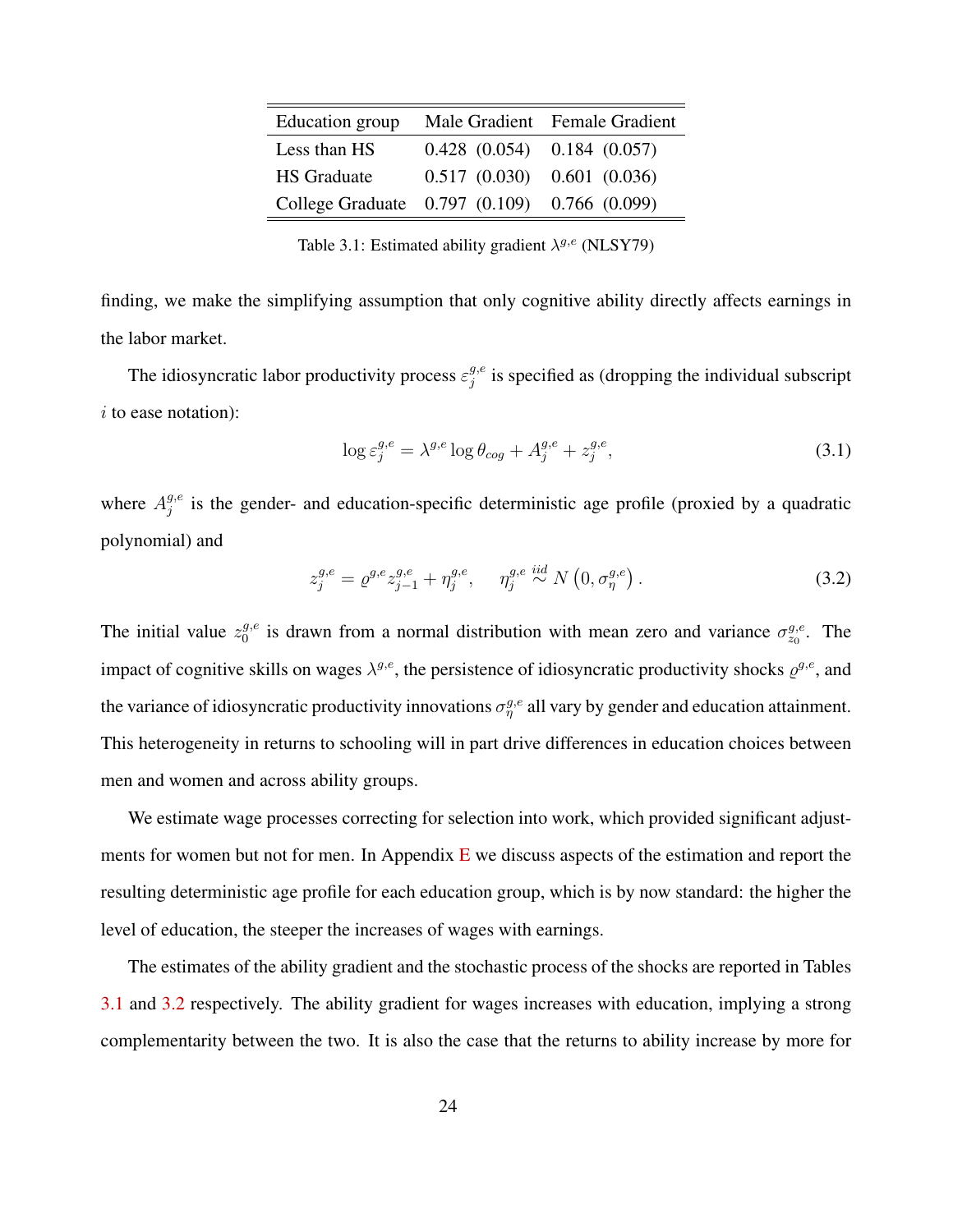<span id="page-26-0"></span>

| Males              |                     |              |                        |              |                        |              |
|--------------------|---------------------|--------------|------------------------|--------------|------------------------|--------------|
|                    | Less than HS        |              | <b>HS</b> Graduates    |              | College graduates      |              |
| Persistence        | $\rho^m$            | 0.955(0.010) | $\rho^m$               | 0.952(0.005) | $\rho^m$               | 0.966(0.015) |
| Permanent shock    | $\sigma_{\eta}^{m}$ | 0.015(0.002) | $\sigma_{\eta}^{m}$    | 0.017(0.001) | $\sigma_{\eta}^{m}$    | 0.017(0.005) |
| Initial dispersion | $\sigma_{z0}^m$     | 0.037(0.005) | $\sigma_{z0}^m$        | 0.059(0.003) | $\sigma_{z0}^m$        | 0.094(0.009) |
|                    |                     |              |                        |              |                        |              |
| Females            |                     |              |                        |              |                        |              |
| Persistence        | $\rho^{\jmath}$     | 0.852(0.023) | $\rho^f$               | 0.953(0.003) | $\rho^f$               | 0.983(0.016) |
| Permanent shock    | $\sigma_n^f$        | 0.025(0.005) | $\sigma_n^j$           | 0.019(0.001) | $\sigma_n^J$           | 0.018(0.004) |
| Initial dispersion |                     | 0.035(0.011) | $\sigma_{z0}^{\prime}$ | 0.041(0.003) | $\sigma_{z0}^{\prime}$ | 0.076(0.007) |
|                    |                     |              |                        |              |                        |              |

Table 3.2: The Stochastic Process of Wages. Estimates of parameters of the process for individual efficiency units  $\varepsilon_j^{g,e}$  $j_e^{g,e}$  (NLSY79). The  $\sigma$  parameters denote one standard deviation of the respective shock. Annualized values. Standard errors in parentheses.

women than for men, particularly at lower education levels. Shocks are highly persistent, and close to being a random walk for all but females with less than high school. Notably, even for *given ability*, the variance of initial productivity draws increases with education for women, and even more so for men. This uncertainty is particularly difficult to insure against, since at young ages individuals tend to be wealth-poor.

# 3.3 Intergenerational Transmission of Cognitive and Non-Cognitive Skills

To measure the transmission of cognitive and non-cognitive skills between generations, we use data from the 'Children of the NLSY79' survey, which provides test scores of cognitive skills and education for mothers, as well as cognitive and non-cognitive skills for children. We approximate noncognitive skills using the first principal component factor among five measures from the behavioral problems index (antisocial, anxiety, headstrong, hyperactive and peer conflicts). Children's cognitive skills are measured as the first principal components among PIAT math, reading recognition and reading comprehension scores. Mothers' cognitive skills are approximated by AFQT scores. Mothers are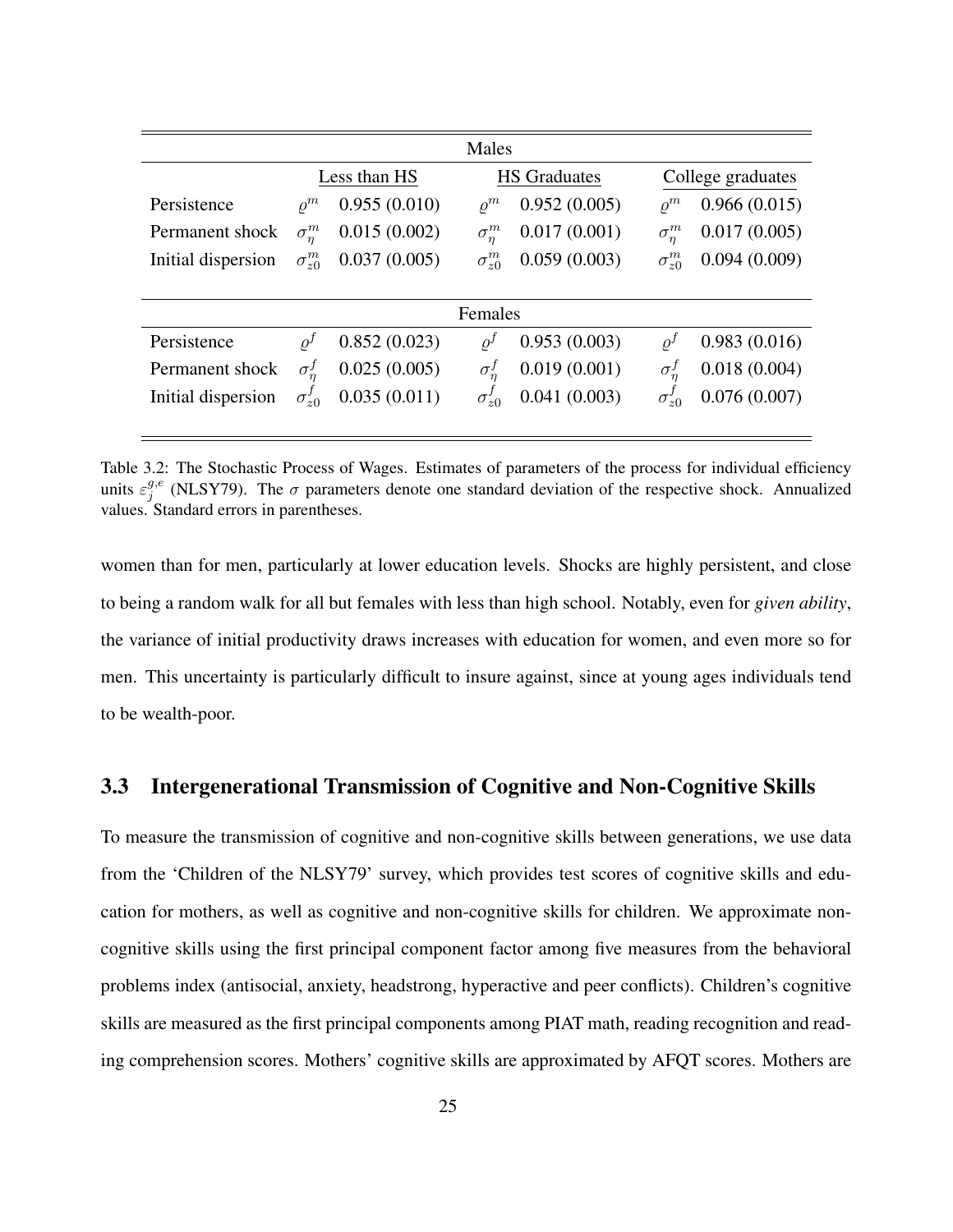<span id="page-27-0"></span>

|                       |                       | <b>Child Cognition Tercile</b> |       |       |
|-----------------------|-----------------------|--------------------------------|-------|-------|
| Mother's Education    | Mother's AFQT Tercile | 1                              | 2     | 3     |
| Less than High School | 1                     | 0.446                          | 0.321 | 0.232 |
|                       | 2                     | 0.412                          | 0.332 | 0.255 |
|                       | 3                     | 0.343                          | 0.346 | 0.311 |
|                       | $\mathbf{1}$          | 0.364                          | 0.343 | 0.293 |
| High School           | 2                     | 0.319                          | 0.347 | 0.334 |
|                       | 3                     | 0.298                          | 0.346 | 0.356 |
| College               | 1                     | 0.320                          | 0.347 | 0.333 |
|                       | $\overline{2}$        | 0.260                          | 0.339 | 0.402 |
|                       | 3                     | 0.224                          | 0.324 | 0.452 |

Table 3.3: Ability transition probabilities by Mother's Education and Ability. Cognitive achievement of children conditional on mother's education and AFQT tercile (tercile 1 lowest, tercile 3 highest).

also classified into three education attainment levels.

We begin by grouping individuals into terciles of each skill variable (separately mother and children). The discretization of skills and the level of detail we choose is designed to make the computational problem tractable. Having discretized skill levels in this way, we characterize each mother by an education/cognitive achievement pair, and each child by a cognitive/non-cognitive achievement pair. In this way we are able to estimate a 9  $\times$  9 transition matrix  $\Gamma_{\theta}$  of empirical frequencies, linking mothers' education and cognitive skills to the cognitive and non-cognitive achievement of their children. The entire transition matrix is reported in online appendix Table  $F<sub>1</sub>$ . In Table [3.3](#page-27-0) we summarize the full transition matrix by reporting the distribution of child cognitive outcomes conditional on maternal cognition tercile and education. A mother's education and cognition are both important for her child's cognitive skills. These results confirm the presence of a strong relationship between maternal inputs and child skills as documented in papers already cited above.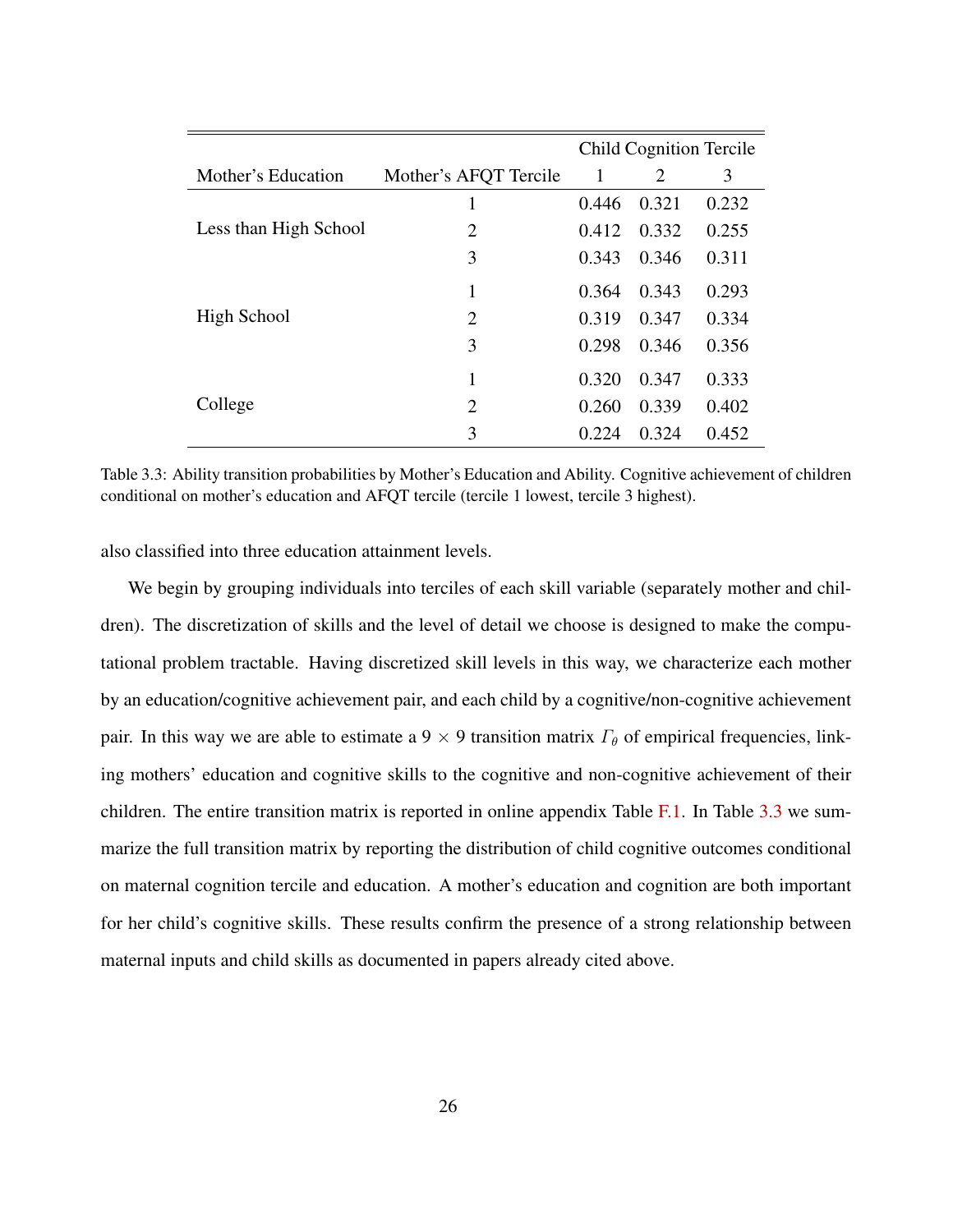## 3.4 The Method of Moments Estimation

Table [6.1](#page-64-0) in the appendix lists parameters that we set in advance. Given these parameters, as well as the production function, income processes and transition matrices for intergenerational transmission of cognitive and non-cognitive skills that we have just discussed, we estimate the remaining parameters by minimizing an unweighted quadratic distance criterion between data moments and corresponding moments implied by the model. The moments implied by the model can be computed explicitly without simulation, exploiting the fact that we discretize the state space. We then use the Efficient Global Optimization algorithm [\(Jones et al.,](#page-60-14) [1998\)](#page-60-14), which is derivative free, saving computational time in practice. In what follows we discuss results on psychic costs of education and intergenerational linkages in preferences.

Table [6.2](#page-65-0) shows the remaining estimated parameters with corresponding standard errors (computed with pre-set and pre-estimated parameters taken as given), and Tables [6.3-](#page-66-0)[6.6](#page-68-0) show the fit of the model with respect to the distribution of educational attainment by parental wealth and cognitive skills.

### 3.5 Psychic Cost of Education

Schooling is determined by the discrete choice problems in equations [\(2.6\)](#page-13-1) and [\(2.8\)](#page-14-1). Variability in educational attainment by cognitive and non cognitive skills, for which we have measures, helps identify  $\zeta_2^e$  and  $\zeta_3^e$ . The expression for the psychic costs of education also includes the parameter  $\zeta_4^e$ , which defines the variance of unobserved shocks to the costs of education. This raises an identification question: normally in a discrete choice model this scale parameter would not be identified, which would mean that the psychic costs of schooling would be identified up to scale only. Here, however, the choice between education levels depends on the expected value implied by each educational option. These value functions have a scale that is entirely determined by the flow of leisure and consump-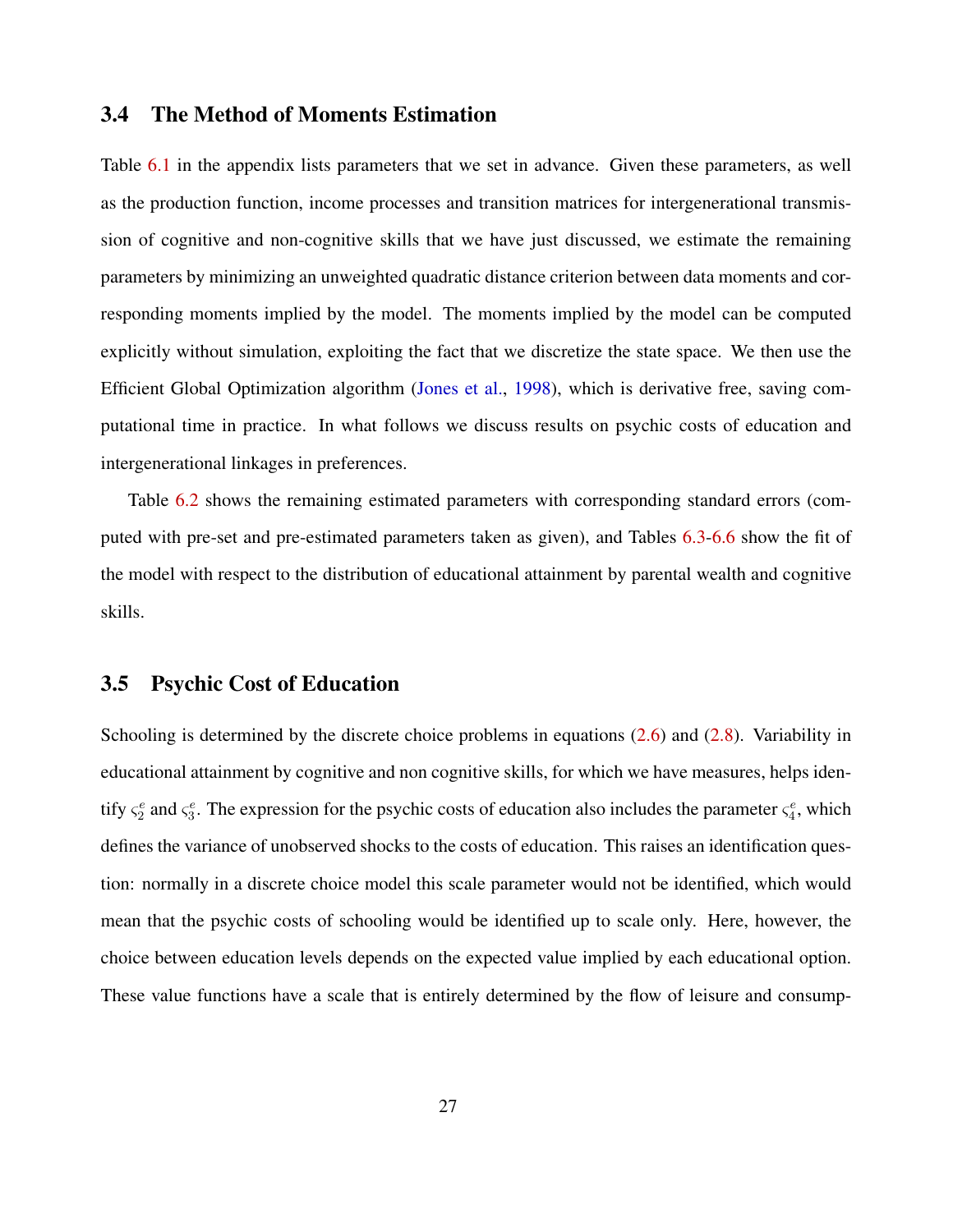<span id="page-29-1"></span>

|                 | Parameter                                            | <b>High School</b> |                 | College     |                 |
|-----------------|------------------------------------------------------|--------------------|-----------------|-------------|-----------------|
|                 |                                                      | Coefficient        | Marginal effect | Coefficient | Marginal effect |
| $\varsigma_0^e$ | Constant                                             | 0.6501             |                 | 0.8244      |                 |
|                 |                                                      | (0.0208)           |                 | (0.0261)    |                 |
| $\varsigma_1^e$ | Female                                               | 0.1133             | $-0.076$        | $-0.0313$   | 0.017           |
|                 |                                                      | (0.0121)           |                 | (0.0196)    |                 |
|                 | $\log(\theta_{non})/\sigma_{non}$<br>$\varsigma_2^e$ | $-0.0608$          | 0.050           | $-0.0670$   | 0.035           |
|                 |                                                      | (0.0081)           |                 | (0.0124)    |                 |
| $\varsigma_3^e$ | $\log(\theta_{cog})/\sigma_{cog}$                    | $-0.0896$          | 0.075           | $-0.1621$   | 0.086           |
|                 |                                                      | (0.0349)           |                 | (0.0335)    |                 |
| $\varsigma_4^e$ | $\kappa_{\epsilon}$                                  | 0.1270             | $-0.093$        | 0.3342      | $-0.19$         |
|                 |                                                      | (0.0221)           |                 | (0.0317)    |                 |

Table 3.4: Parameters of the psychic cost functions. When coefficients are negative it means that increasing the corresponding variable reduces the psychic costs of education. Reported marginal effects are changes in the proportion attending the respective education level (high school or college) as a result of increasing the corresponding right hand side variable by one standard deviation in the psychic costs function, for that education level only, and keeping everything else the same. For the case of "Female" the marginal effect corresponds to changing male preferences to be identical to females. Asymptotic standard errors are in parentheses.

tion.<sup>[31](#page-29-0)</sup> In other words, once we specify a preference class and assign values to its parameters, value functions are completely determined, including their scale. Moreover, these values enter the education choice with a unit coefficient and thus determine the scale of the psychic costs in the same util units in which the values themselves are defined (see equations [2.6](#page-13-1) and [2.8\)](#page-14-1).

The parameters of the psychic costs of education are presented in Table [3.4.](#page-29-1) In interpreting these values note that all right hand side variables are standardized to have unit variance and mean zero.

Being a woman increases the cost of high school but has no significant effect on college psychic costs, although the point estimate is negative. Non cognitive and cognitive skills reduce costs of education. Cognitive skills have a particularly important effect in reducing costs of college.

In Table [3.5](#page-30-0) we present the value of psychic costs for High School graduates and College graduates. These are the total realized costs for completing the respective level of education born by those

<span id="page-29-0"></span><sup>&</sup>lt;sup>31</sup>Obviously, a convenient, but innocuous, normalization is implicit in the model to convert dollars into units of the final good, whose price is set to one.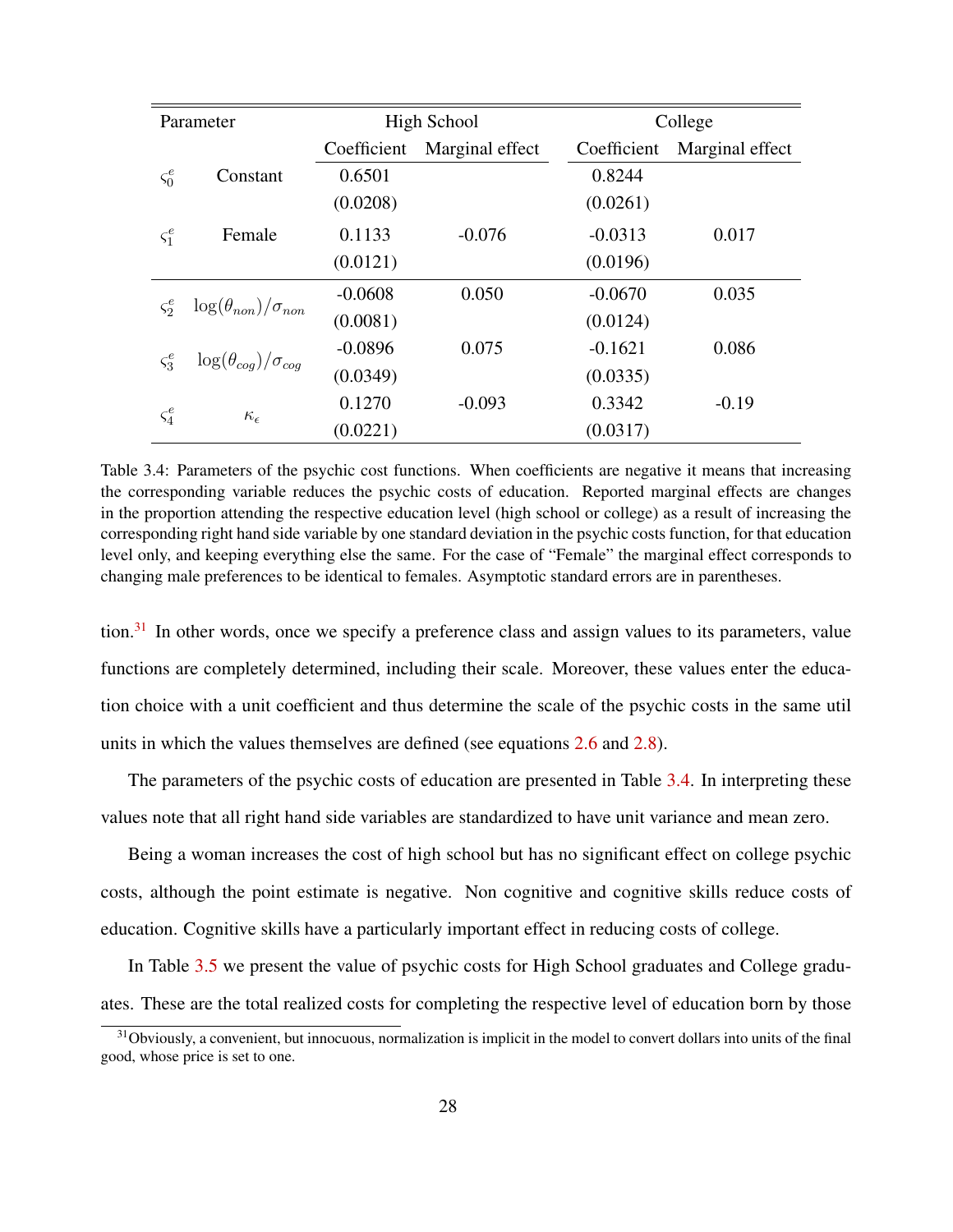|                            | High School | College |
|----------------------------|-------------|---------|
| Average in the population  | $9.4\%$     | 20.1%   |
| Average among graduates    | 8.9%        | 13.5%   |
| Explained Variance $(R^2)$ | $60.5\%$    | 37.3%   |

<span id="page-30-0"></span>Table 3.5: Psychic costs of education expressed as a percentage of average life-cycle consumption (\$583,000). Explained variance relates to the proportion of the population variance of psychic costs accounted for by the observable variables: cognitive skills, non-cognitive skills and gender. Psychic costs of college include the cost of completing both high school and college.

making this choice. These numbers are thus lower than the corresponding population ones because of self-selection. As already discussed the psychic costs include an observable and an unobservable component. The explained variance  $(R^2)$  for high school graduates is 60.5% of the total, while for college graduates it is 37.3%. Thus while measurable cognitive and non-cognitive skills play an important role, there is a large part of the psychic costs of education that remains unexplained, particularly for college, as also found by [Eisenhauer et al.](#page-59-13) [\(2014\)](#page-59-13) amongst others.

# 3.6 Altruism, Paternalism and Inter Vivos Transfers

The NLSY97 provides information on family transfers received by young individuals. In particular, it asks respondents about any gifts in the form of cash (not including loans) from parents. Appendix [G](#page-90-1) describes the sample we construct and the methodology we use to measure early inter vivos transfers, and it reports basic facts about parental gifts to young individuals, as recorded in the NLSY97. Since we model early inter vivos transfers as one-off gifts from parents to children occurring before college age, we restrict attention to the cumulative transfer between age 16 and 22. In our calculations we also include imputed rents for students living in their parents' home.<sup>[32](#page-30-1)</sup>

In the data we observe male children receiving somewhat larger transfers than female children. The average transfer gifted to a male child is just above \$33,000, while the average transfer gifted to

<span id="page-30-1"></span><sup>&</sup>lt;sup>32</sup>We find that the co-residence component makes up a large fraction of the total inter vivos transfers, as also emphasized by Johnson (2011).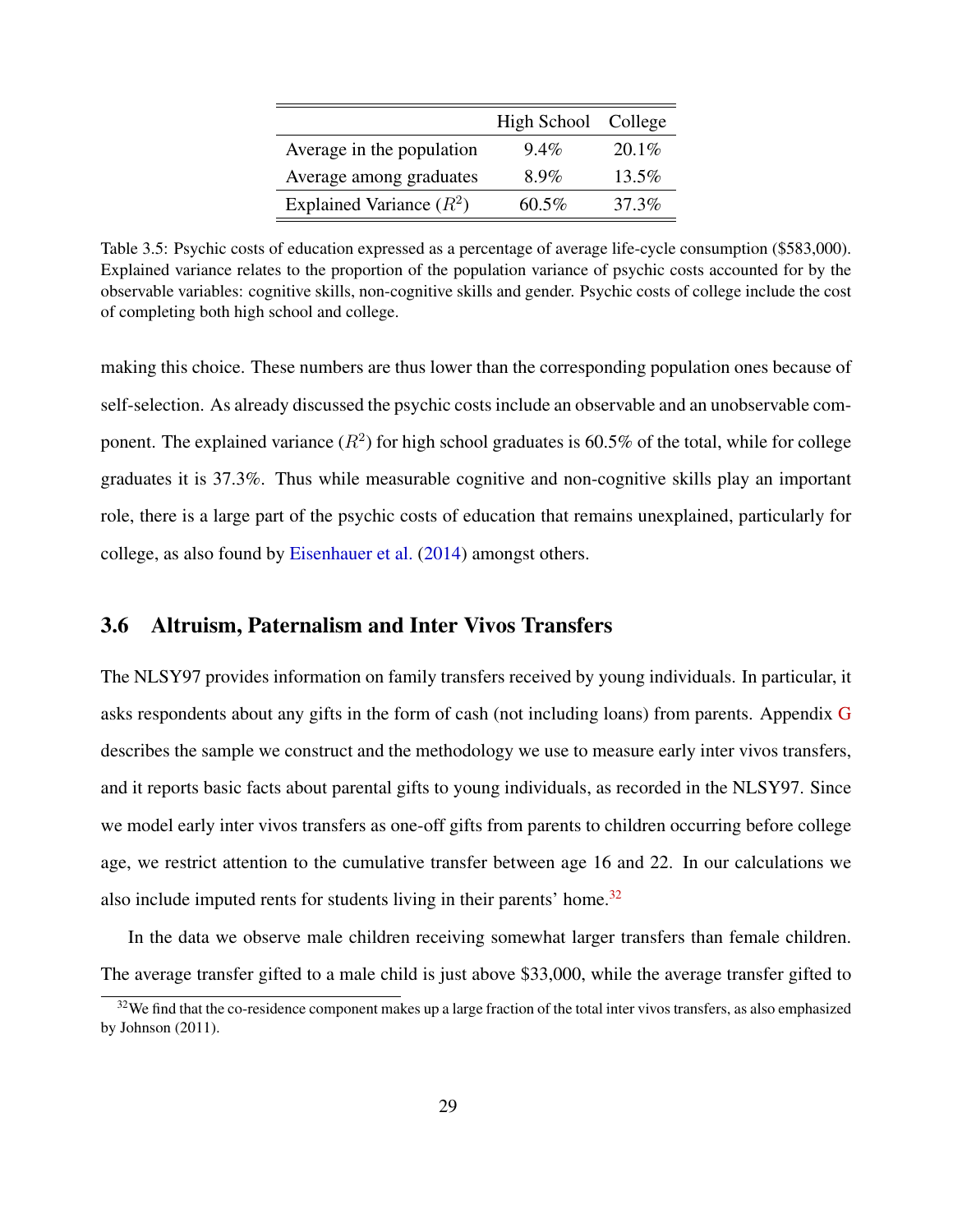a female child is around \$29,000.

Paternalistic preferences for college, beyond pure altruism, may motivate wealth transfers. To help identify the effect of paternalism, we use information about the relative college attainment rate of children from wealthy and high income families relative to poorer families for different ability levels of the children. College attainment in the NLSY97 is strongly and positively correlated with reported parental income and net worth. For example, children whose parents are in the fourth quartile of the wealth distribution are nearly three times as likely to become college graduates as those whose parents are in the first quartile. More importantly, low ability children from wealthy families are much more likely to attend college than similar children from less wealthy families. This difference helps identify paternalistic preference. Among the estimation moments we include the fractions of college graduates and those with less than High School within each parental wealth quartile and parental income quartile.

The resulting estimated altruism parameters are  $\omega_{\hat{m}} = 0.518$  (s.e. = 0.107) for males and  $\omega_{\hat{f}} =$  $0.470$  (s.e.  $= 0.076$ ) for females, showing a small preference for boys which translates into some gender differences in inter vivos transfers across counterfactual policy experiments.<sup>[33](#page-31-0)</sup>

The paternalism parameter is estimated to be  $\xi = 0.28$  (s.e. = 0.04), which corresponds to a parental willingness to pay for college attendance of the child of \$21,500 on average or 3.7% of average lifecycle consumption. The economic importance of this parameter can be seen in the fact that in our model about 30% of college graduates receive conditional transfers from their parents. Among students receiving conditional transfers, 2/3 have parents in the top quartile of net worth and the remaining 1/3 have parents in the third quartile of net worth. Without the paternalistic preference for college, the model would not be able to explain the extent to which college attainment rates among children of wealthy parents exceed those among children of poorer parents, particularly for lower ability children.

<span id="page-31-0"></span><sup>&</sup>lt;sup>33</sup> Imposing an equal parameter for altruism between genders would, however, fail to fully close the \$4,000 gap in transfers estimated in the data, suggesting that this difference has more to do with heterogeneity in market returns.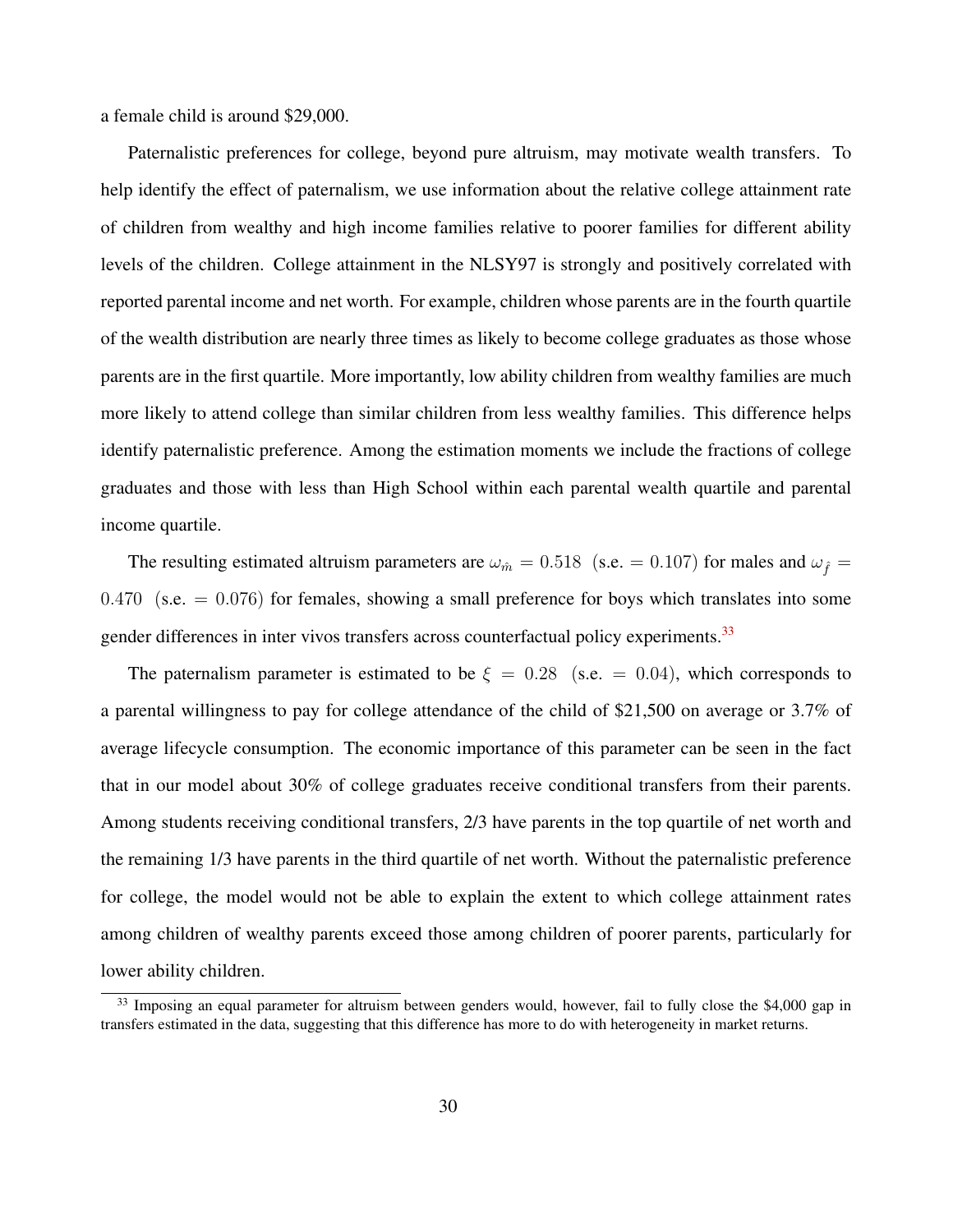# <span id="page-32-0"></span>4 Implications of the Model

We examine the behavior of the model along six dimensions. First, we analyze the implied lifecycle profiles for hours worked, earnings, consumption, and wealth. None of these moments are explicitly targeted in the parameterization (only those for wages are). Second, we study the determinants of parental transfers to children. Third, we measure the degree of intergenerational persistence of educational attainment and income in the model (also, not targeted). Fourth, we examine the role of parental wealth in determining educational achievement. Fifth, we reinforce the empirical plausibility of the model by simulating an artificial randomized experiment where a (treatment) group of highschool graduates receives a college tuition subsidy and a (control) group does not. This last simulation shows that the elasticity of college attainment with respect to tuition in our model is comparable to estimates from the empirical literature on schooling. Finally, we assess the role of assortative matching in determining the return to education and other aggregate equilibrium outcomes. In Appendix [H](#page-93-0) we show that the model also provides reasonably good out-of-sample predictions on college attendance rates and wage premia when extrapolated to the year 2010.

# 4.1 Life-Cycle Profiles

Figure [4.1](#page-33-0) plots averages and dispersion of log earnings, log consumption, and wealth over the life cycle for our three education groups. It also reports log hours worked separately by gender.

Average hours worked by men follow a canonical hump-shape over the life-cycle, which is a reflection of the hump-shape in the exogenous age-productivity profiles. There is considerable dispersion in the early career hours of men, followed by a steady rise from the early 30's to retirement. Women's hours worked exhibit, as expected, changes due to the presence of children in the household. Average female hours fall as preferences for non-market time increase during child raising years. The dispersion of hours also increases during this period as female labor supply elasticities are larger with children.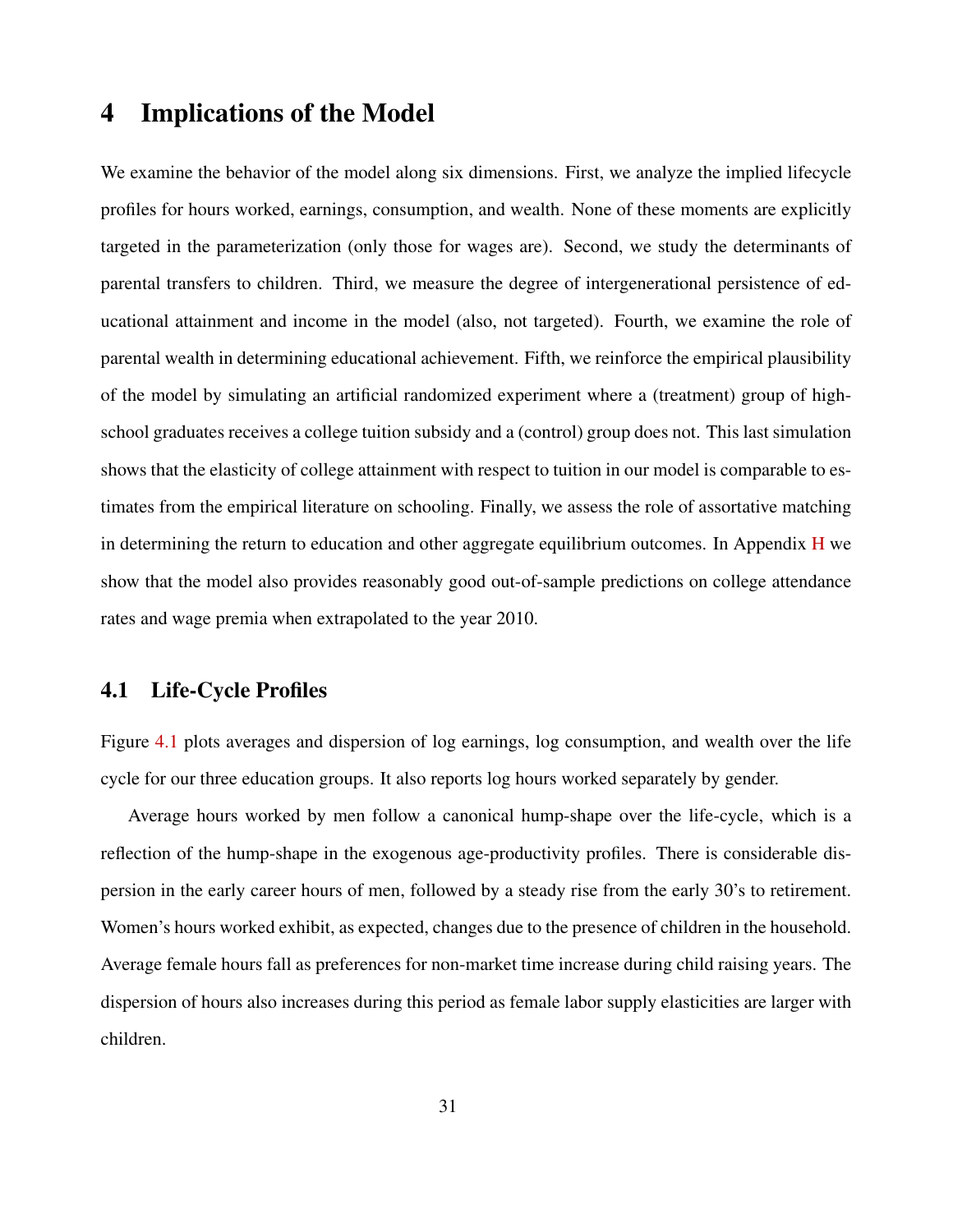<span id="page-33-0"></span>

Figure 4.1: Statistics are presented by education. Lines marked with 'x' are headed by a college graduate, and those marked with 'o' are headed by someone with degree less than High School. For family level variables (consumption and wealth) the education of the head (male) is used for classification. For wealth we use the absolute Gini coefficient as a measure of dispersion.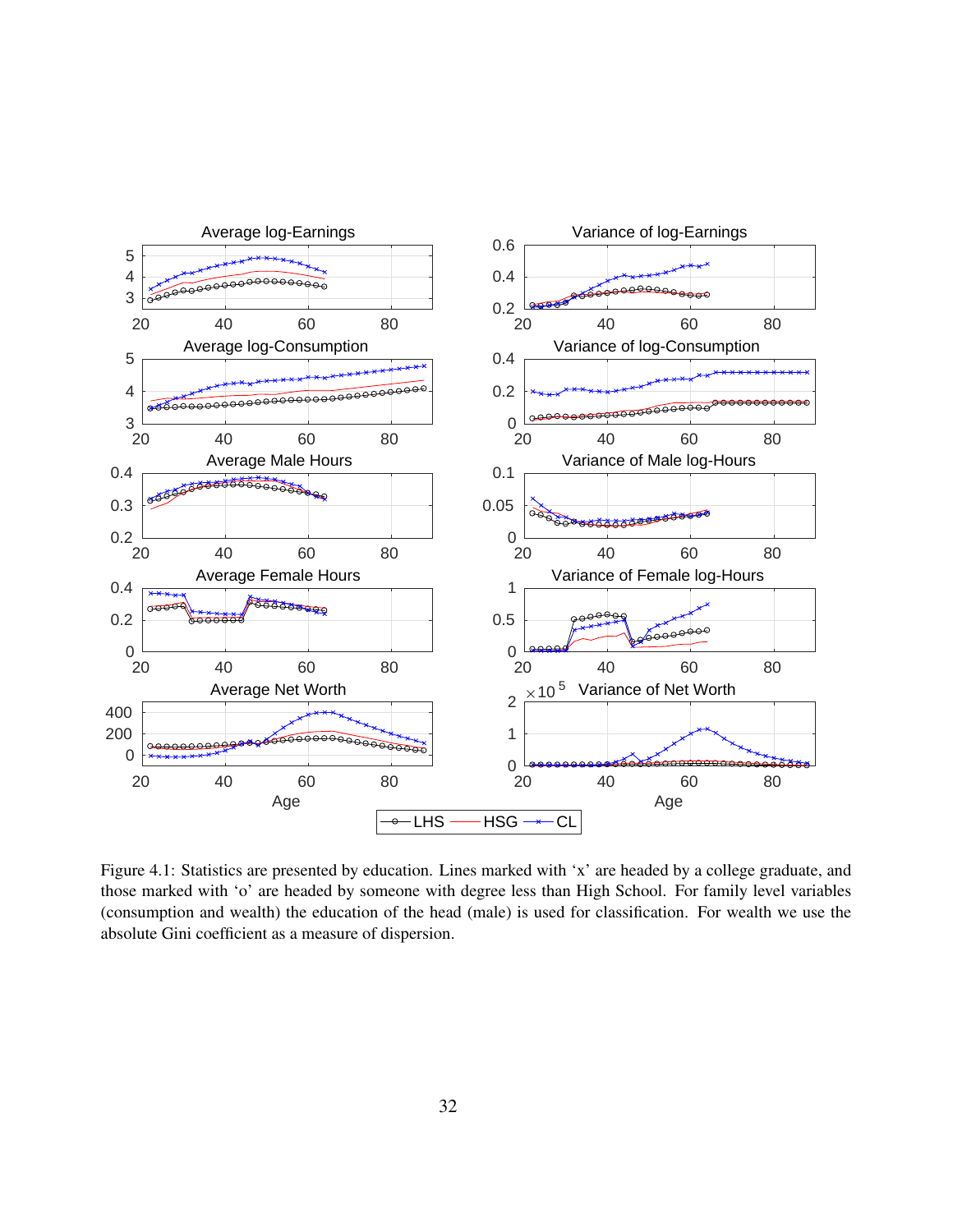The rise in average earnings over the life cycle is more pronounced for more educated households and the changes in the variance of log earnings between ages 25 and 60 are quantitatively consistent with empirical evidence –for an example, see [Guvenen](#page-59-14)  $(2009,$  Figure 4).  $34$ 

A comparison between consumption and earnings paths (both their mean and dispersion) reveals that consumption smoothing through borrowing and saving is quite effective after the schooling phase. During working life the variance of log consumption grows 0.1 log points for college grads and a bit less for households with less educated heads. These changes compare to a rise twice as large in the variance of households' log earnings. During retirement, the combination of annuity markets and interest rate above the discount rate implies a linear upward sloping consumption pattern and constant dispersion in logs.

Wealth accumulation features the typical hump-shaped pattern. In the model, the drop in household wealth at age 48 arises as a consequence of the inter vivos transfer to children. The drop is much larger for the highly educated families, whose children are the most likely to attend college. Young college students and college graduates decumulate their wealth and borrow to enroll in college and to smooth consumption in their first years of working life.

## 4.2 Determination of Inter Vivos Transfers

Several forces shape parental decisions on how much to transfer to their children. The first purpose is narrowing the gap between parent's and child's lifetime utilities, and the extent to which parents want to close this gap depends on the degree of altruism  $(\omega_{\hat{p}})$ . This motive (intergenerational smoothing) is strongest for low ability and low earning-potential children, especially those with rich parents. Paternalism, as explained, pushes in this same direction. The second purpose is that of alleviating the financial constraints of children in the event they choose to go to college. This second motive (college education financing) is strongest for high ability children whose return to attending college is the highest.

<span id="page-34-0"></span> $34$ Households are categorized by the highest education within a household.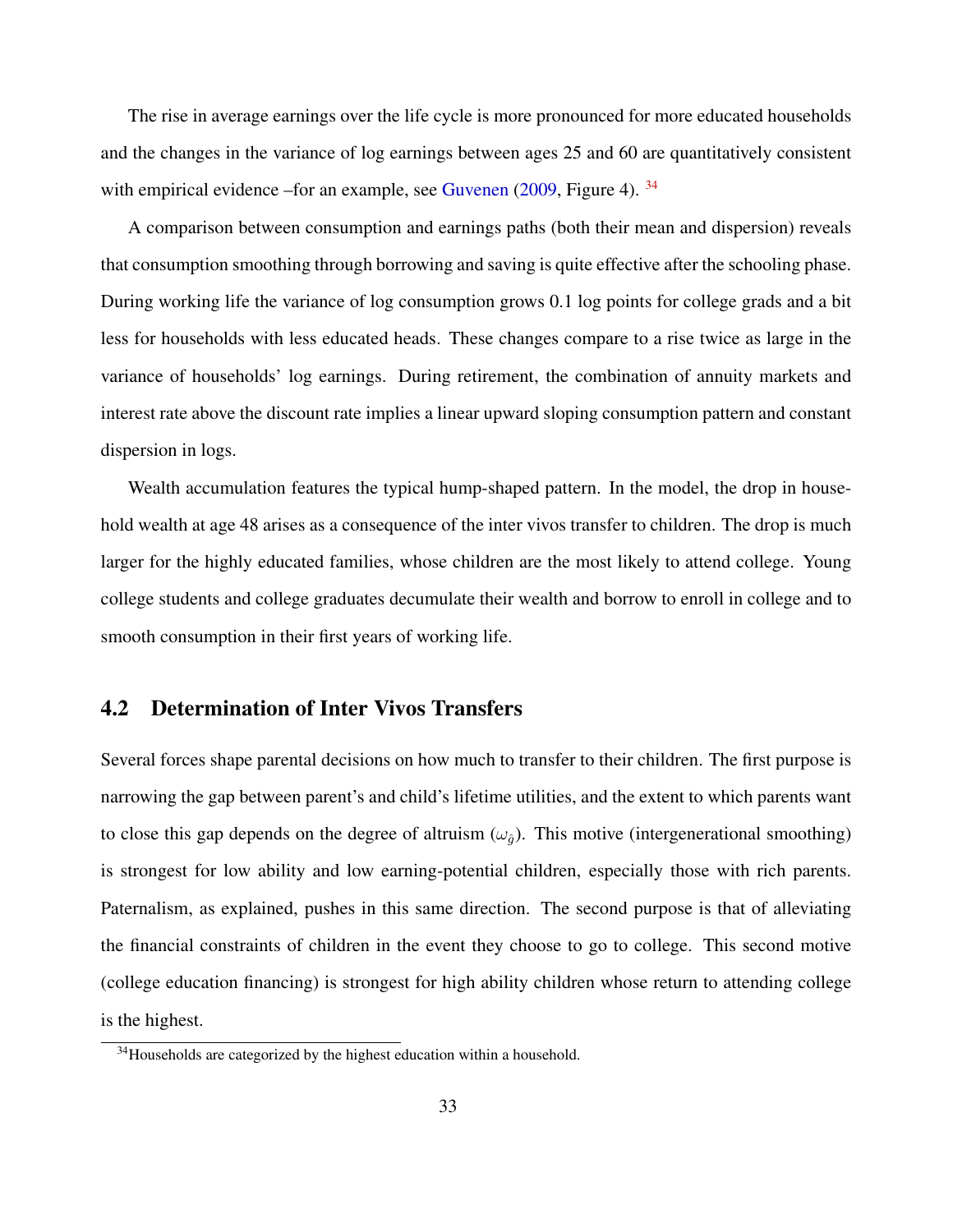<span id="page-35-0"></span>

Figure 4.2: Parental transfers to children as a function of: household head's education and parental wealth (left panel); parental wealth and child's ability (right panel).

The left panel of Figure [4.2](#page-35-0) shows that in the model inter vivos transfers (IVTs) increase monotonically with parental wealth at the age of the transfer (age 48). For some poor families (about 15% in our model) the marginal cost of transferring to the children is too high in terms of their own foregone consumption, and they make no transfer.<sup>[35](#page-35-1)</sup> Finally, this plot also shows that, for given wealth, highly educated parents save more for the IVT, as they expect their children to be on average of a high ability type as well, therefore with large gains from college education. The right panel of Figure [4.2](#page-35-0) shows that transfers tend to be increasing in the ability of the child (holding the parents' abilities constant) because greater financial resources are needed to pay for education.

# 4.3 Intergenerational Persistence of Education and Income

The model generates a realistic intergenerational correlation of college attainment. In the model 50.0% of those whose mother is a college graduate, and 47.4% of those whose father is a college graduate, become college graduates themselves. Furthermore, 52.1% of those for whom both parents are college graduates become college graduates themselves. Although these statistics are not targeted in the estimation, we do well in replicating patterns observed in data. For example, in the NLSY79

<span id="page-35-1"></span> $35$ Indeed, in many cases parents would be better off with a negative transfer (i.e., receiving a transfer from their child) as they expect their child to earn more, eventually.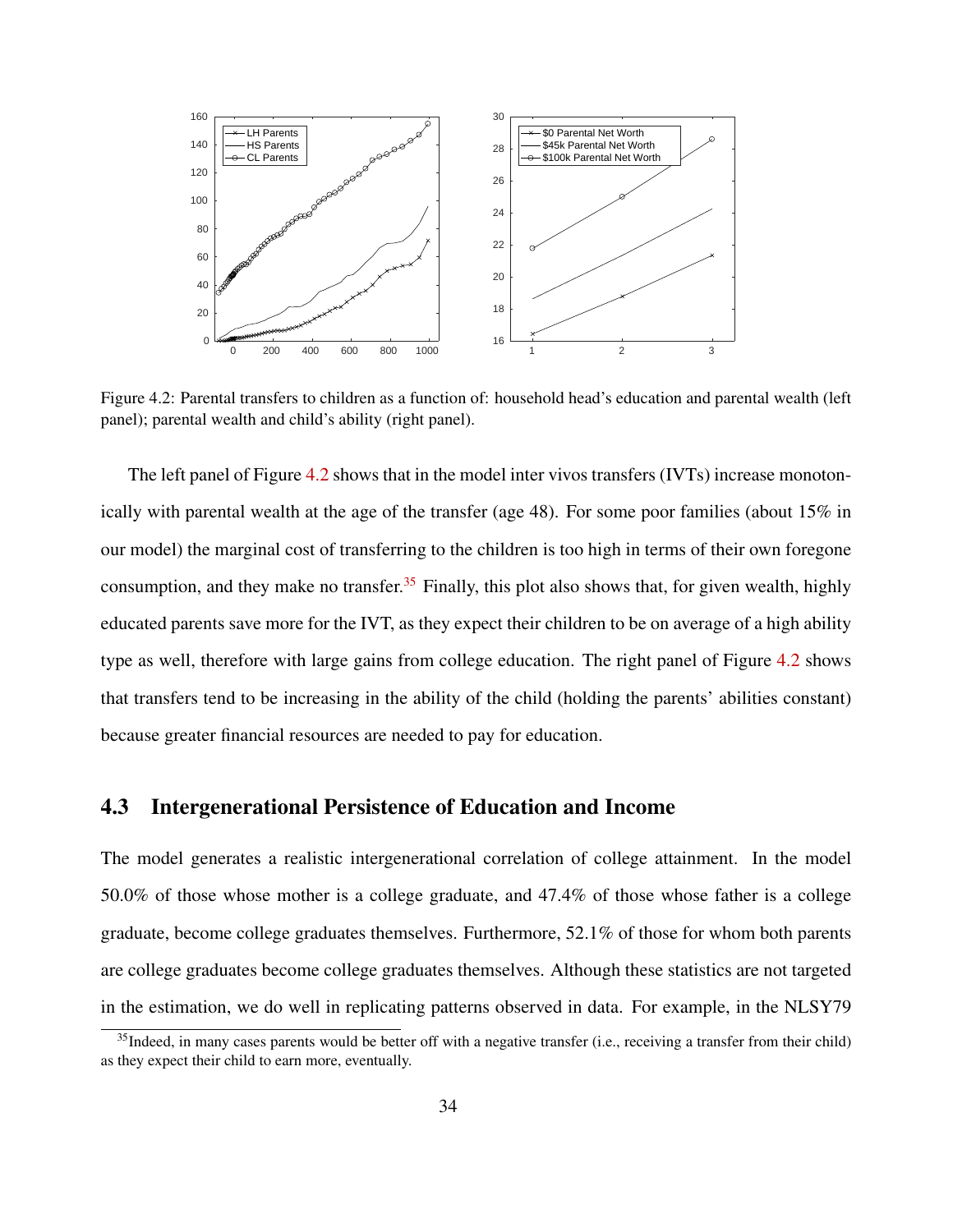<span id="page-36-0"></span>

Figure 4.3: Intergenerational rank-rank regression

47.2% of children whose mother is a college graduate also attain a college degree, while 55.3% of those for whom both parents are college graduates attain a college degree.

The model is able to replicate these high degrees of persistence in part because it includes cognitive and non-cognitive skills and paternalism. The skills are important both directly and indirectly. Directly because parental cognitive skills in part determine the children's cognitive skills, which in turn drive college attendance and wages. Indirectly because parental education leads to the improvement of child skills, which in turn reduces the psychic costs of college for children of educated parents. Paternalism increases the tendency for rich parents to 'send' their child to college, further increasing persistence.

We also evaluate model performance in terms of intergenerational income persistence. [Chetty](#page-59-0) [et al.](#page-59-0) [\(2014\)](#page-59-0) use IRS tax data to study the relationship between the mean child income rank and parents' income rank for cohorts of children born between 1971-1986, and estimate a linear regression slope between 0.25 and 0.35 for male children, depending on the birth year. We repeat this exercise on our simulated data, with the same definition of pre-tax household income averaged over ages 31-46 for both children and parents, and find a slope of 0.33, thus within the above range. Furthermore, as can be seen in Figure [4.3,](#page-36-0) we find that a child's expected income rank is well approximated by a linear function of their parent's rank in our model, just as [Chetty et al.](#page-59-0) [\(2014\)](#page-59-0) find in IRS data. Note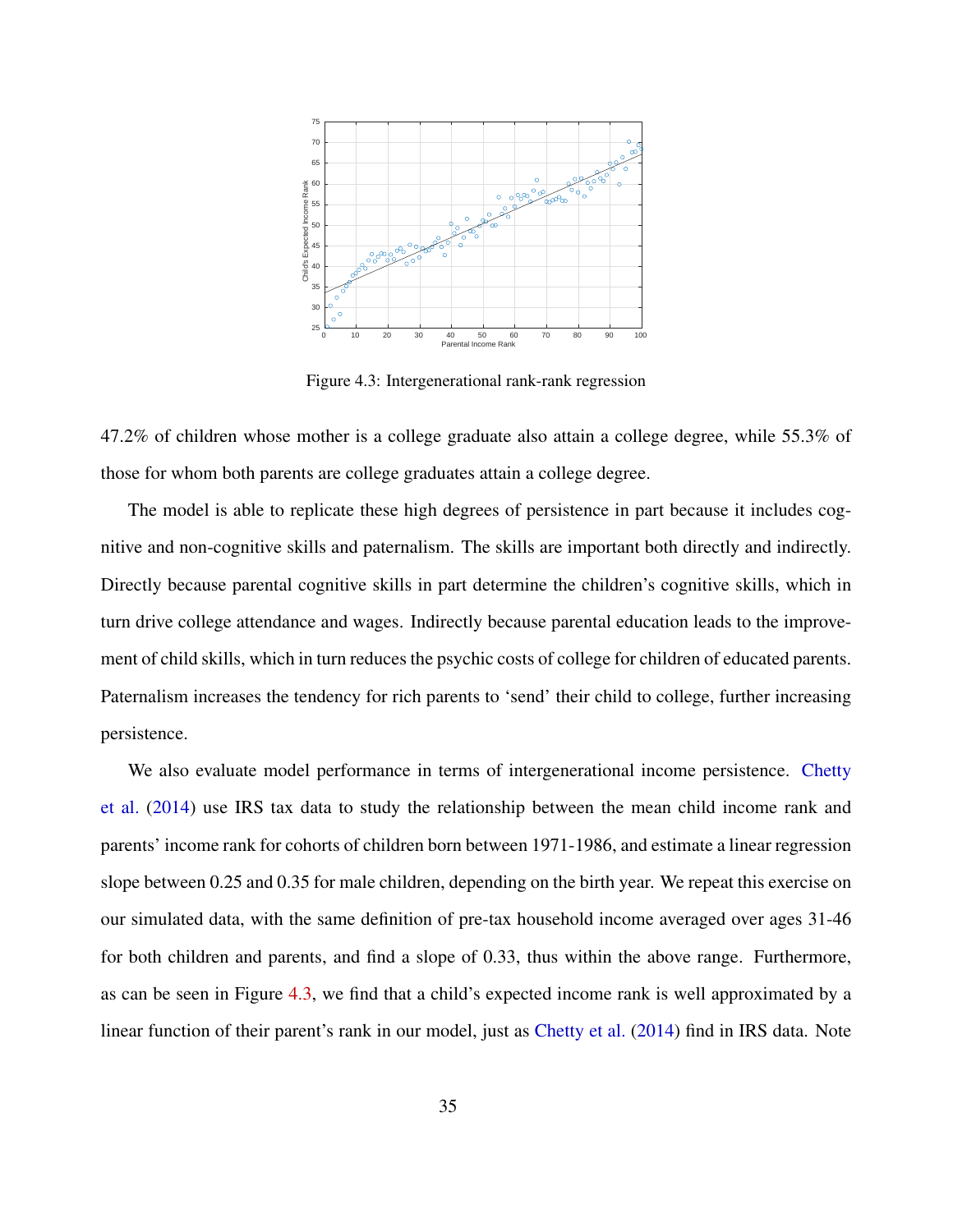<span id="page-37-0"></span>

Figure 4.4: College attainment and returns to college for graduates, by ability and parental wealth: model simulations

however, that below the 20th percentile of income we observe a steeper slope of about 1.0.

The more traditional intergenerational log-log earnings correlation in our simulated sample is 0.34. [Jantti et al.](#page-60-0) [\(2006\)](#page-60-0) estimate this elasticity for the US at 0.36, and similar values are found by [Solon](#page-61-0) [\(1999\)](#page-61-0).

#### 4.4 Parental Wealth and Educational Achievement

In this section we examine the relative roles of family background and cognitive ability in the determination of education outcomes.

First, we analyze the correlation between cognition, wealth and income across households to make sure that in our model parental skills and parental resources are distributed as in the data. [Zagorsky](#page-62-0)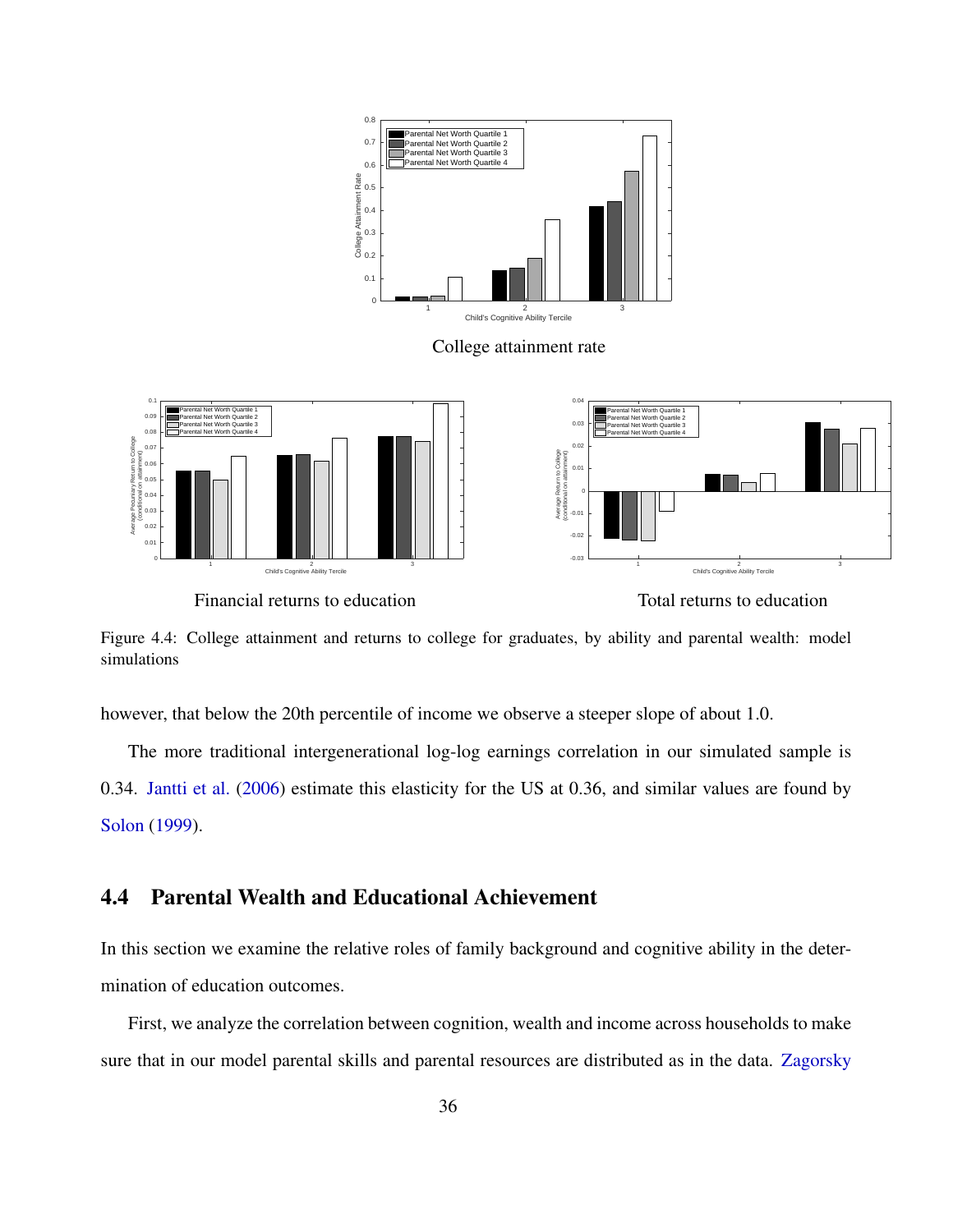[\(2007\)](#page-62-0) uses the 2004 module of the NLSY79 to estimate a correlation between income (net worth) and AFQT test scores of 0.30 (0.16, respectively) in a sample of individuals aged 40 and 47. In our benchmark simulation, the correlation between income (wealth) and cognitive ability  $\theta_{\text{coq}}$  for the same age range is similarly 0.30 (0.24, respectively).

Next, we plot a bar graph that displays college graduation rates by child's ability tercile and by parental net worth quartile in the model. The top panel of Figure [4.4](#page-37-0) shows a positive gradient in both dimensions, a feature that is very similar to the findings of [Belley and Lochner](#page-58-0) [\(2007\)](#page-58-0).

A striking feature of this plot is the large role played by parental wealth at every ability level. Even amongst higher ability children, parental wealth plays an important role with 40% college attendance for those whose parents are in the lowest quartile of wealth, increasing to 70% attendance for top wealth quartile. Among the lowest ability children almost none attend college unless their parents are from the highest wealth quartile. Paternalism plays a key role in generating this pattern in the model: wealthy parents induce children with lower ability to attend college.<sup>[36](#page-38-0)</sup>

The importance of paternalism becomes especially evident in the lower panels of Figure [4.4,](#page-37-0) where we plot the financial returns (the left panel) and the total returns –financial returns net of the monetized value of the psychic cost— for those graduating, by parental wealth and child ability.

The financial returns are computed by calculating the proportion of consumption that would have to be given to individuals who graduate from college in the model if they, instead, had not enrolled in college in order to make them indifferent between the two choices. Specifically, the financial return is the number  $\varphi$  that solves the following equation:

$$
\sum_{g=m,f} \int_{S_1^{g,*}} V_{g1}^* \left( \mathbf{c}^{CL}, \mathbf{l}^{CL}; \mathbf{x}_1^* \right) d\mu_1^{g,*} = \sum_{g=m,f} \int_{S_1^{g,*}} \mathbb{E}_z [V_{g1}^{HS} \left( (1+\varphi) \mathbf{c}^{HS}, \mathbf{l}^{HS}; \mathbf{x}_1^*, z \right) ] d\mu_1^{g,*}.\tag{4.1}
$$

The left-hand side is simply the expected value of a college degree for all those who optimally choose

<span id="page-38-0"></span><sup>&</sup>lt;sup>36</sup>Indeed among the lowest ability group all college graduates receive conditional transfers that compensate them for this loss. In the middle ability group 50% of those from the two lower wealth groups receive such transfers and 60% of the two higher groups. Finally among the highest ability group 20%-30% receive conditional transfers with the wealthier group transferring more, conditional on attendance, as we would expect.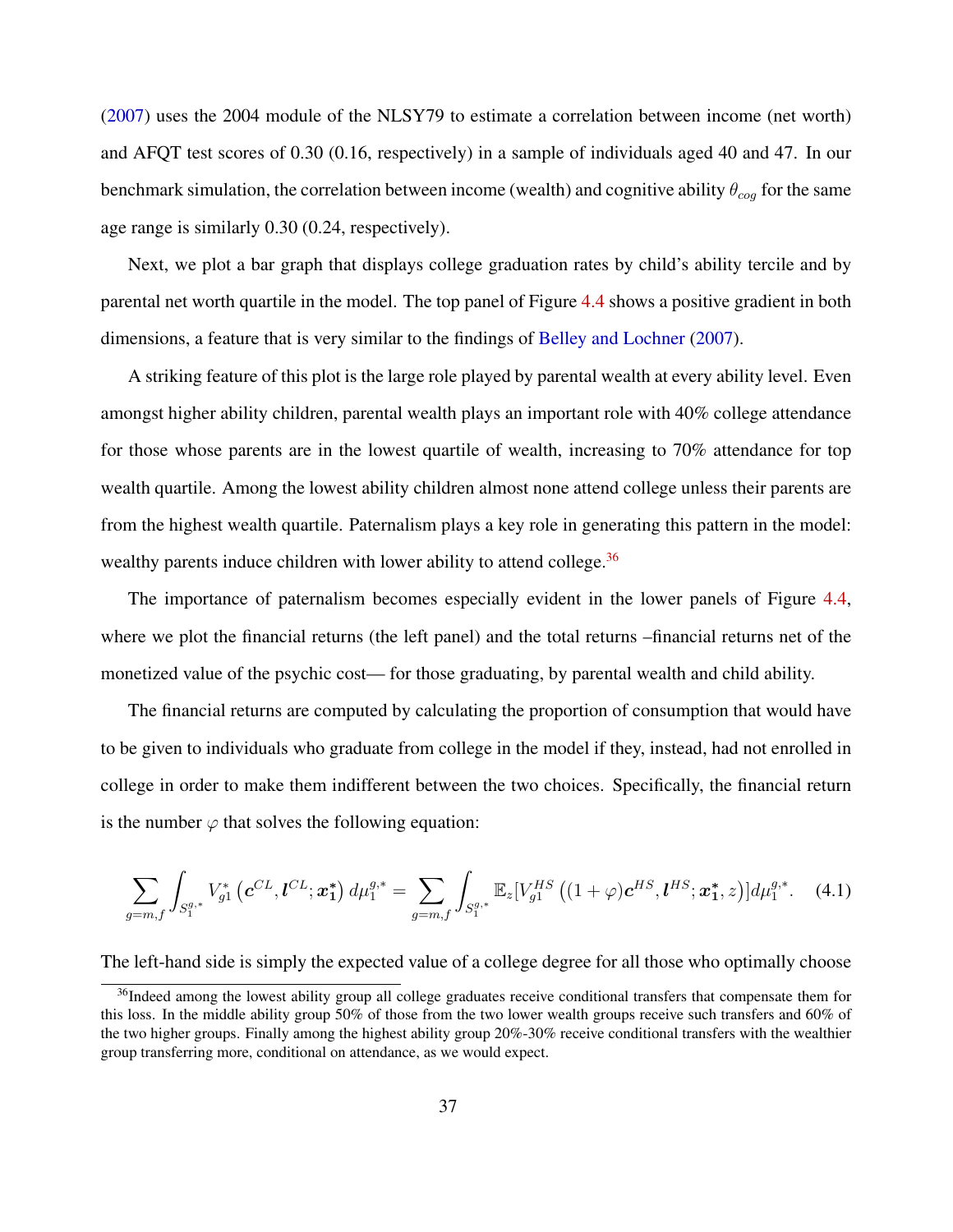to attend. The right-hand side is the counterfactual expected value if the same set of individuals (distributed accordingly to  $\mu_1^{g,*}$  $j^{(g, *)}_{1}$ , the distribution of college students at  $j = 1$ ) had started working as HS graduates instead of going to college. Note that on the right-hand side we also need to integrate over initial productivity. The sequences  $c^e$  and  $l^e$  are the state contingent life-cycle consumption and leisure plans of such individuals as college and high-school educated workers. Conditional inter-vivos transfers are given to individuals also in the counterfactual, thus they do not affect the calculation of returns. Financial returns to college thus capture (i) the additional consumption associated to the college wage premium; (ii) the consumption-equivalent value of being more likely to meet a college- educated partner on the marriage market, and (iii) the additional consumption-equivalent value (through altruism and paternalism) of being a college-educated parent, and thus having children with better skills and better economic outcomes. To compute total returns (as opposed to simple financial ones) we subtract  $\kappa_g^{CL}(\theta, \kappa_\epsilon)$ , the additional psychic costs incurred due to college attendance, from the college value function inside the integral on the left hand side. Thus total returns also incorporate the consumption-equivalent value of the psychic cost.

The financial returns are always positive and increasing by ability, ranging between 5% in the lowest ability group to 10% in the highest ability one.<sup>[37](#page-39-0)</sup> What is striking, however, is that the *total* returns are negative for those in the lowest ability group once psychic costs are taken into account. Those from this group who attend college only do so because of the conditional parental transfers due to paternalism.

### 4.5 Tuition Elasticity of College Attainment

The simulated response of aggregate college attainment to a small change in tuition fees is also similar to responses measured in actual data. To measure this response in our model we perform a partial equilibrium simulation in which we reduce tuition fees by \$1,000 per year just before a single cohort

<span id="page-39-0"></span> $37$ The effect of parental wealth on these returns reflects different selection into college.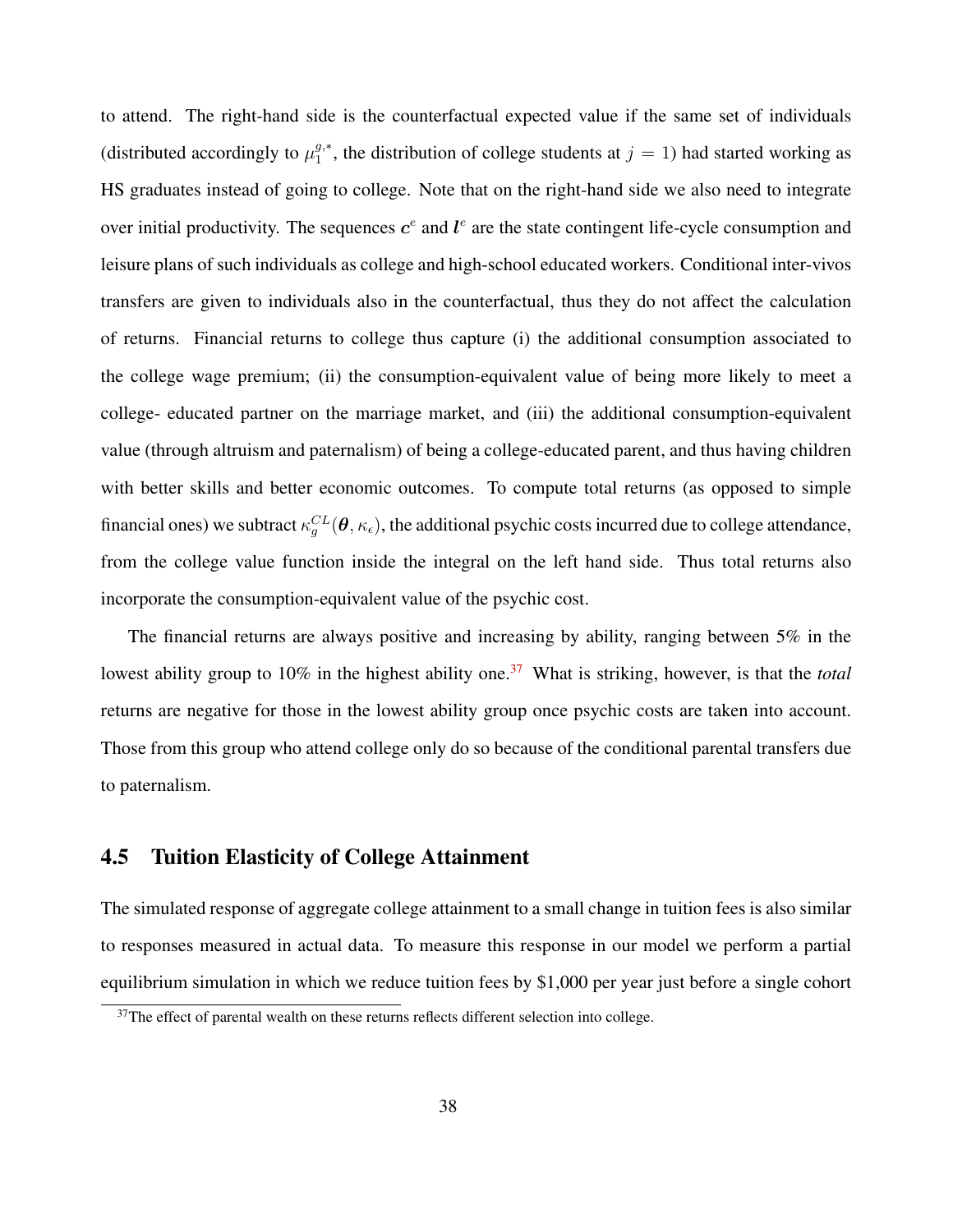of children make their education decisions.<sup>[38](#page-40-0)</sup> The aggregate graduation rate of this cohort increases by 3.95 percentage points.

This response is consistent with existing empirical evidence. [Kane](#page-60-1) [\(2003\)](#page-60-1) and [Deming and Dy](#page-59-1)[narski](#page-59-1) [\(1995\)](#page-59-1) provide a synopsis of the empirical estimates from similar quasi-natural experiments in which a discrete change in aid policy affects one group of individuals but not others, and conclude that enrollment into college by high-school graduates benefitting from an additional tuition grant of \$1,000 rises between 3 and 5 percentage points.<sup>[39](#page-40-1)</sup> Other studies use cross-state variation in tuition costs to estimate that enrollment would rise by 4 to 6 percentage points per \$1,000 reduction in tuition costs [\(Cameron and Heckman,](#page-58-1) [1998;](#page-58-1) [Kane,](#page-60-2) [1994\)](#page-60-2).

#### 4.6 Marriage Market

The marriage market plays an important role in our model. The education of the partner has an impact on the human capital of children both directly (through the mother) and indirectly through wealth. Thus, the amount of marital sorting affects the intergenerational transmission of ability and of wealth. To illustrate the practical importance of these features we conduct two extreme counterfactual simulations in which (a) we impose random matching and (b) we impose perfectly assortative matching.[40](#page-40-2)

The results in Table [4.1](#page-41-0) confirm that the structure of the marriage market plays a significant role for economic outcomes. Moving from current levels of assortativeness to random matching would imply declines in welfare, output and educational attainment, particularly for women. Moving to perfect sorting has opposite but smaller effects, because the baseline economy is quite assortative in the first place.

<span id="page-40-1"></span><span id="page-40-0"></span><sup>&</sup>lt;sup>38</sup>This is the P.E. version of out \$1,000 grant expansion counterfactual, reported in section [5.3.](#page-49-0)

<sup>&</sup>lt;sup>39</sup>Among the policy changes surveyed in these studies, the closest to our simulated experiment are the Georgia Hope Scholarship program, the Social Security Student Benefit program, the Washington DC Tuition Assistance Grant program, the Cal Grant program, and other similar examples of discontinuities in fellowship eligibility at individual institutions.

<span id="page-40-2"></span> $40$ We can do this by manipulating the matrix governing assortativeness as explained in Section [2.3.2.](#page-18-0)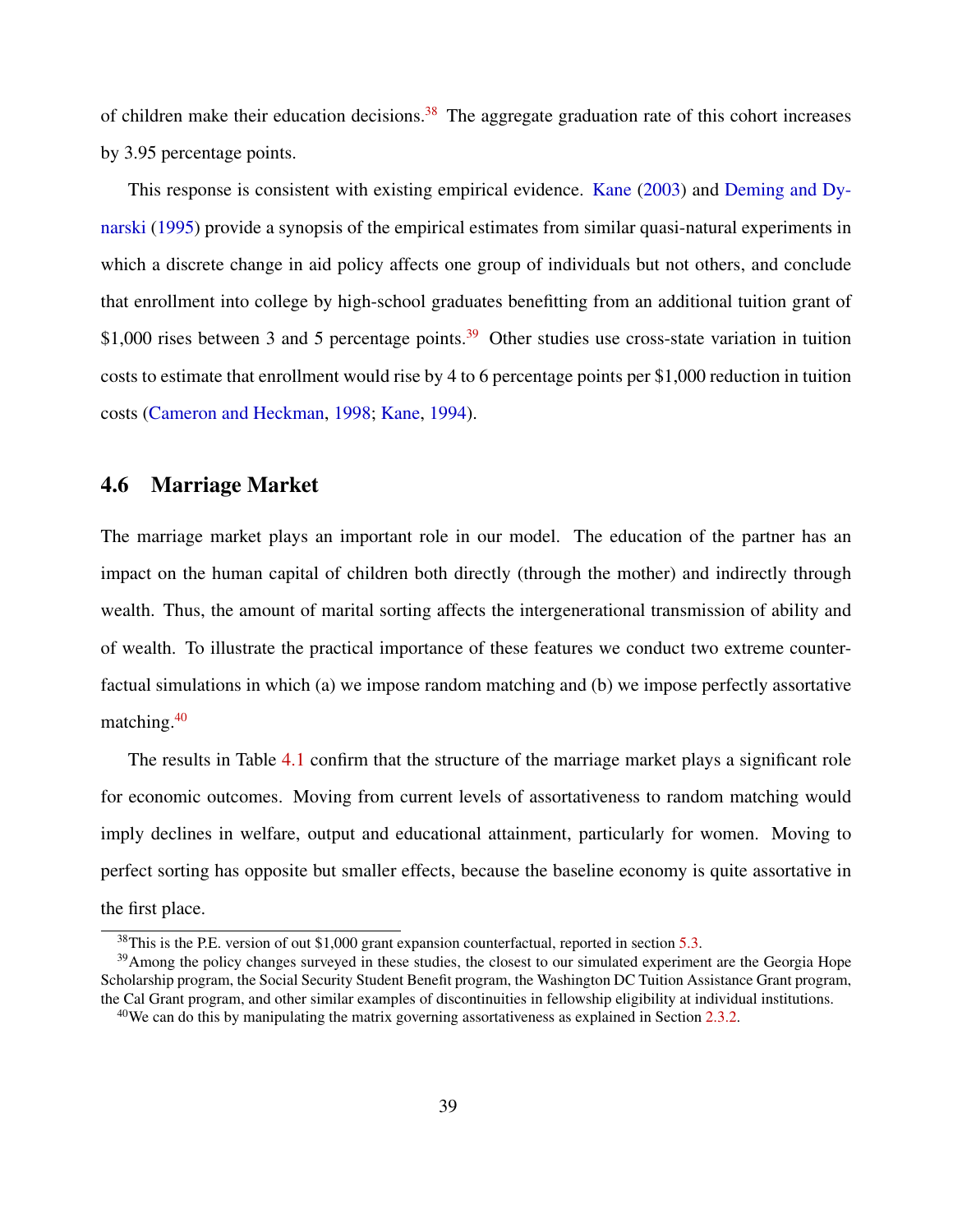<span id="page-41-0"></span>

| Outcome                 | <b>Marital Sorting</b> |          |  |  |
|-------------------------|------------------------|----------|--|--|
|                         | Random Perfect         |          |  |  |
| College Grads. - Males  | $-0.76$ pp             | $0.3$ pp |  |  |
| College Grads - Females | $-1.2$ pp              | $0.5$ pp |  |  |
| Output                  | $-0.73\%$              | $0.27\%$ |  |  |
| Welfare                 | $-0.54\%$              | $0.35\%$ |  |  |

Table 4.1: Marriage market sorting (random or perfect) and economic outcomes. Changes from baseline economy (pp denotes percentage points).

# 5 Policy Experiments

In this section we conduct two sets of policy experiments. The first is aimed at assessing the role of the *existing* federal financial aid system —loans and grants— while the second examines the effects of *marginal expansions* in financial aid.[41](#page-41-1)

Our main focus will be on the long run responses, which allow parental transfers and factor prices to change as well as budget balancing fiscal adjustments to take place. All these components are important because they can mitigate the effects of policy. At the same time, the long run equilibrium also allows for changes in the distribution of ability, through the impact of education on cognitive and non-cognitive skills, which may in turn reinforce policies that encourage education.

We present our results in two steps. The first step, which we call 'partial equilibrium (PE) shortrun', computes changes in outcomes of interest for the first affected cohort, holding prices and fiscal variables constant. The policy announcement is made just before parents choose their inter vivos transfer, hence this experiment incorporates only the short-run behavioral response of parents (e.g. transfers) and children (e.g. labor supply in college) to the policy. We then consider an experiment we call 'general equilibrium (GE) long-run, in which we compute the long run steady-state with new market clearing prices and the new stationary distribution of individuals across education, wealth, and ability. Government expenditures  $G$  are held constant in this experiment, thus in this latter experiment

<span id="page-41-1"></span><sup>&</sup>lt;sup>41</sup>In all policy experiments we assume that college fees do not change and financial markets do not offer new or modified loan products.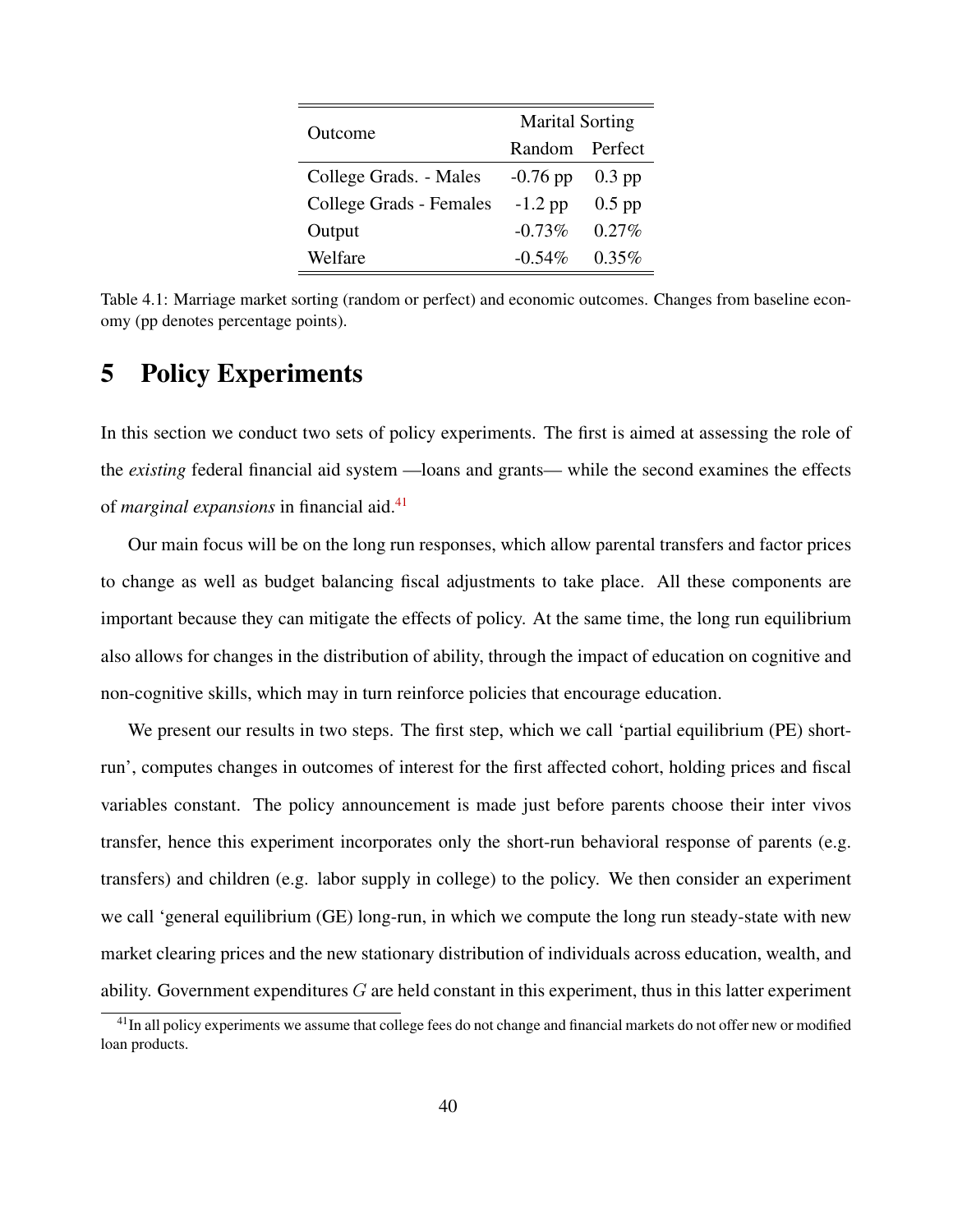adjustments of marginal labor income tax rates are required to balance the government's budget. Note that in such an economy with liquidity constraints and uninsurable idiosyncratic risk it is not obvious whether expanding (cutting) federal aid programs will require a higher (lower) tax rate on labor. For example, broadening these programs can be self-financing through a wider tax base, particularly with imperfectly substitutable human capital aggregates (see [Findeisen and Sachs,](#page-59-2) [2015,](#page-59-2) for a discussion of these issues).

A key aspect of the results from our GE experiments is the analysis of welfare changes induced by the policy reform. We express these changes as a percentage of lifetime consumption for a newborn economic agent (an individual at age  $j = 0$ ) behind the veil of ignorance with respect to her initial conditions (wealth and ability). To understand what drives the total welfare effect, we decompose it into three separate components: (i) a "level" effect on average consumption; (ii) an "uncertainty" effect due to changes in the volatility of individual consumption paths; and (iii) an "inequality" effect due to changes in the distribution of initial conditions. In Appendix [I](#page-94-0) we provide a derivation of this welfare decomposition that builds on [Benabou](#page-58-2) [\(2002\)](#page-58-2).

#### 5.1 Value of Existing Federal Aid Programs

In this section we explore how equilibrium outcomes would change in the model if federal aid programs were entirely removed from our benchmark representing the US economy. Key results are shown in Table [5.1.](#page-43-0) A variety of additional results are reported in Appendix [J.](#page-97-0) Moreover, in Appendix [K](#page-112-0) we assess the robustness of the grant and loan removal experiments under fixed interest rates (an open economy model), and for different values of the elasticity between human capital aggregates.

**Removing Tuition Grants.** Removing tuition grants induces a noticeable reduction in college attainment in the long-run. The loss of college students is partly mitigated by equilibrium price adjustments. As shown in the top panel (A) of Table [5.1,](#page-43-0) attainment in the short-run PE scenario would be roughly 7.5 percentage points lower. In GE this scarcity effect puts upward pressure on the college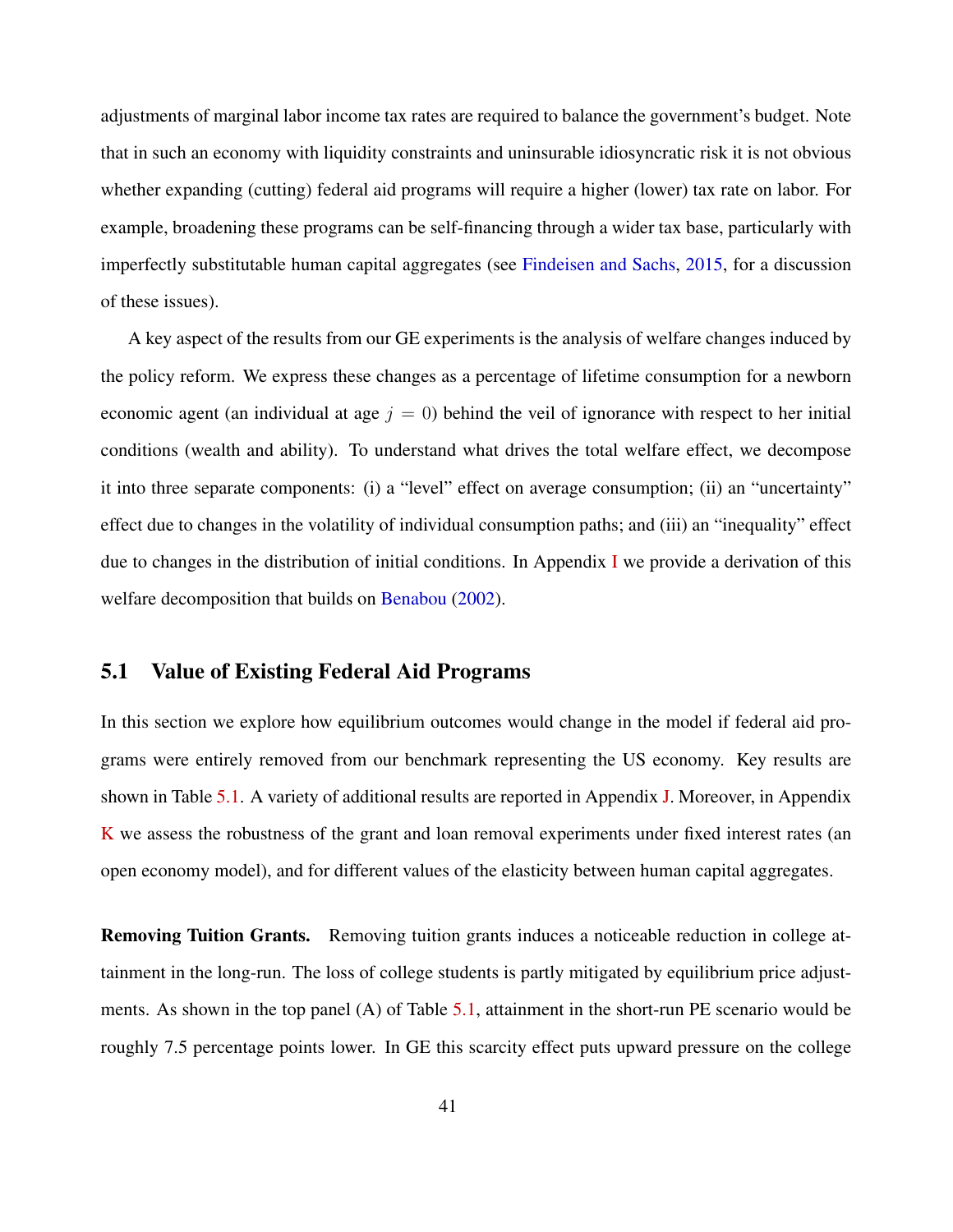<span id="page-43-0"></span>

| <b>Panel A: Removal of Grants</b> |                                       |       |             |           |  |  |  |
|-----------------------------------|---------------------------------------|-------|-------------|-----------|--|--|--|
| <b>Benchmark</b><br>P.E.<br>G.E.  |                                       |       |             |           |  |  |  |
|                                   |                                       |       | Short-run   | Long-run  |  |  |  |
|                                   | Men                                   | 0.294 | 0.212       | 0.268     |  |  |  |
| College                           | Women                                 | 0.282 | 0.210       | 0.248     |  |  |  |
| Graduation                        | Men - top 1/3 of cognitive skills     | 0.538 | 0.426       | 0.504     |  |  |  |
| Rates                             | Women - top 1/3 of cognitive skills   | 0.519 | 0.418       | 0.474     |  |  |  |
|                                   | Total - top 1/3 of parental wealth    | 0.399 | 0.385       | 0.467     |  |  |  |
|                                   | Total - bottom 1/3 of parental wealth | 0.205 | 0.073       | 0.104     |  |  |  |
|                                   | Crowding out of IVTs - Male           |       | $+$ \$2,502 | $+$ \$685 |  |  |  |
| Other                             | Crowding out of IVTs - Female         |       | $+$ \$2,681 | $-\$776$  |  |  |  |
| <b>Statistics</b>                 | Student labor supply                  |       | $+5.85\%$   | $+0.62\%$ |  |  |  |
|                                   | Aggregate output                      |       |             | $-1.97\%$ |  |  |  |
|                                   | Welfare gain                          |       |             | $-2.81\%$ |  |  |  |

| <b>Panel B: Removal of Student Loans</b> |                                       |       |             |             |  |
|------------------------------------------|---------------------------------------|-------|-------------|-------------|--|
|                                          | PE <sub>c</sub>                       | G.E.  |             |             |  |
|                                          |                                       |       | Short-run   | Long-run    |  |
|                                          | Men                                   | 0.294 | 0.191       | 0.267       |  |
| College                                  | Women                                 | 0.282 | 0.194       | 0.248       |  |
| Graduation                               | Men - top 1/3 of cognitive skills     | 0.538 | 0.377       | 0.488       |  |
| Rates                                    | Women - top 1/3 of cognitive skills   | 0.519 | 0.383       | 0.476       |  |
|                                          | Total - top 1/3 of parental wealth    | 0.399 | 0.383       | 0.479       |  |
|                                          | Total - bottom 1/3 of parental wealth | 0.205 | 0.046       | 0.076       |  |
|                                          | Crowding out of IVTs - Male           |       | $+$ \$5,486 | $+$ \$4,645 |  |
| Other                                    | Crowding out of IVTs - Female         |       | $+$ \$5,214 | $+$ \$2,105 |  |
| <b>Statistics</b>                        | Student labor supply                  |       | $+5.08\%$   | $+6.69\%$   |  |
|                                          | Aggregate output                      |       |             | $-1.98\%$   |  |
|                                          | Welfare gain                          |       |             | $-2.84\%$   |  |

Table 5.1: Removal of existing federal aid programs from the benchmark economy.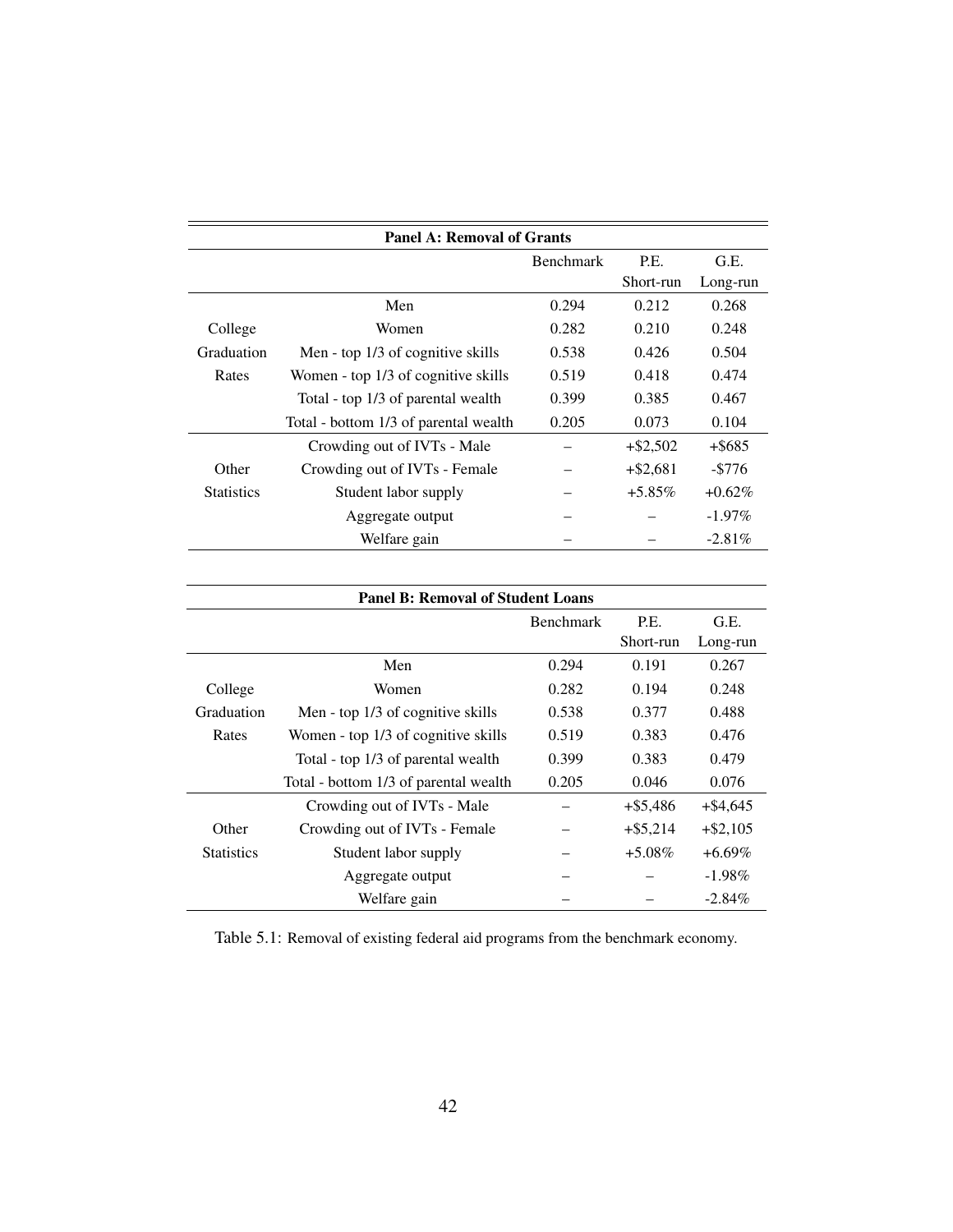premium which, in turn, induces a compensating rise in college graduation rates. The final long-run GE drop in college attainment is almost 3 percentage points, still a sizable magnitude.

This drop in attainment comes about with significant alterations in the composition of the college student body. Skill quality is lower and family wealth becomes more important for college selection, as some able children from poorer families no longer find it feasible and/or optimal to attend college: college attainment in the lowest wealth tercile drops about three times as much as it does in the entire population.

Students are forced to gather additional resources through an increase in their labor supply while in college: in the long-run student labor supply grows by 0.6%. However, most of the adjustment occurs through parental transfers. In PE, families increase transfers to their college bound children by about \$2,500 on average; however, in the long-run parental transfers only increase by \$685 relative to the benchmark because parental incomes and wealth fall.<sup>[42](#page-44-0)</sup>

Wealth-poor  $(q = 1)$  families are the most affected by removal of grants, and they are only able to compensate for a fraction of this loss: Table [J.6](#page-101-0) shows that in the long-run such families increase transfers to college-bound children by about \$3,250 total, whereas the students' grants have been cut by \$2,800 per year (i.e. \$11,200 total). In turn, students from wealthy backgrounds *increase* their college participation relative to the baseline: these students are in a position to take advantage of high returns to education. The most evident consequence of this decline in quality and quantity of college students is in terms of productive efficiency of the economy: output falls by 2 percent permanently.

One notable aspect of the results in panel (A) of Table [5.1](#page-43-0) is the differential effect of the policy change on men and women: in GE the drop in female college attainment is about 25% larger than that for men. Gender-bias in altruism partly accounts for the differences between men and women, as women rely on grants more than men due to the smaller transfers they receive from parents. We also observe that, while college attainment falls more for women, the gender wage-gap among college graduates marginally widens. This follows from the fact that our estimates of labor shares imply that

<span id="page-44-0"></span><sup>&</sup>lt;sup>42</sup>Note that we control for changes in the distribution of college student characteristics when calculating parental transfer changes.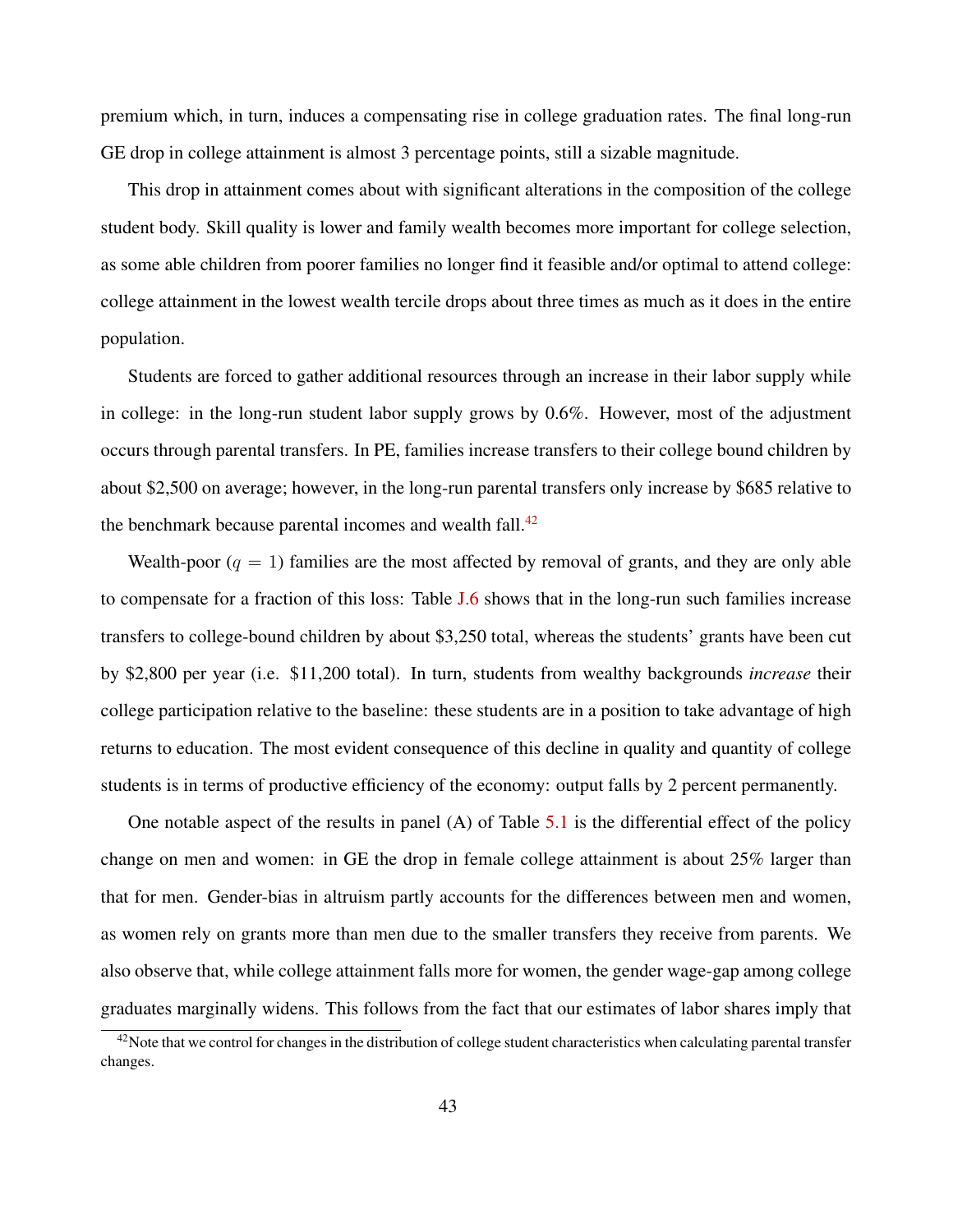$s^{m,CL} > s^{f,CL}$  in the production function (2.[4\)](#page-10-0). Thus, even though the fall in quality-adjusted female college labor input is larger than for its male counterpart, the positive impact on its marginal product is smaller.

The total ex-ante welfare loss in consumption equivalent units is sizable, at 2.8 percent. The welfare losses due to a lower average level of consumption and more unequal initial conditions are  $-2.4\%$  and  $-1.7\%$  respectively (see appendix Table [J.5\)](#page-101-1). As explained, in this economy average productivity suffers from lower schooling levels and worse sorting of children by ability. Inequality in initial conditions deteriorates for two reasons. One is that grants provide a substantial source of insurance "behind the veil of ignorance" against lower than average draws on parental characteristics. The second is the change in relative prices: the rise in the college premium redistributes against low-income low-ability individuals who do not enroll in college.

However, there is an offsetting positive welfare effect  $(+1.3\%)$  due to a reduction in average volatility of consumption in the population. This counteracting force arises because, as seen in Table [3.2,](#page-26-0) the wage processes of non-college workers (now more numerous) display less uncertainty than those of college educated workers.<sup>[43](#page-45-0)</sup> This is particularly evident for the initial variance of the productivity shock, which is the most difficult component to insure because it affects young workers with low savings or in debt.

**Removing Federal Loans.** When federal loans are removed, college attainment drops by 9.5 percentage points in PE (see bottom panel of Table [5.1\)](#page-43-0). This strong response suggests that, in spite of the large crowding-in of inter vivos transfers (which increase by \$6,000 on average), in the short run many families are unable or unwilling to make up for the elimination of the loans available to college students, and so their children are no longer able to finance education.

In GE, the overall drop in the college graduation rate is much smaller (3 percentage points) because of the factor price adjustments, but also because of the substantial increase in family savings: faced

<span id="page-45-0"></span> $43$ Table  $3.2$  also shows that the persistence of the shocks is higher for college-graduates, making self-insurance harder.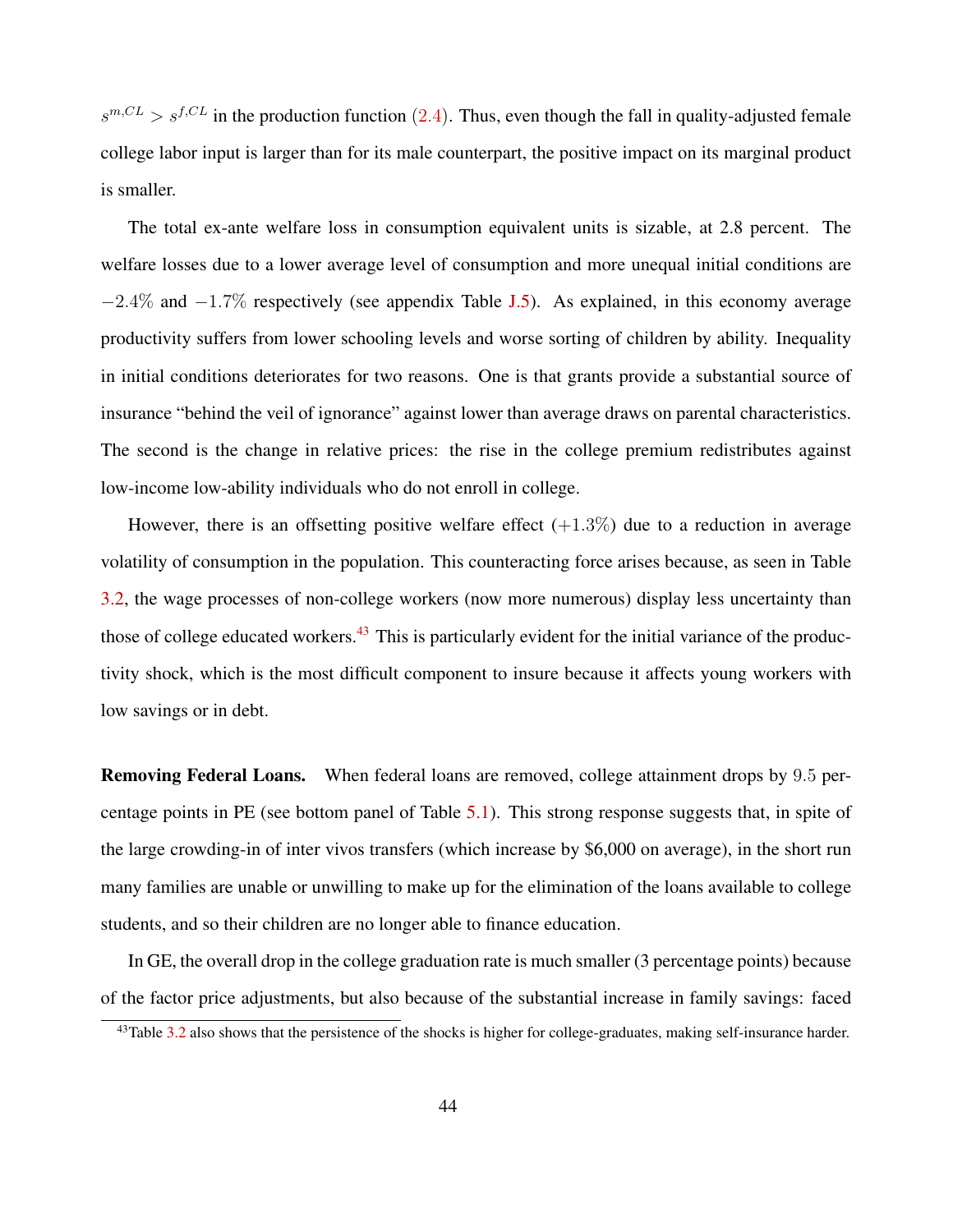with the harmful removal of a large source of college financing, families devote more resources to saving for college despite being, on average, poorer in the new equilibrium (aggregate income falls by 2%). Given the large size of the federal loans program those families who cannot count on private credit (types  $q = 1, 2$ ) are compelled to save much more to send their children to college. Table [J.3](#page-99-0) shows that inter vivos transfers in households whose children enroll in college increase by \$5,200 for  $q = 1$  families and by \$10,500 for  $q = 2$  families, compared to a reduction of \$23,000 in borrowing capacity. This behavior represents a crowding in of roughly 24 percent for the wealth-poor and 46 percent for middle-class households relative to the size of the loans program.

There is, again, a significant worsening of selection on ability and on family wealth, which is even more substantial than that occurring after removing grants, suggesting that many highly skilled people rely on existing federal loans to finance college. The change in college attainment of children in the bottom tercile of the wealth distribution is large, from 20 percent to less than 8 percent. The welfare losses are slightly larger and, as for the grant removal, are associated to the level and inequality effects. (Table [J.2\)](#page-71-0).

Removing both Federal Grants and Loans. Removing the entire existing structure of financial aid results in qualitative patterns that are similar to what we find after removing either grants or loans. However, cumulative effects are larger. Table [J.7](#page-102-0) in the Appendix shows that college attainment in the long run drops by 5 percentage points and it becomes much less sensitive to ability and much more sensitive to parental wealth. College attendance in the top terciles of cognitive and non-cognitive ability drops significantly more than when removing grants or loans alone. Moreover, college attainment among children from the bottom tercile of parental wealth drops precipitously: it falls from 20% in the benchmark to less than 1%. The poorest parents cannot afford to replace lost financial aid, and children who persist in education even without financial aid are those who received relatively large transfers in the benchmark. To understand how student labor supply and parental transfers react in this experiment it is important to remember that this new equilibrium selects heavily against college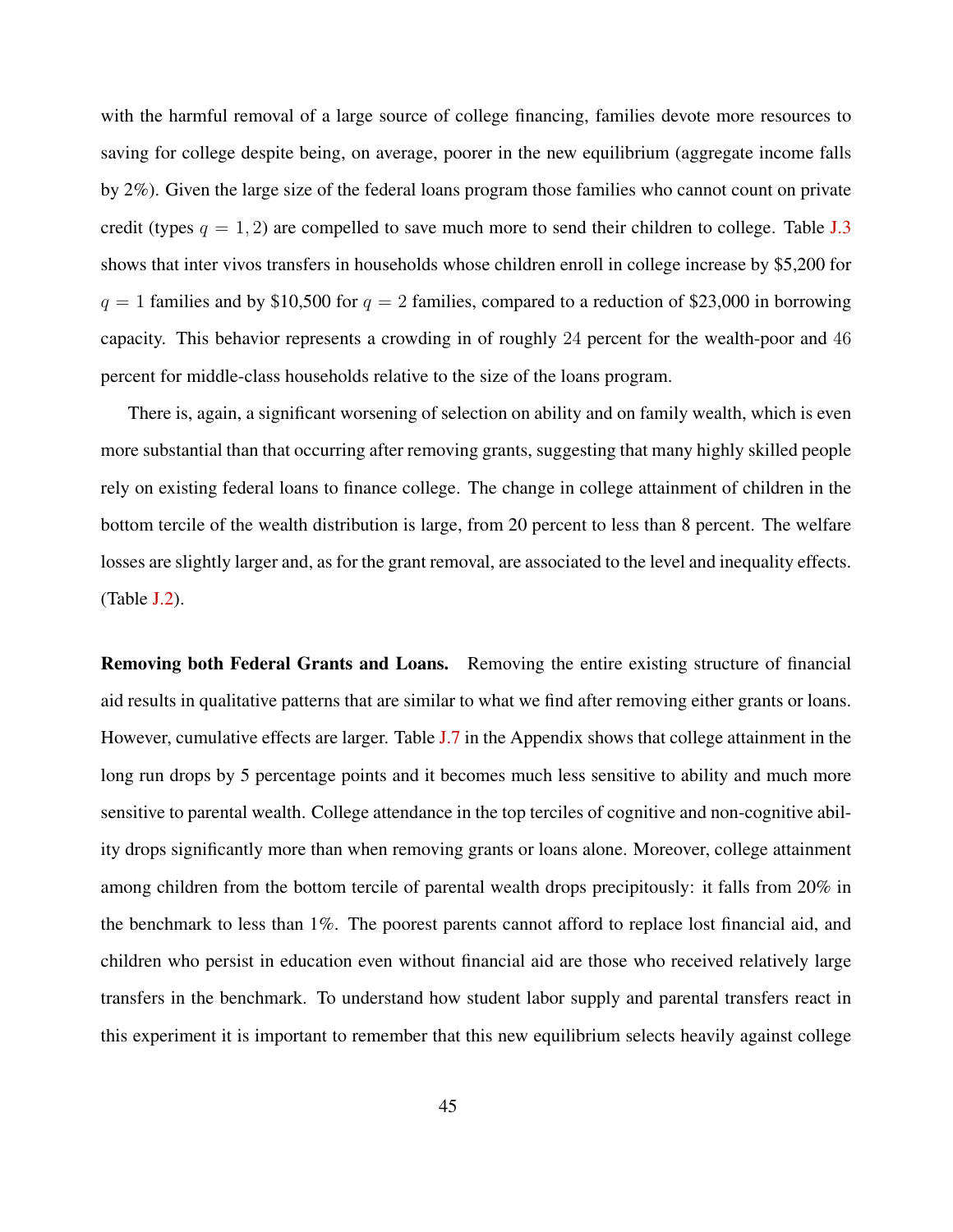attendance for those from poor families. Thus for example, average student labor supply actually falls because wealthy students do not need to work in college to finance their studies.

Aggregate output falls by 4.1% and ex-ante welfare drops by 5.8%. Notably, the average labor income tax increases by 1.9 percentage points: the same amount of expenditures G must be financed through a smaller tax base. Appendix tables [J.7](#page-102-0) through [J.9](#page-103-0) document these findings in more detail.

The role of the intergenerational transmission of skills. Reinforcing patterns to these policies emerge through the intergenerational transmission of skills. The child skills depend on the maternal levels of skills and her education. Thus when grants and loans are removed, the cognitive and noncognitive factors for future generations decline (see Table [J.8\)](#page-103-1). Both affect educational attainment, and the cognitive factor also has a direct impact on wages.

To quantify what this decline means, we compute the resulting effect on average wages, using as weights the proportions attending each education level at baseline.<sup>[44](#page-47-0)</sup> We find that when both types of financial aid policies are suppressed the overall skill loss amounts to a 0.46% decline in wages.

This decline is then compounded by the resulting fall in education levels leading to a reduction in the returns to skills.[45](#page-47-1) Thus the decline in skill is an important channel for the overall reduction in output (and welfare) resulting from eliminating these student aid policies.

Part of the return to investing in college for children is that the grandchildren will tend to have higher abilities (which is internalized by the current generation to an extent driven by the amount of altruism). This is one of the reasons selection into education by parental wealth increases in the long-run after financial aid programs are removed.

**Small Open Economy.** Our sensitivity analysis in Appendix  $\bf{K}$  $\bf{K}$  $\bf{K}$  shows that, when these same experiments are run under the assumption of a fixed interest rate (i.e., a small open economy), the results

<span id="page-47-0"></span><sup>&</sup>lt;sup>44</sup>More precisely, we calculate a counterfactual average wage in a way that holds the proportion of each ability type attending each education level constant at baseline, but varies the proportion of each ability type according to the counterfactual ability distribution.

<span id="page-47-1"></span><sup>&</sup>lt;sup>45</sup>Remember the returns to skill are lower for wages corresponding to lower education levels.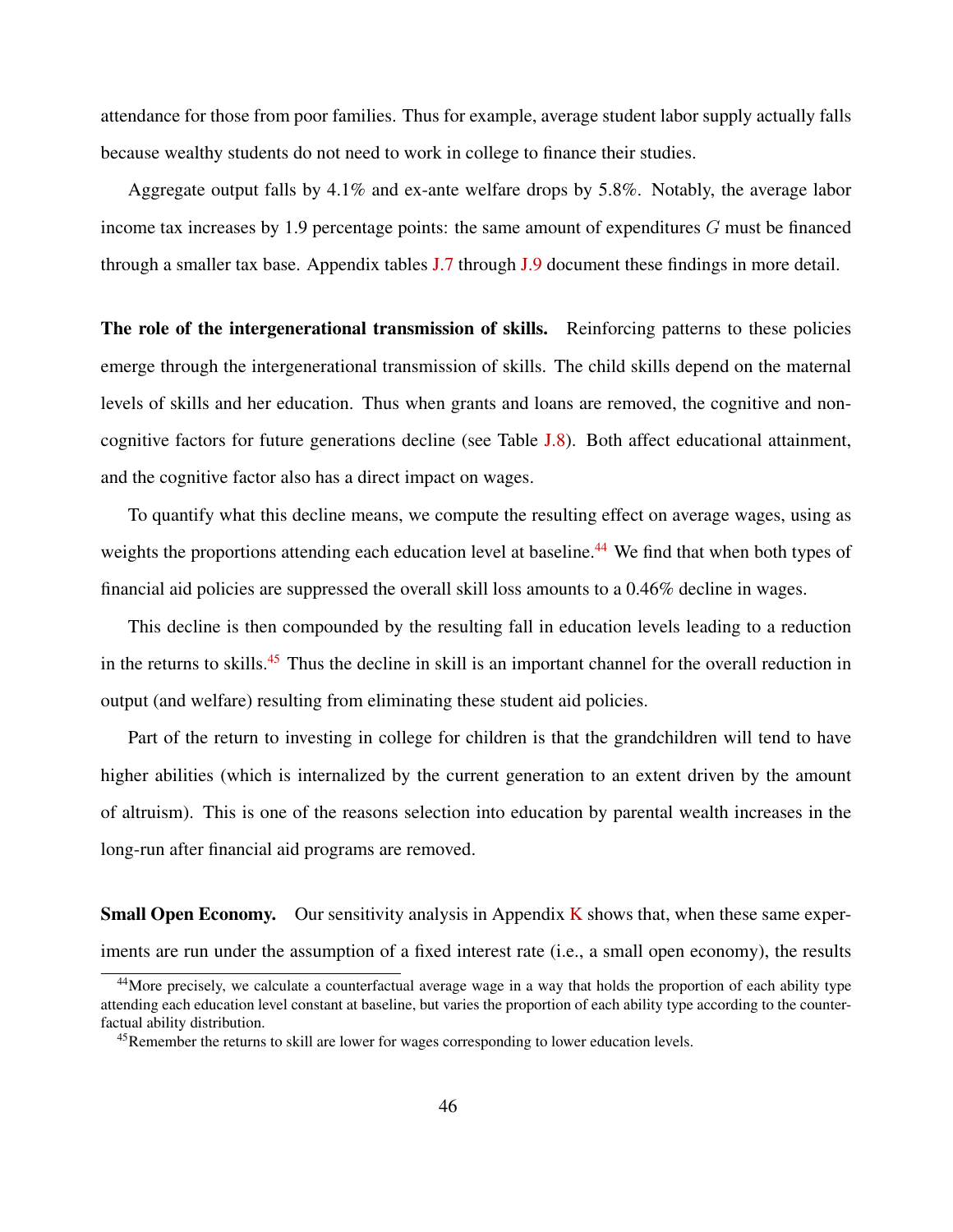are qualitatively similar. However, both welfare and GDP losses are smaller. The reason is that in the closed economy the fall in household saving (and thus of the capital-labor ratio) is reflected in a reduction in average wages. In the small open economy version, this effect is moderated by the fact that capital flows from the rest of the world and keeps domestic wages from falling too much.

#### 5.2 Expansion of Loans Program: An Upper Bound

Expansions of the federal loan program are potentially valuable if many individuals in the economy are initially constrained in their choice of education. To assess the severity of institutional borrowing limits, we study how allocations and choices would change in an 'unconstrained' economy. Namely, we compute the long-run equilibrium of an economy where there is no ad-hoc credit constraint with the exception of the 'natural borrowing limit' implying that all liabilities must be extinguished upon retirement [\(Hai and Heckman,](#page-60-3) [2017,](#page-60-3) see for example). All borrowing is done through private markets at the prevailing equilibrium rate  $r^-$ . The aim of this exercise is to compute an upper bound for the gains that a Federal unsubsidized student loan program can achieve, if expanded over and above its current configuration.<sup>[46](#page-48-0)</sup>

Table [5.2](#page-49-1) shows that, in the long-run equilibrium of the unconstrained economy, college attainment is about two percentage points higher. Sorting on ability improves somewhat, especially for children from poor households who suffer from scarce family resources and low transfers in the benchmark. Conditional on going to college, the financing mix of education changes: private debt replaces parental transfers and earnings from part-time work of college students.

In this 'unconstrained economy' aggregate output grows by 1.7%, a rise attributable to higher levels of education and more efficient sorting into education by ability. Aggregate welfare rises substantially, by 4.2%. The gain due to level effects is 1.7%, welfare improvements due to equalization of initial endowments are worth 1.5% of consumption annually, while an improvement in consumption smoothing induces a welfare gain of nearly 1%.

<span id="page-48-0"></span><sup>&</sup>lt;sup>46</sup>To focus on the role of credit, we maintain tuition subsidies at their benchmark values.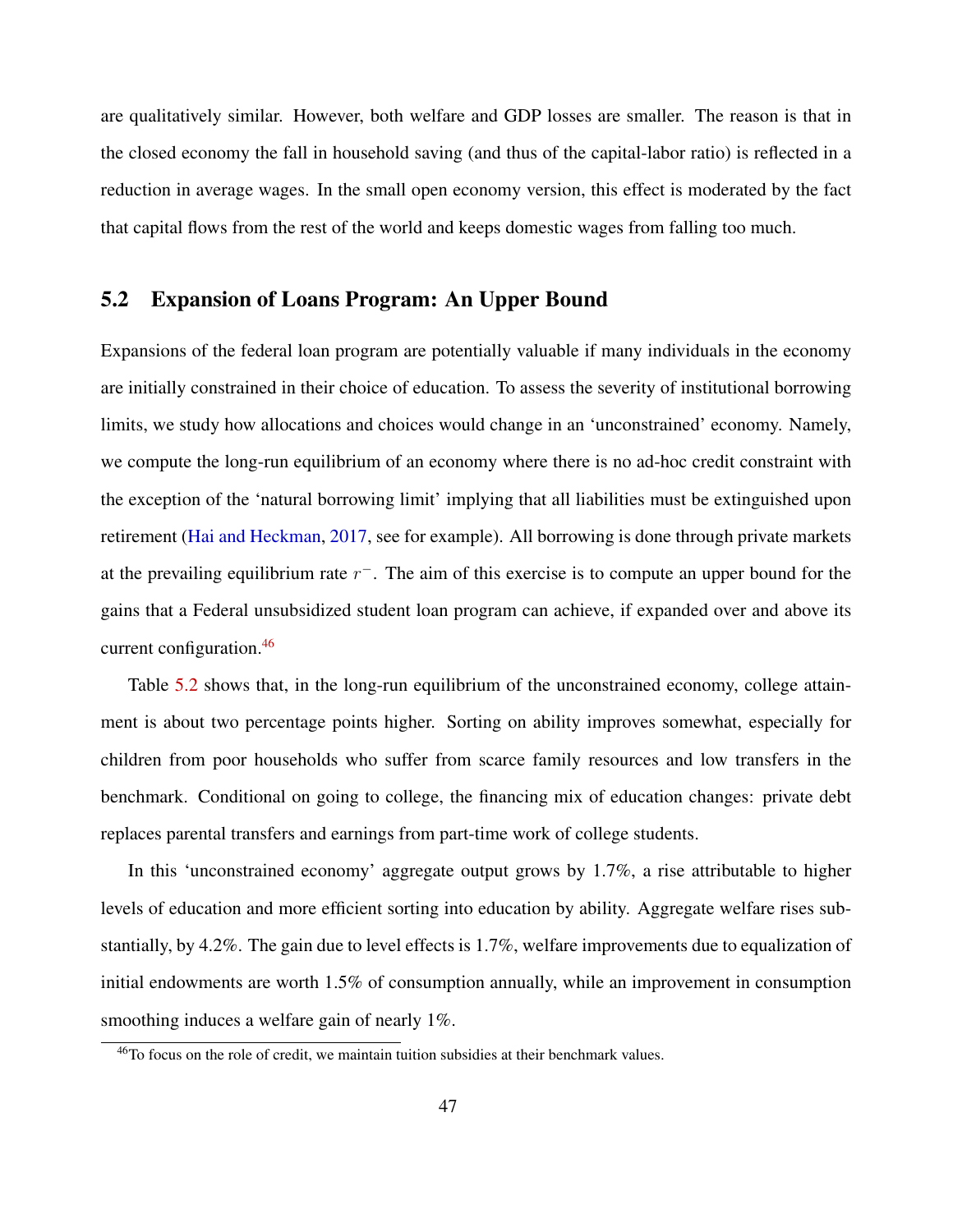<span id="page-49-1"></span>

| "Unconstrained" Economy |                                       |       |             |  |  |
|-------------------------|---------------------------------------|-------|-------------|--|--|
|                         | <b>Benchmark</b>                      | G.E.  |             |  |  |
|                         |                                       |       | Long-run    |  |  |
|                         | Men                                   | 0.294 | 0.317       |  |  |
| College                 | Women                                 | 0.280 | 0.300       |  |  |
| Graduation              | Men - top 1/3 of cognitive skills     | 0.538 | 0.561       |  |  |
| Rates                   | Women - top 1/3 of cognitive skills   | 0.519 | 0.543       |  |  |
|                         | Total - top 1/3 of parental wealth    | 0.399 | 0.394       |  |  |
|                         | Total - bottom 1/3 of parental wealth | 0.205 | 0.238       |  |  |
|                         | Crowding out of IVTs - Male           |       | $-$ \$4,987 |  |  |
| Other                   | Crowding out of IVTs - Female         |       | $-$ \$3,771 |  |  |
| <b>Statistics</b>       | Student labor supply                  |       | $-25.6\%$   |  |  |
|                         | Aggregate output                      |       | $+1.73\%$   |  |  |
|                         | Welfare gain                          |       | $+4.23\%$   |  |  |

Table 5.2: Counterfactual economy with loose private credit limits and without any federal student loan programs.

These results suggest that there is only a small fraction of children (approximately 2%) whose education decisions are affected by credit constraints. However, these children tend to be high ability, and for that reason the long-run impact of credit frictions in the economy is non-trivial. Since our calculation is an upper bound, we conclude that the gains from an expansion of the federal loan program would be rather limited. Detailed results for this experiment are reported in Appendix Tables [J.10](#page-104-0)[-J.12.](#page-105-0)

#### <span id="page-49-0"></span>5.3 Expansion of the Grants Program

Next, we turn our attention to how expansion of the existing federal grants program would affect equilibrium outcomes. We consider three possible ways to expand the current system of tuition subsidies. The first approach is to simply increase by \$1,000 per year the amount by which every college graduate's education is subsidized. Any additional net costs from this expansion must be paid for and we choose to adjust labor income tax rates to this end.

Our second approach strengthens the progressivity of the existing federal grants program by increasing grants proportionally. The result of this means-tested expansion is that poorer  $(q = 1)$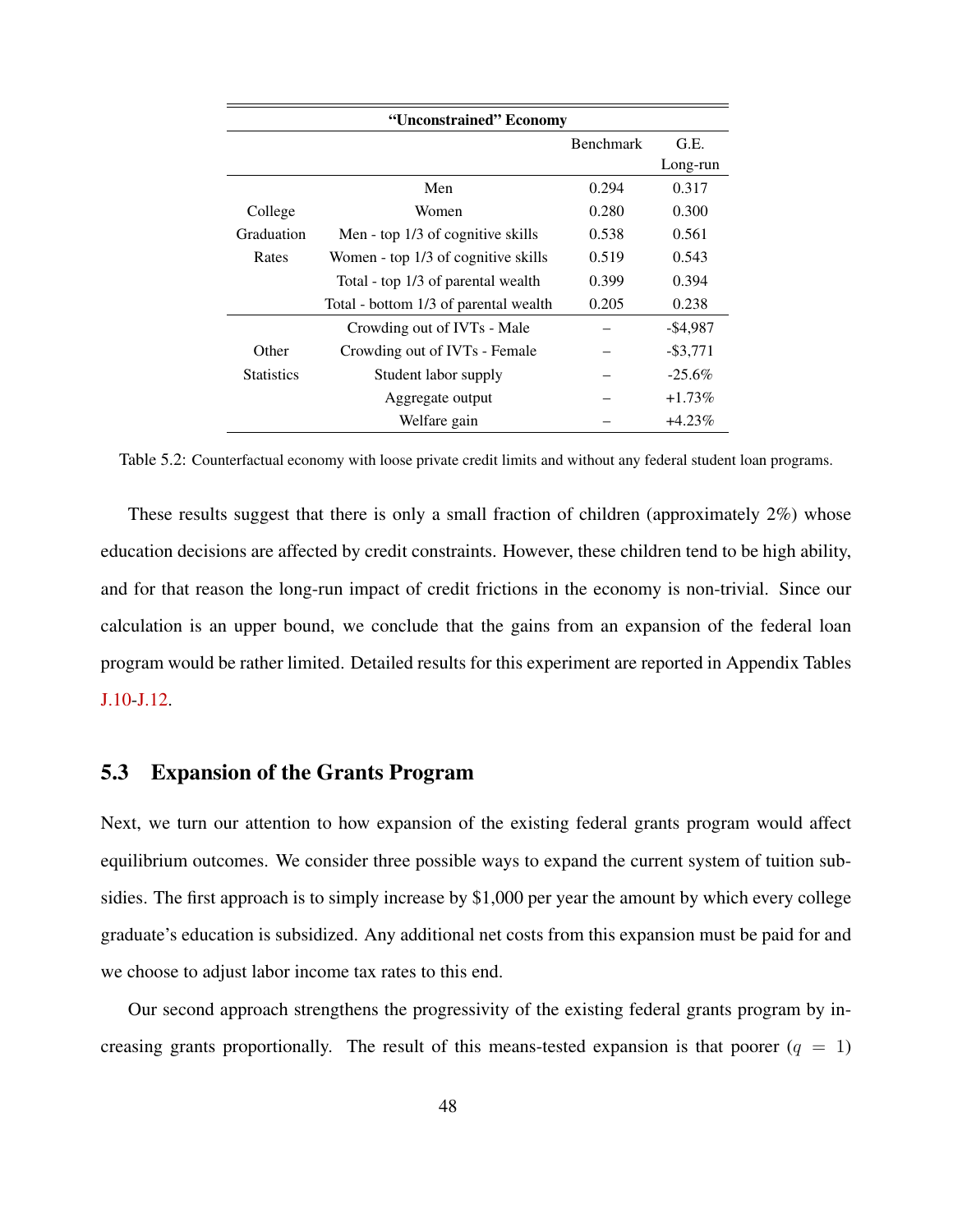students benefit the most and richer  $(q = 3)$  students the least in terms of the absolute amounts of the subsidy. The proportional increase we implement is 53%, chosen so that the immediate (PE) cost to the government equals that of the general \$1,000 per year expansion.

Finally, we implement an ability tested grant expansion, where increased funding is proportional to cognitive skills. Here grants are increased above their benchmark values according to a linear function of cognitive skills, of the form  $1.72 \times \theta_{cog}$ . This expansion provides a median ability child with an extra \$860 per year in grants, and one in the top tercile with an additional \$1,100 per year. Once again, the short-run fiscal costs of this policy reform are the same as in the general grant expansion. Table [5.3](#page-51-0) summarizes the results of these three experiments.

Qualitatively, all three experiments feature the same pattern: the college graduation rate increases in the long run. Sorting on ability rises and sorting on wealth falls. Overall, the larger and better stock of college graduates produces improvements in equilibrium output and welfare. Grants crowd-out inter vivos transfers and student labor supply. For each additional dollar of grants, transfers fall, on average, by 25-50 cents and student earnings (from their labor supply while in college) by 10 cents. Both of these crowding-out effects mitigate the effect of the policy.

All grant expansions result in welfare gains: +1.4% for means-tested, +1.7% for a general expansion, and +1.9% for ability tested. These welfare gains are accompanied by different levels of growth in average skills and output, with the biggest gain  $(+0.2\%$  for skills and  $+1.2\%$  for GDP) associated with the ability-tested grant expansion. This program is better at targeting those with high ability who would otherwise not attend college, hence generating the largest efficiency and welfare gains.

One important source of these gains is that mothers' skills and education interact positively in the production of the next generation's skills. Individuals do not fully internalize the impact of their education decisions on the skills of future generations because of imperfect altruism. The reforms that encourage more high ability individuals to opt for college, like ability-tested grants, partly correct for this distortion between private returns and intergenerational social returns.<sup>[47](#page-50-0)</sup> Detailed results for these

<span id="page-50-0"></span><sup>&</sup>lt;sup>47</sup>See [Bovenberg and Jacobs](#page-58-3) [\(2005\)](#page-58-3) who explore the role education subsidies in an optimal taxation framework.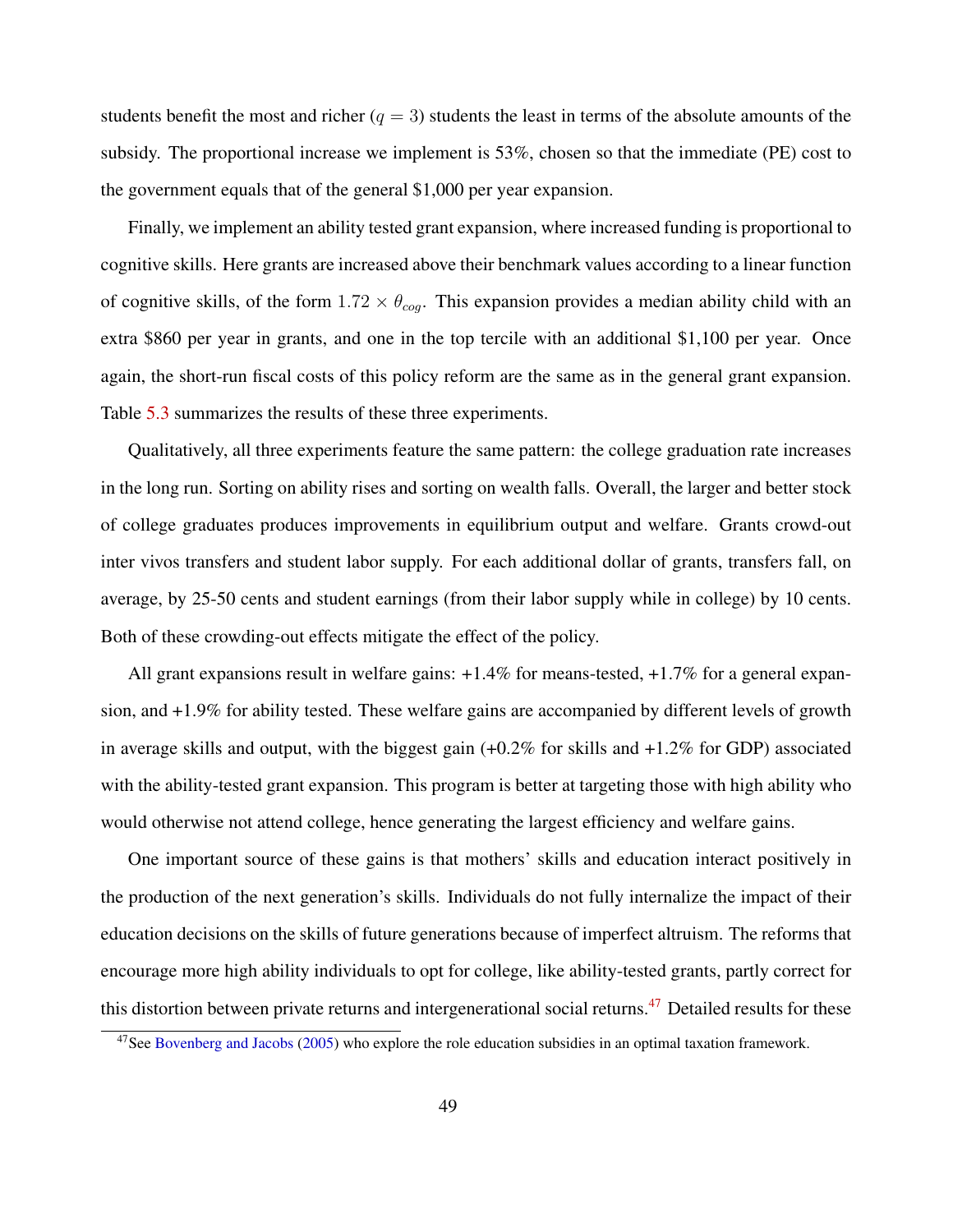<span id="page-51-0"></span>

|                   |                                               | <b>Benchmark</b> | P.E. short-run | G.E. long-run           |
|-------------------|-----------------------------------------------|------------------|----------------|-------------------------|
|                   | Men                                           | 0.294            | 0.335          | 0.311                   |
| College           | Women                                         | 0.280            | 0.318          | 0.296                   |
| Graduation        | Top 1/3 of cognitive skills                   | 0.528            | 0.577          | 0.544                   |
|                   | Total - top 1/3 of parental wealth            | 0.399            | 0.416          | 0.405                   |
|                   | Total - bottom 1/3 of parental wealth         | 0.205            | 0.263          | 0.226                   |
|                   | Crowding out of IVTs - Male                   |                  | $-$ \$2,694    | $-$1,157$               |
| Other             | Crowding out of IVTs - Female                 |                  | $-$1,989$      | $-5778$                 |
| <b>Statistics</b> | Student labor supply                          |                  | $-4.55\%$      | $-6.24\%$               |
|                   | Aggregate output                              |                  |                | $+1.10\%$               |
|                   | Welfare gain                                  |                  |                | $+1.72%$                |
|                   |                                               |                  |                |                         |
|                   | Panel (B): Means-tested Grant Expansion (53%) |                  |                |                         |
|                   |                                               | Renchmark        | $DF$ chort run | $G \to \text{long min}$ |

|                   |                                       | <b>Benchmark</b> | P.E. short-run | G.E. long-run |
|-------------------|---------------------------------------|------------------|----------------|---------------|
|                   | Men                                   | 0.294            | 0.342          | 0.310         |
| College           | Women                                 | 0.280            | 0.325          | 0.294         |
| Graduation        | Top 1/3 of cognitive skills           | 0.528            | 0.585          | 0.536         |
|                   | Total - top 1/3 of parental wealth    | 0.399            | 0.406          | 0.371         |
|                   | Total - bottom 1/3 of parental wealth | 0.205            | 0.288          | 0.248         |
|                   | Crowding out of IVTs - Male           |                  | $-$1,237$      | $-$1,358$     |
| Other             | Crowding out of IVTs - Female         |                  | $-$1,006$      | $-$1,061$     |
| <b>Statistics</b> | Student labor supply                  |                  | $-4.19%$       | $-4.56\%$     |
|                   | Aggregate output                      |                  |                | $+0.77\%$     |
|                   | Welfare gain                          |                  |                | $+1.40\%$     |

| <b>Panel (C): Merit-based Grant Expansion (</b> 1.72 $\times$ $\theta_{cog}$ ) |  |  |  |  |  |
|--------------------------------------------------------------------------------|--|--|--|--|--|
|--------------------------------------------------------------------------------|--|--|--|--|--|

|                   |                                       | <b>Benchmark</b> | P.E. short-run | G.E. long-run |
|-------------------|---------------------------------------|------------------|----------------|---------------|
|                   | Men                                   | 0.294            | 0.325          | 0.310         |
| College           | Women                                 | 0.280            | 0.310          | 0.295         |
| Graduation        | Top 1/3 of cognitive skills           | 0.528            | 0.566          | 0.550         |
|                   | Total - top 1/3 of parental wealth    | 0.399            | 0.412          | 0.405         |
|                   | Total - bottom 1/3 of parental wealth | 0.205            | 0.249          | 0.225         |
|                   | Crowding out of IVTs - Male           |                  | $-$1,803$      | $-\$1,438$    |
| Other             | Crowding out of IVTs - Female         |                  | $-\$1,482$     | $-$ \$623     |
| <b>Statistics</b> | Student labor supply                  |                  | $-3.39\%$      | $-6.69\%$     |
|                   | Aggregate output                      |                  |                | $+1.20\%$     |
|                   | Welfare gain                          |                  |                | $+1.89\%$     |

Table 5.3: Three alternative expansions of the federal tuition grant program. All expansions financed through the same short-run budget (identical short-run costs).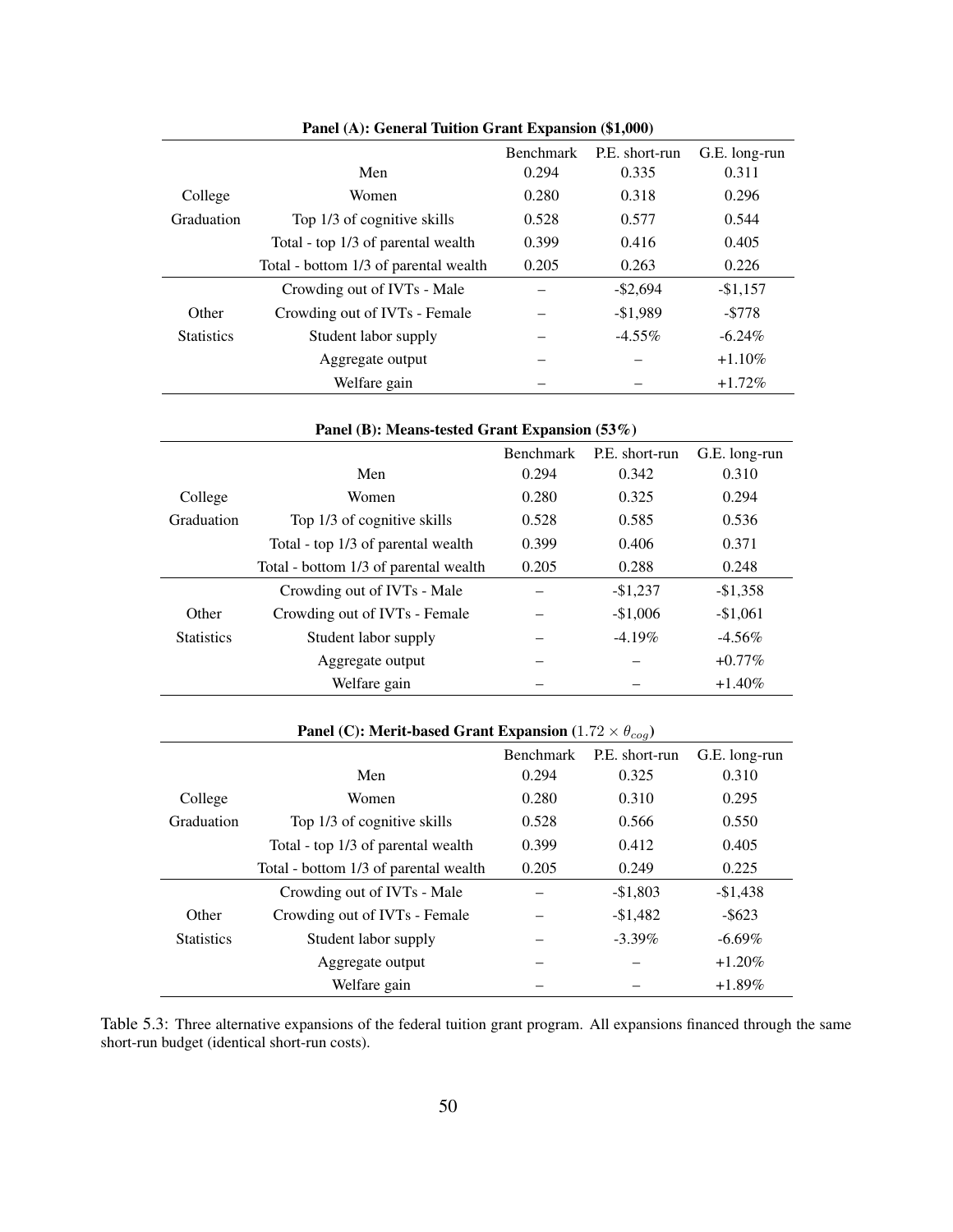<span id="page-52-0"></span>

|                                | Ability-tested                      | Means-tested      | Loan Subsidization       | Labor Income               |
|--------------------------------|-------------------------------------|-------------------|--------------------------|----------------------------|
|                                | Expansion <sup><math>i</math></sup> | Expansion $^{ii}$ | Expansion <sup>iii</sup> | Tax Rate Cut <sup>iv</sup> |
| <b>Aggregate Output</b>        | $2.24\%$                            | $1.52\%$          | $0.50\%$                 | $0.34\%$                   |
| Welfare gain                   | $3.05\%$                            | 2.48%             | $0.45\%$                 | 1.30%                      |
| College - Overall Attainment   | $2.87$ pp                           | $2.75$ pp         | $0.78$ pp                | $0.29$ pp                  |
| College - Top 1/3 of cognition | $4.09$ pp                           | $1.24$ pp         | $0.04$ pp                | $0.34$ pp                  |

Table 5.4: Alternative uses of windfall expenditures. We compare the outcomes of using a windfall of public funds to: expand grants; expand loan subsidization; or cut labor income taxes. (i) The ability-tested expansion increases grants by a factor equal to  $3.6 \times \theta_{\text{coa}}$ . (ii) The means-test expansion increases benchmark grants proportionally by 210%. (iii) Expansion of loan subsidization expands eligibility to all students and all amounts borrowed, and additionally forgives 3.04% of the principal owing at graduation. (*iv*) The tax-cut afforded by the available resources is  $0.7\%$ , so that the tax rate drops from 27% to 26.3%. pp is percentage points.

experiments are reported in Appendix Tables [J.13](#page-106-0) to [J.21.](#page-111-0)

#### 5.4 Optimal Marginal Expansions of Student Aid

Solving for the optimal public policy is very complex. Here we explore a simpler approach: we consider how best to spend a windfall of  $1\%$  of residual government expenditure  $(G)$  among four specific alternatives: (i) an ability-tested grant expansion, (ii) an expansion of the existing meanstested grants program, (iii) extending student loans subsidization, and (iv) cutting the labor income tax rate.

In the long run equilibrium this windfall allows ability-tested grants to increase by the proportional transfer rule 3.6  $\times$   $\theta_{coq}$ . This amounts to an extra \$2,300 per year among the top 1/3 of the ability distribution. Alternatively, for the means tested case we can increase grants by 210% above their benchmark amounts. For the case of increased loan subsidization we assume the government forego interests on all loans during college years. Additionally, the small amount of government funds that remain after this change are used to forgive 3% of the principal students owe at graduation. We compare these student aid policies to a tax cut, where taxes are reduced by 0.7% of aggregate labor income, and therefore the marginal tax rate is cut from 0.27 to 0.263.

As seen in Table [5.4,](#page-52-0) these simulations suggest that ability tested grants improve welfare the most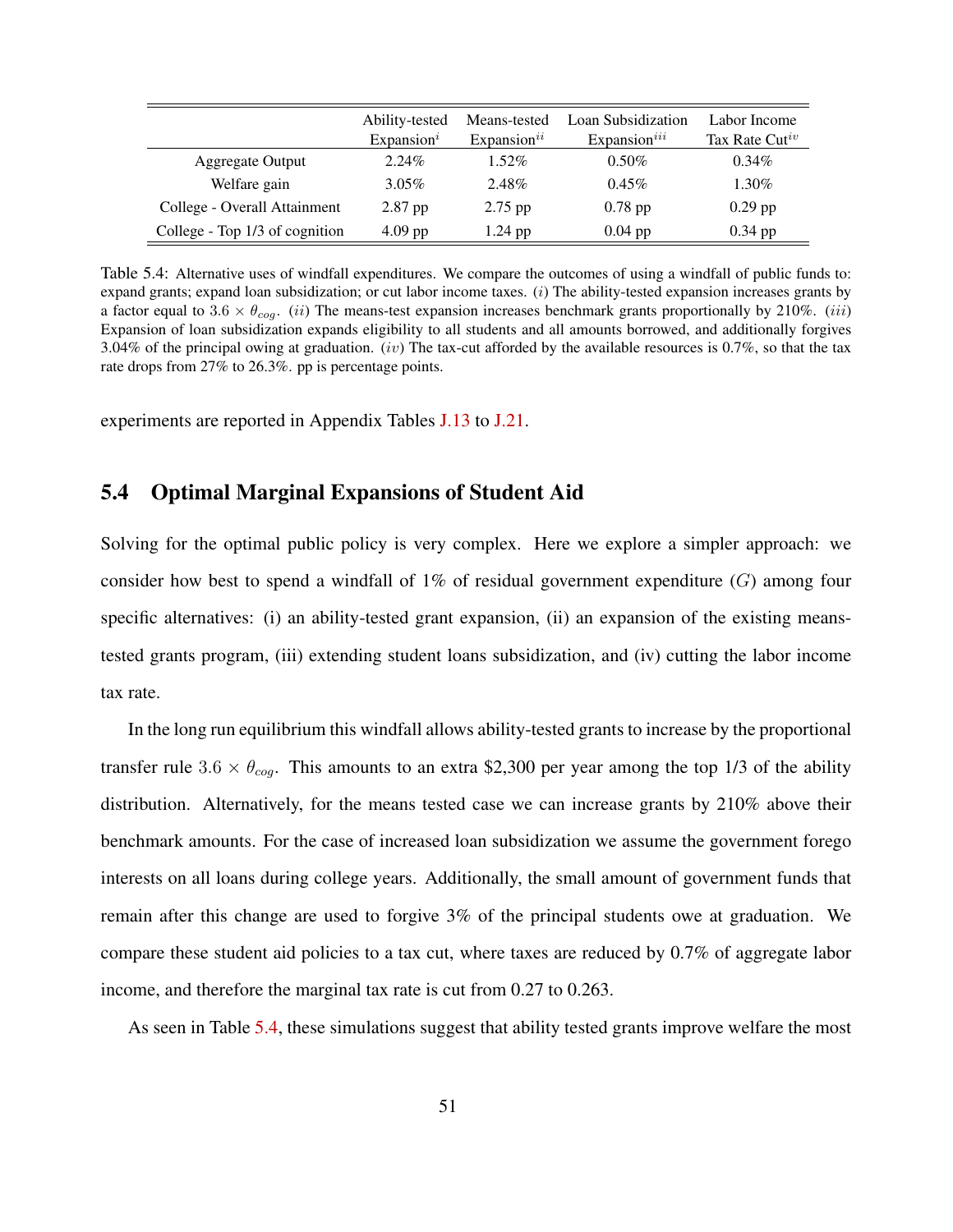by better targeting those who are best suited to attend college, in terms of ability. Second best are means tested grants, that also allow some of those with low wealth parents and high ability to attend. However, this type of grant is not as effective at targeting the right group and distorts prices in such a way that some lower ability individuals increase attendance too. The next best alternative are tax cuts: they reduce labor market distortions and realign the returns to education closer to the marginal product. However, they are not nearly as effective as expanding grants. Finally, the expansion of subsidized loans is the least effective approach to improving welfare in this economy, in line with the results from our unconstrained economy.

#### 5.5 Discussion

The design of education finance programs is an issue at the top of the policy and research agenda. How valuable is the existing system of tuition grants and student loans? How large are the potential gains from expanding these programs further? And, to what extent these policy interventions crowd out the private provision of resources devoted to financing education costs? In this section, we addressed these key questions.

A clear-cut conclusion of our policy experiments is that the existing student aid program, including grants and subsidized loans, is welfare improving. This welfare gain accrues because our model, carefully crafted to mimic the US economy, features several departures from social efficiency. First, the private cost of education exceeds the social one because of liquidity constraints which, in particular, prevent some high-ability students from enrolling in college. Federal aid realigns private and social cost. Our quantitative analysis, however, shows that this market failure is not especially significant. Second, the private return to education is below its social counterpart for three reasons: (i) uninsurable income uncertainty makes education a risky investment; (ii) distortionary progressive taxation reduces the gain from investing; (iii) imperfect parental altruism means that individuals do not fully internalize that as educated parents they raise children with better skills. Tuition grants increase the private financial return to college, thus shrinking the gap with social returns. Finally, market in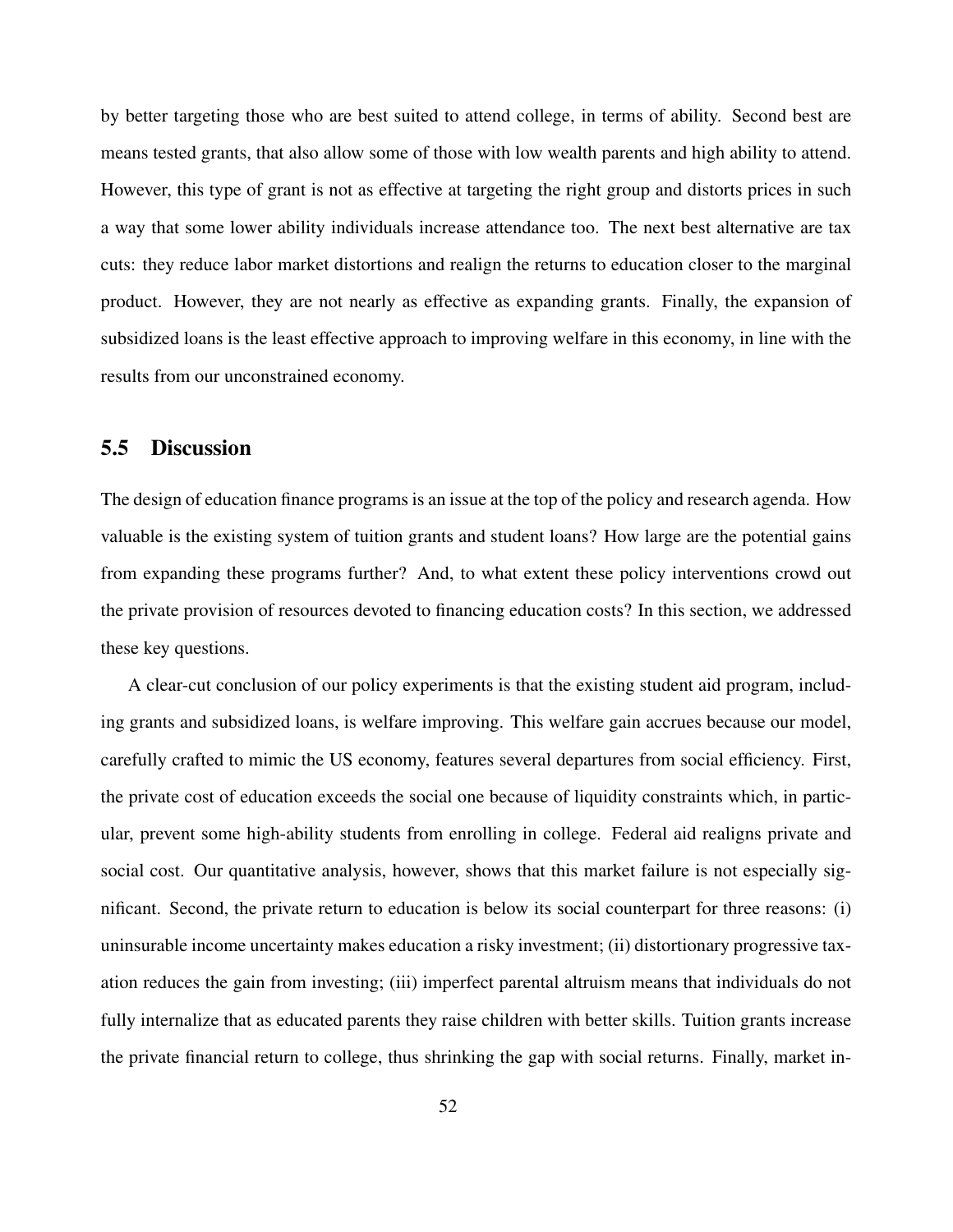completeness is a source of pecuniary externalities. By increasing the quantity and quality of college graduates, these policies reduce the college premium and redistribute towards the more needy households. Key, for this channel, is the imperfect substitutability of men and women and of workers of three different education levels in production — a feature emphasized before us by [Heckman et al.](#page-60-4) [\(1998b,](#page-60-4)[c\)](#page-60-5), [Lee](#page-61-1) [\(2005\)](#page-61-1), [Lee and Wolpin](#page-61-2) [\(2006\)](#page-61-2) and [Johnson and Keane](#page-60-6) [\(2013\)](#page-60-6), for example.

Another important result of our policy counterfactuals is that there is room for an expansion of federal aid, but this room varies substantially across types of intervention. We find that a windfall government expenditure is best spent expanding grants for college students rather than on increasing loan limits. The reason is that, as explained above, liquidity constraints are not widely binding for the marginal population, whereas grants are effective at increasing the return to college. Amongst grants, those targeted to high ability children are superior to simply means-tested ones because they are better at inducing into college those children for whom the gains are largest.

In line with this discussion, our welfare decomposition identifies two main sources of welfare changes from policy reforms that increase college attainment and improve sorting by making attendance depend more on skills and less on parental wealth: (i) improvements in aggregate output due to a higher stock of human capital; (ii) reduced inequality in initial conditions due to a redistribution of income occurring through a shrinking relative price of college-educated labor.

Finally, we have highlighted two key margins of adjustment that are not typically considered in the traditional policy evaluation literature. The first channel is the adjustment of funding by parents through inter vivos transfers, which is a sizable source of support during college in the data. The second channel is students' labor supply. Our experiments show that both margins are quite elastic with respect to policy interventions and, as such, mitigate their effects. We find that an additional dollar in grants provided by the government crowds out, on average, 35 cents of private parental transfers in the long-run equilibrium. There is, however, substantial heterogeneity in crowding-out effects. More generous grants displace transfers in different proportions depending on family resources, with the transfers made by wealthy families being generally crowded out the most. Also student labor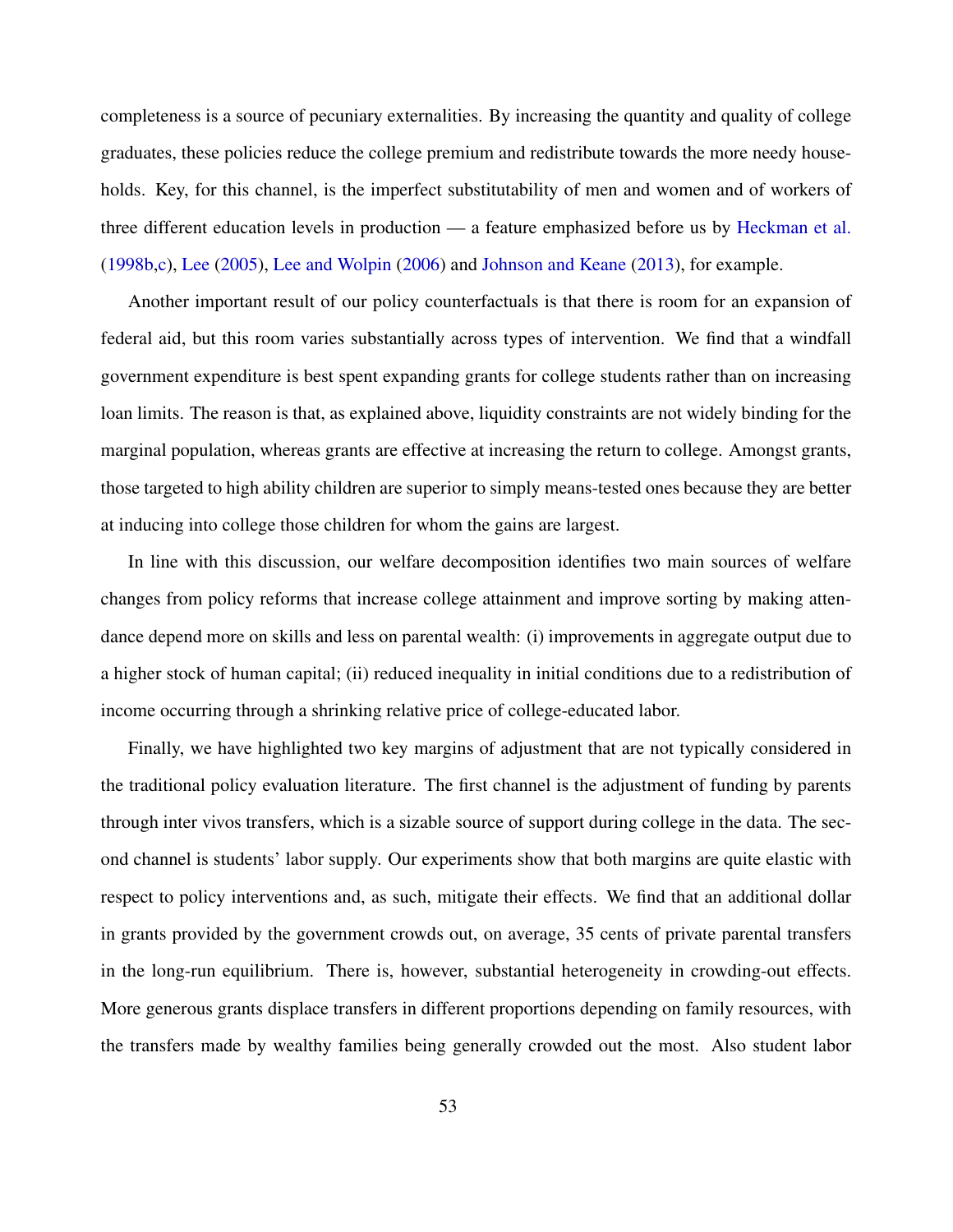supply is sensitive to policy. Across experiments, an extra dollar in grants crowds out 10 cents in labor earnings by students in college. Accounting for the existing patchwork of policies, adjustments in these alternative means of privately funding education replace/displace around 45 cents of every dollar subtracted/added to federal grants. This result suggests that policy evaluations that omit these joint adjustment margins might be misleading.

Our model is rich and realistic in many dimensions. At the same time, its computational complexity forced us to abstract from a number of additional aspects that might influence policy evaluation.

We modeled the endogeneity of the distribution of abilities by assuming that a child's ability depends on parental education and skills in a mechanical way. A parallel line of research (e.g., [Caucutt](#page-59-3) [and Lochner,](#page-59-3) [2012;](#page-59-3) [Cunha and Heckman,](#page-59-4) [2007;](#page-59-4) [Cunha et al.,](#page-59-5) [2010;](#page-59-5) [Heckman and Mosso,](#page-60-7) [2014\)](#page-60-7) stresses the importance of complementarities between college-age policies and interventions during critical phases of child development. Explicitly modeling sequential human capital investments at different stages of a child's life would flesh out the extent to which early interventions may improve the effectiveness of tertiary education policies and how this affects intergenerational transmission.

Another interesting generalization would account for heterogeneity in college types (e.g. [Fu,](#page-59-6) [2014\)](#page-59-6) allowing for the endogenous determination of returns based on demand and supply of different college types, thereby recognizing that more able and richer students are, in equilibrium, matched with better colleges. This complementarity may strengthen the role of financial aid policies that improve sorting. Similarly, the role that choice of college major has is an important but relatively under researched area (see for example, [Altonji et al.,](#page-58-4) [2012\)](#page-58-4).

Recent work (see [Ionescu and Simpson,](#page-60-8) [2016;](#page-60-8) [Lochner and Monje-Naranjo,](#page-61-3) [2011\)](#page-61-3) has emphasized the expansion of private provision of student credit. Nesting endogenous borrowing constraints within an equilibrium framework, similar to the one developed in this paper, would allow for explicit codetermination of all credit and skill prices. Such a model, while significantly more complex, could answer interesting questions about how the price of borrowing in private markets would endogenously respond to education policy reforms.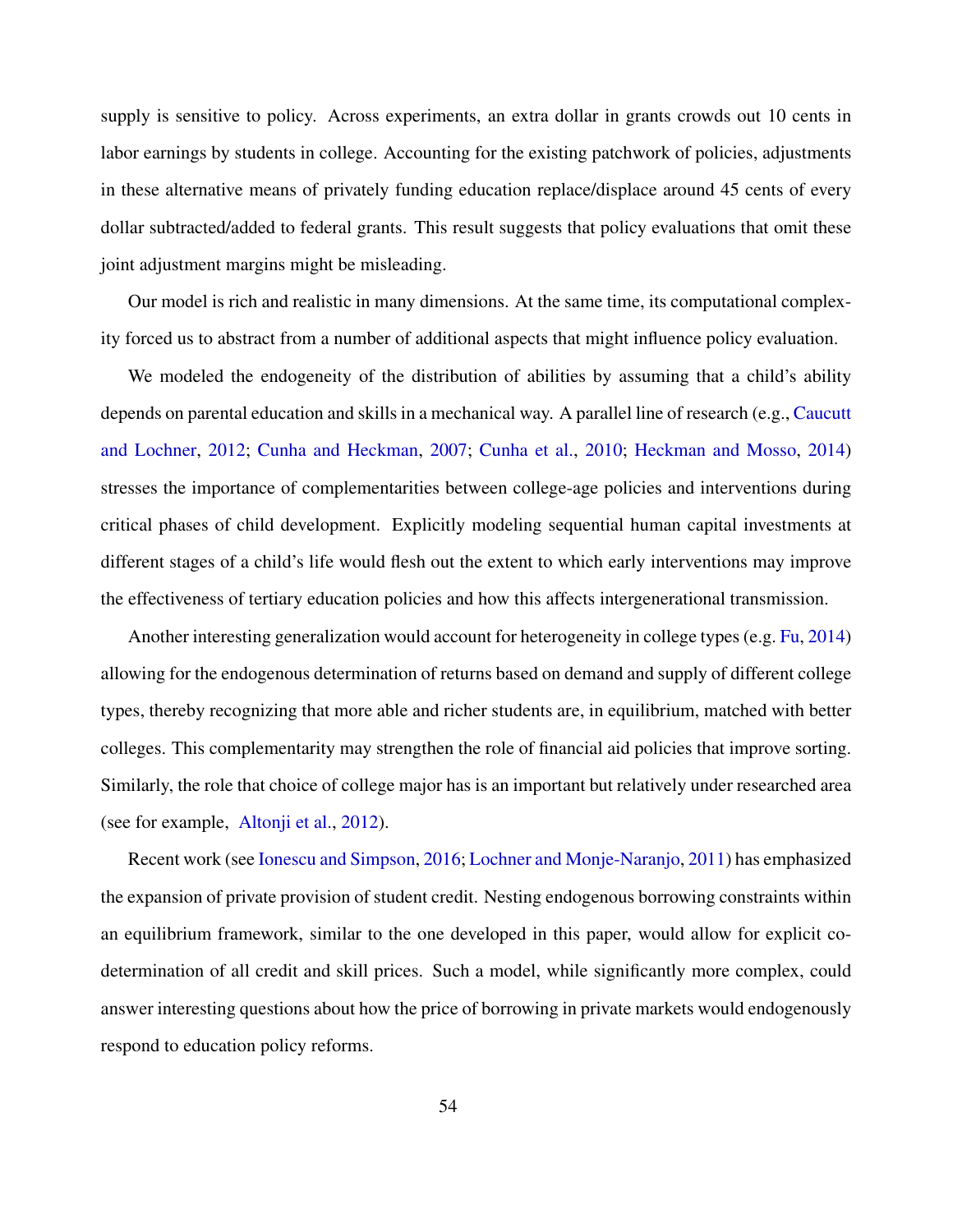In all our counterfactual policy experiments we kept the configuration of all other fiscal policies unchanged, although we did compare the relative merits of expanding student aid to reducing taxes on labor. As emphasized by [Krueger and Ludwig](#page-61-4) [\(2016\)](#page-61-4), there is a certain degree of substitutability between progressive taxation and education subsidies: both policies induce some redistribution, the former through fiscal instruments, the latter through relative prices of different types of labor. An implication of this observation to bear in mind when interpreting our findings is therefore that they are *conditional* on the prevailing degree of progressivity of the tax/transfer system, but major tax reforms could significantly affect the landscape of effective education policies. However, locally, we show that student aid is more effective at improving overall welfare than tax cuts.

Finally, an important issue we do not consider here are transitional effects. Many of these policies may have upfront costs for longer term benefits to future generations, as we move from one steady state to another. As [Krueger and Ludwig](#page-61-4) [\(2016\)](#page-61-4) show, the costs during the transition costs may change our view about the merits of policy and certainly raises the issue of how a policy should be introduced and financed. For example, long term government debt, with the costs falling on future generations, may be a better way of financing the transition, instead of taxes falling on the current ones. However, our model has little to say about these issues and this would have to be left to future research.

# 6 Conclusions

The capacity of people to optimally invest in education is crucial for economic prosperity and social mobility, and is an important determinant of the income distribution (see [Becker and Tomes,](#page-58-5) [1979;](#page-58-5) [Loury,](#page-61-5) [1981\)](#page-61-5). In the presence of insurance and credit market imperfections that prevent those individuals with the highest returns to education from investing in schooling, education policies can improve allocations and welfare.

In this paper, we have assessed the role played by the existing system of government financial aid to college. For this purpose, we have specified and estimated a general-equilibrium life-cycle model of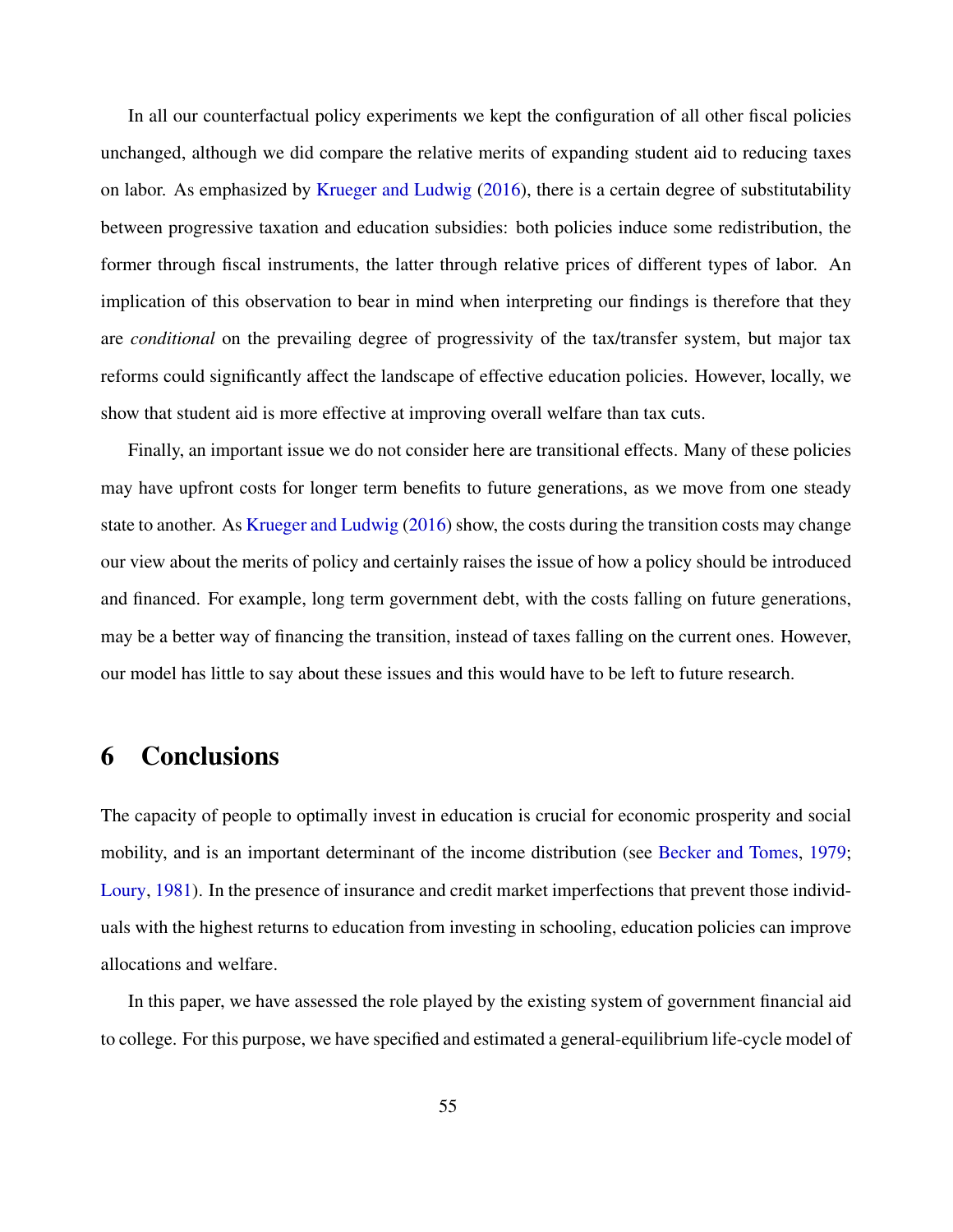the US economy that features: (i) intergenerational linkages through altruism and paternalism which determine the extent to which parent are willing to finance their children education; (ii) intergenerational transmission of abilities that is affected by parental education and is, consequently, endogenous; (iii) non-pecuniary psychic costs of education that depend on cognitive and non-cognitive abilities; (iv) liquidity constraints that limit access to credit; (v) idiosyncratic uninsurable earnings risk that makes education an investment with an uncertain outcome; (vi) various means of financing the pecuniary cost of education —over and above what is offered by the government— such as parental transfers, private borrowing, and labor supply in college; (vii) imperfect substitution between gender and education groups in production, which leads to redistributive implications of education policies through relative prices.

We use microeconomic data from various sources to estimate the structural parameters of the model. The model fits the data well, including responses to actual policies that we do not target in the estimation. It also provides valuable insights on the intergenerational transmission of income and education.

Through the lenses of our model, our bottom line is that the current configuration of federal loans and grant programs has substantial value in terms of both output and welfare. Our results indicate that further expansions of grant programs would be welfare improving. Amongst the alternative policies we consider, the best way of expanding student aid is via ability tested grants. Part of the efficacy of this form of grants is that parental ability and education interact positively in the production of skills of the next generation.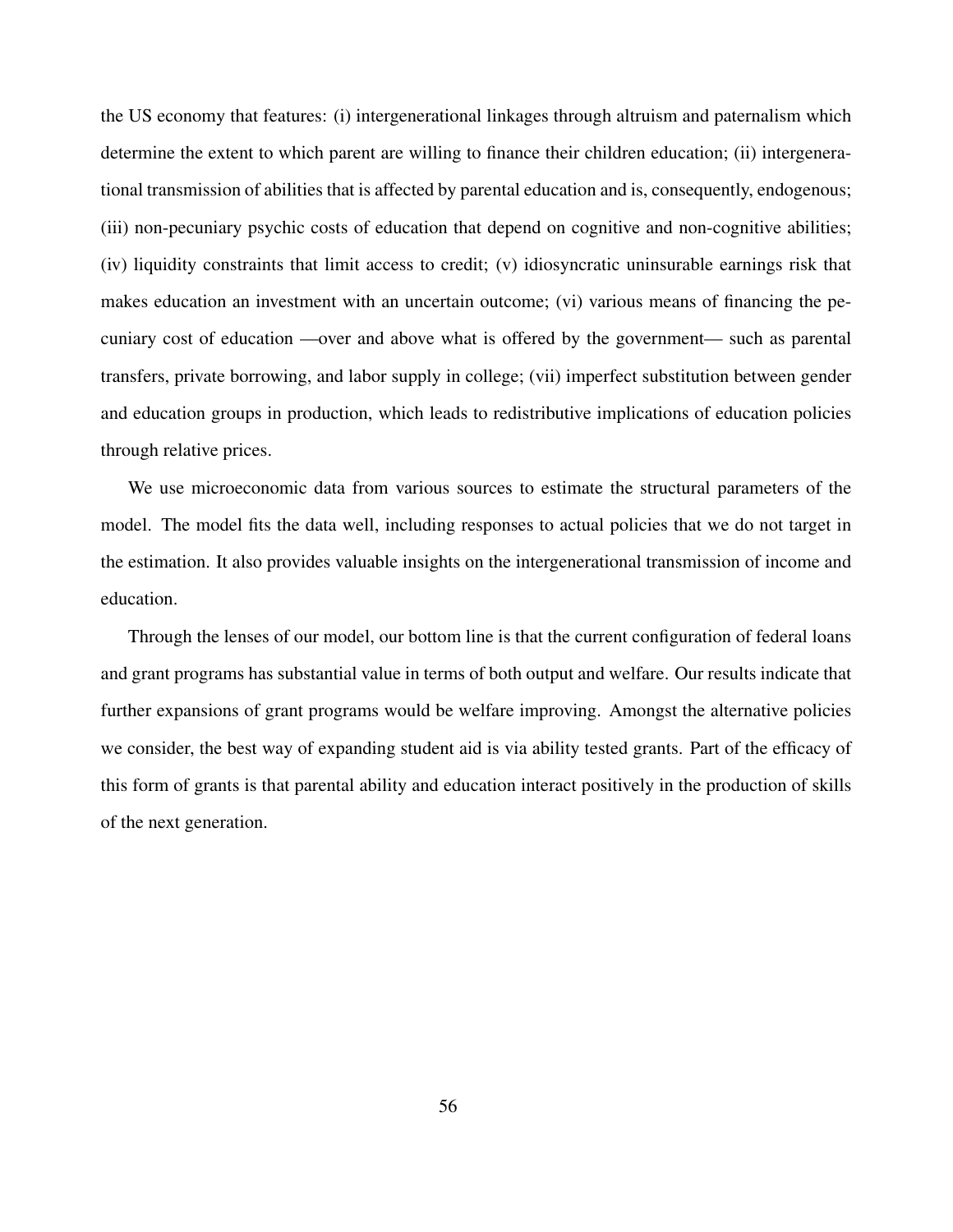## References

- <span id="page-58-4"></span>ALTONJI, J., E. BLOM, AND C. MEGHIR (2012): "Heterogeneity in Human Capital Investments: High School Curriculum, College Major, and Careers," *Annual Review of Economics*, 4, 185–223.
- ATTANASIO, O., AND G. WEBER (1995): "Is Consumption Growth Consistent with Intertemporal Optimisation? Evidence from the Consumption Expenditure Survey," *Journal of Political Economy*, 103(6), 1121– 1157.
- BECKER, G. S. (1964): *Human Capital*. National Bureau of Economic Research, New York, NY.
- <span id="page-58-5"></span>BECKER, G. S., AND N. TOMES (1979): "An Equilibrium Theory of the Distribution of Income and Intergenerational Mobility," *Journal of Political Economy*, 87, 1153–89.
- <span id="page-58-0"></span>BELLEY, P., AND L. LOCHNER (2007): "The Changing Role of Family Income and Ability in Determining Educational Achievement," *Journal of Human Capital*, 1, 37–89.
- BEN-PORATH, Y. (1967): "The Production of Human Capital and the Life Cycle of Earnings," *Journal of Political Economy*, 75(4), 352–365.
- <span id="page-58-2"></span>BENABOU, R. (2002): "Tax and Education Policy in a Heterogeneous-Agent Economy: What Levels of Redistribution Maximize Growth and Efficiency?," *Econometrica*, 70(2), 481–517.
- BLUNDELL, R., M. C. DIAS, C. MEGHIR, AND J. M. SHAW (2016a): "Female Labour Supply, Human Capital and Welfare Reform," *Econometrica*, 84(5), 1705–1753.
- BLUNDELL, R., L. PISTAFERRI, AND I. PRESTON (2008): "Consumption Inequality and Partial Insurance," *American Economic Review*, 98(5), 1887–1921.
- BLUNDELL, R., L. PISTAFERRI, AND I. SAPORTA-EKSTEN (2016b): "Consumption Inequality and Family Labor Supply," *American Economic Review*, 106(2), 387–435.
- BOHACEK, R., AND M. KAPICKA (2012): "A Quantitative Analysis of Educational Reforms in a Dynastic Framework," Manuscript, University of California Santa Barbara.
- <span id="page-58-3"></span>BOVENBERG, A. L., AND B. JACOBS (2005): "Redistribution and education subsidies are Siamese twins," *Journal of Public Economics*, 89(11).
- BROWN, M., J. K. SCHOLZ, AND A. SESHADRI (2012): "A New Test of Borrowing Constraints for Education," *Review of Economic Studies*, 79, 511–538.
- <span id="page-58-1"></span>CAMERON, S. V., AND J. J. HECKMAN (1998): "Life Cycle Schooling and Dynamic Selection Bias: Models and Evidence for Five Cohorts of American Males," *Journal of Political Economy*, 106(2), 262–311.
- CAMERON, S. V., AND C. TABER (2004): "Estimation of Educational Borrowing Constraints Using Returns to Schooling," *Journal of Political Economy*, 112(1), 132–182.
- CARD, D., AND T. LEMIEUX (2001): "Can Falling Supply Explain The Rising Return To College For Younger Men? A Cohort-Based Analysis," *The Quarterly Journal of Economics*, 116(2), 705–746.
- CARNEIRO, P., AND J. J. HECKMAN (2002): "The Evidence on Credit Constraints in Post-Secondary Schooling," *The Economics Journal*, 112, 705–734.
- CARNEIRO, P., J. J. HECKMAN, AND E. J. VYTLACIL (2011): "Estimating Marginal Returns to Education," *American Economic Review*, 101(6), 2754–81.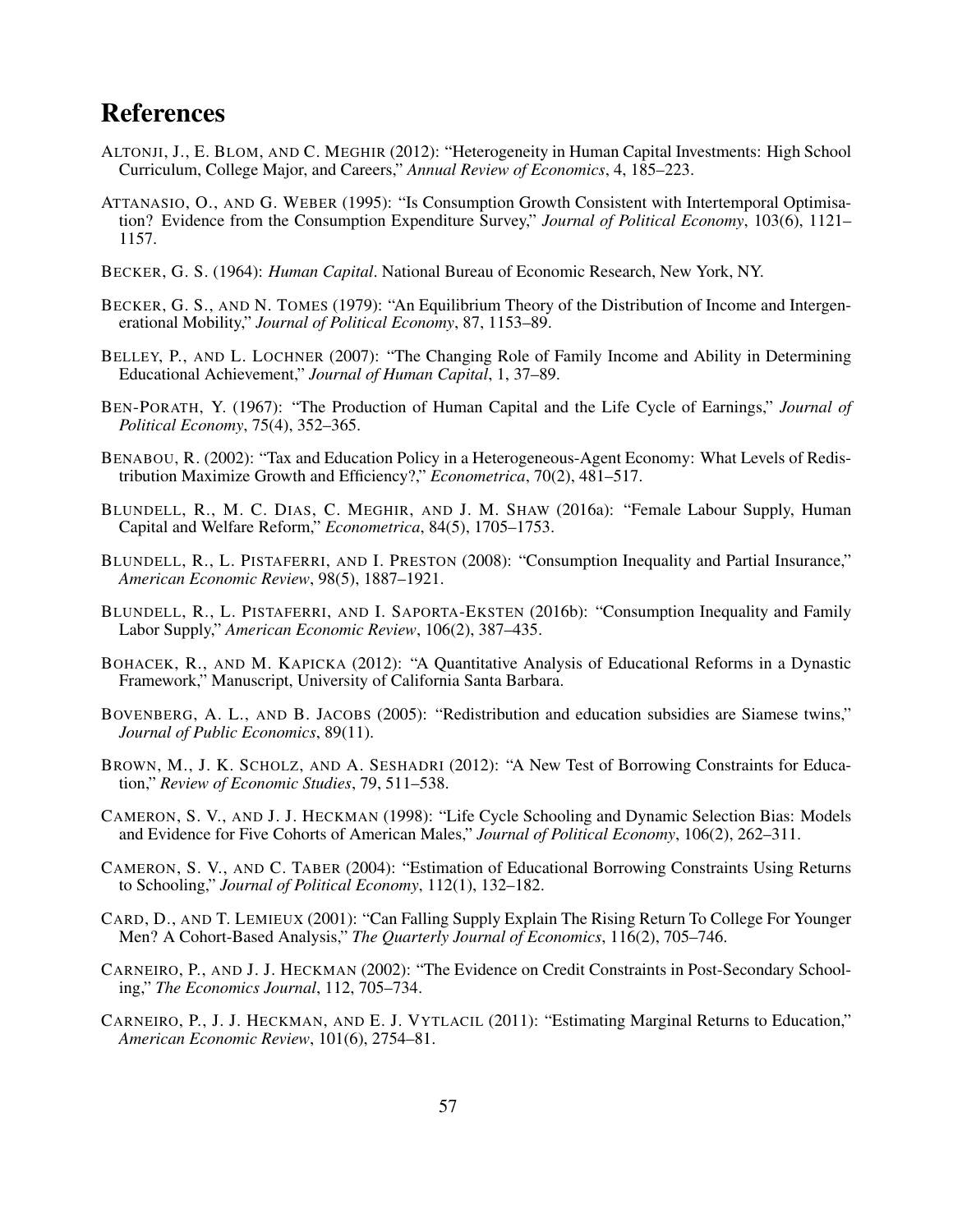- CARNEIRO, P., C. MEGHIR, AND M. PAREY (2013): "Maternal Education, Home Environments, and the Development of Children and Adolescents," *Journal of the European Economic Association*, 11, 123–160.
- <span id="page-59-3"></span>CAUCUTT, E. M., AND L. LOCHNER (2012): "Early and Late Human Capital Investments, Borrowing Constraints, and the Family," Discussion paper, National Bureau of Economic Research.
- <span id="page-59-0"></span>CHETTY, R., N. HENDREN, P. KLINE, E. SAEZ, AND N. TURNER (2014): "Is the United States Still a Land of Opportunity? Recent Trends in Intergenerational Mobility," in *American Economic Review, Papers and Proceedings*.
- <span id="page-59-4"></span>CUNHA, F., AND J. HECKMAN (2007): "The Economics of Human Development: The Technology of Skill Formation," *The American Economic Review*, 97(2), 31–47.
- CUNHA, F., J. HECKMAN, AND S. NAVARRO (2005): "Separating Uncertainty from Heterogeneity in Life Cycle Earnings," *Oxford Economic Papers*, 57(2), 191–261.
- CUNHA, F., AND J. J. HECKMAN (2008): "Formulating, Identifying and Estimating the Technology of Cognitive and Noncognitive Skill Formation," *The Journal of Human Resources*, 43(4), 738–782.
- <span id="page-59-5"></span>CUNHA, F., J. J. HECKMAN, AND S. M. SCHENNACH (2010): "Estimating the Technology of Cognitive and Noncognitive Skill Formation," *Econometrica*, 78(3), 883–931.
- <span id="page-59-1"></span>DEMING, D., AND S. DYNARSKI (1995): "Into College, Out of Poverty? Policies to Increase the Postsecondary Attainment of the Poor," in *Targeting Investments in Children*, ed. by P. B. Levine, and D. J. Zimmerman, chap. 10. The University of Chicago Press.
- DOMEIJ, D., AND J. HEATHCOTE (2004): "On The Distributional Effects Of Reducing Capital Taxes," *International Economic Review*, 45, 523–554.
- EISENHAUER, P., J. J. HECKMAN, AND S. MOSSO (2014): "Estimation Of Dynamic Discrete Choice Models By Maximum Likelihood And The Simulated Method Of Moments," NBER, Working Paper 20622.
- FERNANDEZ, R., AND R. ROGERSON (2001): "Sorting and long-run inequality," *The Quarterly Journal of Economics*, 116(4), 1305–1341.
- <span id="page-59-2"></span>FINDEISEN, S., AND D. SACHS (2015): "Designing Efficient College and Tax Policies," Discussion paper, CESifo Working Paper Series.
- <span id="page-59-6"></span>FU, C. (2014): "Equilibrium Tuition, Applications, Admissions, and Enrollment in the College Market," *Journal of Political Economy*, 122(2), 225–281.
- GALE, W., AND J. SCHOLZ (1994): "Intergenerational Transfers and the Accumulation of Wealth," *Journal of Economic Perspectives*, 8(4), 145–160.
- GARRIGA, C., AND M. KEIGHTLEY (2015): "A General Equilibrium Theory of College with Education Subsidies, In-School Labor Supply, and Borrowing Constraints," FRB St. Louis Working Paper 2007-015A.
- GOLDIN, C. (2014): "A Grand Gender Convergence: Its Last Chapter," *The American Economic Review*, 104(4), 1091–1119.
- GOLDIN, C., AND L. F. KATZ (2007): "The Race between Education and Technology: The Evolution of U.S. Educational Wage Differentials, 1890 to 2005," NBER Working Paper 12984.
- GUVENEN, F. (2009): "An Empirical Investigation of Labor Income Processes," *Review of Economic Dynamics*, 12(1), 58–79.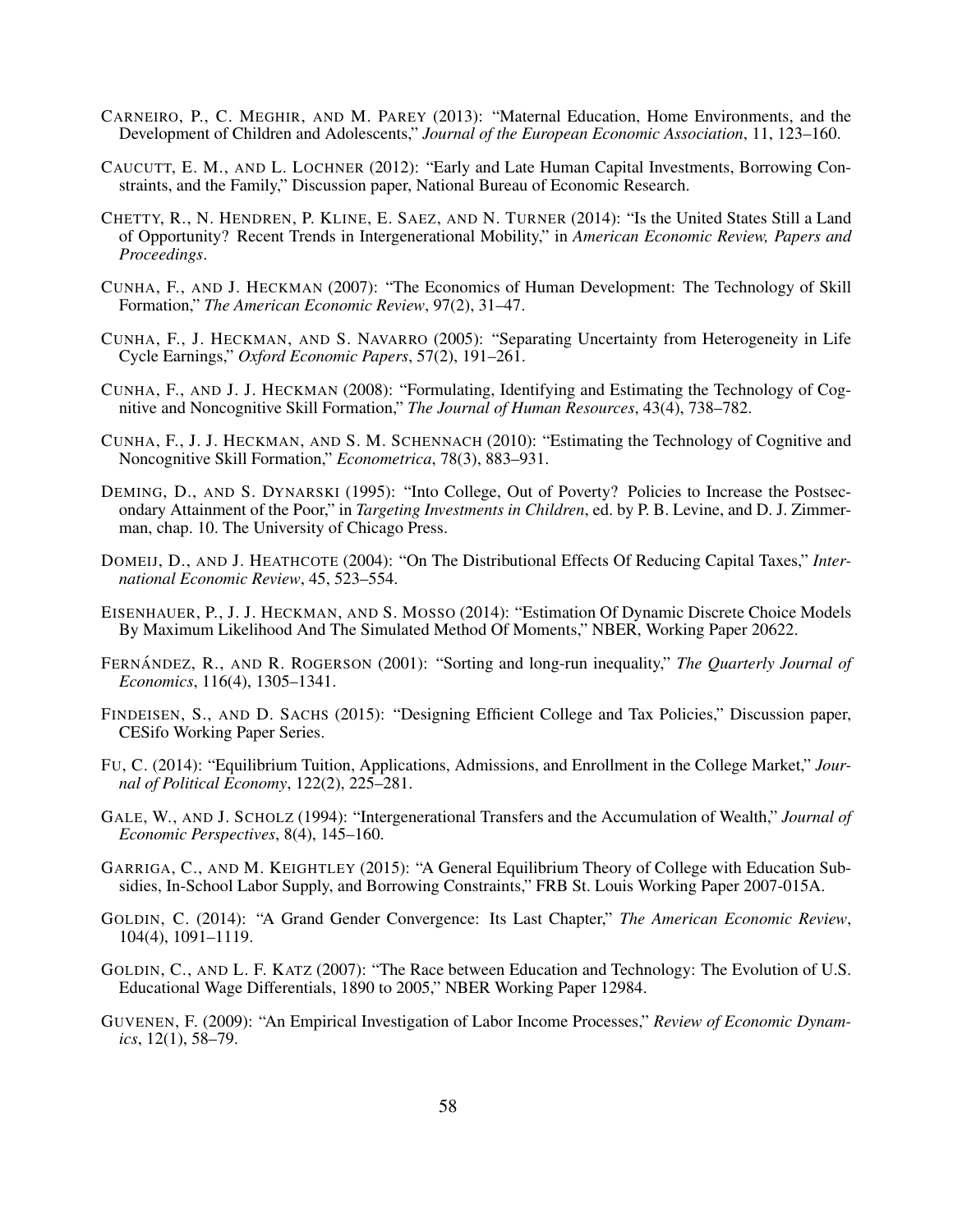- <span id="page-60-3"></span>HAI, R., AND J. J. HECKMAN (2017): "Inequality in human capital and endogenous credit constraints," *Review of Economic Dynamics*, 25, 4–36.
- HEATHCOTE, J., F. PERRI, AND G. L. VIOLANTE (2010): "Unequal We Stand: An Empirical Analysis of Economic Inequality in the United States, 1967-2006," *Review of Economic Dynamics*, 13(1), 15–51.
- HEATHCOTE, J., K. STORESLETTEN, AND G. L. VIOLANTE (2014): "Consumption and Labor Supply with Partial Insurance: An Analytical Framework," *American Economic Review*, 104(7), 2075–2126.
- HECKMAN, J., L. LOCHNER, AND C. TABER (1998a): "Explaining Rising Wage Inequality: Explorations with a Dynamic General Equilibrium Model of Labor Earnings with Heterogeneous Agents," *Review of Economic Dynamics*, 1(1), 1–58.
- <span id="page-60-4"></span>(1998b): "General Equilibrium Treatment Effects: A Study of Tuition Policy," *American Economic Review, Papers and Proceedings*, 88(2), 381–386.
- <span id="page-60-5"></span>(1998c): "Tax Policy and Human Capital Formation," *American Economic Review, Papers and Proceedings*, 88(2), 293–297.
- HECKMAN, J., L. LOCHNER, AND P. TODD (2006a): "Earnings Functions, Rates of Return and Treatment Effects: The Mincer Equation and Beyond," *Handbook of the Economics of Education*, 1, 307–458.
- <span id="page-60-7"></span>HECKMAN, J. J., AND S. MOSSO (2014): "The Economics of Human Development and Social Mobility," *Annual Review of Economics*, 6.
- HECKMAN, J. J., J. STIXRUD, S. URZUA, ET AL. (2006b): "The Effects of Cognitive and Noncognitive Abilities on Labor Market Outcomes and Social Behavior," *Journal of Labor Economics*, 24(3), 411–482.
- HUGGETT, M. (1996): "Wealth Distribution in Life-Cycle Economies," *Journal of Monetary Economics*, 38(3), 469–494.
- <span id="page-60-8"></span>IONESCU, F., AND N. SIMPSON (2016): "Default Risk and Private Student Loans: Implications for Higher Education Policies," *Journal of Economic Dynamics and Control*.
- <span id="page-60-0"></span>JANTTI, M., B. BRATSBERG, K. RØED, O. RAAUM, R. NAYLOR, E. ÖSTERBACKA, A. BJORKLUND, AND T. ERIKSSON (2006): "American Exceptionalism in a New Light: A Comparison of Intergenerational Earnings Mobility in the Nordic Countries, the United Kingdom and the United States," Discussion paper, Institute for the Study of Labor (IZA).
- <span id="page-60-6"></span>JOHNSON, M., AND M. KEANE (2013): "A Dynamic Equilibrium Model of the US Wage Structure, 1968- 1996," *Journal of Labor Economics*, 31(1), 1–49.
- JOHNSON, M. T. (2013): "Borrowing Constraints, College Enrollment, and Delayed Entry," *Journal of Labor Economics*, 31(4), 669–725.
- JONES, D. R., M. SCHONLAU, AND W. J. WELCH (1998): "Efficient global optimization of expensive blackbox functions," *Journal of Global optimization*, 13(4), 455–492.
- <span id="page-60-2"></span>KANE, T. (1994): "College Entry by Blacks Since 1970: The Role of College Costs, Family Background, and the Returns to Education," *Journal of Political Economy*, 102(5), 878–911.
- <span id="page-60-1"></span>KANE, T. (2003): "A Quasi-Experimental Estimate of the Impact of Financial Aid on College-Going," NBER Working Paper 9703.
- KATZ, L. F., AND K. M. MURPHY (1992): "Changes in Relative Wages, 1963–1987: Supply and Demand Factors," *Quarterly Journal of Economics*, 107(1), 35–78.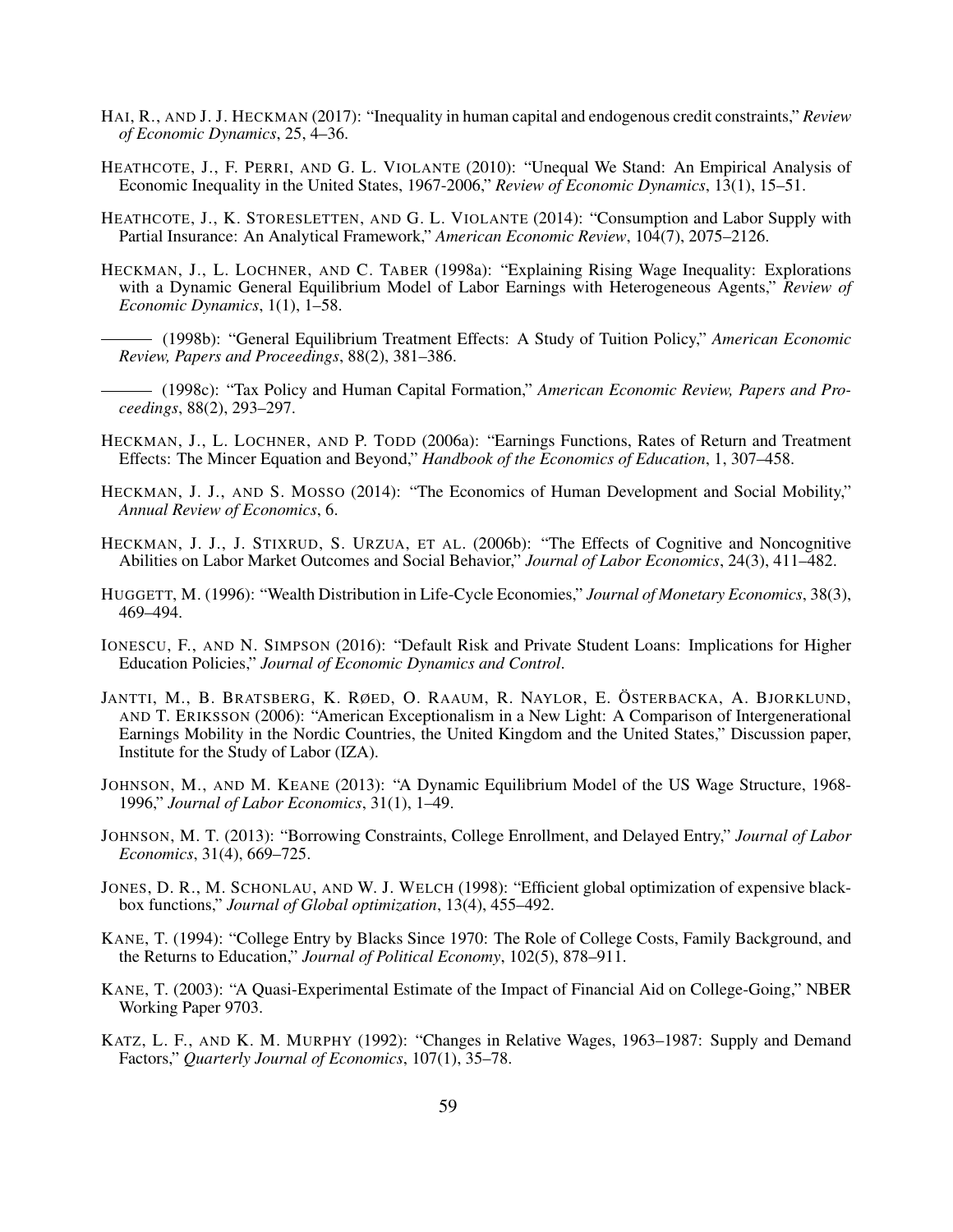- KEANE, M., AND K. WOLPIN (2001): "The Effect of Parental Transfers and Borrowing Constraints on Educational Attainment," *International Economic Review*, 42(4), 1051–1103.
- <span id="page-61-4"></span>KRUEGER, D., AND A. LUDWIG (2016): "On the Optimal Provision of Social Insurance: Progressive Taxation versus Education Subsidies in General Equilibrium," *Journal of Monetary Economics*, 77, 72 – 98.
- KRUSELL, P., L. OHANIAN, J.-V. RIOS-RULL, AND G. VIOLANTE (2000): "Capital-Skill Complementarity and Inequality: A Macroeconomic Analysis," *Econometrica*, 68(5), 1029–1054.
- LAITNER, J. P. (1992): "Random Earnings Differences, Lifetime Liquidity Constraints, and Altruistic Intergenerational Transfers," *Journal of Economic Theory*, 58, 135–170.
- <span id="page-61-1"></span>LEE, D. (2005): "An Estimable Dynamic General Equilibrium Model of Work, Schooling and Occupational Choice," *International Economic Review*, 46, 1–34.
- <span id="page-61-2"></span>LEE, D., AND K. WOLPIN (2006): "Intersectoral Labor Mobility and the Growth of the Service Sector," *Econometrica*, 47, 1–46.
- LEVHARI, D., AND Y. WEISS (1974): "The Effect of Risk on the Investment in Human Capital," *American Economic Review*, 64, 950–63.
- <span id="page-61-3"></span>LOCHNER, L., AND A. MONJE-NARANJO (2011): "The Nature of Credit Constraints and Human Capital," *American Economic Review*, 101(6), 2487–2529.
- <span id="page-61-5"></span>LOURY, G. C. (1981): "Inter-generational Transfers and the Distribution of Earnings," *Economica*, 49(4), 843–67.
- LOW, H., C. MEGHIR, AND L. PISTAFERRI (2010): "Wage Risk and Employment Risk over the Life Cycle," *American Economic Review*, 100(5), 1432–67.
- MCDANIEL, C. (2014): "Average Tax Rates on Consumption, Investment, Labor and Capital in the OECD 1950-2003," Mimeo, Arizona State University.
- MEGHIR, C., AND D. PHILLIPS (2009): "Labour Supply and Taxes," in *Dimensions of Tax Design: The Mirrlees Review*, ed. by J. Mirrlees, S. Adam, T. Besley, R. Blundell, S. Bond, R. Chote, M. Gammie, P. Johnson, G. Myles, and J. Poterba. Oxford University Press for Institute for Fiscal Studies.
- MINCER, J. (1958): "Investment in Human Capital and Personal Income Distribution," *Journal of Political Economy*, 66(4), 281–302.
- MITCHELL, O., AND J. PHILLIPS (2006): "Social Security Replacement Rates for Own Earnings Benchmarks," Pension Research Council Working Paper 2006-6.
- RíOS-RULL, J.-V. (1995): "Models with Heterogenous Agents," in *Frontiers of Business Cycle Research*, ed. by T. F. Cooley, chap. 4. Princeton University Press, Princeton.
- ROSEN, S. (1977): "Human Capital: Relations between Education and Earnings," in *Frontiers of Quantitative Economics*, ed. by M. D. Intriligator, vol. 3b. Amsterdam: North Holland.
- <span id="page-61-0"></span>SOLON, G. (1999): "Intergenerational Mobility in the Labor Market," in *Handbook of Labor Economics*, ed. by O. C. Ashenfelter, and D. Card, vol. 3A, pp. 1761–1800. New-Holland, Amsterdam.
- <span id="page-61-6"></span>VOENA, A. (2015): "Yours, Mine, and Ours: Do Divorce Laws Affect the Intertemporal Behavior of Married Couples?," *American Economic Review*, 105(8), 2295–2332.
- WEISS, Y. (1997): "The Formation and Dissolution of Families: Why Marry? Who Marries Whom? And What Happens upon Divorce," *Handbook of Population and Family Economics*, pp. 81–123.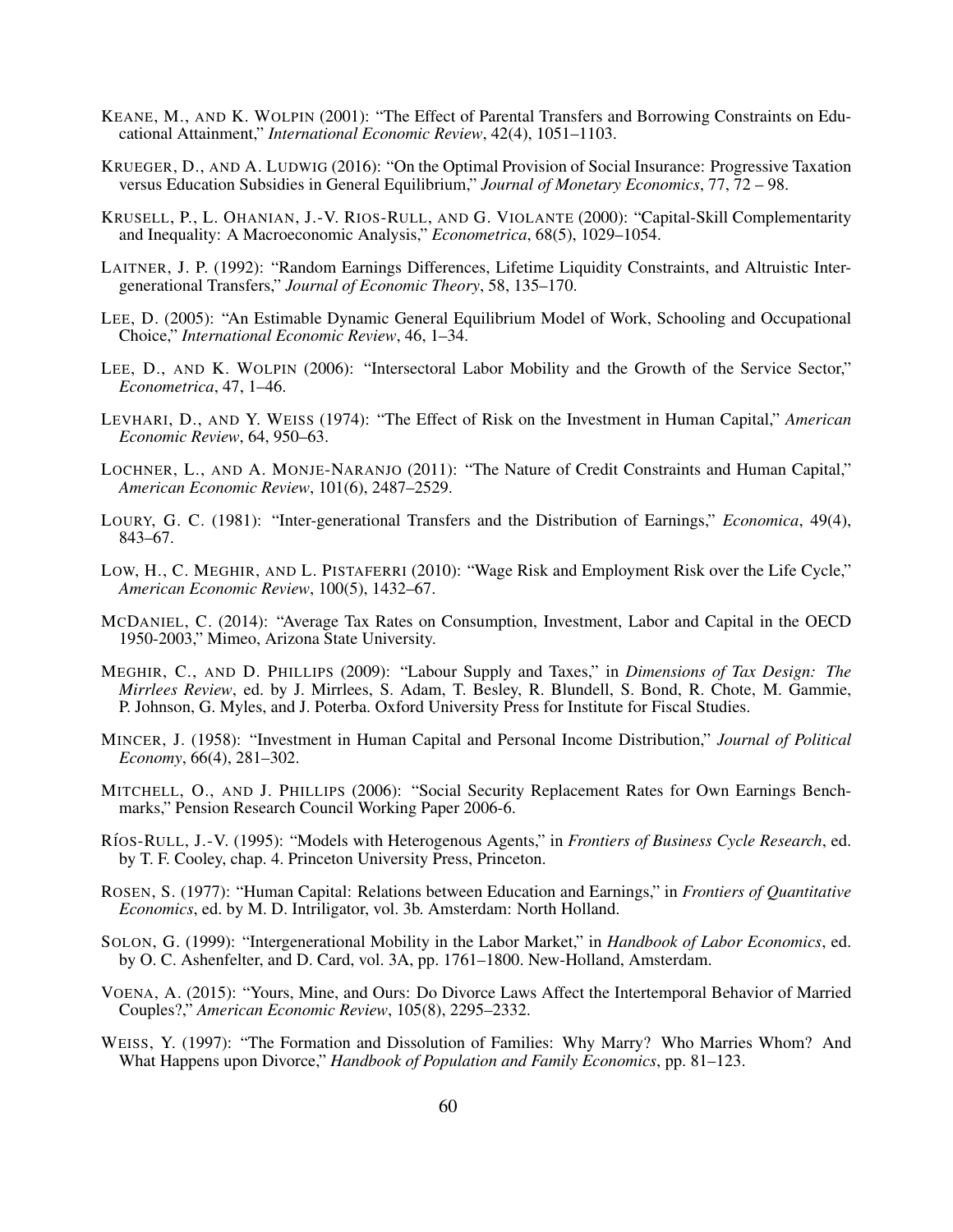- WILLIS, R., AND S. ROSEN (1979): "Education and Self-Selection," *Journal of Political Economy*, 87(5), s7–s36, pt. 2.
- WINTER, C. (2014): "Accounting for the Changing Role of Family Income in Determining College Entry," *The Scandinavian Journal of Economics*, 116(4), 909–963.
- <span id="page-62-0"></span>ZAGORSKY, J. L. (2007): "Do You Have to Be Smart to Be Rich? The Impact of IQ on Wealth, Income and Financial Distress," *Intelligence*, 35, 489–501.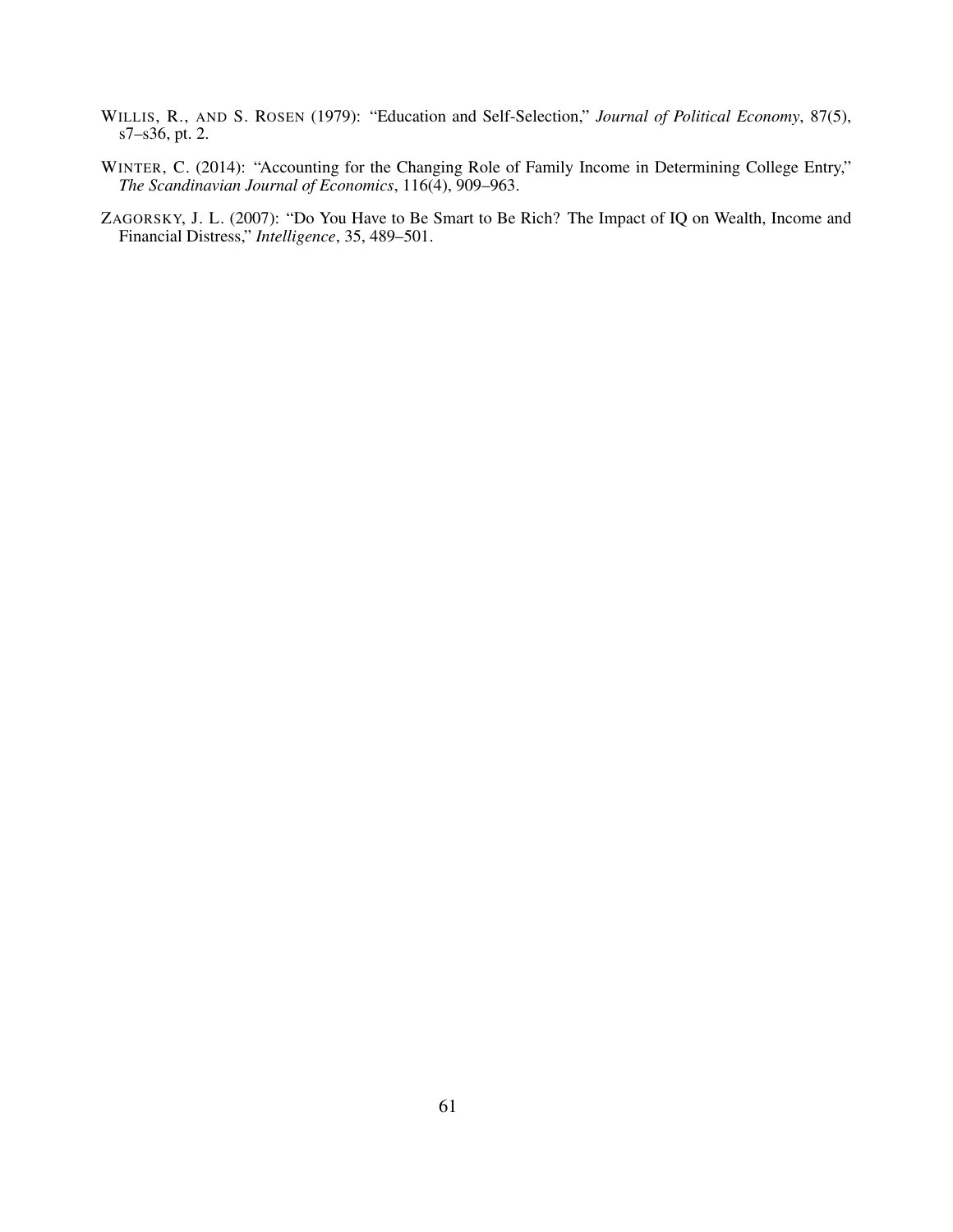# Appendix for Publication

Here we report externally specified parameter values and estimates from our main estimation exercise. We also compare fitted and data values for our targeted moments.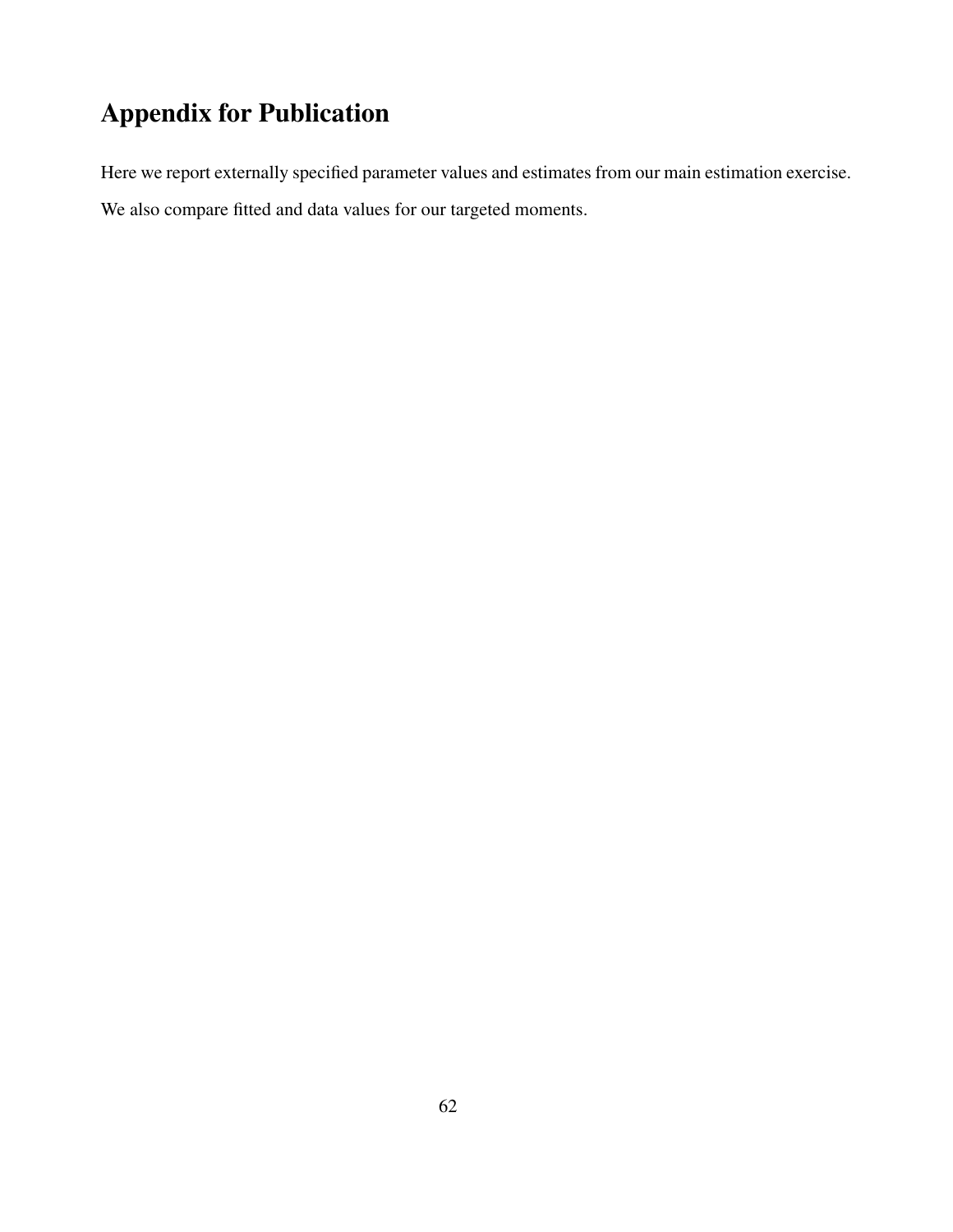| Parameter                     | Value             | Description                                                                  |
|-------------------------------|-------------------|------------------------------------------------------------------------------|
| <b>Demographics</b>           |                   |                                                                              |
| $\zeta_j$                     | varies            | Mortality rates for retired hh based on US Life Tables 2000.                 |
| <b>Preferences</b>            |                   |                                                                              |
| $\gamma$                      | 1.5               | Determines intertemporal elasticity of substitution (0.5)                    |
| $\nu_j^m$                     | 5.5               | Determines avg Frisch elast. of labour supply for men and non-mothers (0.33) |
| $\nu_{30-45}^{f}$             | 5.7               | Determines avg Frisch elast. of labour supply for mothers (0.67)             |
| $\tilde{\rho}$                | 1.4               | Economies of scale parameter (Voena, 2015)                                   |
|                               | 0.25              | Requires students to study for 25% of time endowment                         |
| <b>Technology</b>             |                   |                                                                              |
| $\alpha$                      | 0.33              | Capital share of GDP                                                         |
| δ                             | 0.06              | Depreciation rate of capital                                                 |
| <b>Tax and Pension system</b> |                   |                                                                              |
| $\tau_w$                      | 0.27              | Labor income tax rate                                                        |
| $\tau_c$                      | 0.05              | Consumption tax rate                                                         |
| $\tau_k$                      | 0.40              | Capital income tax rate                                                      |
| p(e)                          | 6.63, 9.86, 19.77 | Pension for LH, HS and CL respectively (\$6,198, \$10,845, \$21,744)         |
| <b>Financial market</b>       |                   |                                                                              |
| $\underline{a}^{CL}$          | 77.27             | Limits borrowing of CL households to \$85,000                                |
| $a^{HS}$                      | 22.73             | Limits borrowing of HS households to \$25,000                                |
| $a^{LH}$                      | 13.64             | Limits borrowing of LHS households to \$15,000                               |
| College loans & grants        |                   |                                                                              |
| $\phi(q)$                     | 7.30, 9.26, 9.74  | Net tuition fees for $q = 1, 2, 3$ students                                  |
| $\iota^u$                     | 0.063             | Interest premium on unsubsidized Stafford loans                              |
| $\underline{b}^s$             | 15.68             | Limits subsidized loans to \$17,250 for $q = 1$ students                     |
| $\underline{b}$               | 20.91             | Limits total student loans to \$23,000 for $q = 1$ and $q = 2$ students.     |
| $a^p$                         | 20.91             | Limits private loans to \$23,000 for $q = 3$ students                        |
| $w^{\{q=1\}}$                 | 77.27             | Full-time equiv. parental income threshold (\$85,000) for $q = 1$ status     |

Table 6.1: Externally set parameters. All sources listed in the main text. Other externally set parameters, whose estimation is discussed in Appendices B, C, and D, are parameters of: production function, income processes, and transition matrices for cognitive and non-cognitive skills. LH: Less than High-School, HS: High-School, CL: College.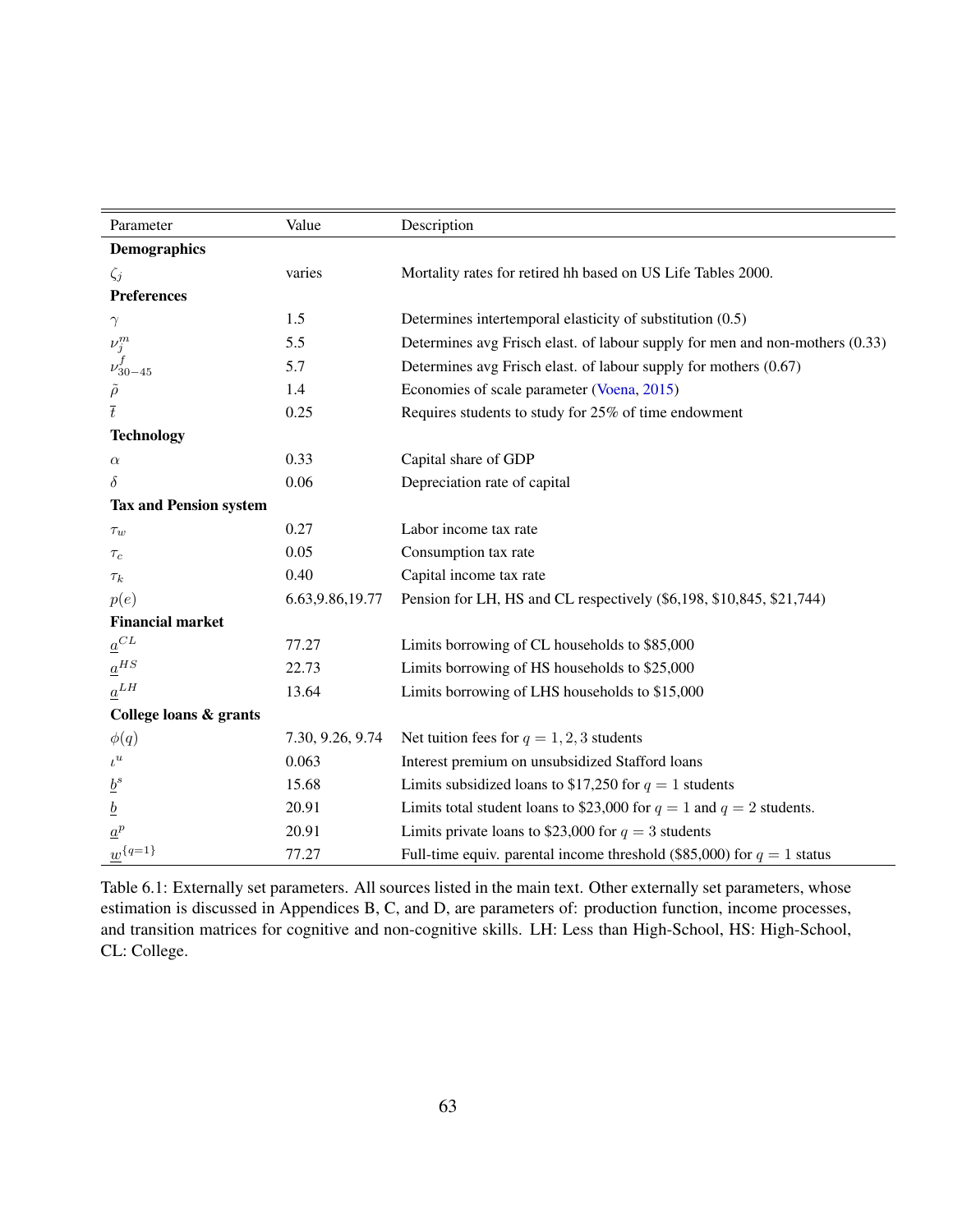| Parameter               | Description                                                          | Value      | (s.e.)      |
|-------------------------|----------------------------------------------------------------------|------------|-------------|
| $\beta$                 | Time discount factor                                                 | 0.9753     | (0.0413)    |
| $\vartheta^g_j$         | Male and non-mother female leisure preference                        | 0.0415     | (0.0053)    |
| $\vartheta_{30-45}^{f}$ | Mother leisure preference                                            | 0.0857     | (0.0049)    |
| $\psi$                  | Redistributive transfer (\$1,000's)                                  | \$5.31     | (0.1647)    |
| $\mathcal{L}$           | Borrowing wedge that applies to all debt                             | 0.1325     | (0.0355)    |
| $l^p$                   | Interest premium for private student loans                           | 0.0590     | (0.0141)    |
| $a^{\{q=1\}}$           | Wealth threshold for subsidized govt. loans ( $q = 1$ , \$1,000's)   | \$123.6    | (4.272)     |
| $a^{\{q=2\}}$           | Wealth threshold for unsubsidized govt. loans ( $q = 2$ , \$1,000's) | \$168.1    | (4.933)     |
| $\omega^f$              | Altruism towards daughters                                           | 0.4699     | (0.0760)    |
| $\omega^m$              | Altruism towards sons                                                | 0.5178     | (0.1068)    |
| ξ                       | Paternalistic utility gain from child graduating from college        | 0.2833     | (0.0379)    |
|                         | <b>Moment Matched</b>                                                | Data Value | Model Value |
|                         | Annualized capital-output ratio                                      | 3.5        | 3.478       |
|                         | Average male labor supply                                            | 0.350      | 0.349       |
|                         | Average labor supply of mothers                                      | 0.220      | 0.219       |
|                         | Var(log disposable income)/var(log gross income)                     | 0.610      | 0.609       |
|                         | Fraction of workers with negative net worth                          | 0.068      | 0.072       |
|                         | Fraction of students who take out private loans                      | 0.134      | 0.164       |
|                         | Fraction of students who take out subsidized loans                   | 0.419      | 0.424       |
|                         | Fraction of students graduating with any govt. loans                 | 0.621      | 0.651       |
|                         | Average IVT to female child (\$1000's)                               | \$29.09    | \$28.95     |
|                         | Average IVT to male child (\$1000's)                                 | \$33.16    | \$33.04     |
|                         | Fraction of LH female population (cross-section)                     | 0.136      | 0.136       |
|                         | Fraction of LH male population (cross-section)                       | 0.139      | 0.139       |
|                         | Fraction of CL female population (cross-section)                     | 0.280      | 0.280       |
|                         | Fraction of CL male population (cross-section)                       | 0.294      | 0.294       |

Table 6.2: Top Panel: Parameters Internally Estimated by Method of Moments. Bottom Panel: Moments Matched. LH: Less than High-School, HS: High-School, CL: College. IVT: Inter vivos transfers.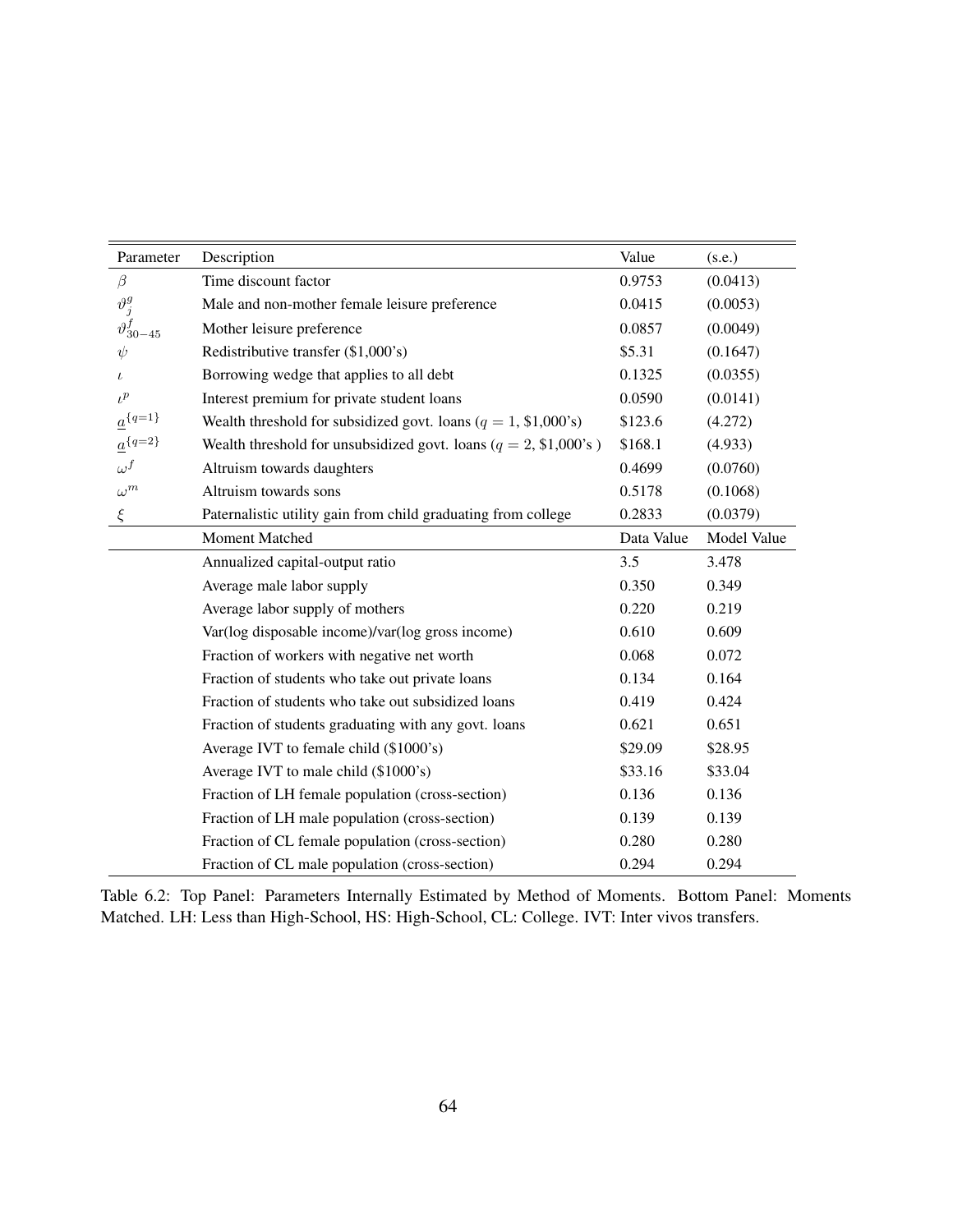|                          |                          | High School Drop-Outs by Parental Wealth Quartile (Data) |        |  |  |  |
|--------------------------|--------------------------|----------------------------------------------------------|--------|--|--|--|
| Parental Wealth Quartile |                          |                                                          |        |  |  |  |
| 1                        | 2                        | 3                                                        | 4      |  |  |  |
| 0.2221                   | 0.1643                   | 0.1146                                                   | 0.0472 |  |  |  |
|                          |                          |                                                          |        |  |  |  |
|                          |                          | High School Drop-Outs by Income Quartile (Data)          |        |  |  |  |
|                          | Parental Wealth Quartile |                                                          |        |  |  |  |
| 1                        | 2                        | 3                                                        | 4      |  |  |  |
| 0.2372                   | 0.1623                   | 0.0834                                                   | 0.0671 |  |  |  |
|                          |                          |                                                          |        |  |  |  |
|                          |                          | College Graduates by Parental Wealth Quartile (Data)     |        |  |  |  |
| Parental Wealth Quartile |                          |                                                          |        |  |  |  |
| 1                        | 2                        | 3                                                        | 4      |  |  |  |
| 0.1631                   | 0.2011                   | 0.3067                                                   | 0.4771 |  |  |  |
|                          |                          |                                                          |        |  |  |  |
|                          |                          | College Graduates by Parental Income Quartile (Data)     |        |  |  |  |
|                          | Parental Wealth Quartile |                                                          |        |  |  |  |
| 1                        | 2                        | 3                                                        | 4      |  |  |  |
| 0.1413                   | 0.2210                   | 0.3269                                                   | 0.4588 |  |  |  |

Table 6.3: Attainment Rates - NLSY97 Data.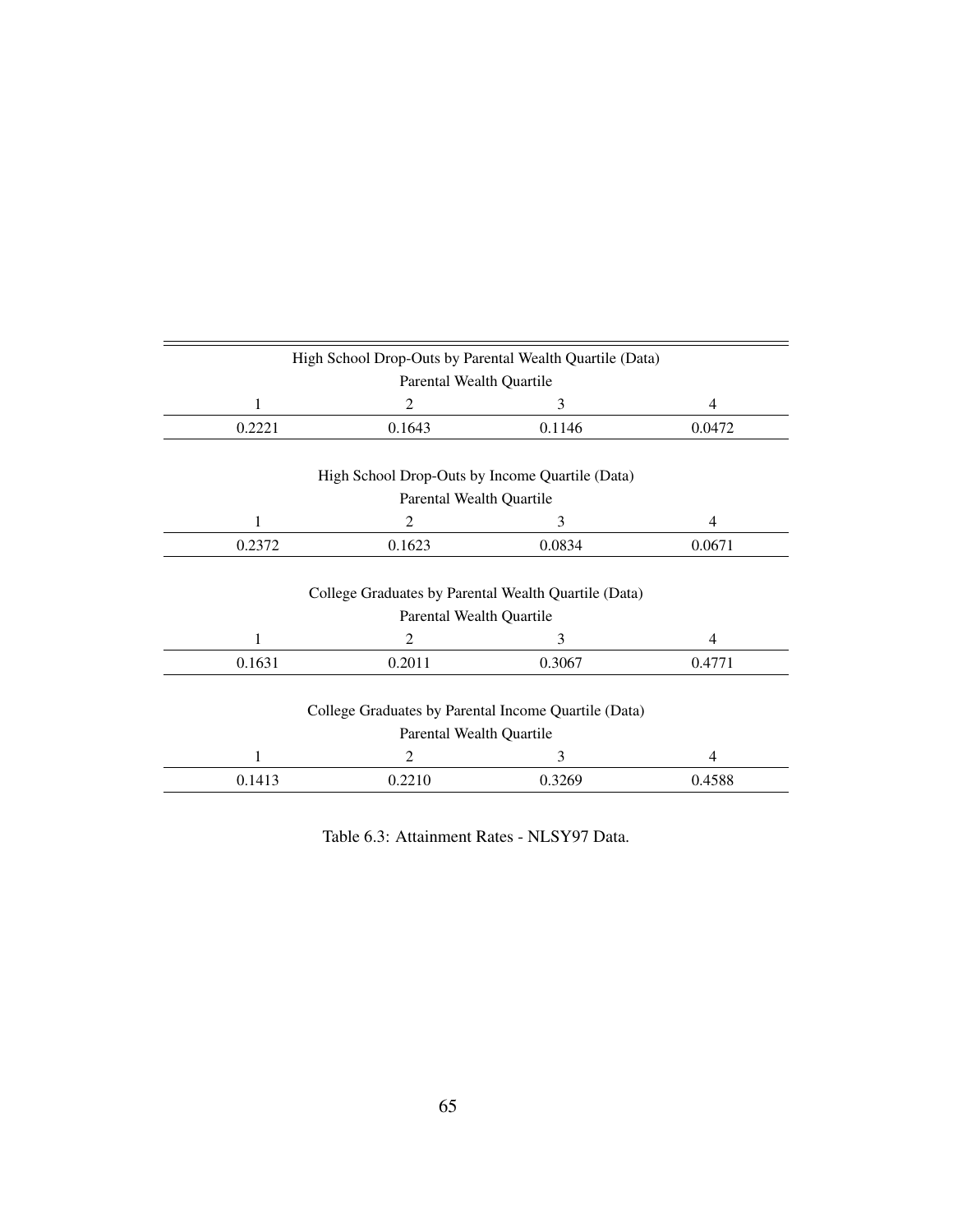|                          |                          | High School Drop-Outs by Parental Wealth Quartile (Model Simulation) |                |  |  |  |
|--------------------------|--------------------------|----------------------------------------------------------------------|----------------|--|--|--|
| Parental Wealth Quartile |                          |                                                                      |                |  |  |  |
| 1                        | 2                        | 3                                                                    | 4              |  |  |  |
| 0.2169                   | 0.1515                   | 0.0903                                                               | 0.0916         |  |  |  |
|                          |                          |                                                                      |                |  |  |  |
|                          |                          | High School Drop-Outs by Income Quartile (Model Simulation)          |                |  |  |  |
|                          | Parental Wealth Quartile |                                                                      |                |  |  |  |
| 1                        | $\overline{2}$           | 3                                                                    | 4              |  |  |  |
| 0.2252                   | 0.1476                   | 0.0989                                                               | 0.0795         |  |  |  |
|                          |                          |                                                                      |                |  |  |  |
|                          |                          | College Graduates by Parental Wealth Quartile (Model Simulation)     |                |  |  |  |
|                          | Parental Wealth Quartile |                                                                      |                |  |  |  |
| 1                        | 2                        | 3                                                                    | 4              |  |  |  |
| 0.2003                   | 0.2166                   | 0.2968                                                               | 0.4344         |  |  |  |
|                          |                          |                                                                      |                |  |  |  |
|                          |                          | College Graduates by Parental Income Quartile (Model Simulation)     |                |  |  |  |
|                          | Parental Wealth Quartile |                                                                      |                |  |  |  |
| 1                        | 2                        | 3                                                                    | $\overline{4}$ |  |  |  |
| 0.1932                   | 0.2038                   | 0.2534                                                               | 0.4977         |  |  |  |

Table 6.4: Attainment Rates - Model Simulations.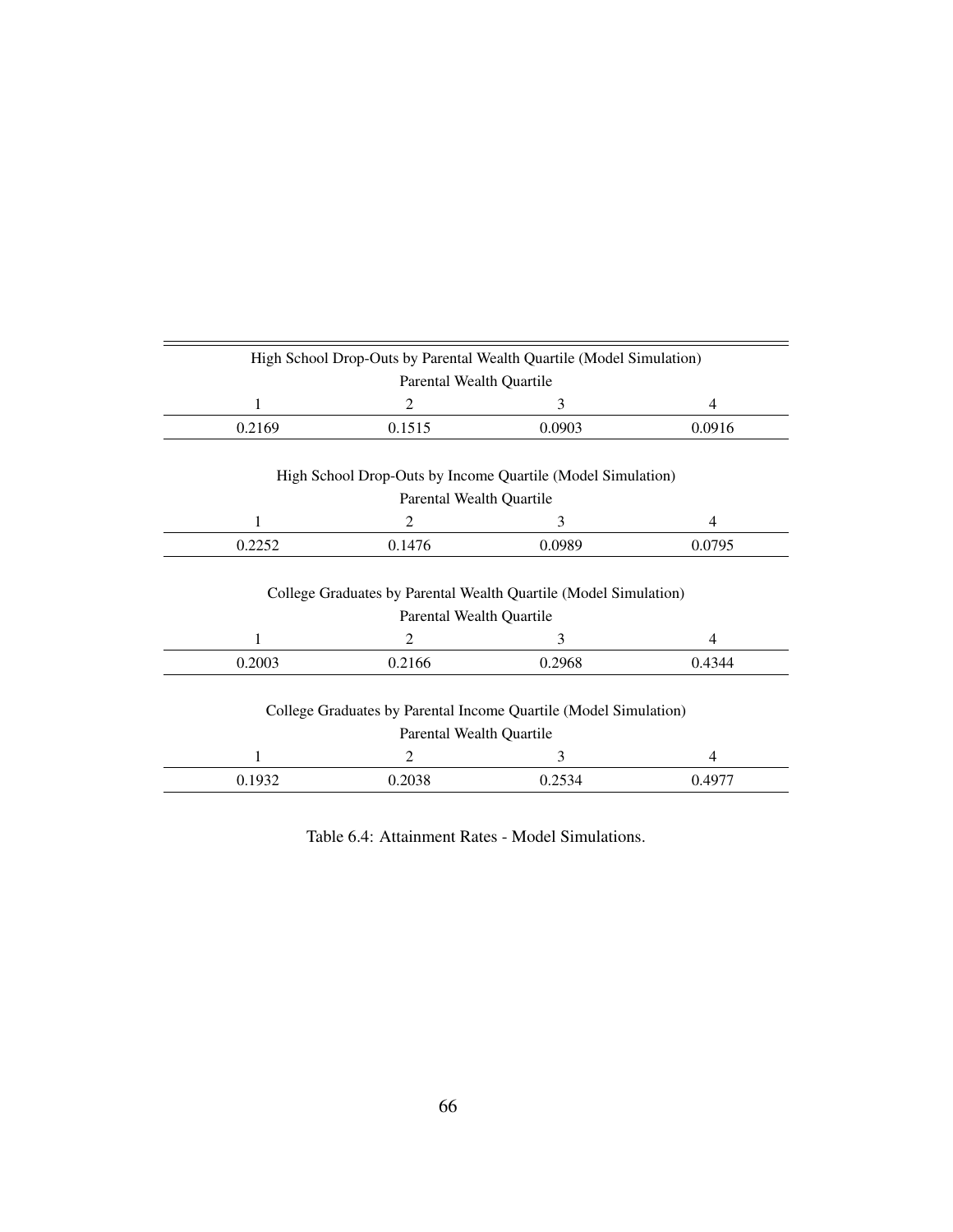| Skill Distribution of High School Drop-Outs (Data) |    |        |        |        |  |
|----------------------------------------------------|----|--------|--------|--------|--|
| Cognitive tercile                                  |    |        |        |        |  |
|                                                    |    |        |        | 3      |  |
| Non-                                               |    | 0.4126 | 0.0800 | 0.0061 |  |
| Cognitive                                          | -2 | 0.2634 | 0.0380 | 0.0026 |  |
| tercile                                            |    | 0.1618 | 0.0354 | 0.0000 |  |

| Skill Distribution of College Graduates (Data) |  |  |  |
|------------------------------------------------|--|--|--|
|------------------------------------------------|--|--|--|

| Cognitive tercile |              |        |        |        |  |
|-------------------|--------------|--------|--------|--------|--|
|                   |              |        |        | ≺      |  |
| Non-              |              | 0.0129 | 0.0607 | 0.1977 |  |
| Cognitive         | <sup>2</sup> | 0.0189 | 0.0804 | 0.2339 |  |
| tercile           |              | 0.0371 | 0.1020 | 0.2563 |  |

Table 6.5: Attainment Rates - NLSY97 Data.

| Skill Distribution of High School Drop-Outs (Simulated) |   |        |        |        |  |  |
|---------------------------------------------------------|---|--------|--------|--------|--|--|
| Cognitive tercile                                       |   |        |        |        |  |  |
| 3<br>2<br>1                                             |   |        |        |        |  |  |
| Non-                                                    | 1 | 0.4149 | 0.0890 | 0.0080 |  |  |
| Cognitive                                               | 2 | 0.2662 | 0.0343 | 0.0024 |  |  |
| tercile                                                 | 3 | 0.1721 | 0.0125 | 0.0007 |  |  |
|                                                         |   |        |        |        |  |  |
| Skill Distribution of College Graduates (Simulated)     |   |        |        |        |  |  |
| Cognitive tercile                                       |   |        |        |        |  |  |
|                                                         |   | 1      | 2      | 3      |  |  |
| Non-                                                    | 1 | 0.0136 | 0.0707 | 0.1854 |  |  |
| Cognitive                                               | 2 | 0.0201 | 0.0918 | 0.2206 |  |  |

Table 6.6: Attainment Rates - Model Simulations

tercile 3 0.0337 0.1125 0.2517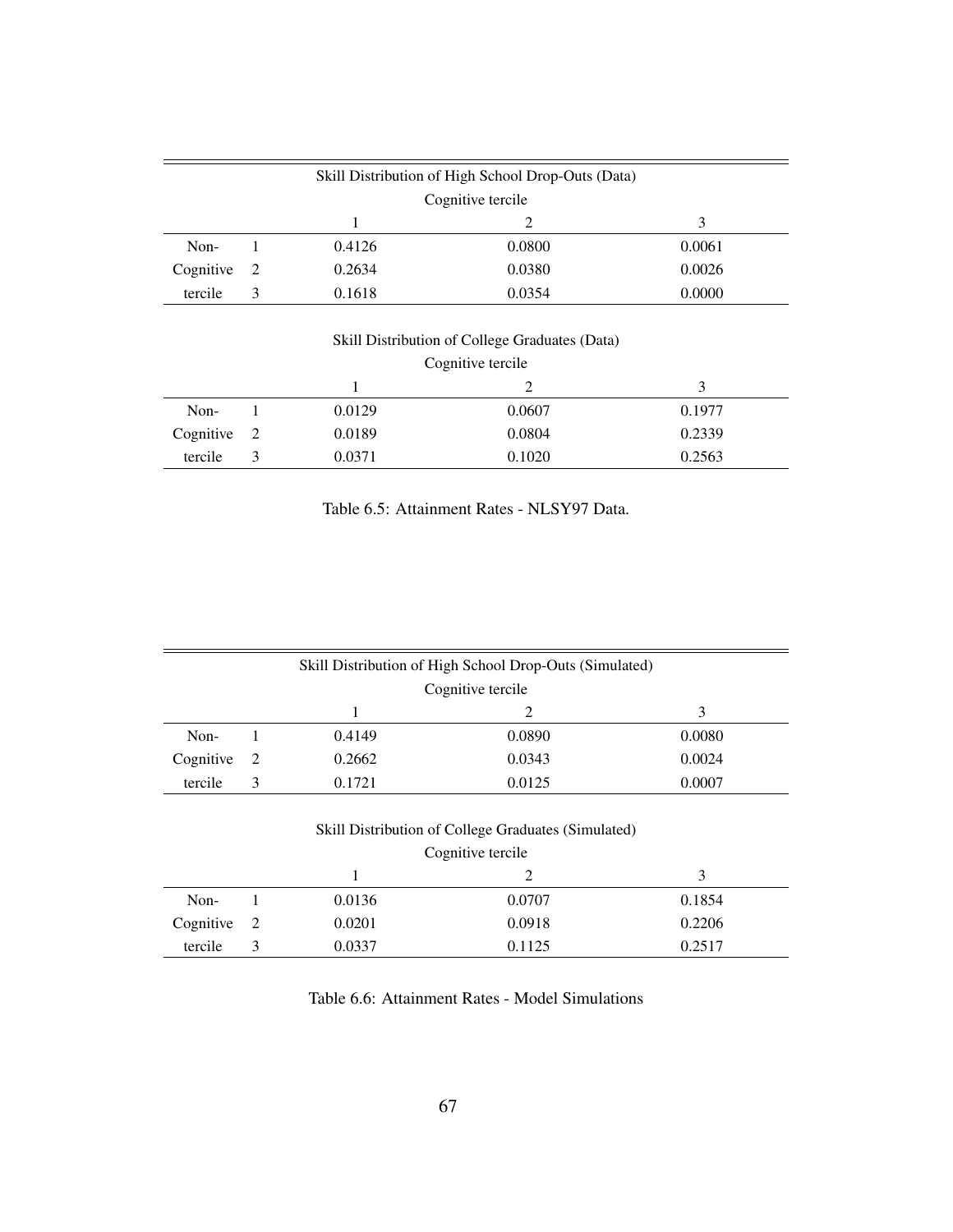## ONLINE APPENDIX

## A Cost of College Attendance, Grants, and Loans

To calculate the price of college attendance and the extent of government aid to higher education financing through grants we focus on the sample of full-time full year (FTFY) students enrolled in public and private not-for-profit 4-year post-secondary institutions. This group of students is the closest counterpart to students in the model. All our statistics refer to the year 2000 and nominal amounts are in 2000 dollars. According to the "Student Financing of Undergraduate Education: 1999- 2000" (SFUE, thereafter), a report published by the National Center for Education Statistics (NCES), 65% of these students were enrolled in public colleges and 35% were enrolled in private not-for-profit colleges (Table 1.10).

Cost of college: The cost of college attendance has three components: (i) tuition and fees, (ii) nontuition expenses that would only be incurred by a college-student, and (iii) institutional and private grants which reduce the cost to families. The publication "Trends in College Pricing, 2000" published by the College Board, reports that average tuition and fees in public institutions in 2000-2001 were \$3,510 in public institutions and \$16,332 in private ones. We add non-tuition expenses, which includes books and other supplies, amounting to \$704 and \$730, respectively, in the two types of colleges. We also add an additional \$500 to account for any commuting or room and board expenses that would not be incurred by a worker. Average tuition and non-tuition expenses (before grants) amount to \$9,210. According to the SFUE, average tuition and fees did not differ by income level of the family in public institutions. In private institutions (where only 1/4 of students are enrolled), average fees were only roughly 20% lower for families whose income was between \$20,000-40,000 compared to fees faced by families whose income exceeded \$100,000 (Table 2.2-B).

Institutional and private grants are effectively a way to reduce the cost of attendance. Roughly half of these grants are based on pure merit and half are based on need. This fact, together with the negative empirical correlation between family need and students' merit, explains why both the fraction of students receiving grants and their amount is not strongly correlated with family income, as reported in Table [A1](#page-70-0) which is based on the SFUE, Table 1.2-G.

To arrive at our estimate of average net tuition (\$6,710) we subtract average private and institutional grants from average tuition expenses.

Federal and state grants: Based on the "Guide to U.S. Department of Education Programs" (GDEP thereafter) published by the US Department of Education, we identify three main federal grant pro-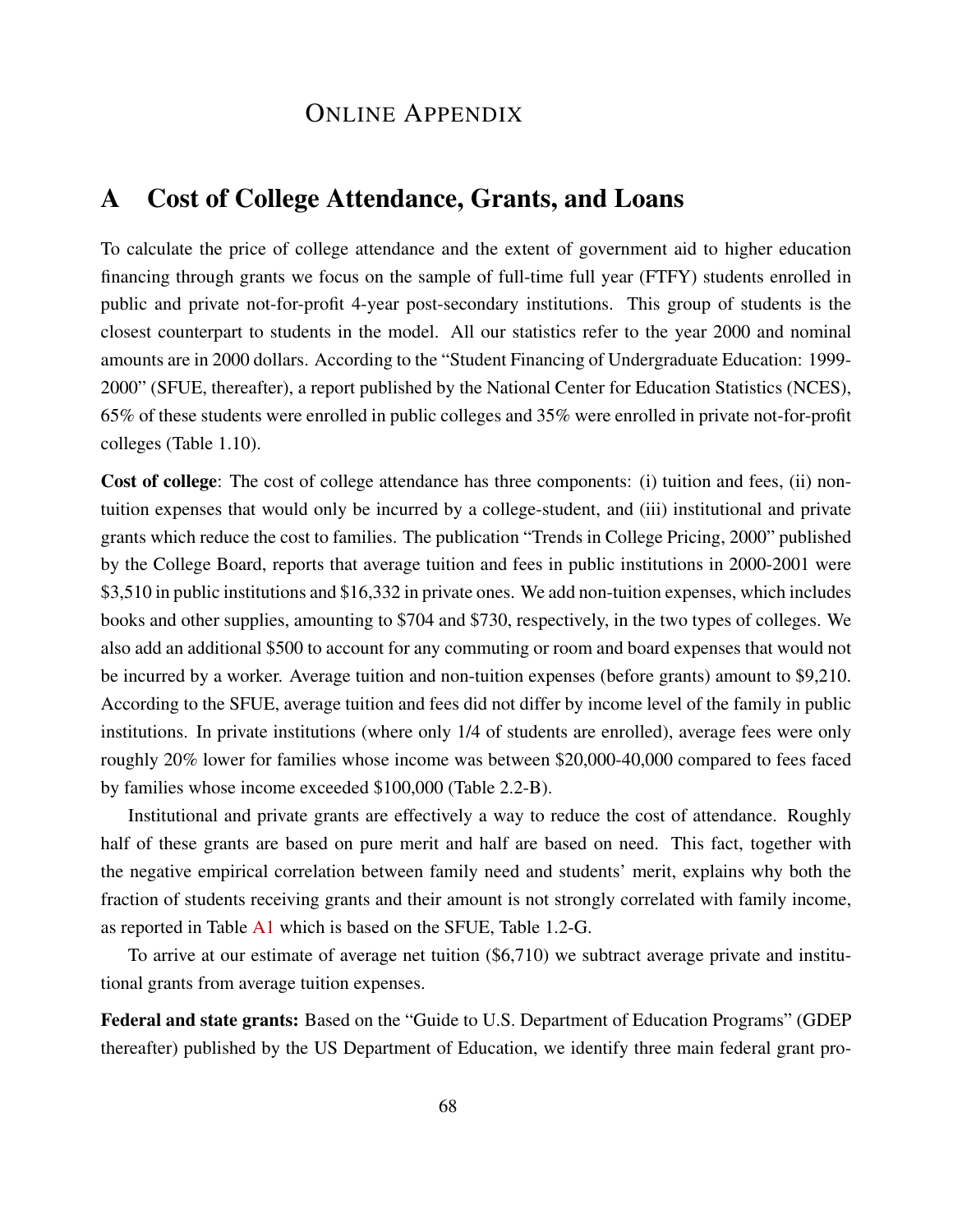<span id="page-70-0"></span>

|              | <b>Institutional Grants</b> |         |                 | <b>Private Grants</b> |         |  |
|--------------|-----------------------------|---------|-----------------|-----------------------|---------|--|
| Income       | share receiving             | Amount  | share receiving | Amount                |         |  |
| $<$ \$30 $k$ | 0.36                        | \$4,077 | 0.12            | \$2,061               | \$1,715 |  |
| \$30k-80k    | 0.34                        | \$5,474 | 0.16            | \$2,281               | \$2,234 |  |
| $>$ \$80 $k$ | 0.28                        | \$5,383 | 0.14            | \$2,338               | \$1,855 |  |

Table A1: Summary of institutional and private grants data used for the computation of the net tuition fees (NCES).

grams. The *Federal Pell Grant Program* is the largest single source of grants to undergraduates. It provides need-based grants to individuals to access post-secondary education. It is especially targeted to the lowest-income students. In 2000 it provided \$7.3 billion to 3.8 million students, with a maximum grant of \$3,125. The *Federal Supplemental Education Opportunity Grant* has a more modest endowment (approximately 15 times smaller). These are grants which supplement the amount received through Pell up to a maximum of \$2,100. *Smart Grants* are awarded to needy student who are enrolled in certain technical fields and maintain a cumulative GPA of at least 3.0 in the first year – and so they're partly merit based. The program is approximately as big as the Supplemental Opportunity grant program. State funding is very diverse, but most of the funds available are concentrated in 10 "high-aid" states. Only a very small fraction of state grant awards are merit-based (less that 18%). The fraction of students receiving federal and state grants and their average amount by family income levels (from Table 1.2-G of the SFUE) is summarized in Table [A2.](#page-71-1)

We use the average amount for these three income levels, and the joint distribution of income and wealth in the model, to calibrate the dependence of the transfers function  $g(q, \theta)$  on assets (through the state variable q). In the baseline experiment, we do not allow g to depend on  $\theta$ . However in one of our policy experiments we consider the introduction of merit-based grants.

Federal loans: While grants are administered by both federal government and states, loans are almost entirely administered by the federal government (less than 1% of the total loan volume is state-based). The largest federal loan program in the US is the *Federal Family Education Loan Program*. The total volume of loans available in 2000 through this program was around \$40 billion, extended to around 10 million students. The program includes two main types of loans to students, *Subsidized* and *Unsubsidized Stafford Loans*. A third form of loan offered by the *Federal Family Education Loan Program* are *Parent PLUS loans.* These are loans made to the parents on behalf of a child to help pay for tuition by covering up to the cost of attendance less other aid. Eligibility for the PLUS Loan depends on a credit check and interest rates are similar to those in the private sector. Since this type of loan is equivalent to parents borrowing and then making a transfer to their child, we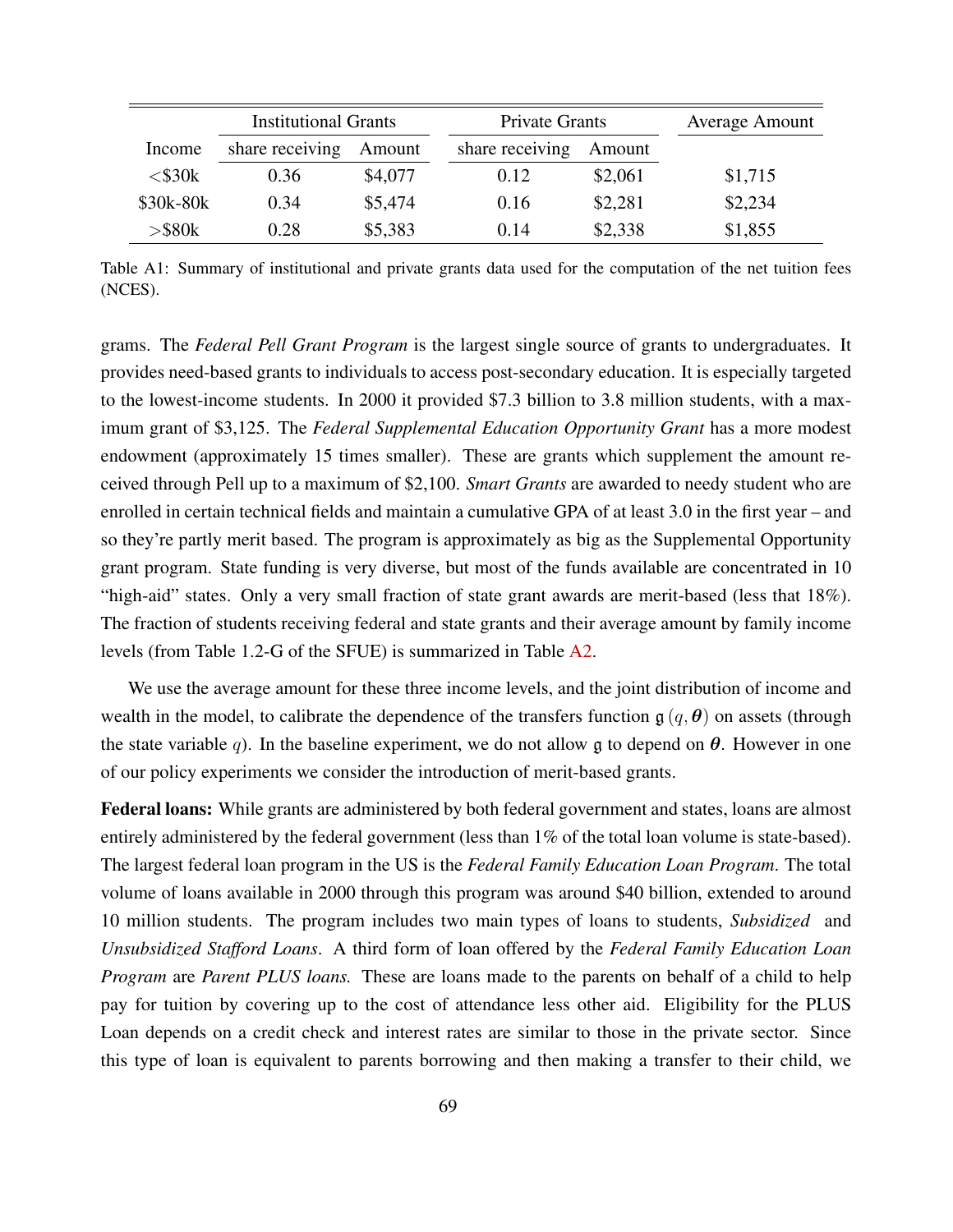<span id="page-71-0"></span>

|              | <b>Federal Grants</b> |         | <b>State Grants</b> |                | <b>Average Amount</b> |         |  |
|--------------|-----------------------|---------|---------------------|----------------|-----------------------|---------|--|
| Income       | $\%$ receiving        | Amount  |                     | $\%$ receiving | Amount                |         |  |
| $<$ \$30 $k$ | 0.72                  | \$2,753 |                     | 0.38           | \$826                 | \$2,820 |  |
| \$30k-80k    | 0.14                  | \$1,579 |                     | 0.21           | \$455                 | \$668   |  |
| <\$80k       | 0.01                  | \$1,605 |                     | 0.07           | \$133                 | \$143   |  |

<span id="page-71-1"></span>Table A2: Summary of federal and state grants by family income level (US Department of Education)

do not model them explicitly (Johnson, 2010, makes the same modelling choice). The other major source of financial aid for undergraduates, beyond the *Federal Family Education Loan Program,* is the *William D. Ford Federal Direct Loan Program*. This is, in essence, an alternative source of funding for Stafford loans whose total size is roughly half of that available through the *Federal Family Education Loan Program*. Finally, the *Federal Perkins Loan Program* provides low-interest loans to help needy students to finance undergraduate education whose conditions are similar to those of the subsidized Stafford loans. Its total funding is small though, roughly 3% of Stafford loans. Because of their nature, we aggregate these loans with subsidized Stafford loans in our calculations. In light of this discussion, in calibrating the features of the Federal loan program, we focus on (subsidized and unsubsidized) Stafford loans only.

*Subsidized Stafford Loans* are loans to students who meet a financial needs test (based on family income and assets), with the interest paid by the government on behalf of borrowers while the student is in school. Interest payments after school are subsidized. In 2000, the total cumulative borrowing limit for subsidized loans over the four years of college was \$17,125.

*Unsubsidized Stafford Loans* are loans available to students who either do not meet a financial needs test or do qualify, but need to supplement their subsidized loans. The interest on the unsubsidized Stafford loan cumulates when in school, it is added to the principal, and the student starts repaying her debt after graduation. In 2000, the cumulative unsubsidized Stafford loans limit over the four years of college was \$23,000. For those students who do qualify for subsidized loans, \$23,000 is the total limit of their Stafford loan (i.e. subsidized plus unsubsidized loans). Therefore we fix the total cumulative (subsidized and unsubsidized) Stafford debt limit  $\underline{b}^s + \underline{b}^u$  to \$23,000. Repayment plans for Stafford loans typically impose fixed monthly amount for a loan term of up to 10 years. But extended repayment periods can be obtained.

According to the SFUE, among graduating seniors in the year 2000, 62.1% of students had (subsidized or unsubsidized) federal loans (Table 1.3-A). Furthermore, 84.1% of federal loans were at least partly subsidized, implying that 52.5% of students would have subsidized loans (Table 1.6-A).

Private loans: The report "Private Loans and Choice in Financing Higher Education" published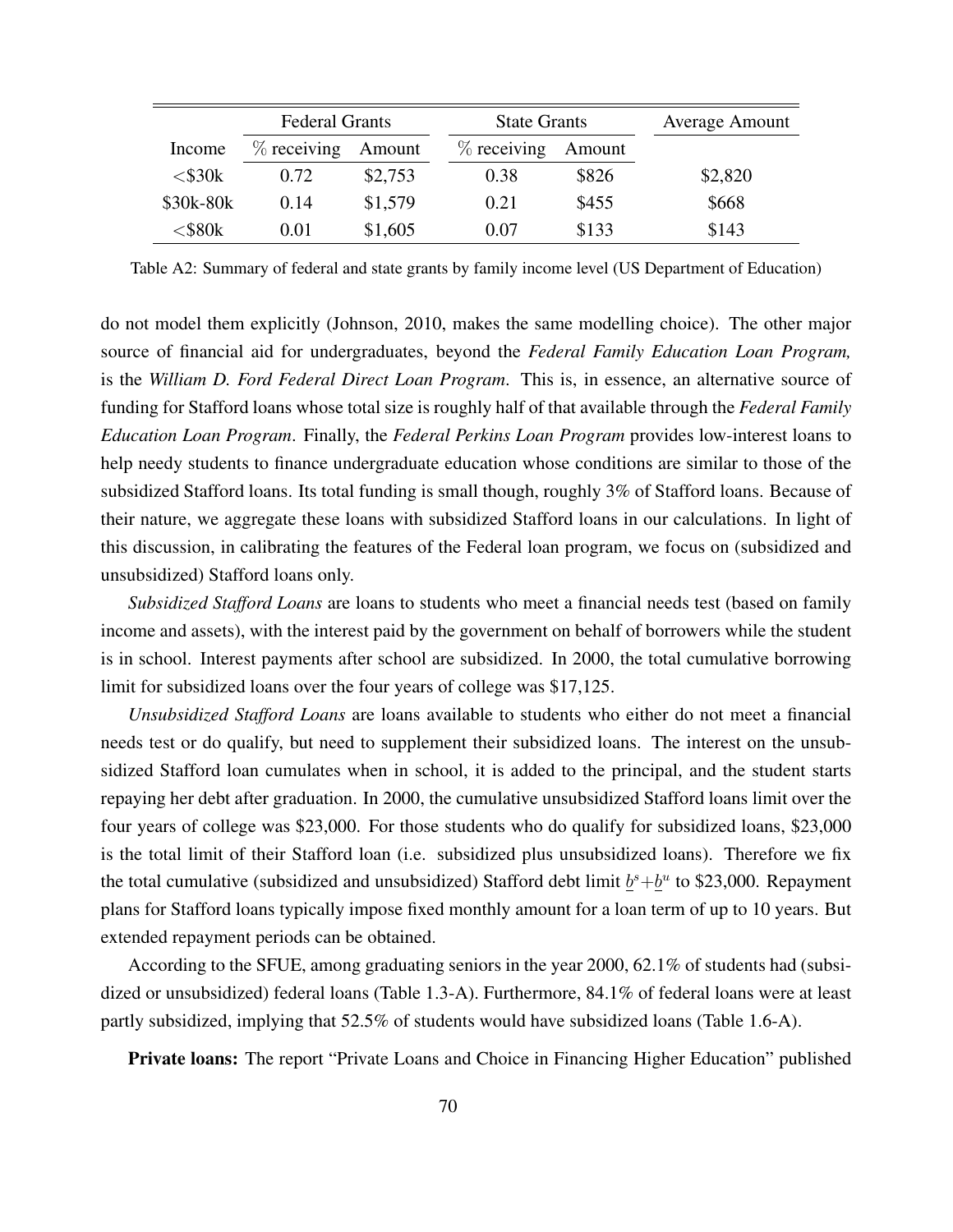by the Institute for Higher Education Policy (2003) contains useful information on private borrowing with the purpose of funding post-secondary education. Available estimates suggest that private loans at that time composed only 12 percent of the total volume of Federal loans (page 9). For many student borrowers, a poor credit rating often is the largest barrier to obtaining a private loan. Less than 1% of private loan products were credit-blind, or available without a credit check (page 15). However, for those who qualify, interest rates on private loans are often more advantageous of those on Stafford Loans (Figure 2.2). In 2000, 8.3% of graduating seniors received private (non-federal) loans (Student Financing of Undergraduate Education: 1999-2000, NCES, Table 1.4A).

Conversion of student loans into private bonds: In the model, we assume that student loans can be converted to private bonds at graduation. However, because higher interest rates apply to student loans, the principal is inflated up the point that the converted debt equals the net present value of student loans liabilities. Because of the fixed payment nature of student loans we can simply apply annuity formulas to derive the conversion factor. For example, for a federal loan:

factor = 
$$
\frac{r^u}{1 - (1 + r^u)^{-10}} \times \frac{1 - (1 + r^-)^{-10}}{r^-},
$$

where a 10-period (20 years) repayment schedule has been assumed. Thus, the equivalent private debt will be the outstanding student loan principal multiplied by the 'factor'. That is,  $\tilde{a}_3$  = factor  $\times \tilde{b}_3$  for federal loans. The same formula with  $r^p$  in place of  $r^u$  applies for private student loans.

## B Marital Matching

#### B.1 From Values of Singles to Values of Households

The ex-post value of the match between a male m and a female  $f$  (a household, or family) is:

<span id="page-72-0"></span>
$$
W_3(e^f, e^m, \boldsymbol{\theta}^f, \boldsymbol{\theta}^m, \tilde{a}_3^f + \tilde{a}_3^m, z_3^f, z_3^m)
$$
 (B1)

a value that summarizes the present discounted utility that this household will generate. Note that, because of the full commitment assumption, individual assets —recalculated after the refinancing of education loans, hence the 'tilde'— are combined within the households.

Individuals entering the matching stage value their prospects as the expectation over potential outcomes, conditional on their own education. Let  $Q^f(e^f, e^m) \in [0,1]$  be the probability that a woman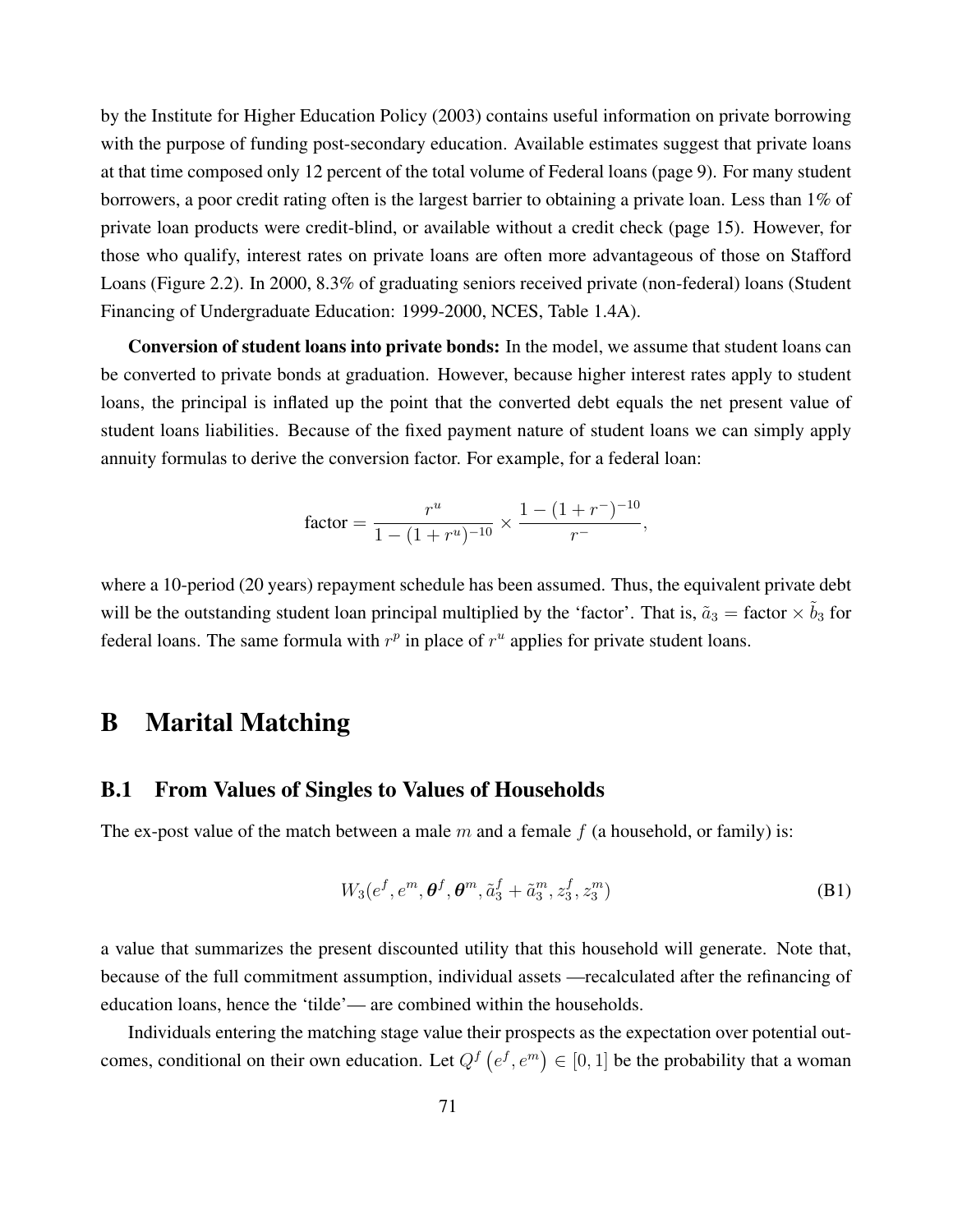in education group  $e^f$  meets a man belonging to group  $e^m$ . Symmetrically, matching probabilities for men are denoted  $Q^m$   $(e^m, e^f)$ . Then, for example, for a college educated female, the expected value of marriage is:

<span id="page-73-0"></span>
$$
V_{f3}^{CL}\left(\boldsymbol{\theta}^{f}, a_{3}^{f}, z_{3}^{f}\right) = \frac{1}{2} \sum_{k \in \{LH, HS, CL\}} Q^{f}(CL, k) \mathbb{E}_{\boldsymbol{\theta}^{m}, a^{m}, z^{m}} \left[W_{3}(CL, e^{m} = k, \boldsymbol{\theta}^{f}, \boldsymbol{\theta}^{m}, a_{3}^{f} + a_{3}^{m}, z_{3}^{f}, z_{3}^{m})\right]
$$
\n(B2)

where the  $1/2$  is the assumed sharing rule, constant because of full commitment. Ex-post, period by period transfers between the couple implement the sharing rule agreed ex-ante —recall equation  $(2.2).$  $(2.2).$ 

The expectation is taken over the remaining state variables for the man (ability, wealth, and productivity) conditional on his his education.

### B.2 Counterfactual Marriage Matching

In what follows we draw from Fernández and Rogerson [\(2001\)](#page-59-0). Let  $g_m$  be the distribution of male education and  $g_f$  be the distribution of female education. These are both triples with measures of lh, hs and cl individuals. For example, in the data we have  $g_m = (.139, .567, .294)$  and  $g_f =$ (.136, .584, .280). These gender-specific education p.d.f. are the marginals of the joint distribution of husband/wife education pairs. Denote the joint distribution by  $Q$ . Let  $Q^{data}$  be the observed joint distribution:

$$
Q^{data} = \begin{bmatrix} .107 & .027 & .002 \\ .030 & .498 & .056 \\ .002 & .042 & .236 \end{bmatrix}.
$$

In our counterfactuals we can always get the marginals from the education decision rules, but the joint distribution is determined by the model only at the matching stage. However, in counterfactuals, we cannot use the estimated probabilities because they may not be consistent with the new equilibrium education distribution. Thus, we need a strategy to determine marriage matching in counterfactuals.

Two examples of possible joint distributions are what we will label 'assortative' and 'non-assortative' joint distributions. The non-assortative joint distribution, denoted  $Q_N$ , is such that the education attainments of spouses are independent. This is easy to construct as it is the out product of the marginals:

$$
Q_N = g'_f \cdot g_m.
$$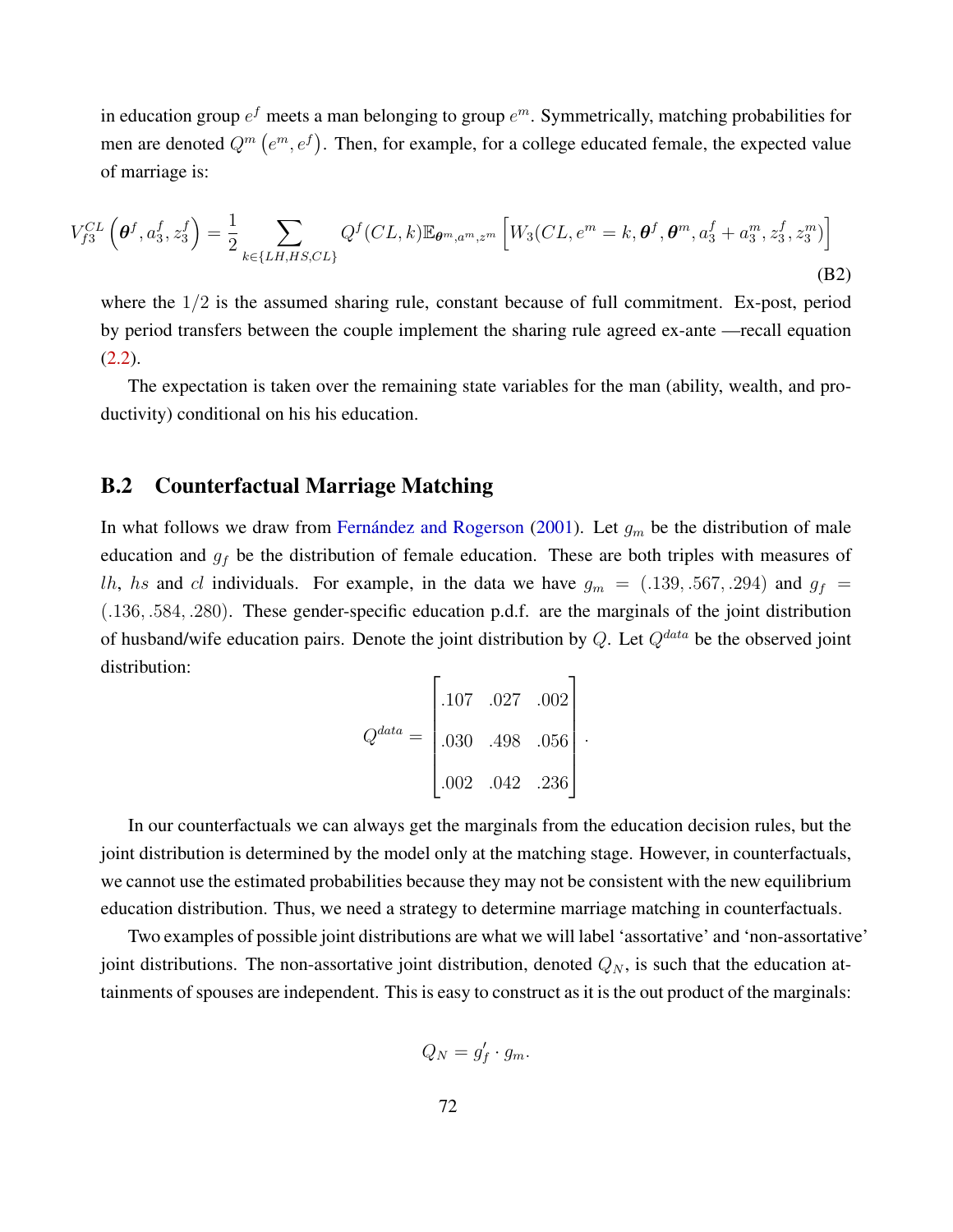For example, for the observed marginals we have:

$$
Q_N^{data} = \begin{bmatrix} .019 & .077 & .040 \\ .081 & .331 & .172 \\ .039 & .159 & .082 \end{bmatrix}.
$$

The 'assortative' matrix is defined as a joint distribution in which (i) the measure of exact spousal education matches is maximized, and then (ii) among the residual mass of agents the measure matched one attainment level away is maximized, and finally (iii) any remaining residual mass of agents is matched two attainment levels away. For example, for the data education distributions (shown above) the assortative joint distribution is:

$$
Q_A^{data} = \begin{bmatrix} .136 & 0 & 0 \\ .003 & .567 & .014 \\ 0 & 0 & .280 \end{bmatrix}.
$$

Next, note that for a given parameter  $v \in (0,1)$  we can construct yet another candidate joint distribution by mixing the assortative and non-assortative distributions. Let  $Q_v(v) = vQ_A + (1$  $v)Q_N$  be such a mixture. We can estimate the degree of assortativeness in matching by estimating  $v$ as  $\hat{v} = \arg \min ||Q^{data} - Q_v^{data}(v)||$ , where  $|| \cdot ||$  is the Euclidean Norm and  $Q_v^{data}(v) = vQ_A^{data} + (1$  $v)Q_N^{data}$ . Doing this exercise yields  $\hat{v} = 0.265$ , and the associated  $Q_v^{data}(v)$  is:

$$
Q_v^{data} = \begin{bmatrix} .1050 & .0204 & .0106 \\ .0237 & .5045 & .0558 \\ .0103 & .0421 & .2276 \end{bmatrix}.
$$

Comparing  $Q^{data}$  and  $Q_v^{data}$  shows that the fit is very good.

For our counterfactuals we now take  $v$  as given, which we interpret as holding the assortativeness of matching constant. For any pair of counterfactual marginal education distributions we can construct  $Q_N$  and  $Q_A$ , and then recover Q using the estimate  $\hat{v} = 0.265$ .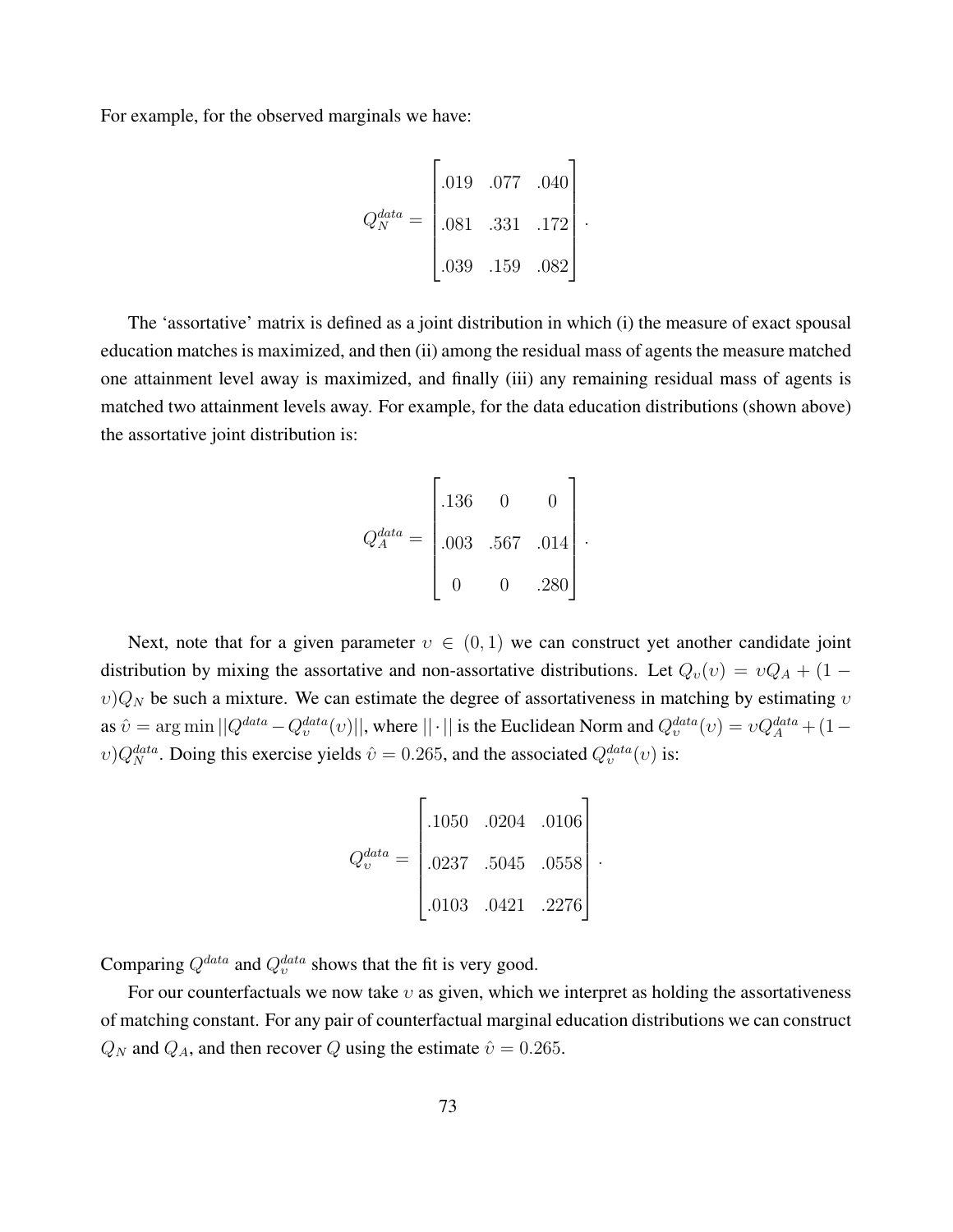### C Value Functions and Competitive Equilibrium

### C.1 Working Households

The value function for a married couple in periods before and after making transfers to their children is given by

$$
W_j(\mathbf{x}_j) = \max_{c_j^m, c_j^f, \ell_j^m, \ell_j^f, a_{j+1}} \left\{ u_j \left( c_j^m, c_j^f, \ell_j^f, \ell_j^m \right) \right\}
$$
\n
$$
+ \beta \mathbb{E}_j[W_{j+1}(\mathbf{x}_{j+1})] \right\}
$$
\n
$$
s.t.
$$
\n
$$
(1 + \tau_c)c_j + a_{j+1} = \sum_{g \in \{f, m\}} (1 - \tau_w) w^{g,e} \varepsilon_j^{g,e} \left(\mathbf{\theta}^g, z_j^g\right) \left(1 - \ell_j^g\right)
$$
\n
$$
+ 2\psi + \left[1 + r\left(1 - \tau_k\right)\right] a_j
$$
\n
$$
c_j = \left[ (c_j^m)^{\tilde{\rho}} + (c_j^f)^{\tilde{\rho}} \right]^{\frac{1}{\tilde{\rho}}}
$$
\n
$$
a_{j+1} \geq -\underline{a}^e, \quad c_j^g \geq 0, \quad \ell_j^g \in [0, 1]
$$
\n
$$
z_{j+1}^g \sim \Gamma_z^{g,e^g} \left( z_{j+1}^g \mid z_j^g \right).
$$
\n
$$
(C1)
$$

where  $\boldsymbol{x}_j = (e^f, e^m, \boldsymbol{\theta}^f, \boldsymbol{\theta}^m, a_j, z_j^f)$  $j, z_j^m$ ) until the the age when the children are born ( $j = 8$ , corresponding to 30-32) and their gender revealed, after which  $x_j$  includes also this additional state until the inter vivos stage. The main differences between this decision problem and that in equation (2.[7\)](#page-13-0) are that (i) two sources of labor supply are available to the family, and (ii) the economies of scale in consumption are present. With a slight abuse of notation we have used  $r$  for both the interest rate on saving and the one on borrowing  $(r = r^- + \iota)$  in the main text). Finally, recall that  $u_j$  includes the utility transfers between spouses that implement the equal sharing rule but, because these transfers are separable in preferences, they do not affect optimal choices.

#### C.2 Inter Vivos Transfers

In section [2.4](#page-20-0) we described the decision problem of a household in the period when parents choose transfers to their children. Formally, in the period of the inter vivos transfer, parents solve the follow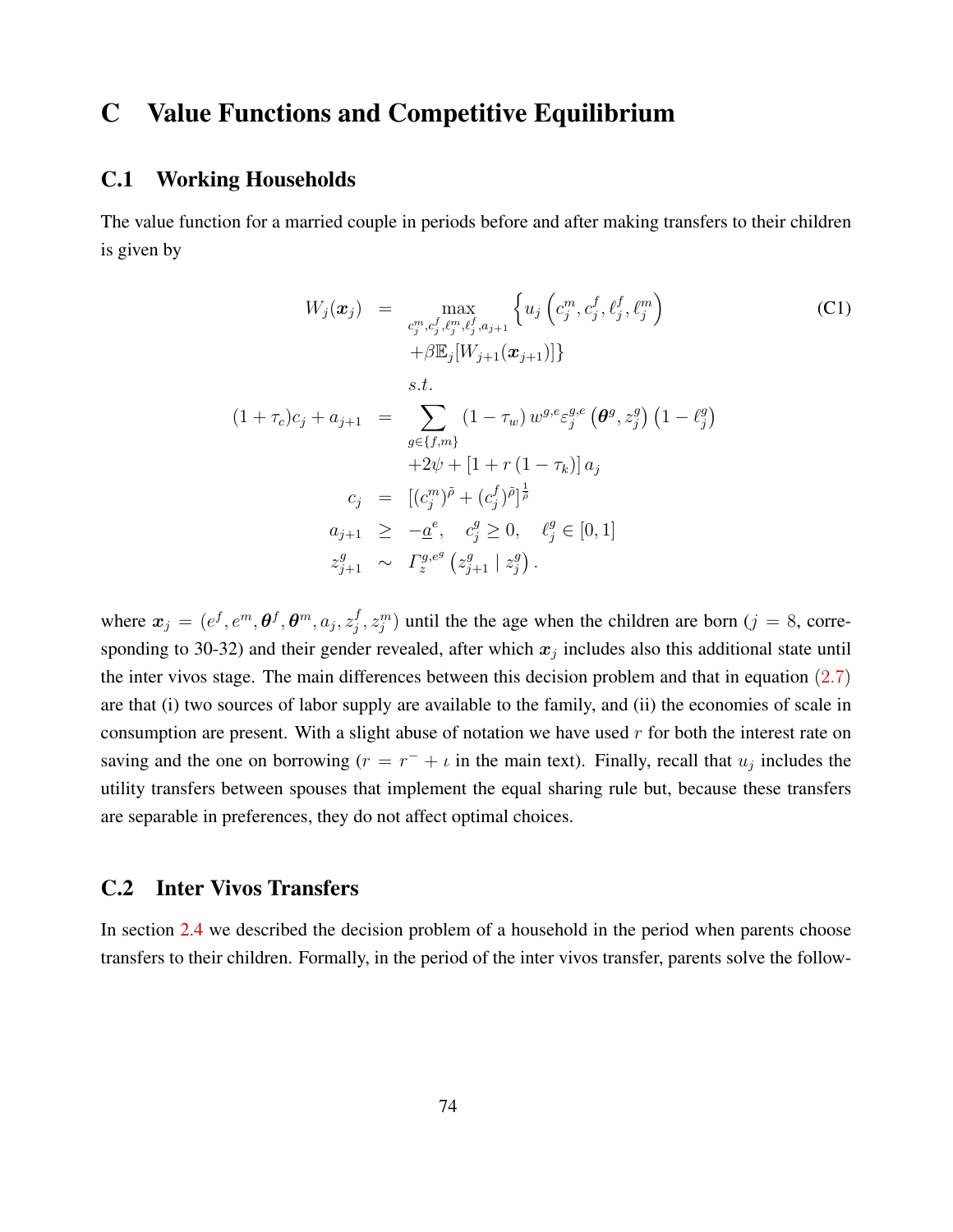ing problem:

$$
W_{j}^{ivt}(\boldsymbol{x}_{j}^{ivt}) = \max_{\substack{c_{j}^{m}, c_{j}^{f}, \ell_{j}^{m}, \ell_{j}^{f}, \hat{a}_{0}, \hat{a}^{C}L, a_{j+1} \\ \neq \beta \mathbb{E}_{z^{f}, z^{m}} [W_{j+1}(\boldsymbol{x}_{j+1})]}} \{\mathcal{H}_{z^{g}, z^{m}} [W_{j+1}(\boldsymbol{x}_{j+1})] + 2\omega_{g} \mathcal{V}_{g0}(\boldsymbol{x}_{0}) + 2\xi \cdot \mathbf{1}_{\{\tilde{e}=CL\}} \} \tag{C2}
$$
\n
$$
(1 + \tau_{c})c_{j} + a_{j+1} + 2\hat{a} + 2\frac{\hat{a}^{CL}}{1+r} = \sum_{g \in \{f, m\}} (1 - \tau_{w}) w^{g,c} \varepsilon_{j}^{g,c} (\boldsymbol{\theta}^{g}, z_{j}^{g}) (1 - \ell_{j}^{g})
$$
\n
$$
+ 2\psi + [1 + r(1 - \tau_{k})] a_{j}
$$
\n
$$
c_{j} = [(c_{j}^{m})^{\tilde{\rho}} + (c_{j}^{f})^{\tilde{\rho}}]^{\frac{1}{\tilde{\rho}}}
$$
\n
$$
a_{j+1} \geq -\underline{a}, \quad \hat{a}_{0} \geq 0, \quad \hat{a}^{CL} \geq 0, \quad c_{j}^{g} \geq 0, \quad \ell_{j}^{g} \in [0, 1]
$$
\n
$$
z_{j+1}^{g} \sim \Gamma_{z}^{g,e} (z_{j+1}^{g} | z_{j}^{g})
$$
\n
$$
\hat{\theta}_{cog} \sim \Gamma_{\theta_{cog}} (\hat{\theta}_{cog} | \theta_{cog}^{f}) , \quad \hat{\theta}_{non} \sim \Gamma_{\theta_{non}} (\hat{\theta}_{non} | \hat{\theta}_{cog}, \epsilon^{f})
$$
\n
$$
\hat{q} = \begin{cases} 1 & \text{if } a_{j} \leq \underline{a}^{(q=1)} \text{ and } \max \{w^{m,e}\epsilon_{j}^{m,e}, w^{f,e}\epsilon_{j}^{f,e}\} \leq \underline{w}^{\{q=1\}} \\ 2 & \text{if } a_{j} \leq \underline{a}^{\{q=
$$

where  $x_{j^{ivt}} = (\mathbf{x}_j; \hat{g}, \hat{\theta}, \hat{\kappa}_{\epsilon})$  is the state space at the inter vivos giving stage, and  $\mathbf{x}_0 = (\hat{\theta}, \hat{\kappa}_{\epsilon}, \hat{\mathbf{a}}, \hat{q})$  is the state vector for the child at the start of life before the first decision between continuing high-school or entering the labor force.  $\underline{w}^{\{q=1\}}$  is the full time equivalent parental earnings threshold below which a child can qualify for subsidized federal loans. Note that the conditional transfer is divided by the one period gross interest rate because it earns interests for a period before being paid out to children attending college.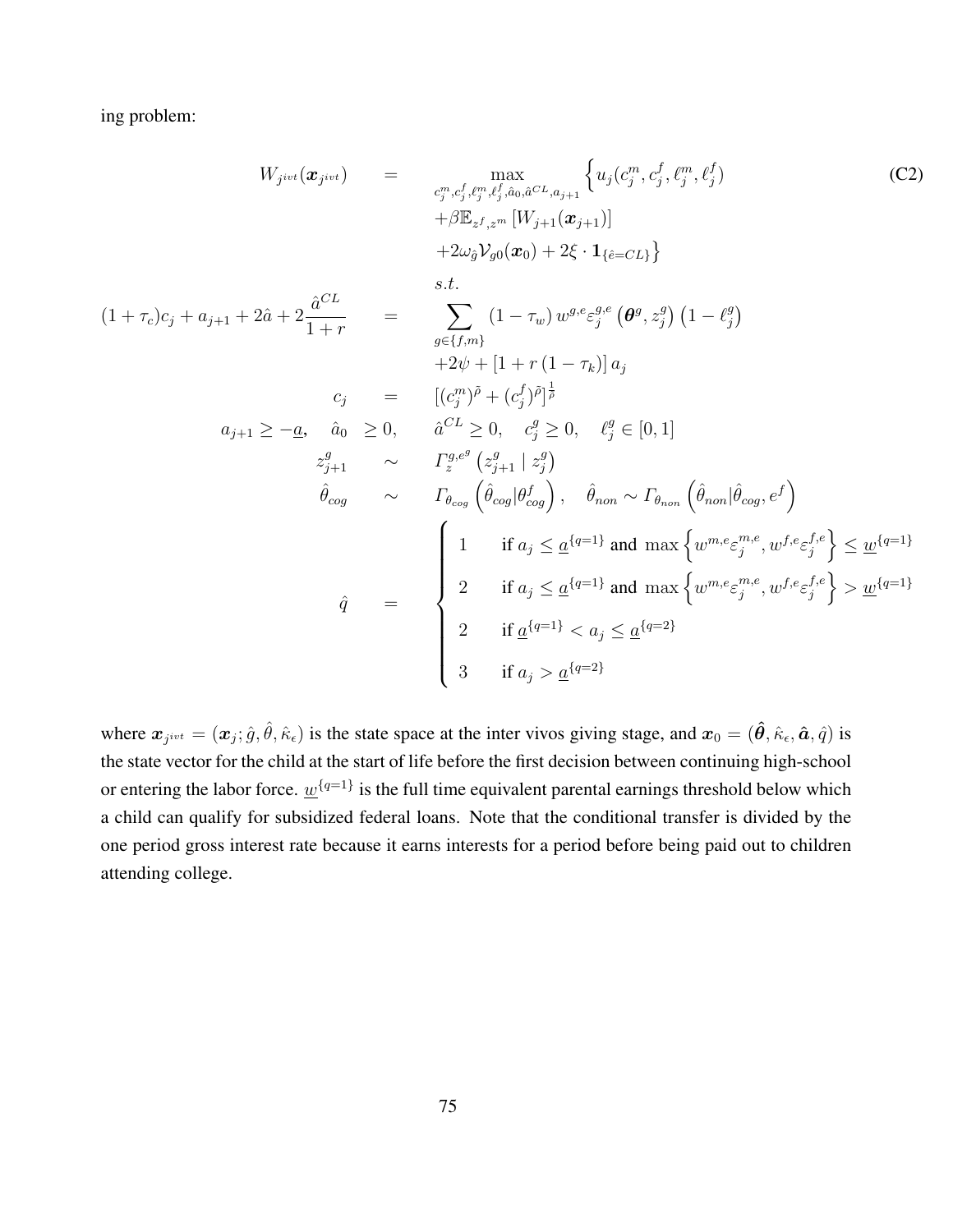### C.3 Retired Households

From period  $j^{RET}$  onwards couples enter the retirement stage, in which they solve the following problem:

<span id="page-77-0"></span>
$$
W_j^R(\boldsymbol{x}_j) = \max_{\substack{c_j^m, c_j^f, a_{j+1} \\ s.t.}} \left\{ u\left(c_j^m, c_j^f, 1, 1\right) + \beta \zeta_{j+1} W_{j+1}^R(\boldsymbol{x}_{j+1}) \right\}
$$
(C3)  
s.t.  

$$
(1 + \tau_c)c_j + a_{j+1} = (1 - \tau_w) \left[ p(e^f) + p(e^m) \right] + 2\psi + \zeta_{j+1}^{-1} [1 + r(1 - \tau_k)] a_j
$$

$$
c_j = [(c_j^m)^{\tilde{\rho}} + (c_j^f)^{\tilde{\rho}}]^\frac{1}{\tilde{\rho}}
$$

$$
a_{j+1} \geq 0, \quad c_j^g \geq 0.
$$

 $x_j = (e^f, e^m, a_j)$  is a retired household's state vector. Pension income  $p(e^g)$  is dependent on educa-tion (see Section [2.2](#page-8-0) and Table [6.1\)](#page-64-0). The inflation of assets by a factor  $\zeta_{j+1}^{-1}$  reflects the perfect annuity markets assumption.

### C.4 Stationary Recursive Competitive Equilibrium

Recall that  $x_j^* \in S_j^{g,*}$  $j^{g,*}$  denotes the state vector for an individual still in school at age j. Similarly  $\boldsymbol{x}_j \in S^{g,e}_i$  $j_e^{g,e}$  denotes the age-specific state vector of an individual (single or married) of gender g and completed education  $e$  that has entered the labor force and is working. As clear from the household problems described above, the state vector for a married individual includes also state variables of the spouse and, in certain periods, state variables of the children. Let  $\mu_i^{g,*}$  $j^{g,*}$  and  $\mu_j^{g,e}$  $j^{g,e}$  be the corresponding measures over Borel sigma-algebras defined using those state spaces.

A *stationary recursive competitive equilibrium* for this economy is a collection of: (i) HS students' decisions on education  $\left\{d_0^{g,HS}\right\}$  $\{g^{g,HS}_{0}(\boldsymbol{x}^*_0), d^{g,CL}_1(\boldsymbol{x}^*_1)\}$  and consumption  $\{c^{g,*}_0\}$  $\binom{g,*}{0}$   $(x_0^*)$ ; (ii) CL students' decisions on consumption, leisure, wealth holdings and student debt  ${c_i^{g,*}}$  $_{j}^{g,*}\left( \boldsymbol{x}_{j}^{*}\right)$  ,  $\ell_{j}^{g,*}\left( \boldsymbol{x}_{j}^{*}\right)$  ,  $a_{j+1}^{g,*}\left( \boldsymbol{x}_{j}^{*}\right)$  ,  $b_{j+1}^{g,*}(x_j^*)\}$  with  $j = 1, 2$ ; (ii) workers/retirees decisions on consumption, leisure, and wealth holdings  $\{c_j^{g,e}$  $j^{g,e}_j(\bm{x}_j)$  ,  $\ell^{g,e}_j(\bm{x}_j)$  ,  $a^{g,e}_{j+1}(\bm{x}_j)$ }; (iii) inter-vivos transfer decisions  $\left\{\hat{a}^g_0\right\}$  $_{0}^{g}\left( \boldsymbol{x}_{j^{TR}}\right) ,$   $\hat{a}^{g,CL}\left( \boldsymbol{x}_{j^{TR}}\right) \} ;$ (iv) value functions  $\{V_{g0}\left(\bm{x}_j^*\right), V_{gj}^*\left(\bm{x}_j^*\right), W_j\left(\bm{x}_j\right), W_j^R\left(\bm{x}_j\right)\}\;$ ; (v) aggregate capital and labor inputs  ${K, H^{f, LH}, H^{f,HS}, H^{f,CL}, H^{m, LH}, H^{m,HS}, H^{m,CL}}$ ; (vi) prices of capital and labor services  $\{r, w^{f, LH}, w^{f,HS}, w^{f,CL}, w^{m, LH}, w^{m,HS}, w^{m,CL}\};$  (v) labor income tax  $\{\tau_w\};$  (vi) measures for students and workers/retirees  $\{\mu_i^{g,*}\}$  $j^{g,*}, \mu_j^{g,e}$  $_{j}^{g,e}$ }, such that:

1. The decision rules of students, single workers, working and retired couples solve their re-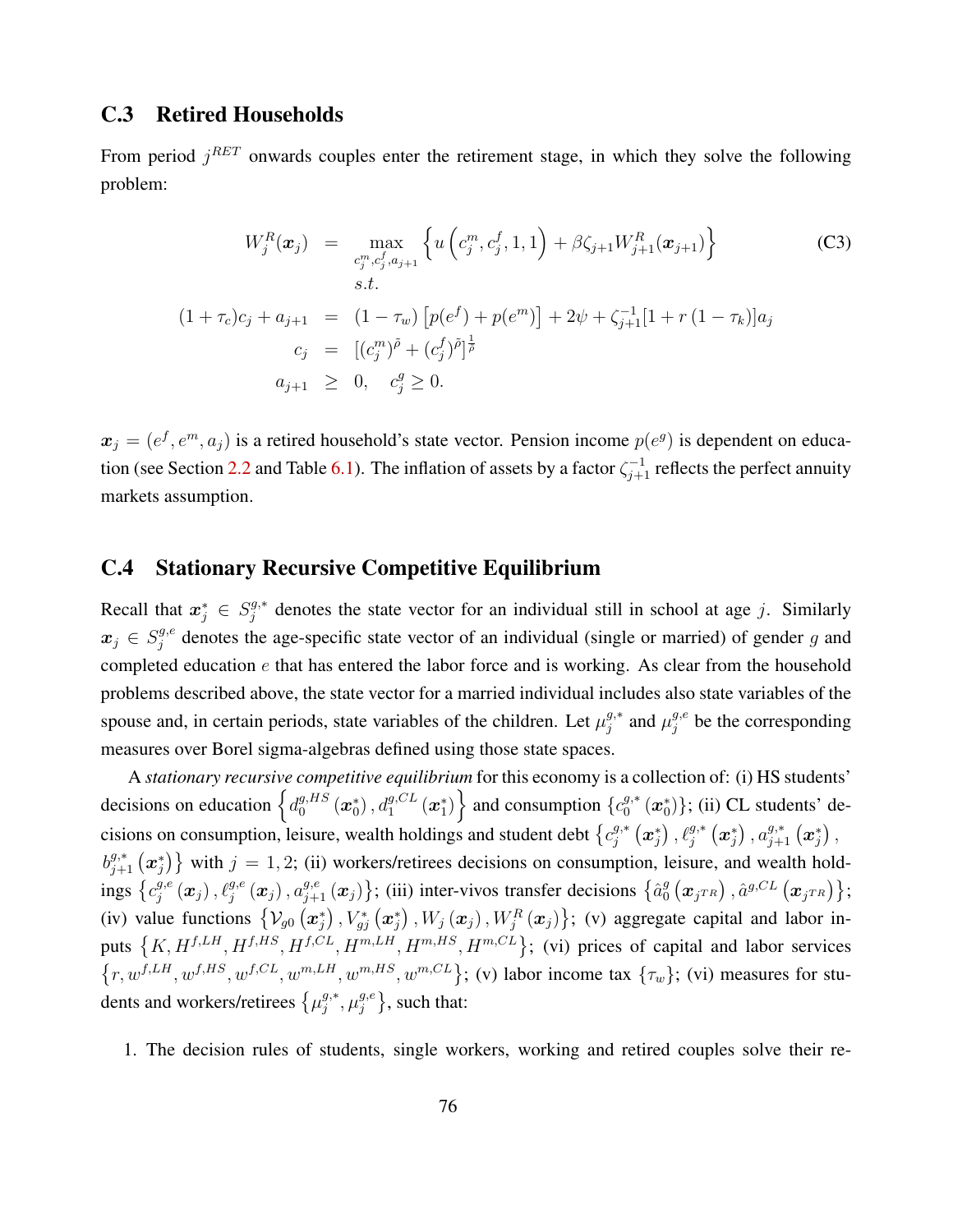spective household problems, and  $\{V_{g0}\left(\bm{x}_j^*\right), V_{gj}^*\left(\bm{x}_j^*\right), W_j\left(\bm{x}_j\right), W_j^R\left(\bm{x}_j\right)\}\)$  are the associated value functions.

2. The representative firm optimally chooses factors of productions, and input prices equate their marginal products,

$$
r + \delta = F_K(K, \mathcal{H})
$$
\n
$$
w^{g,e} = F_{H^{g,e}}(K, \mathcal{H}), \text{ for } e \in \{LH, HS, CL\}, \text{ and } g \in \{f, m\}.
$$
\n(C4)

3. The labor market for each gender and education level clears

$$
H^{g,e} = \sum_{j=0}^{j^{RET}-1} \int_{S^{g,e}_j} \varepsilon_j^{g,e} \left[1 - \ell_j^{g,e} \left(\bm{x}_j \right) \right] d\mu_j^{g,e} + d_1^{g,CL} \left(\bm{x}_1^* \right) \sum_{j=j^{HS}+1}^{j^{CL}} \int_{S^{g,*}_j} \varepsilon_j^{g,HS} \left[1 - \bar{t} - \ell_j^{g,*} \left(\bm{x}_j^* \right) \right] d\mu_j^{g,*}
$$

where the first term is the effective labor supply of single and married workers, and the second term only enters the calculation of HS human capital stocks and accounts for the effective labor supply of college students who supply HS-equivalent labor until they graduate college.

4. The asset market clears

$$
K=\sum_{g,e}\sum_{j=0}^J\int_{S_j^{g,e}}a_j^{g,e}d\mu_j^{g,e}+\sum_{g\in\{f,m\}}\sum_{j=0}^{j^{COL}}\int_{S_j^{g,*}}a_j^{g,*}d\mu_j^{g,*}.
$$

The aggregate capital stock demanded by firms equal total savings supplied by working individuals and students. Assets for married individuals  $(j > j^{COL})$  are computed as half of household-level assets.

5. The goods market clears

$$
C + \delta K + G + \Phi + \Upsilon = F(K, \mathcal{H})
$$

where aggregate consumption is computed as

$$
C = \sum_{g,e} \sum_{j=0}^{J} \int_{S_j^{g,e}} c_j^{g,e} (\boldsymbol{x}_j) d\mu_j^{g,e} + \sum_{g \in \{f,m\}} \sum_{j=0}^{j^{COL}} \int_{S_j^{g,*}} c_j^{g,*} (\boldsymbol{x}_j) d\mu_j^{g,*}.
$$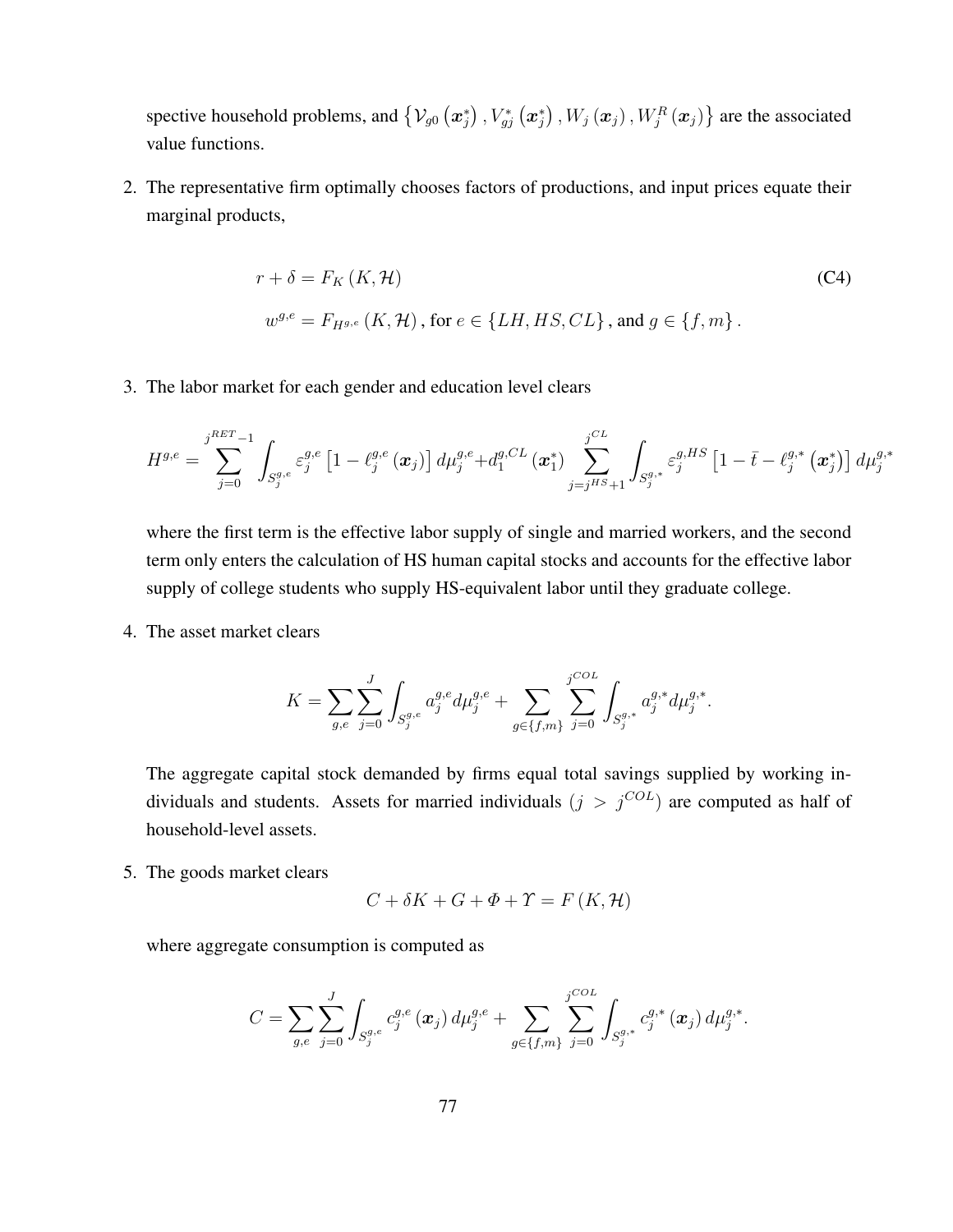Consumption for married individuals  $(j > j^{COL})$  is computed as half of the CES aggregator of individual expenditures defined in equations  $(C1)-(C3)$  $(C1)-(C3)$  $(C1)-(C3)$ ,  $\Phi$  is the aggregate amount of private expenditures in educational services by college students

$$
\varPhi=\sum_{g\in\{f,m\}}\sum_{j=j^{HS}+1}^{j^{CL}}\phi(q,\boldsymbol{\theta})\int_{S_{j}^{g,*}}d\mu_{j}^{g,*}
$$

and  $\gamma$  is the value of the services provided by the financial intermediation sector, which consists of the aggregation of all intermediation costs on private student loans and on credit extended to the working age population.

6. The government budget constraint holds

$$
G + \sum_{g,e} \sum_{j=j^{REF}}^{J} \int_{S_j^{g,e}} p(e) d\mu_j^{g,e} + \left[ \sum_{g,e} \sum_{j=0}^{J} \int_{S_j^{g,e}} d\mu_j^{g,e} + \sum_{g \in \{f,m\}} \sum_{j=0}^{j^{COL}} \int_{S_j^{g,*}} d\mu_j^{g,*} \right] \psi + E =
$$
  
=  $\tau_c C + \tau_w \sum_{g,e} \left[ w^{g,e} H^{g,e} + \sum_{j=j^{REF}}^{J} \int_{S_j^{g,e}} p(e) d\mu_j^{g,e} \right] + \tau_k r K.$ 

In the LHS of the government budget, the  $\psi$  is a per-capita lump sum transfer while E are aggregate net government expenditures on financial aid:

$$
E = \sum_{g \in \{f,m\}} \sum_{j=j^{HS}+1}^{j^{CL}} \int_{S_j^{g,*}} \left[ \mathfrak{g}(q, \theta) - \Delta b_j^{g,*} \right] d\mu_j^{g,*} + (\iota + \iota^u) \sum_{g \in \{f,m\}} \sum_{j=j^{HS}+1}^{j^{CL}} \int_{S_j^{g,*}} b_j^{g,*} d\mu_j^{g,*}
$$
  

$$
- r^u \sum_{g \in \{f,m\}} \sum_{j=j^{HS}+1}^{j^{CL}} \int_{S_j^{g,*}} \left[ \mathbb{I}_{\{q=1,b_j^{g,*} < -\underline{b}^s\}} \cdot (b_j^{g,*} + \underline{b}^s) + \mathbb{I}_{\{q=2\}} \cdot b_j^{g,*} \right] d\mu_j^{g,*}
$$
  

$$
- \sum_{g \in \{f,m\}} \int_{S_j^{g,*}} \mathbb{I}_{\{q < 3, \tilde{a}_j \subset L_{+1} < 0\}} \tilde{a}_j \subset L_{+1} d\mu_{j \subset L_{+1}}^{g,*}.
$$

Government outlays (first row) are determined by grants g, plus the total amount of loans extended to college students, equal to the sum of the  $-\Delta b_j$  increments each period, plus the intermediation cost incurred on these loans. Revenues (second and third rows) are determined by: (i) interest on unsubsidized loans during college and, (ii) debt repayments after graduation. Recall that student debt is refinanced into a single bond whose face value is  $\tilde{a}_{jCL+1}$  and equals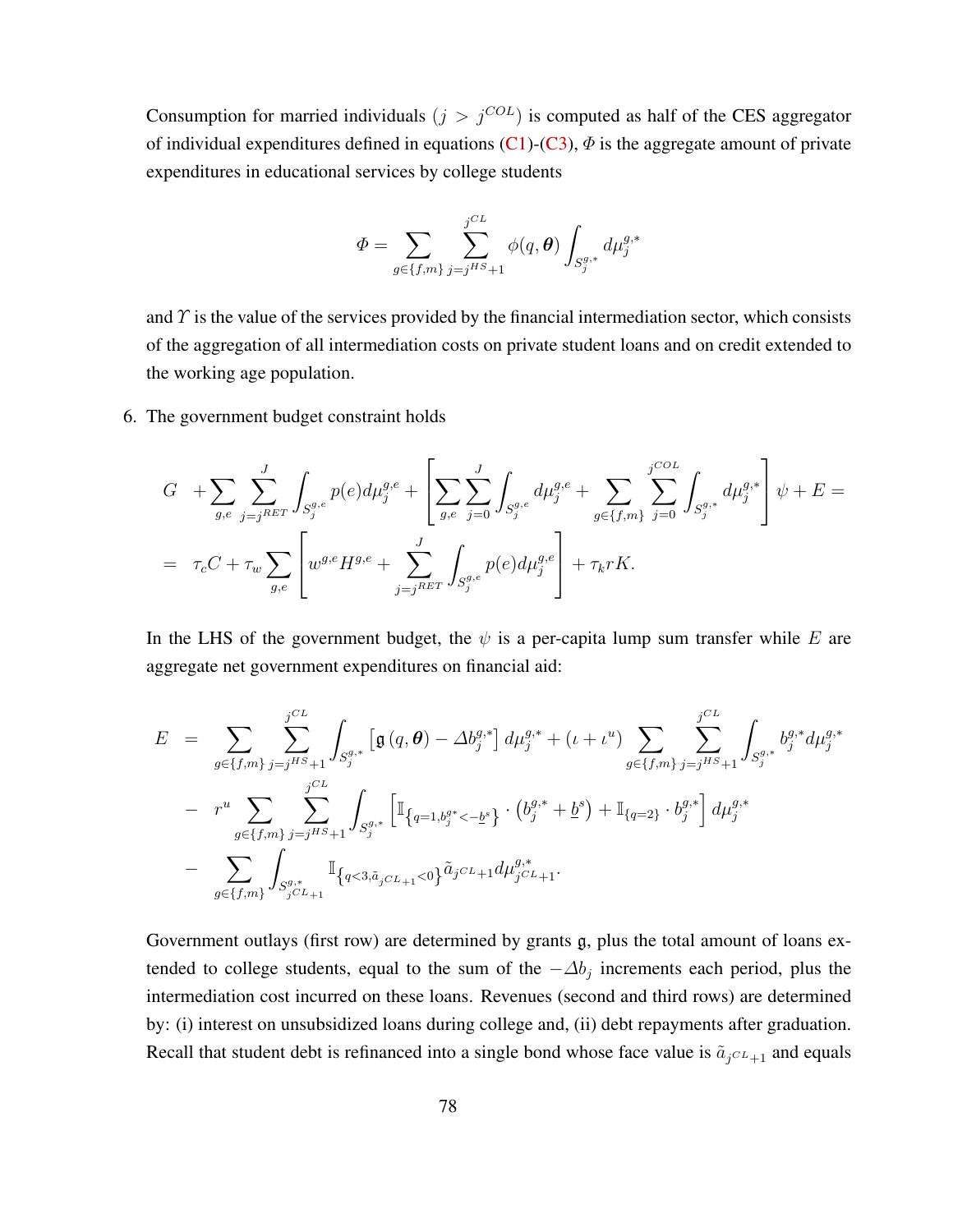the present value of future student debt liabilities. Therefore, repayments of student loans are the sum of all negative  $\tilde{a}_{jCL+1}$  by college graduates who draw government loans (i.e. those with  $q < 3$ ).

7. Individual and aggregate behaviors are consistent. Given an initial measure  $\mu_0^{g,*}$  $_0^{g,*}$  the measures  $\{\mu_i^{g,*}$  $j^{g,*}, \mu_j^{g,e}$  $\{g,e\}$ , with  $j>0$  are obtained recursively from the decision rules, the exogenous law of motion  $\Gamma^{g,e}_{z}$ , the exogenous matching probabilities, the institutional rules determining federal aid eligibility q, and the survival rates  $\{\zeta_j\}$ . In turn, the initial measure  $\mu_0^{g,*}$  has to be consistent with all these other measures at  $j > 0$ , given the exogenous transmission of ability across generations  $\{ \Gamma_{\theta_{cog}}, \Gamma_{\theta_{non}} \}$  and the inter-vivos transfer functions that determines initial wealth of the children.

### C.5 Computation of Stationary Equilibrium

This section describes the solution method for our long-run GE economy. The usual nested fixed point approach is extended in order to accommodate the novel features of our model. That is, the essence of our approach is to (i) guess a set of prices and taxes, (ii) compute decision rules (given prices and taxes), (iii) compute the stationary measures implied by the decisions and exogenous stochastic processes, and finally (iv) verify whether those are the stationary equilibrium prices and taxes. To accommodate endogenous inter vivos transfers we must also begin with guesses of value functions of age zero agents. To accommodate matching in the marriage market, we must also begin with an initial guess of the distribution of education levels among men and women.

Specifically, we execute the following steps:

- 1. Make an initial guess for the wage vector,  $w$ , the real interest rate,  $r$ , and the age zero value functions in school  $V_0^*$  and in work  $V_0^{LH}$ . Also make and initial guess for the joint conditional distribution of married household characteristics given the characteristics of unmarried age  $j =$ 3 individuals, and label this guess  $P_{match}$ . In the policy experiments, an initial guess for the labor tax rate is also required.
- 2. Solve the household dynamic programming problems described in the main text at the prices  $w$  and  $r$ . This is a finite horizon problem easily solved by backward induction using Euler equation methods. At the age of inter vivos transfers, the initial guesses of  $V_0^*$  and  $V_0^{LH}$  are used. Continuing to solve recursively back to age  $j = 0$ , updated guesses  ${V_0^*, V_0^{LH}}'$  are attained. Iterate on the life-cycle problem until  $V_0^*$  and  $V_0^{LH}$  converge to  ${V_0^*, V_0^{LH}}'$ , respectively. In solving the problem of age  $j = 3$  individuals the distribution  $P_{match}$  is used to calculate the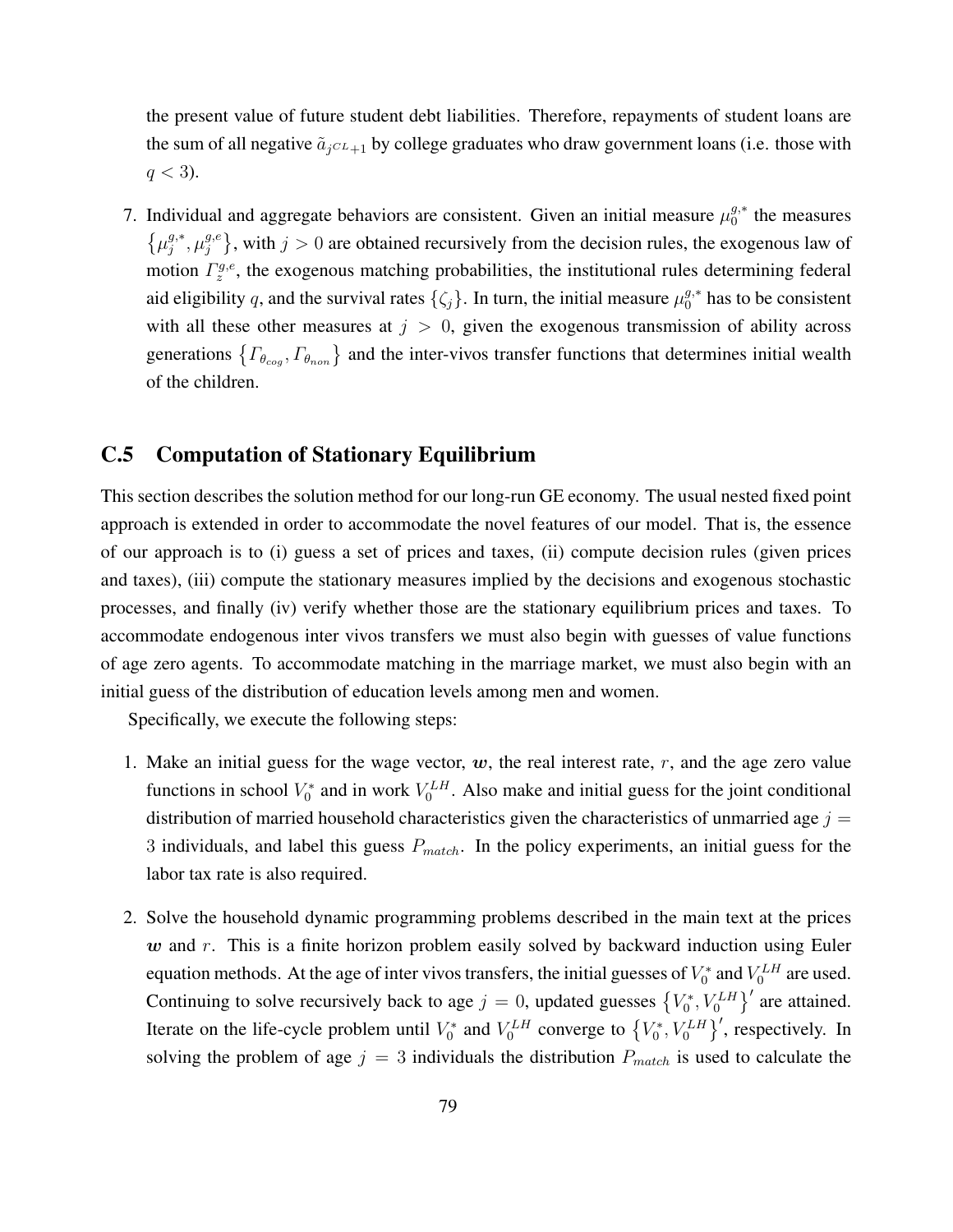expected continuation value. The solution yields optimal decision rules for education, take-up of student loans, consumption, leisure, private saving/borrowing, and inter vivos transfers.

- 3. Compute the probability measures  $\mu$  of households over the state-space. Begin with a guess of the initial density of age  $j = 0$  individuals  $\{\mu_0^{g,*}\}\)$ . Given this guess, use the transition function generated by the decision rules of individuals and the exogenous processes to compute up to  $\{\mu_3^{g,*}\}\$ . Use  $\{\mu_3^{g,*}\}\$  in combination with the exogenous matching probabilites  $Q^{g,e}$  to compute  $\mu^{g,e}_4$  $_4^{g,e}$ , which is the probability measure over the state-space of age  $j = 4$  married couples. Continue computing the probability measure forward until the age of inter vivos transfers. At this point use  $\mu_{jI}^{g,e}$  $g_{jl}^{g,e}$ , the decision rules of parents, and intergenerational ability transition matrix to compute a new measure  $\{\mu_0^{g,*}\}$  over age  $j = 0$  individuals. Iterate on this entire process until  $\{\mu_0^{g,*}\}\$  and  $\{\mu_0^{g,*}\}'$  converge.
- 4. Using the solutions for  $\{\mu_3^{g,*}\}\$  and  $\mu_4^{g,e}$  $\frac{q,e}{4}$  from the previous step, compute an updated conditional distribution of married household characteristics  $P'_{match}$ . If  $P'_{match} \neq P_{match}$ , go back to step 2 using and updated  $P_{match}$  and repeat until convergence. If  $P'_{match}$  has converged to  $P_{match}$  go to step 5. (We find using an average of  $P'_{match}$  and  $P_{match}$  is useful in updating here.)
- 5. Compute the remaining probability measures for  $j > 4$ , and then use them to compute aggregate quantities. If marginal products  $w'$  and  $r'$  differ from initial guesses w and r, update these guesses and go back to step 1. Also check if the government budget constraint is satisfied, and in the case of a policy experiment update the guess of the labor tax rate accordingly. If prices have converged and the government budget constraint is satisfied, and equilibrium has been computed.

Once the fixed point has been attained, simulated data from the economy can be used to compute the various moments of interest.

# D Aggregate Technology Parameters

For the estimation of the aggregate technology parameters we use data from the Current Population Survey (CPS) for 1968-2001 (see [Heckman et al.,](#page-60-0) [1998a\)](#page-60-0). The sample includes the adult universe (i.e., the population of marriageable age, with all individuals aged 15 and over unless they have missing or zero earnings, or missing educational attainment information)<sup>[48](#page-81-0)</sup>. We compute total wage bills in

<span id="page-81-0"></span><sup>&</sup>lt;sup>48</sup>Since earnings data are top-coded in the CPS, we extrapolate the average of the top-coded values by using a tail approximation based on a Pareto distribution. [Polivka](#page-114-0) [\(2000\)](#page-114-0) provides evidence that this method closely approximates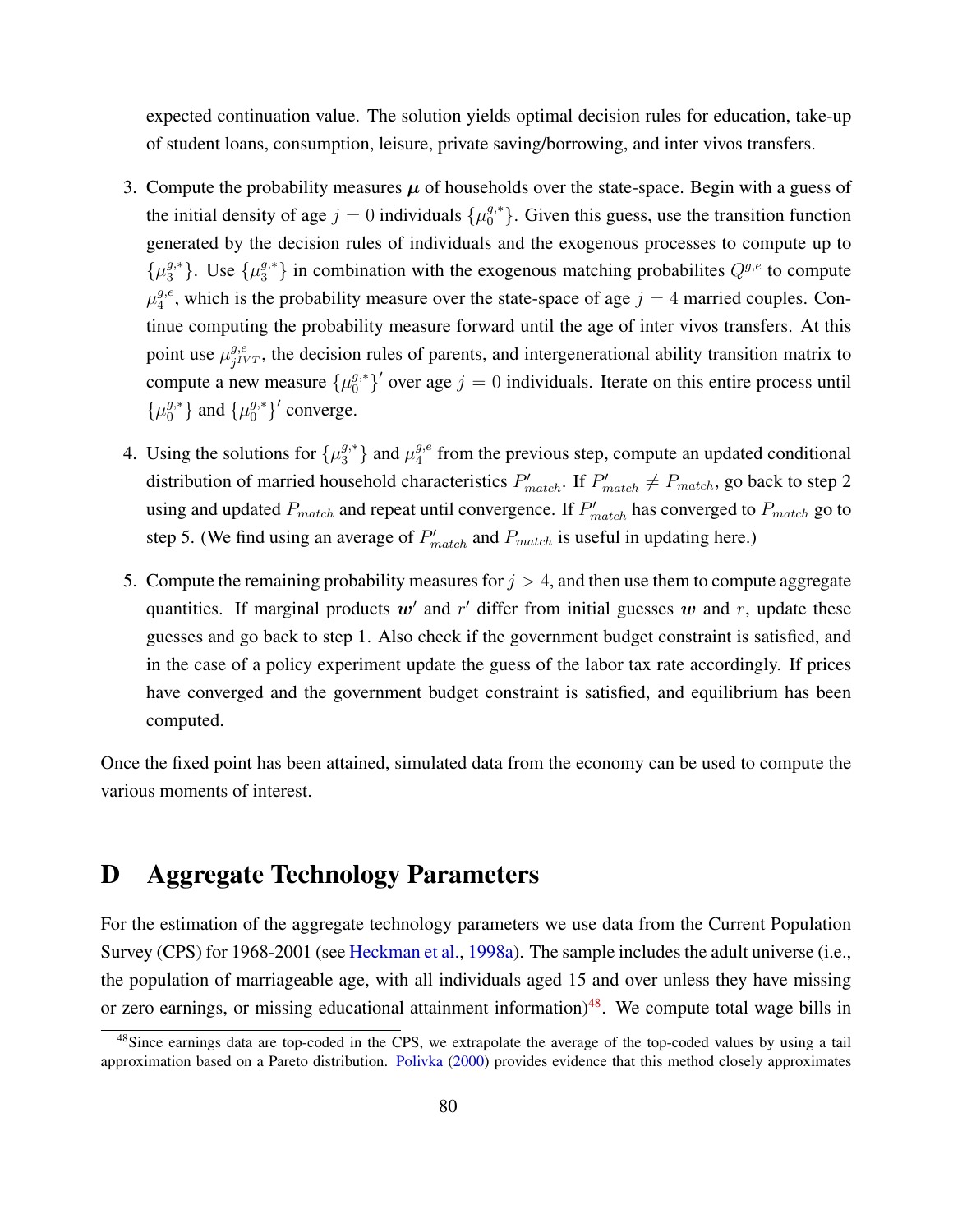billions of dollars for the three education groups, as well as for their subsets by gender. Dividing the relevant wage bill by the (normalized) marginal product of human capital estimated from PSID data (see discussion in Appendix [E](#page-86-0) below), we obtain point estimates of total efficiency-weighted labor supply (human capital aggregates) by education, gender and year. Because of the well documented relative demand shifts over the period considered, we let share parameters vary over time. For example  $s_t^e = \exp(s_0^e + g^e t)$ , where t denotes calendar year and  $g^e$  captures the growth rate in each human capital share of type  $e$ . Shares are normalized to sum to one at every  $t$ .

We proceed sequentially. First, we estimate the parameters governing gender aggregation within education groups. Then, we use these estimates to derive education-specific stocks and estimate the parameters governing education aggregation.

Gender-specific parameters. For each given education group, we use variation in the genderspecific wage bills ( $\varpi_t^{f,e}$  $t^{(f,e)}$  over time to estimate the elasticity between labor input from different genders. Taking first-order conditions, and the log of both sides, we arrive at:

$$
\log\left(\frac{\overline{\omega}_t^{f,e}}{\overline{\omega}_t^{m,e}}\right) = \log\left(\frac{s_t^{f,e}}{s_t^{m,e}}\right) + \chi \log\left(\frac{H_t^{f,e}}{H_t^{m,e}}\right),\tag{D1}
$$

an equation that holds for all education groups e. Recall that  $\chi \in (-\infty, 1]$ .

Under the null hypothesis that the elasticity parameter  $\chi$  does not vary across education groups, we have three independent equations which can be jointly estimated and, then, used to test the isoelasticity assumption. We estimate a specification based on time differences of the equation  $(D1)$ above. This specification identifies the elasticity from changes over time in the ratios of wage bills and of human capital stocks of each education-gender group.

We control for endogeneity of these human capital stocks by using various sets of instruments. First, we use instruments based on different sets of lags of human capital aggregates. Next, we verify robustness of the results using, either as a replacement or in addition, instruments corresponding to the stock of men and women with a given education in a given year. The total number of people with a given education level, whether working or not, is a slow moving stock and therefore independent of the autocorrelated component in the right hand side variables. The estimation procedure is based on a stacking method which allows one to test for differences in the elasticity of substitution across different types of labor (like in a Chow test). The results are reported in Table [D.1.](#page-70-0) Panel (A) reports point estimates of the substitutability parameter, panel (B) reports different tests of the iso-elasticity hypothesis, which cannot be rejected.

the average of the top-coded tails by validating the fitted data through undisclosed and confidential non top-coded data available only at the BLS.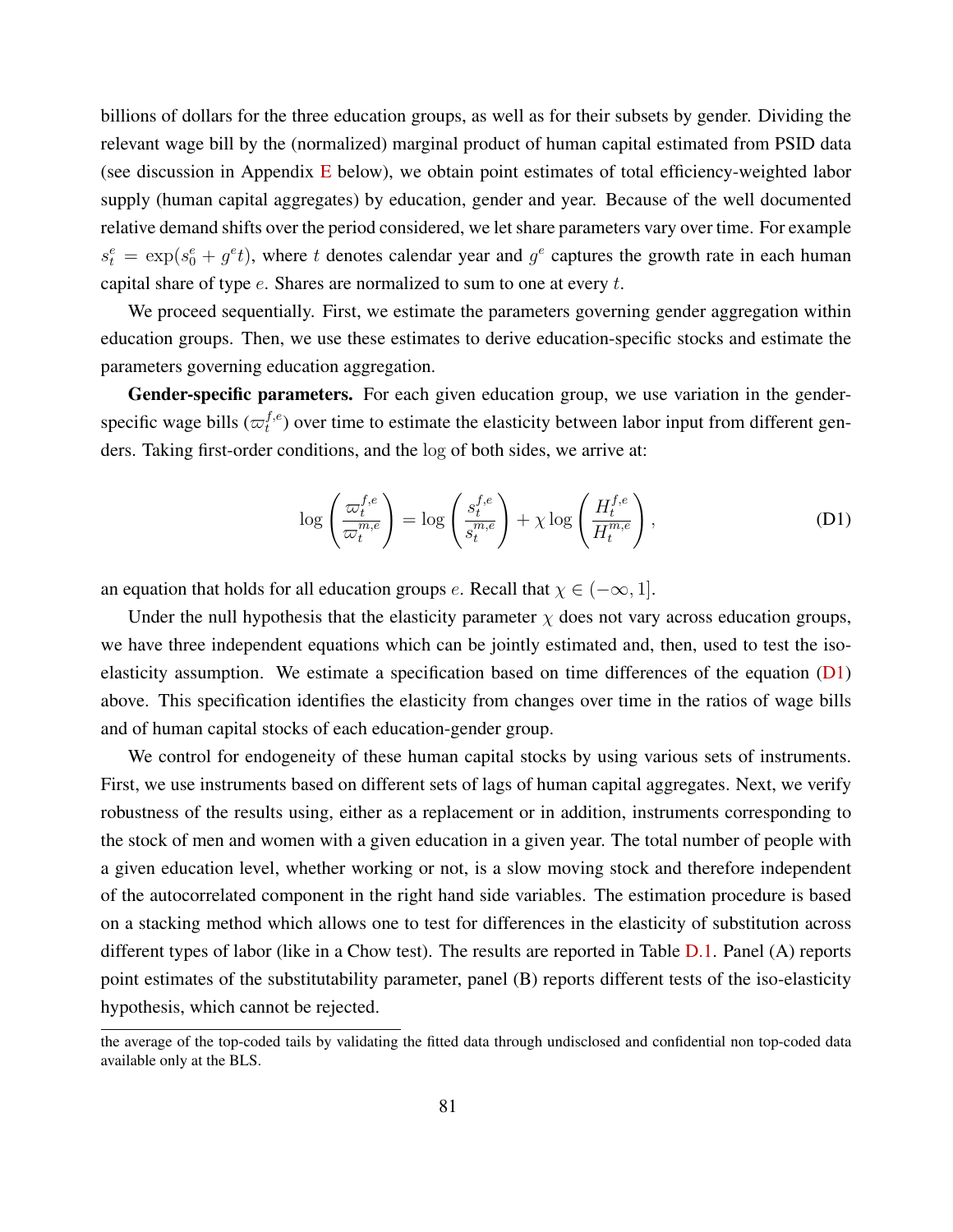The estimated 'education-conditional' elasticity of substitution between gender-specific aggregates ranges between 1.2 and 1.9. In numerical simulations, the gender weights for different education groups are set to the values estimated for the year 1999. Female shares are, respectively,  $s^{f, LH} = 0.34$ ,  $s^{f,HS} = 0.40$  and  $s^{f,CL} = 0.38$ .

Education-specific parameters. After aggregating gender-specific stocks of human capital using equation [\(2.4\)](#page-10-0), a similar procedure can be applied to estimate the elasticity of substitution between the three education-specific human capital aggregates. From aggregator  $(2.3)$  and the equilibrium condition in the labor market, we derive expressions for the wage bills  $\varpi_t^e$ . For education groups  $HS$ and CL, for example, we write,

$$
\log\left(\frac{\varpi_t^{CL}}{\varpi_t^{HS}}\right) = \log\left(\frac{s_t^{CL}}{s_t^{HS}}\right) + \rho \log\left(\frac{H_t^{CL}}{H_t^{HS}}\right)
$$
(D2)

We estimate the elasticity of substitution among labor inputs using the empirical counterparts of pair-wise ratios like the one in equation  $(D2)$  $(D2)$  $(D2)$ . Also in this case we estimate a specification based on first-differences of equation  $(D2)$  $(D2)$  $(D2)$ . We control for possible endogeneity of human capital inputs in the production function through an IV approach. We experiment with different sets of instruments. First, we use lagged regressors (lags up to 5 periods back are included in the first step, depending on the specification). Alternatively, and as a robustness check, we also instrument using the total number of people in each education group in a given year, including those people not working. This latter instrument, being a stock, is independent of the serial correlation properties of the technology shock.

Table  $D.2$  reports results for the estimation of the  $\rho$  elasticity parameters. Panel (A) reports results obtained by using, as instruments, lags of human capital or education 'headcounts' or both. Panel (B) reports tests of the null hypothesis of iso-elasticity for the different specifications (more specifications and tests are available from the authors: results are fairly robust.) Overall, all specifications give rather similar results and we are unable to reject the null hypothesis that the aggregate technology is iso-elastic at the 5% level of significance. The restricted model with a unique  $\rho$  improves the efficiency of the estimator, which is particularly valuable since we are using a relatively short time series (approximately 30 observations).

The estimated value for  $\rho$  ranges between 0.68 and 0.98. In the simulations we use  $\rho = 0.7$ . This corresponds to an elasticity of substitution of 3.3, which is within the range of our estimates and consistent with values discussed in the literature. The estimated values for the education weights used in the simulations are  $s^{LH} = 0.16$ ,  $s^{HS} = 0.38$ ,  $s^{CL} = 0.46$ , which are those for the year 1999.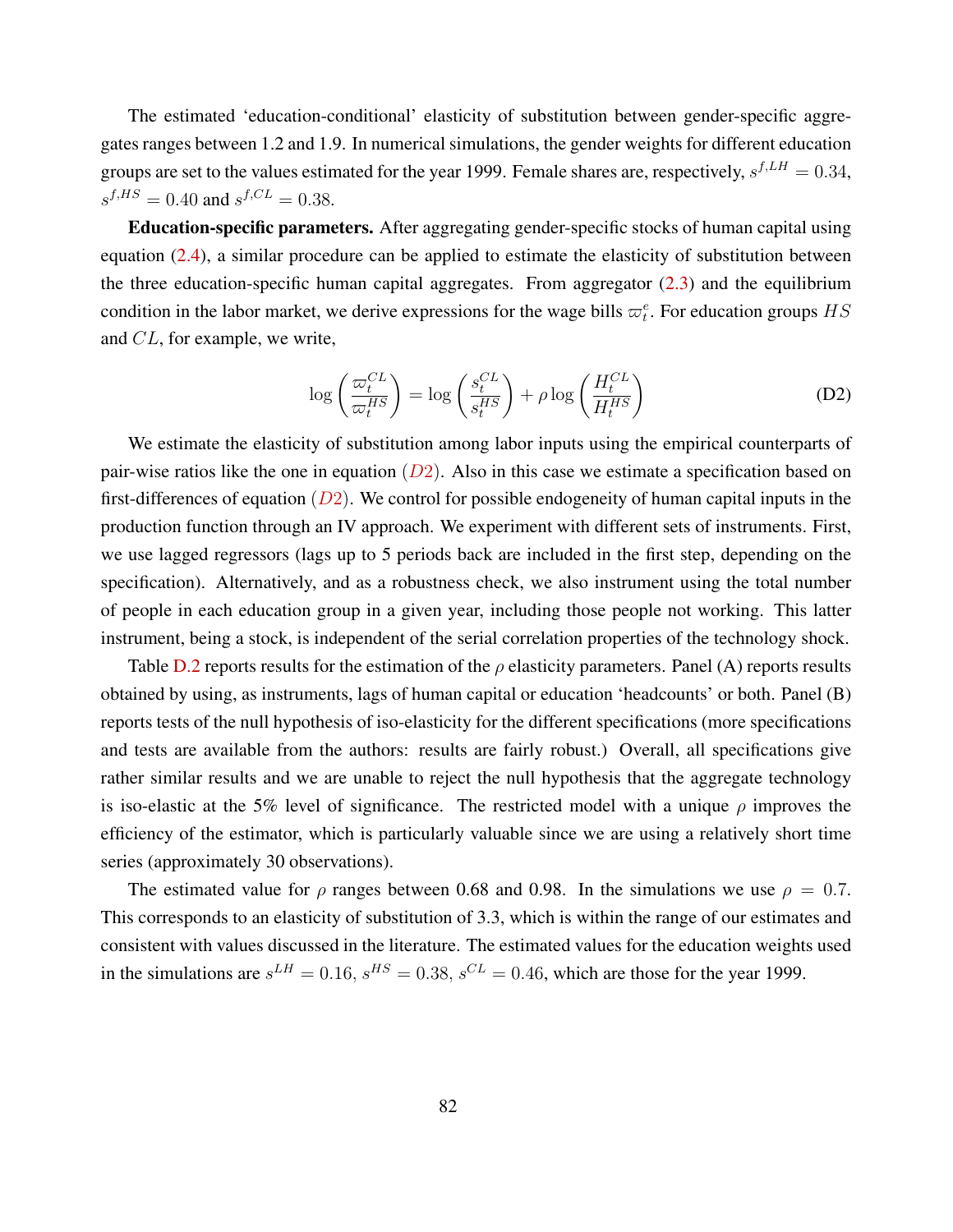|                                                   |                     |              | Panel (A): Estimation |                                       |                                        |                     |
|---------------------------------------------------|---------------------|--------------|-----------------------|---------------------------------------|----------------------------------------|---------------------|
|                                                   |                     |              |                       | Specification                         |                                        |                     |
|                                                   | (1)                 | (2)          | (3)                   | (4)                                   | (5)                                    |                     |
| First stage IV                                    | Up to 3 lags        | Up to 4 lags | Edu.stock (L)         | Edu.stock $(G)$                       | 4 Lags, Edu.stock (L+G)                |                     |
| Number of obs.                                    | 75                  | 72           | 84                    | 84                                    | 72                                     |                     |
|                                                   | Coefficient         | Coefficient  | Coefficient           | Coefficient                           |                                        |                     |
|                                                   | (S.E.)              | (S.E.)       | (S.E.)                | (S.E.)                                | (S.E.)                                 |                     |
| $\chi^{f,m LH}$                                   | .06                 | .14          | $-.10$                | .44                                   | .19                                    |                     |
|                                                   | (.12)               | (.10)        | (.39)                 | (.18)                                 | (.08)                                  |                     |
| $\chi^{f,m HS}$                                   | .62                 | .51          | .23                   | .56                                   | .50                                    |                     |
|                                                   | (.27)               | (.21)        | (.46)                 | (.40)                                 | (.18)                                  |                     |
| $\chi^{f,m CG}$                                   | .39                 | .73          | .55                   | .58                                   | .51                                    |                     |
|                                                   | (.47)               | (.35)        | (.45)                 | (.68)                                 | (.23)                                  |                     |
| $\chi^{f,m LH,HS,CG}$                             | .17                 | .25          | .19                   | .47                                   | .26                                    |                     |
|                                                   | (.11)               | (.09)        | (.23)                 | (.16)                                 | (.07)                                  |                     |
| Panel (B): Hypothesis Testing                     |                     |              |                       |                                       |                                        |                     |
|                                                   | Specification       |              |                       |                                       |                                        |                     |
|                                                   | (1)                 |              | (2)                   | (3)                                   | (4)                                    | (5)                 |
| First stage IV                                    | Up to 3 lags        |              | Up to 4 lags          | Edu.stock                             | Edu.stock                              | 4 Lags, Edu.stock   |
|                                                   |                     |              |                       | (L)                                   | (G)                                    | $(L+G)$             |
| Null Hypothesis                                   | F-stat.             |              | F-stat.               | F-stat.                               | F-stat.                                | F-stat.             |
| $\overline{\chi^{f,m}} LH\rangle = \chi^{f,m HS}$ | $F_{(1,69)} = 3.58$ |              | $F_{(1,66)} = 2.48$   | $F_{(1,78)} = .31$                    | $F_{(1,78)} = .07$                     | $F_{(1,66)} = 1.88$ |
|                                                   | $Pr. > F = .06$     |              | $Pr. > F = .12$       | $Pr. > F = .58$                       | $Pr. > F = .80$                        | $Pr. > F = .18$     |
| $\chi^{f,m HS} = \chi^{f,m CG}$                   | $F_{(1,69)} = 0.18$ |              | $F_{(1,66)} = 0.27$   |                                       | $F_{(1,78)} = .23$ $F_{(1,78)} = .00$  | $F_{(1,66)} = .02$  |
|                                                   | $Pr. > F = .67$     |              | $Pr. > F = .61$       |                                       | $Pr. > F = .63$ $Pr. > F = .97$        | $Pr. > F = .90$     |
| $\chi^{f,m LH} = \chi^{f,m CG}$                   | $F_{(1,69)} = 0.46$ |              | $F_{(1,66)} = 2.50$   |                                       | $F_{(1.78)} = 1.17$ $F_{(1.78)} = .04$ | $F_{(1,66)} = 1.63$ |
|                                                   | $Pr. > F = .50$     |              | $Pr. > F = .12$       |                                       | $Pr. > F = .28$ $Pr. > F = .85$        | $Pr. > F = .21$     |
| $\chi^{f,m LH} = \chi^{f,m HS} = \chi^{f,m CG}$   | $F_{(1,69)} = 1.91$ |              | $F_{(2,66)} = 2.23$   | $F_{(2.78)} = .59$ $F_{(2.78)} = .05$ |                                        | $F_{(2,66)} = 1.57$ |
|                                                   | $Pr. > F = .16$     |              | $Pr. > F = .12$       | $Pr. > F = .56$                       | $Pr. > F = .95$                        | $Pr. > F = .22$     |

Table D.1: Panel (A): Estimates of  $\chi$  for various specifications.  $\chi^{e_1,e_2}$  denotes the parameter determining the elasticity of substitution between genders  $g_1$  and  $g_2$  estimated with the corresponding wage-bill ratio equation.  $\chi^{f,m|CL,HS,LH}$  denotes the estimate from the restricted (iso-elastic) model. Labels (L) and (G) indicate whether the stock of people with given education enters in Level or Growth rate in the estimated equation. (B): Tests for equality of elasticities of substitution among labor inputs. P-values are reported below the F-statistic.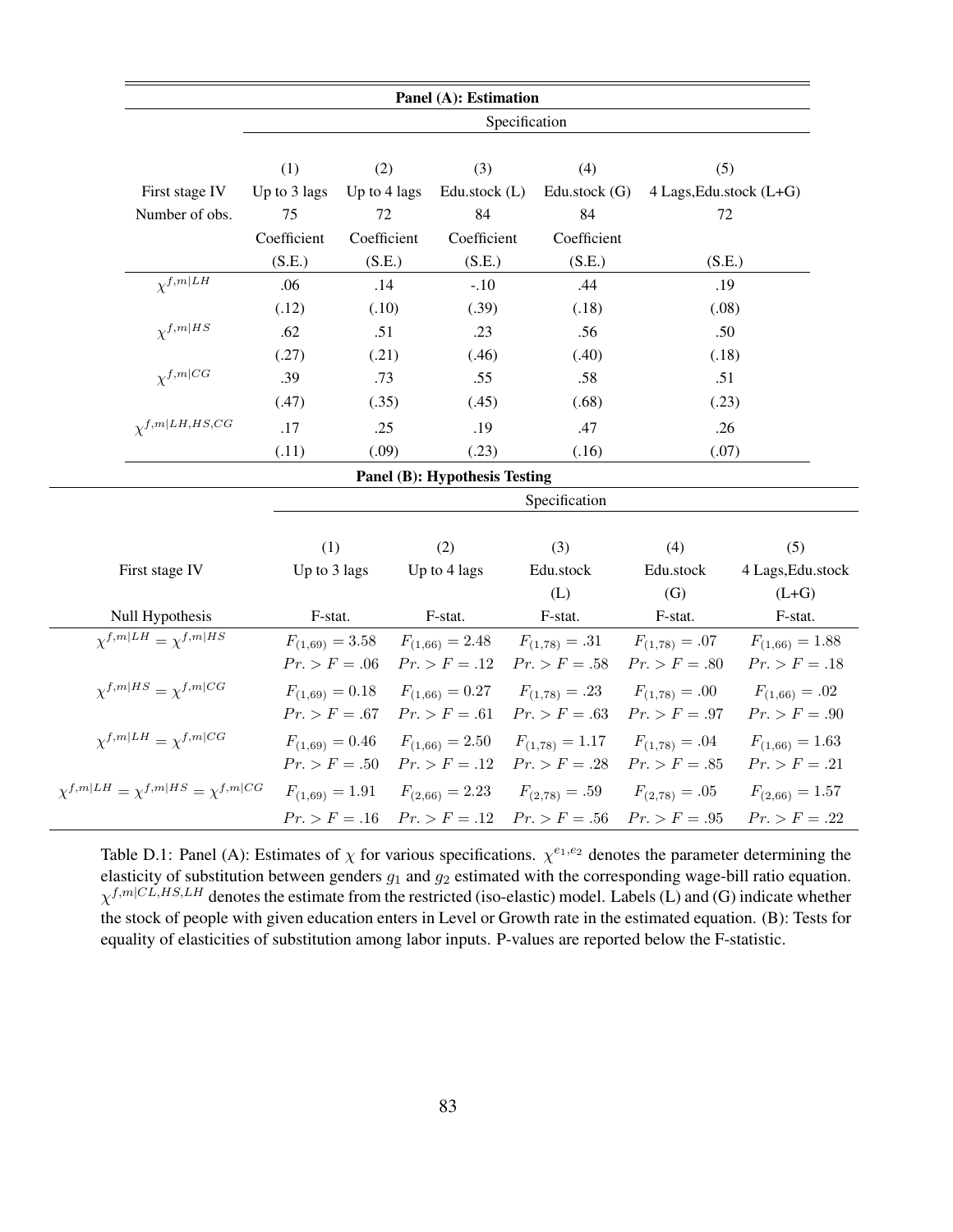|                                               |                    |                                 | Panel (A): Estimation         |                    |                                                                                                                |                                                 |
|-----------------------------------------------|--------------------|---------------------------------|-------------------------------|--------------------|----------------------------------------------------------------------------------------------------------------|-------------------------------------------------|
|                                               | Specification      |                                 |                               |                    |                                                                                                                |                                                 |
|                                               | (1)                | (2)                             | (3)                           | (4)                | (5)                                                                                                            |                                                 |
| First stage IV                                | Up to 3 lags       | Up to 4 lags                    | Edu.stock(L)                  | Edu.stock(G)       | 3 Lags, Edu.stock(L+G)                                                                                         |                                                 |
| Number of obs.                                | 78                 | 75                              | 84                            | 84                 | 78                                                                                                             |                                                 |
|                                               | Coefficient        | Coefficient                     | Coefficient                   | Coefficient        | Coefficient                                                                                                    |                                                 |
|                                               | (S.E.)             | (S.E.)                          | (S.E.)                        | (S.E.)             | (S.E.)                                                                                                         |                                                 |
| $\rho^{HS,LH}$                                | .40                | .70                             | 4.69                          | 2.10               | .73                                                                                                            |                                                 |
|                                               | (.72)              | (.37)                           | (13.27)                       | (1.72)             | (.29)                                                                                                          |                                                 |
| $\rho^{CL,HS}$                                | .26                | $.58\,$                         | .33                           | .27                | .51                                                                                                            |                                                 |
|                                               | (1.05)             | (1.02)                          | (2.60)                        | (1.17)             | (.46)                                                                                                          |                                                 |
| $\rho^{CL,LH}$                                | 1.93               | 1.59                            | 1.04                          | 1.04               | .99                                                                                                            |                                                 |
|                                               | (1.17)             | (.88)                           | (1.40)                        | (.64)              | (.27)                                                                                                          |                                                 |
| $O^{CL,HS,LH}$                                | .68                | .81                             | .91                           | 0.98               | .75                                                                                                            |                                                 |
|                                               | (.31)              | (.24)                           | (.33)                         | (.34)              | (.13)                                                                                                          |                                                 |
|                                               |                    |                                 | Panel (B): Hypothesis Testing |                    |                                                                                                                |                                                 |
|                                               | Specification      |                                 |                               |                    |                                                                                                                |                                                 |
|                                               | (1)                |                                 | (2)                           | (3)                | (4)                                                                                                            | (5)                                             |
| First stage IV                                | Up to 3 lags       |                                 | Up to 4 lags                  | Edu.stock          | Edu.stock                                                                                                      | 3 Lags, Edu.stock                               |
|                                               |                    |                                 |                               | (L)                | (G)                                                                                                            | $(L+G)$                                         |
| Null Hypothesis                               | F-stat.            | F-stat.                         |                               | F-stat.            | F-stat.                                                                                                        | F-stat.                                         |
| $\rho^{HS, LH} = \rho^{CL,HS}$                | $F_{(1,72)} = .01$ | $F_{(1,69)} = .01$              |                               | $F_{(1,78)} = .10$ |                                                                                                                | $F_{(1,78)} = .78$ $F_{(1,72)} = .16$           |
|                                               |                    | $Pr. > F = .92$ $Pr. > F = .91$ |                               | $Pr. > F = .75$    | $Pr. > F = .38$                                                                                                | $Pr. > F = .69$                                 |
| $\rho^{CL,HS} = \rho^{CL,LH}$                 |                    | $Pr. > F = .29$ $Pr. > F = .45$ |                               |                    | $F_{(1,72)} = 1.12$ $F_{(1,69)} = .57$ $F_{(1,78)} = .06$ $F_{(1,78)} = .34$ $F_{(1,72)} = .78$                | $Pr. > F = .81$ $Pr. > F = .56$ $Pr. > F = .38$ |
| $\rho^{HS, LH} = \rho^{CL, LH}$               |                    |                                 |                               |                    | $F_{(1,72)} = 1.25$ $F_{(1,69)} = .88$ $F_{(1,78)} = .07$ $F_{(1,78)} = .33$ $F_{(1,72)} = .41$                |                                                 |
|                                               |                    | $Pr. > F = .27$ $Pr. > F = .35$ |                               |                    | $Pr. > F = .79$ $Pr. > F = .57$                                                                                | $Pr. > F = .52$                                 |
| $\rho^{CL, LH} = \rho^{CL,HS} = \rho^{HS,LH}$ |                    | $Pr. > F = .49$ $Pr. > F = .63$ |                               |                    | $F_{(2.72)} = .73$ $F_{(2.69)} = .47$ $F_{(2.78)} = .07$ $F_{(2.78)} = .40$<br>$Pr. > F = .93$ $Pr. > F = .67$ | $F_{(2,72)} = .46$<br>$Pr. > F = .64$           |

Table D.2: Panel (A): Estimates of  $\rho$  for various specifications.  $\rho^{e_1,e_2}$  denotes the parameter determining the elasticity of substitution between groups  $e_1$  and  $e_2$  estimated with the corresponding wage-bill ratio equation.  $\rho^{CL,HS,LH}$  denotes the estimate from the restricted (iso-elastic) model. Labels (L) and (G) indicate whether the education stock enters in Level or Growth rate in the estimated equation. (B): Tests for equality of elasticities of substitution among labor inputs. P-values are reported below the F-statistic.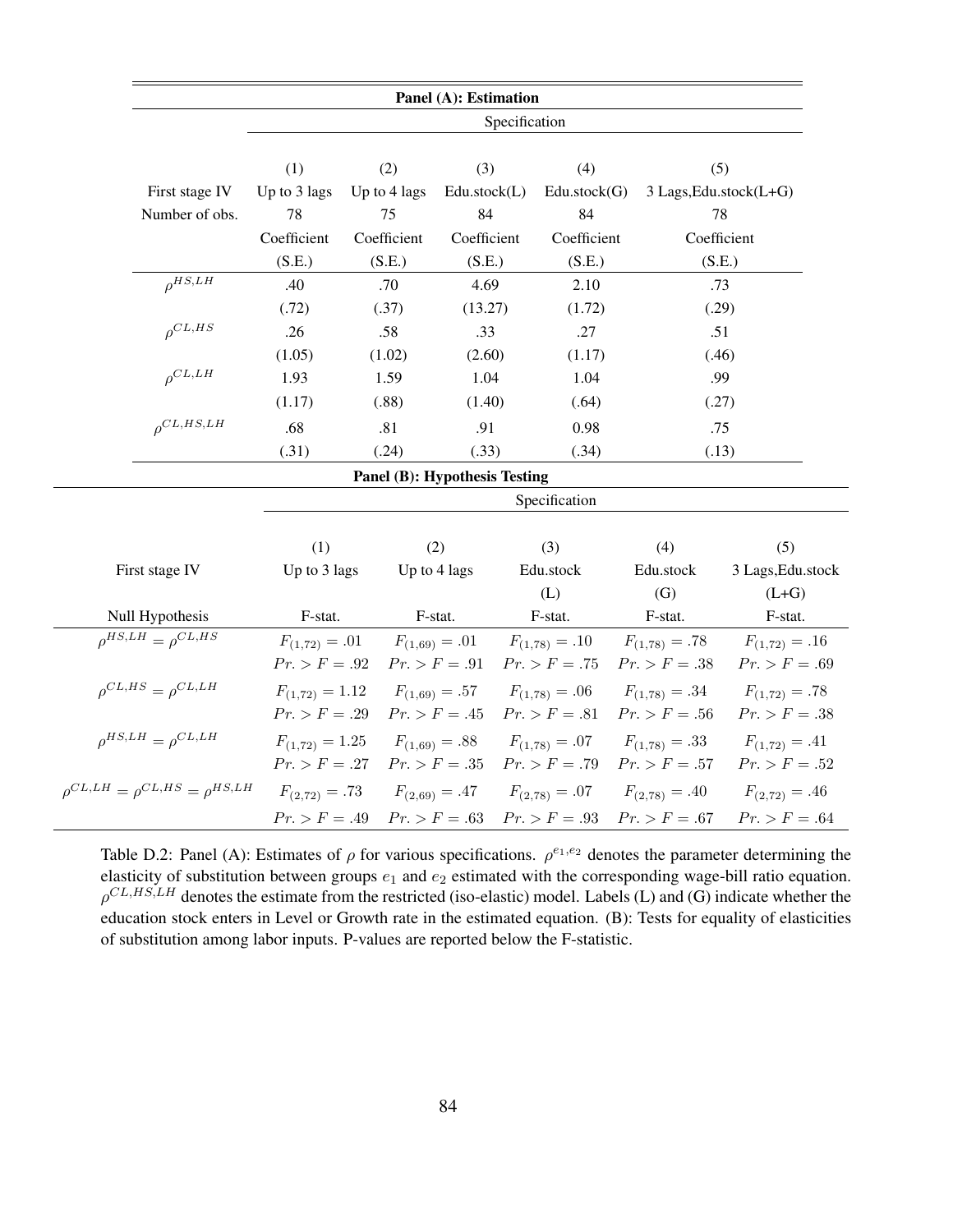# E Individual Productivity Dynamics

<span id="page-86-0"></span>Wage-age profiles from the PSID: The Panel Study of Income Dynamics (PSID) is a longitudinal survey of the US population. We use data for the waves from 1968 to 2011 (referring to calendar years 1967 to 2010). Since 1997 the PSID has become biannual. We follow closely the sampling criteria of [Meghir and Pistaferri](#page-114-1) [\(2004\)](#page-114-1) but consider both heads and spouses in the SRC sample, which was originally nationally representative, so we use no sample weights in the calculations. By selecting both heads and spouses we are able to separately estimate all relevant parameters separately for men and women.<sup>[49](#page-86-1)</sup> After excluding the SEO sample, and observations with no reported gender or marital status, our sample of heads and spouses includes 5,044 individuals (2,350 men and 2,694 women). We keep only people with 8 or more (possibly non continuous) individual-year observations, and we eliminate individuals with outliers in earnings growth, defined as changes in log-earnings larger than 4 or less than -2, which reduces the sample to 3,748 individuals (1,684 men and 2,064 women).

The wage variable we use for our calculations is the hourly earnings (total labor income divided by total hours worked) for the head of the household expressed in 1992 dollars by deflating nominal wages through the CPI-U for all urban consumers.<sup>[50](#page-86-2)</sup> Information on the highest grade completed is used to allocate individuals to three education groups: high school drop-outs, high school graduates, and college graduates.

Quadratic age polynomials are separately estimated for men and women, by education group. We only use observations between ages 22 and 65. We don't use self-employment observations and include dummies for year and state. For women we also control for marital status and we use a Heckman-selection estimator to correct for observation bias in employment: more specifically, we construct Inverse Mills ratios by estimating a participation equation which exploits variation in un-earned family income, net of transfers, to identify transitions into and out of market employment.<sup>[51](#page-86-3)</sup> In Table [E.1](#page-70-0) we present the point estimates for different education groups.

**Price of labor inputs from PSID:** Once we filter out age effects from hourly wages for all education/gender groups, we construct first-differences in logs. This also filters out ability, since it enters linearly in the log-wage equation. Performing this estimation in first differences is needed because the average ability by education and gender group is not constant over time due to composition changes

<span id="page-86-1"></span> $^{49}$ In the PSID the head of the household is generally a male whenever there is a cohabiting male/female couple. However if the husband or boyfriend is incapacitated and unable to fulfill the functions of Head, then the FU will have a female Head. We identify 642 such cases in which the married head of household is a female.

<span id="page-86-2"></span> $50$ The earnings variable includes the labor part of both farm and business income, wages, bonuses, overtime, commissions, professional practice and others.

<span id="page-86-3"></span> $51$ The unearned income instruments appear to do a good job of identifying selection into employment, being highly significant in all first stage regressions. The Inverse Mills ratios all have the expected sign (results available from the authors).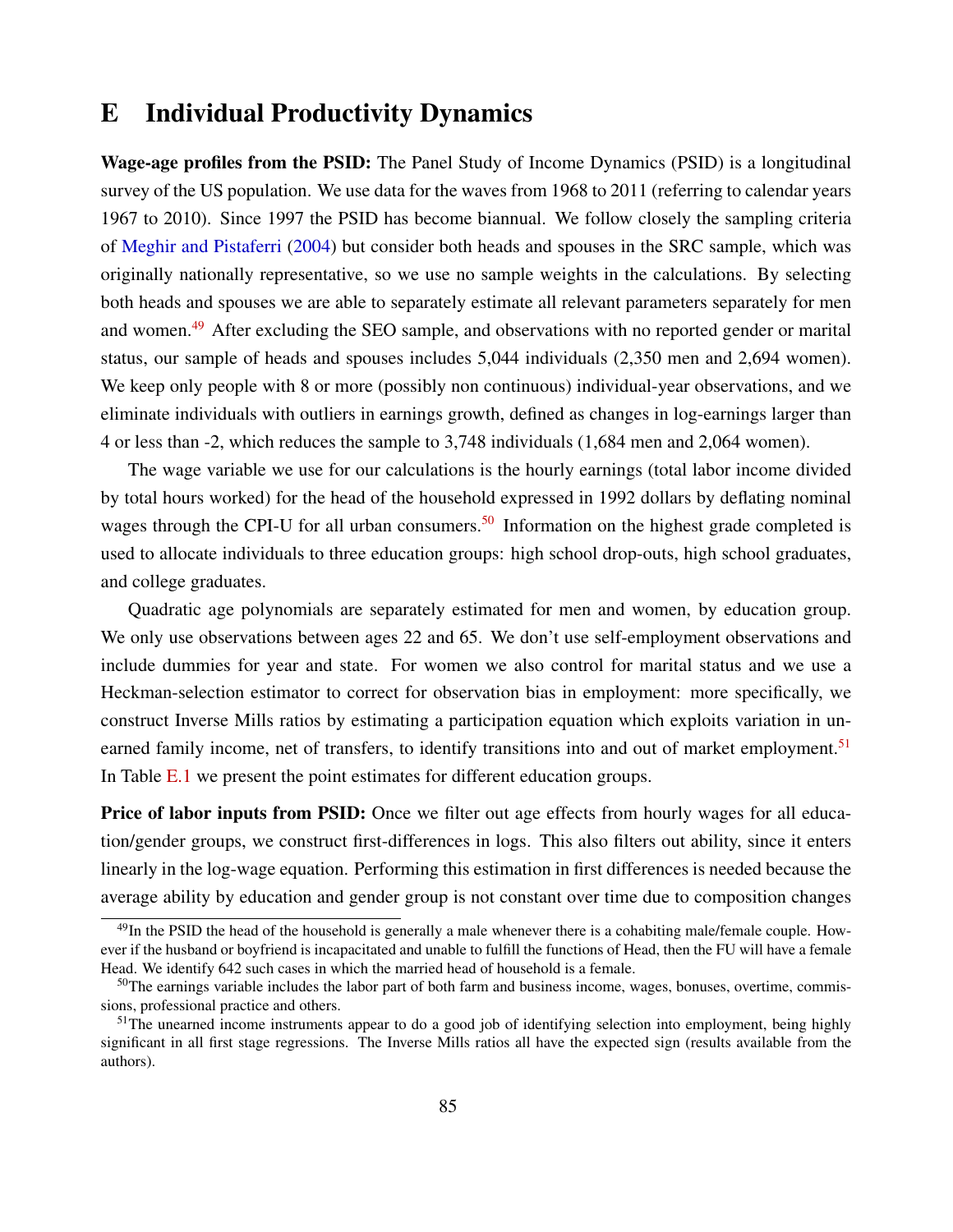|                  | Dependent variable: Log hourly wages, men   |                          |                         |  |  |
|------------------|---------------------------------------------|--------------------------|-------------------------|--|--|
|                  |                                             | Less than HS HS Graduate | <b>College Graduate</b> |  |  |
| Age              | .040936                                     | .0673272                 | .1197059                |  |  |
|                  | (.0045)                                     | (.0016467)               | (.0023598)              |  |  |
| Age <sup>2</sup> | $-.000397$                                  | $-.0006699$              | $-.0011914$             |  |  |
|                  | (.0000514)                                  | (.0000197)               | (.0000285)              |  |  |
|                  | Dependent variable: Log hourly wages, women |                          |                         |  |  |
|                  |                                             | Less than HS HS Graduate | <b>College Graduate</b> |  |  |
| Age              | .0295213                                    | .033165                  | .0794265                |  |  |
|                  | (.0055355)                                  | (.0019255)               | (.0027072)              |  |  |
| Age <sup>2</sup> | $-.0002874$                                 | $-.0003267$              | $-.000845$              |  |  |
|                  | (.0000633)                                  | (.0000232)               | (.0000332)              |  |  |

Table E.1: Estimated age polynomials' coefficients (PSID). S.E. in parenthesis.

within the group. Therefore, we can easily estimate through time dummies the time series of price growth in each education/gender group, i.e., the term  $\Delta \log w_t^{g,e}$  $t^{g,e}$ . Given a normalization one can recover spot prices year by year.<sup>[52](#page-87-0)</sup>

Wage-ability gradient from NLSY: Ability is approximated by the AFQT89. We use the NLSY79 to estimate the effect of ability on wages. To overcome the problem that the NLSY provides observations only for workers between age 14 and 45, we use wage data from the PSID 1968-2011 to estimate age polynomials for different education groups. After the age profiles have been used to filter out age effects from the log wage observations in the NLSY79 –and assuming, as in the model, that any residual unobserved error term is uncorrelated with  $\theta_{coq}$  we can identify the loading factors by running simple regressions. Separately for each gender and education group  $e \in \{LH, HS, CL\}$  we estimate an OLS regression of log individual wages on time dummies and on log AFQT89 scores (as a proxy for  $\theta_{cog}$ ) in order to recover  $\lambda^{g,e}$  (see equation [3.1\)](#page-25-0). We use specifications with time dummies to control for time variation in market wages, but estimates are almost identical to those obtained without time dummies. We also include dummies to control for marital status and number of children.[53](#page-87-1) For hourly wages, we use the wage variable corresponding to the hourly rate of pay on

<span id="page-87-0"></span> $52$  We use a normalization based on the relative hourly wages observed in our PSID sample in 1989. First we compute average wages by education group for 1989, and next we correct for ability composition using information from the NLSY79 (AFQT test scores distribution together with their education-specific gradient on wages). We choose 1989 because people from the NLSY79 are between age 23 and 31, which means most of them are already working. Additional details on the normalization and the ability adjustment are available upon request.

<span id="page-87-1"></span><sup>&</sup>lt;sup>53</sup>To check robustness we run specifications based on wages which are not purged of the estimated PSID age-effects: again, results based on these measures are similar to those obtained for the age-free wages reported below.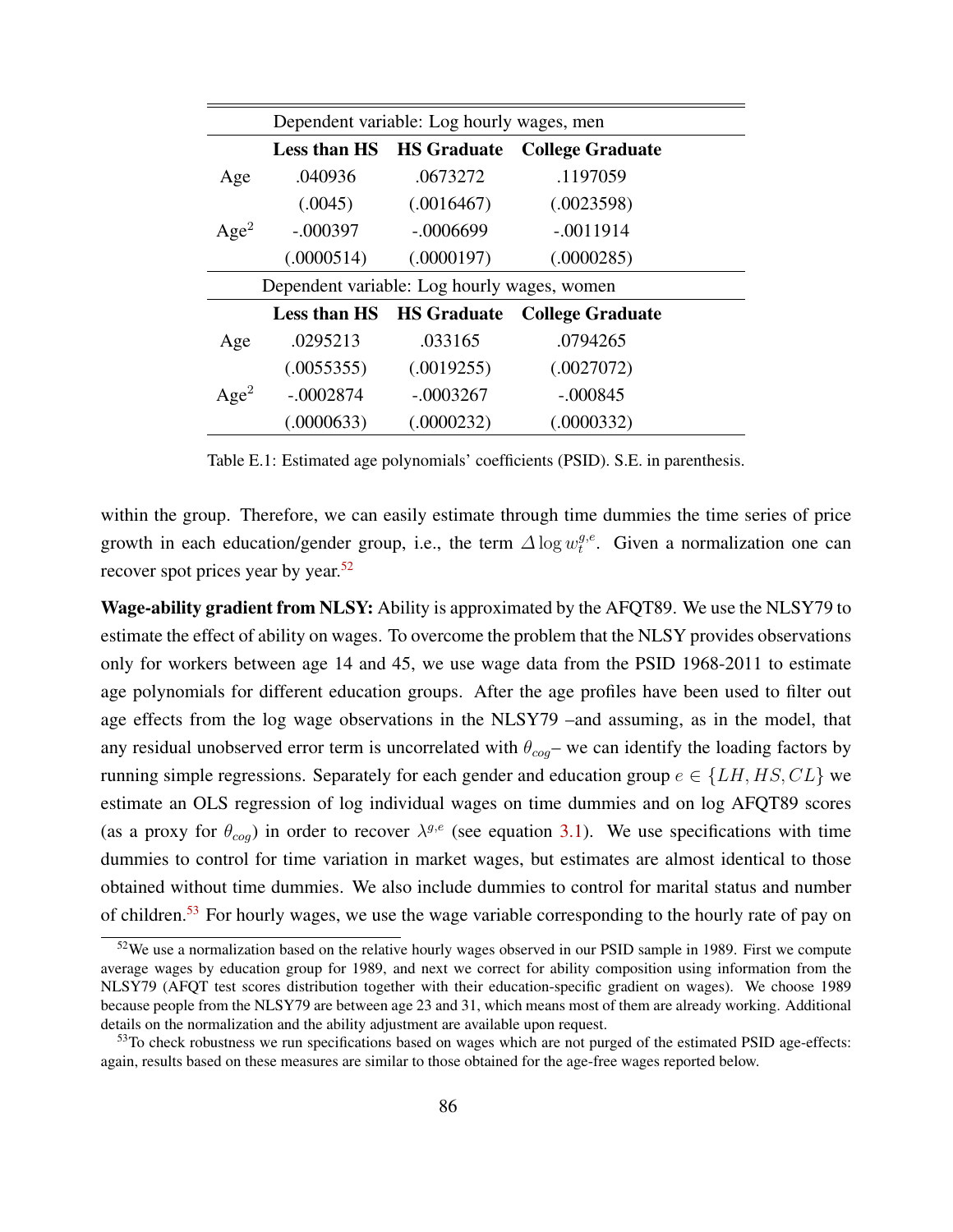the current or most recent job (the so-called CPS job), available only from 1979 to 1994. We start with the 11,878 individuals for which we have AFQT89 scores. We drop individuals for which we cannot observe the highest grade completed, which brings the sample to 11,844 individuals. Next, we drop observations for which the wage is missing, ending up with 11,222 individuals. We drop those observations with annual work hours missing or larger than 5,840: this reduces the sample to 11,207 individuals. Dropping individuals who report (at least once) hourly wages above \$400 or below \$1 further reduces the sample to 10,625. We also eliminate individuals who report log wage increases larger than 4 or smaller than -2, which leaves 10,433 workers in the sample. When we split this sample in 6 gender/education groups, we get the following: for HS drop-outs sample sizes are 1,280 individual men and 932 women (respectively, 10,303 and 5,337 person/year observations); for HS graduates our samples are 3,280 individual males and 3,425 individual females (respectively, 31,431 and 31,090 person/year observations); and for college graduates there are 731 individual men and 785 individual women (respectively, 6,629 and 7,441 person/year observations).<sup>[54](#page-88-0)</sup> Table [3.1](#page-25-1) reports estimates of the ability gradient by education group, and for the pooled sample. All standard errors are corrected for individual clustering. The NLSY contains two additional measures of wages: (i) a variable corresponding to the hourly rate of pay in the first reported job, available only from 1979 to 2002; (ii) a hourly wage rate obtained dividing total earnings by total hours worked in the previous calendar year. The latter variable can be constructed for each wave between 1979 and 2002. The earnings' measure includes wages, salary, commissions or tips from all jobs, before deductions for taxes. The ability gradient estimated from our preferred wage measure is close to the estimated ability gradients estimated using these two alternative definitions of hourly wages. Differences are statistically insignificant and confirm the robustness of the estimated reduced-form ability gradients.

Estimation of error component model for wage residuals: The final step is estimating the parameters of the persistent-transitory shocks model for wage residuals. Wage residuals are obtained from NLSY data purging from individual log wages time dummies, the age component and the ability component, calculated as explained above.

For estimation, we use a Minimum Distance Estimator originally developed by [Rothenberg](#page-114-2) [\(1971\)](#page-114-2); [Chamberlain](#page-114-3) [\(1984\)](#page-114-3). In a nutshell, as moments we use the covariances of wage residuals at various lags for different age groups. Table [3.2](#page-26-0) reports the estimates of these parameters obtained for the 15-year period between 1979 and 1993.[55](#page-88-1)

<span id="page-88-0"></span><sup>54</sup>We use all workers including NLSY79 over-samples in our estimation to maximize the number of observations: a dummy is introduced to control for possible hourly wage differences of workers from the over-samples. Over-sample dummies are mostly not significant. Even when significant they are very small.

<span id="page-88-1"></span><sup>&</sup>lt;sup>55</sup>More details are available from the authors upon request.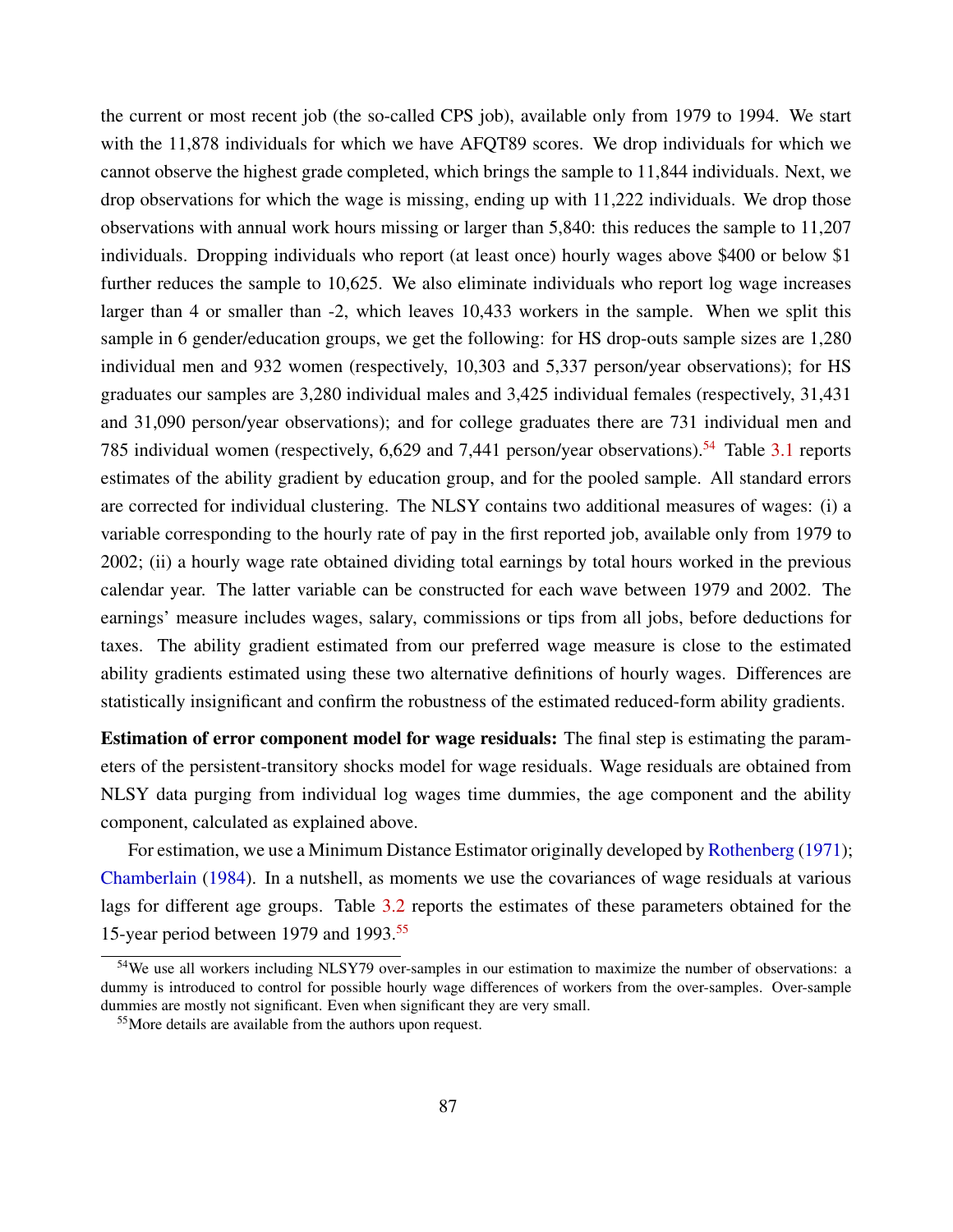Let the statistical model for wage residuals in logs be:

$$
z_{ijt}^{g,e} = \varrho^{g,e} z_{i,j-1,t-1}^{g,e} + \eta_{ijt}^{g,e}, \quad \eta_{ijt}^{g,e} \stackrel{iid}{\sim} N\left(0, \sigma_{\eta t}^{g,e}\right). \tag{E1}
$$

We let the initial draw  $z_{i0t}^{g,e} \sim N(0, \sigma_{z_0}^{g,e})$ . The persistence of idiosyncratic productivity  $\varrho^{g,e}$ , and the variance of idiosyncratic productivity innovations  $\sigma_{\eta t}^{g,e}$  all vary by gender and education attainment.

By using an observable variable as a proxy for permanent heterogeneity, we reduce selection bias in the estimation of the process for  $z_{ijt}^{g,e}$ . Also note that if one estimates wage equations from individual panel data sets, as we do, selection bias attributable to persistent shocks becomes less severe. The issue of selection bias ensuing from persistent shocks is related to the so-called "incidental parameters problem" discussed in [Heckman](#page-114-4) [\(1981\)](#page-114-4). The severity of the incidental parameters problem becomes smaller as the number of panel observation for each given individual in a sample increases.

# F Abilities Distribution and Transmission

To measure the transmission of cognitive and non-cognitive abilities between generations, we use data from the 'Children of the NLSY79' survey, which provides test scores of cognitive skills and eduction for mothers, as well as cognitive and non-cognitive skills for children. We approximate non-cognitive skills using the first principal component factor among five measures from the behavioral problems index (antisocial, anxiety, headstrong, hyperactive and peer conflicts). Children's cognitive skills are measured as the first principal components among PIAT math, reading recognition and reading comprehension scores. Mothers' cognitive skills are approximated by AFQT scores. Mothers are also classified into three education attainment levels.

We focus on scores of children who are 14 years old. Pooling data across all available waves of the CNLSY79 we have 5899 mother-child pairs at that age. To smooth the data we fit an ordered probit and use the predicted values as estimates of the transition matrix cell probabilities. The dependent variable in this ordered probit has nine possible categories generated by three cognitive and three non-cognitive skill groups. The explanatory variables are mother's cognition dummies, mother's education dummies, and a full set of interactions between them. Table [F.1](#page-90-0) reports the full transition matrix generated by this exercise.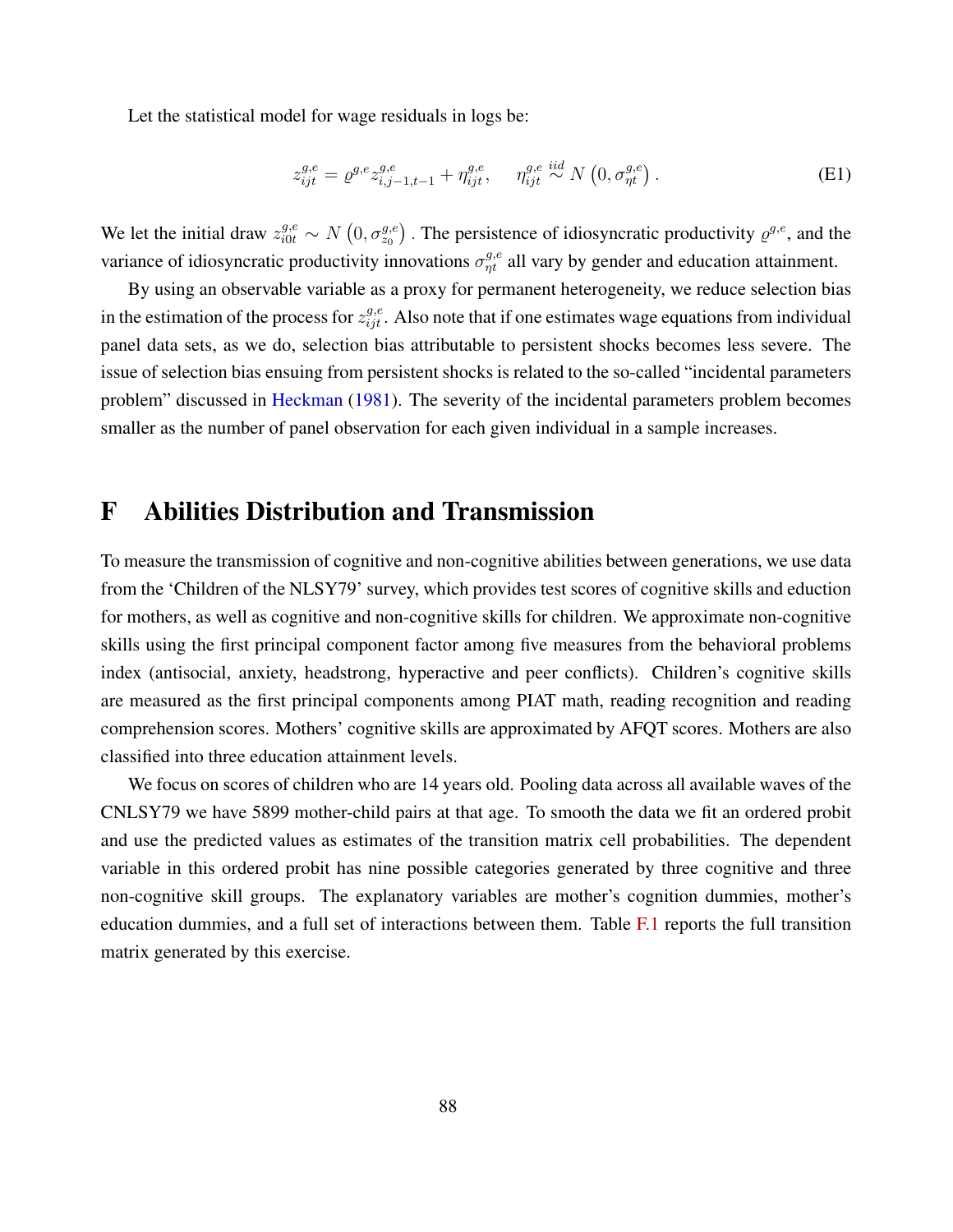| Mother              |       |       |       |       | Child (Cog Tercile, Non-Cog Tercile) |       |       |       |       |
|---------------------|-------|-------|-------|-------|--------------------------------------|-------|-------|-------|-------|
| (AFOT Tercile, EDU) | (1,1) | (2,1) | (3,1) | (1,2) | (2,2)                                | (3,2) | (1,3) | (2,3) | (3,3) |
| (1,LH)              | 0.293 | 0.159 | 0.104 | 0.103 | 0.107                                | 0.084 | 0.051 | 0.056 | 0.045 |
| (2,LH)              | 0.248 | 0.150 | 0.103 | 0.106 | 0.114                                | 0.093 | 0.059 | 0.068 | 0.059 |
| (3,LH)              | 0.161 | 0.124 | 0.094 | 0.105 | 0.124                                | 0.112 | 0.076 | 0.097 | 0.105 |
| (1, HSG)            | 0.187 | 0.133 | 0.098 | 0.107 | 0.122                                | 0.106 | 0.071 | 0.087 | 0.088 |
| (2, HSG)            | 0.134 | 0.113 | 0.089 | 0.103 | 0.125                                | 0.117 | 0.083 | 0.109 | 0.129 |
| (3, HSG)            | 0.112 | 0.102 | 0.083 | 0.099 | 0.124                                | 0.120 | 0.087 | 0.120 | 0.152 |
| (1, CLG)            | 0.135 | 0.113 | 0.089 | 0.103 | 0.125                                | 0.116 | 0.082 | 0.109 | 0.127 |
| (2, CLG)            | 0.076 | 0.080 | 0.071 | 0.089 | 0.119                                | 0.123 | 0.095 | 0.139 | 0.209 |
| (3, CLG)            | 0.050 | 0.061 | 0.057 | 0.076 | 0.108                                | 0.119 | 0.098 | 0.155 | 0.276 |

<span id="page-90-0"></span>Table F.1: Cognitive and non-cognitive transition probabilities: child achievement conditional on mother's ability tercile (1 lowest tercile, 3 highest) and level of education (LH: Less than High School, HSG: High School, CLG: College).

# G Inter-vivos Transfers

Our source of information on inter-vivos transfers (i.e., gifts from parents to their children) is the NLSY97. We mostly use measures from the 'Income' subsection of the survey, complemented with information from the College Experience section.<sup>[56](#page-90-1)</sup>

Transfers measured in the Income section refer to *all* income transferred from parents or guardians to youth that are neither loans nor regular allowance. This information is elicited through a series of questions, which also assess whether the individual lives with both, one or none of their parents. Our measure of inter-vivos transfers uses the inter vivos transfer variable from youth who live with both parents, when it is available. When the youth reports not living with both parents we sum the inter-vivos transfers from both living mother/mother figure and father/father figure.<sup>[57](#page-90-2)</sup> If any of these values are missing (e.g. mother's transfer) then we include only the non-missing value (in this example, father's transfer). Observations which have missing values for all three possibilities to report inter-vivos transfers are dropped from the sample: there are 370 individuals with no usable record of transfers, and they are excluded from the sample.<sup>[58](#page-90-3)</sup>

<span id="page-90-1"></span><sup>&</sup>lt;sup>56</sup>The College Experience section has information about parental transfers earmarked for financial aid while attending a post-secondary academic institution. These transfers are not fully consistent with the information in the 'Income' section, contain many skips and, most importantly, they do not cover all transfers. For this reason we only use limited information from this section and make sure to include it so as to minimize reports' error.

<span id="page-90-2"></span> $57$ Those individuals who do not live with a mother/mother figure or a father/father figure, and whose biological mother and father are not alive, are not asked questions on transfers.

<span id="page-90-3"></span> $58$ Further investigation reveals that these individuals also exhibit missing values for various other variables, and information about them appears incomplete.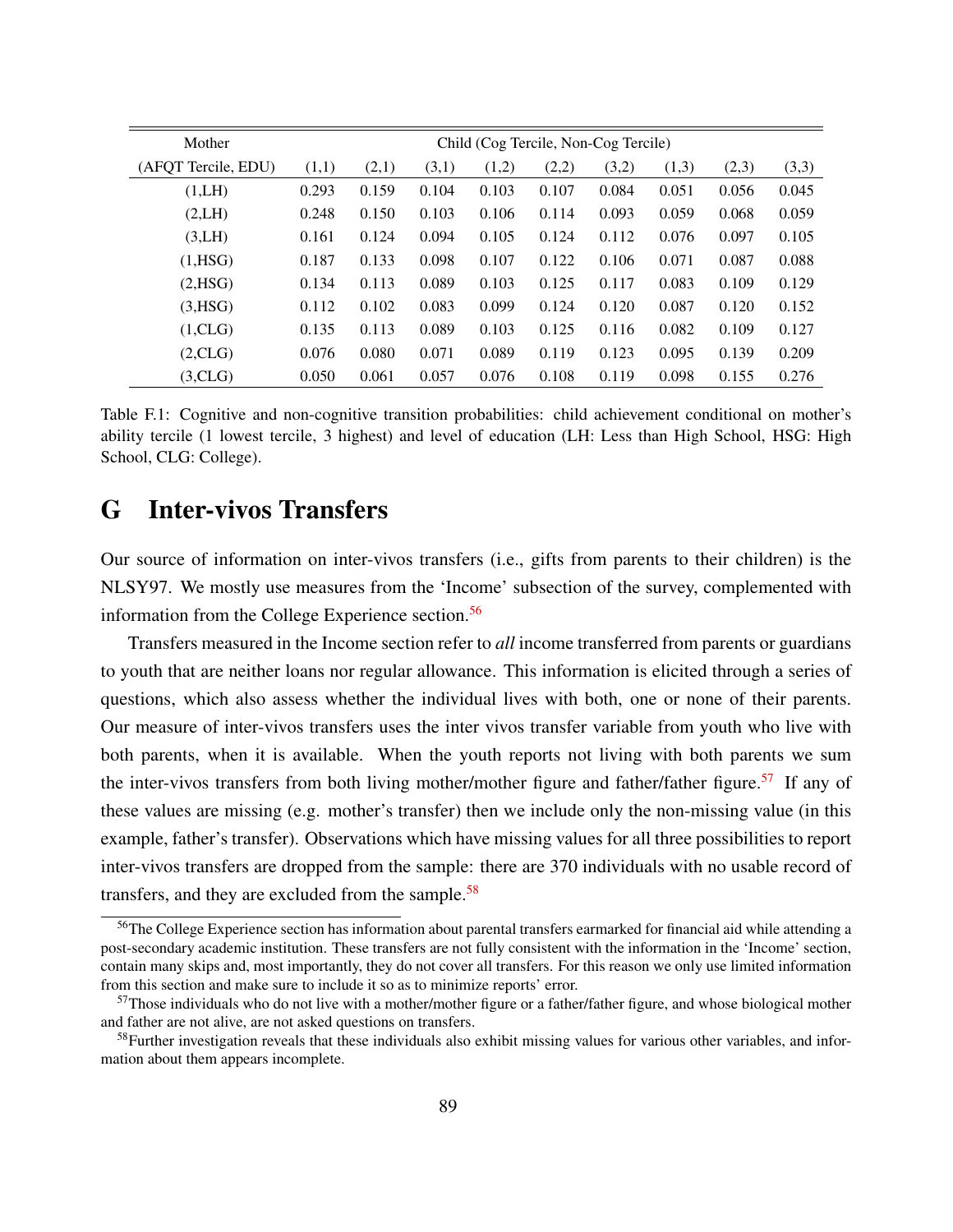|                    | Women          |            | Men            |            |  |
|--------------------|----------------|------------|----------------|------------|--|
|                    | Not in College | In College | Not in College | In College |  |
| Less than HS       | 3,021          | N/A        | 3,658          | N/A        |  |
| <b>HS</b> Graduate | 3,229          | N/A        | 3,820          | N/A        |  |
| College Graduate   | 5,499          | 7,506      | 5,433          | 8,203      |  |
| Average            | 4,157          |            | 4,737          |            |  |

Table G.1: Yearly inter-vivos transfers by gender and educational attainments, and by current college enrollment status of the child. Amounts are expressed in year 2000 dollars and include allowances.

For youth living at home we also compute the implicit transfer corresponding to the value of rent, which is based on the estimated average rent paid by independent youth of the same age.

We use waves from 1997 to 2003.<sup>[59](#page-91-0)</sup> This gives us an initial sample of 12,686 youths who were between age 12 and 16 in 1997. Only respondents that are part of the cross-sectional (representative) sample are kept, which leaves 6,748 individuals. We compute the cumulative transfers received between ages 16 and 22. When we drop observations for youth below age 16 in 1997, and 13 cases of obvious mis-reporting, we obtain a final sample of 6,346 youth and a total number of observations equal to 21,136. In this final sample, approximately 75% of youth report living in households with at least one (biological or adoptive) parent as guardian.<sup>[60](#page-91-1)</sup> In the final sample from the Income section, one third of observations (32.4%) report positive cash transfers elicited from the relevant survey questions, meaning 67.6% reported not receiving any such transfers. However, when imputed rent is included, 75.1% of observations have positive transfers. The value of imputed rent varies from age to age with a minimum of \$4,966 per year for kids aged 16 and a maximum of \$6,615 for 22 year old youth.

In the College Experience section questions about financial help from parents are asked for each term in College and refer to transfers specifically provided for school.<sup>[61](#page-91-2)</sup> The sampling restrictions are the same as the ones used for the Income section. Parental aid variables are categorized by year for

<span id="page-91-1"></span><span id="page-91-0"></span><sup>&</sup>lt;sup>59</sup>Data for 2004 are dropped as there are no comparable inter-vivos amounts available after that year.

 $60$ In principle, observations should be weighted when tabulating population characteristics. However, as suggested by the BLS, the use of weights is inappropriate in samples generated after dropping observations reporting item nonresponses. Nonetheless we also experiment using the BLS custom weighting engine to construct specific weights for our sample, with results changing only marginally. In what follows we use only results from the un-weighted sample.

<span id="page-91-2"></span> $<sup>61</sup>$  After one term has been reported, the respondent is asked if the information for the next term has changed from the</sup> previous term, and if it has not, the information is not recollected.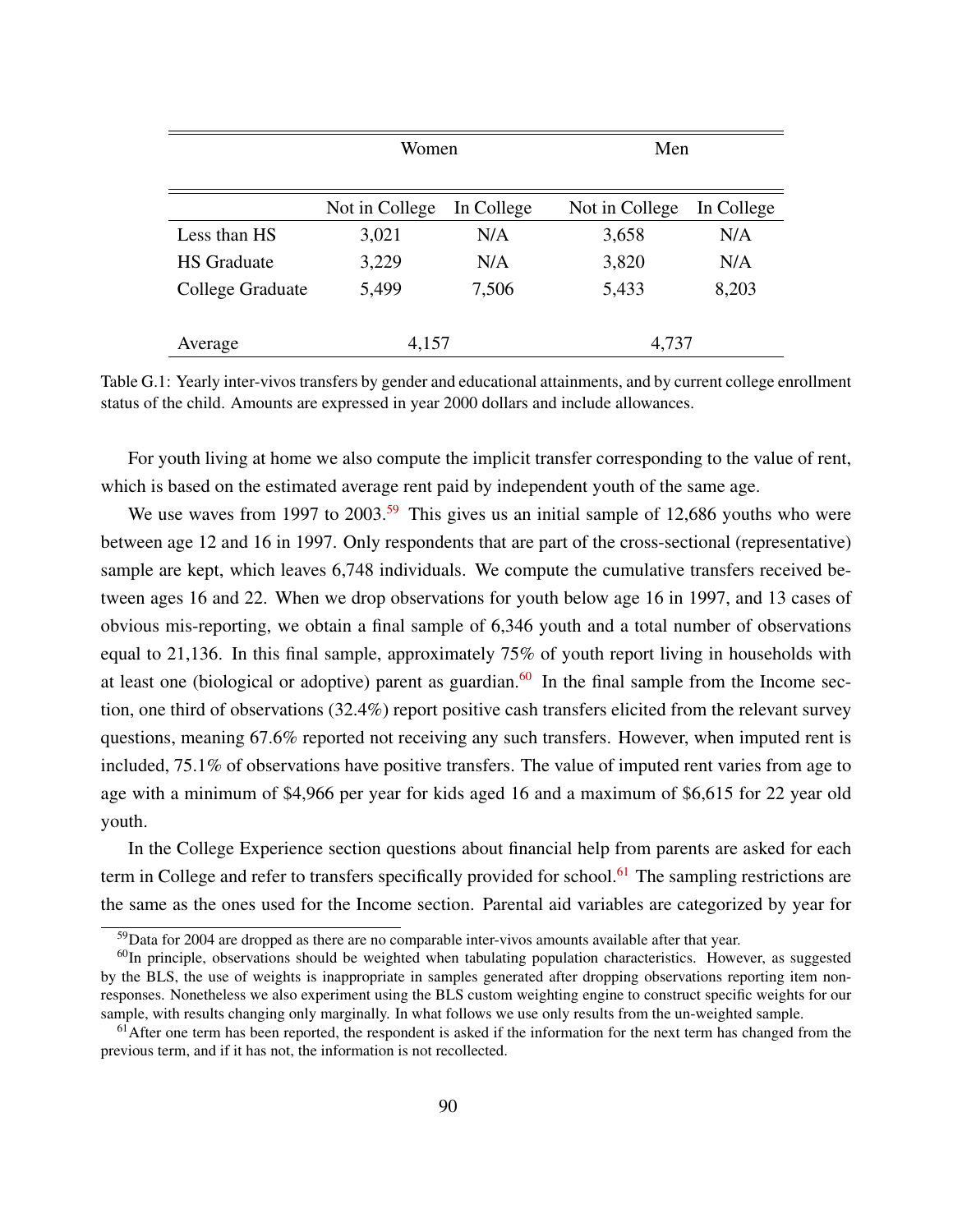each respondent, and then summed up to generate an average variable for each year between 1997 and 2003. Given the way questions were designed and asked, the transfers recorded in the College section should be a subset of the transfers recorded in the Income section. However in a large number of cases, especially for students enrolled in 4-year Colleges, the transfer measures in the College section are larger than those in the Income section. Following some correspondence with the BLS, we concluded that transfer measures from the College section are generally less reliable than those in the Income section. However, it is also possible that respondents included parental payments of tuition fees in the College section transfer (for instance, if the parents paid tuition fees directly and respondents chose not to report such amounts in the Income section).

To calculate inter-vivos transfers, we chose to use both sources of data. More specifically, we use completed schooling by survey year 2009 to classify individuals within three groups: (1) those who have completed a 4-year college degree, and those who are currently enrolled in, or have completed, a graduate degree; (2) those who have completed a high school degree, but are not in group  $(1)$ ; (3) those who have not completed a high school degree.

Table [G.1](#page-70-0) summarizes the *average* yearly transfer received by girls and boys with different education achievement (as of survey year 2009); in the case of College graduates we distinguish between transfers received while in College and transfers received in other years. For the years of College attendance we approximate the total inter-vivos transfer as the maximum between transfers recorded in the Income section and transfers recorded in the College Experience section.<sup>[62](#page-92-0)</sup>

Using the gender-specific average transfers in Table [G.1](#page-70-0) we compute the total amount received by youth with less than a College degree over a 7 year period by simply multiplying estimated yearly transfers and allowances by seven (note that all amounts are expressed in year 2000 dollars). In the case of College graduates we compute the total transfer received over 7 years by summing up the average amount received while in College multiplied by four (which is the College duration in the model) and the amount received while out of College multiplied by three.

Looking separately at transfers by gender of the child, this procedure results in a total transfer of \$29,096 for women and \$33,164 for men. These figures are used to target transfers-by-gender in the benchmark economy. Transfers reported in Table [G.1](#page-70-0) include allowances.

<span id="page-92-0"></span> $62$ An alternative way to approximate transfers during College years is to sum the measures from the two sections, rather than taking the higher one. This results in very similar average yearly transfers.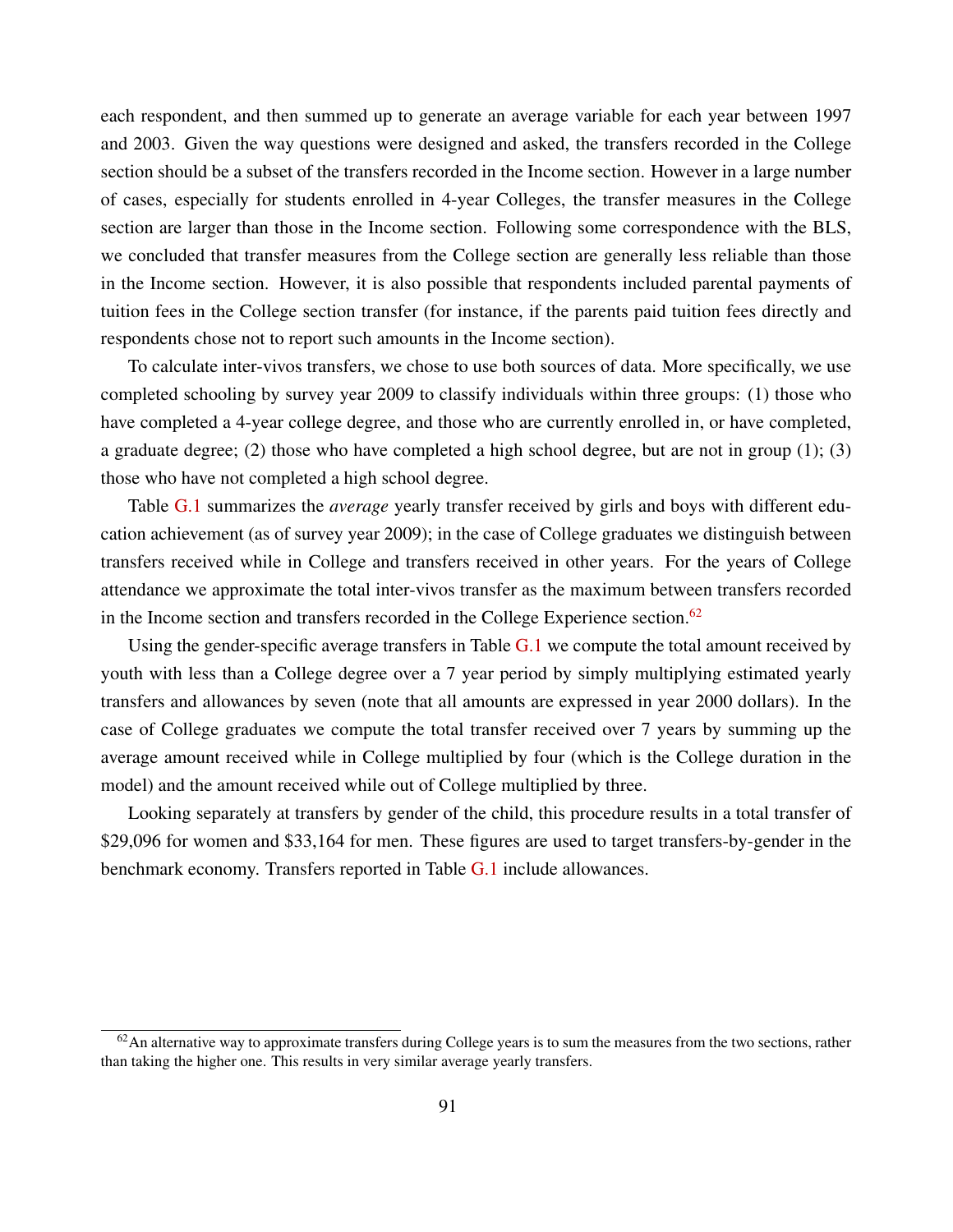|                           | Model     |                  |                  | Data      |  |
|---------------------------|-----------|------------------|------------------|-----------|--|
|                           | Year 2000 | <b>Year 2010</b> | <b>Year 2000</b> | Year 2010 |  |
| Male College Attainment   | 0.29      | 0.35             | 0.29             | 0.34      |  |
| Female College Attainment | 0.28      | 0.35             | 0.28             | 0.34      |  |
| College Wage Premium      | 0.58      | 0.61             | 0.58             | $0.65*$   |  |
| Gender Earnings Gap**     | 0.70      | 0.76             | 0.74             | 0.77      |  |

### Simulation with Year 2010 Parameters

(\*) Due to lack of comparable estimates for 2010, the College-HS premium is based on estimates by [Autor et al.](#page-114-5) [\(2008\)](#page-114-5) for 2005. An alternative estimate by [Autor](#page-114-6) [\(2014\)](#page-114-6), based on a different education grouping, suggests a college-HS premium of about 0.66 log points in 2010.

(\*\*) The gender gap is measured as in [Goldin](#page-59-1) [\(2014\)](#page-59-1). It corresponds to the ratio of median earnings of full-time women to full-time men. We set 2/3 of the equivalent of 40 hours as the full-time threshold (0.225 of the model time endowment).

Table H.1: Predicted and actual college attainment and skill/gender premia in 2010.

# H Extrapolating the Model: 2000 vs 2010

To assess the 'out of sample' performance of the model, we have extrapolated its equilibrium implications to a different time period. In particular, we have set the following parameters to those prevailing in the year 2010: (i) share parameters of different human capital in production; (ii) tuition costs and value of other education expenditures; (iii) credit limits for both subsidized and unsubsidized college loans.<sup>[63](#page-93-0)</sup> Then, keeping all other parameters unchanged, we have computed a new equilibrium allocation to verify how well the model would approximate observed enrollment rates and education/gender premia in 2010. Results, presented in Table [H.1,](#page-70-0) suggest that the model does a very reasonable job in approximating equilibrium outcomes ten years out of sample.

<span id="page-93-0"></span><sup>63</sup>Based on information from the National Centre for Education Statistics, the specific changes are: (i) adjustment of the production technology shares to  $s^{LH} = .15$ ,  $s^{HS} = .36$ ,  $s^{CL} = .49$ ,  $s^{m,LH} = .65$ ,  $s^{m,HS} = .59$ ,  $s^{m,CL} = .59$ ; (ii) tuition growth of roughly \$1, 100 per year between 2000 and 2010 (in year 2000 dollars); (iii) debt limits' expansion to \$19, 000 for subsidized and \$31, 000 for unsubsidized/private loans (expressed in year 2010 dollars, equivalent to 15,447 and 25,203 in year 2000 dollars).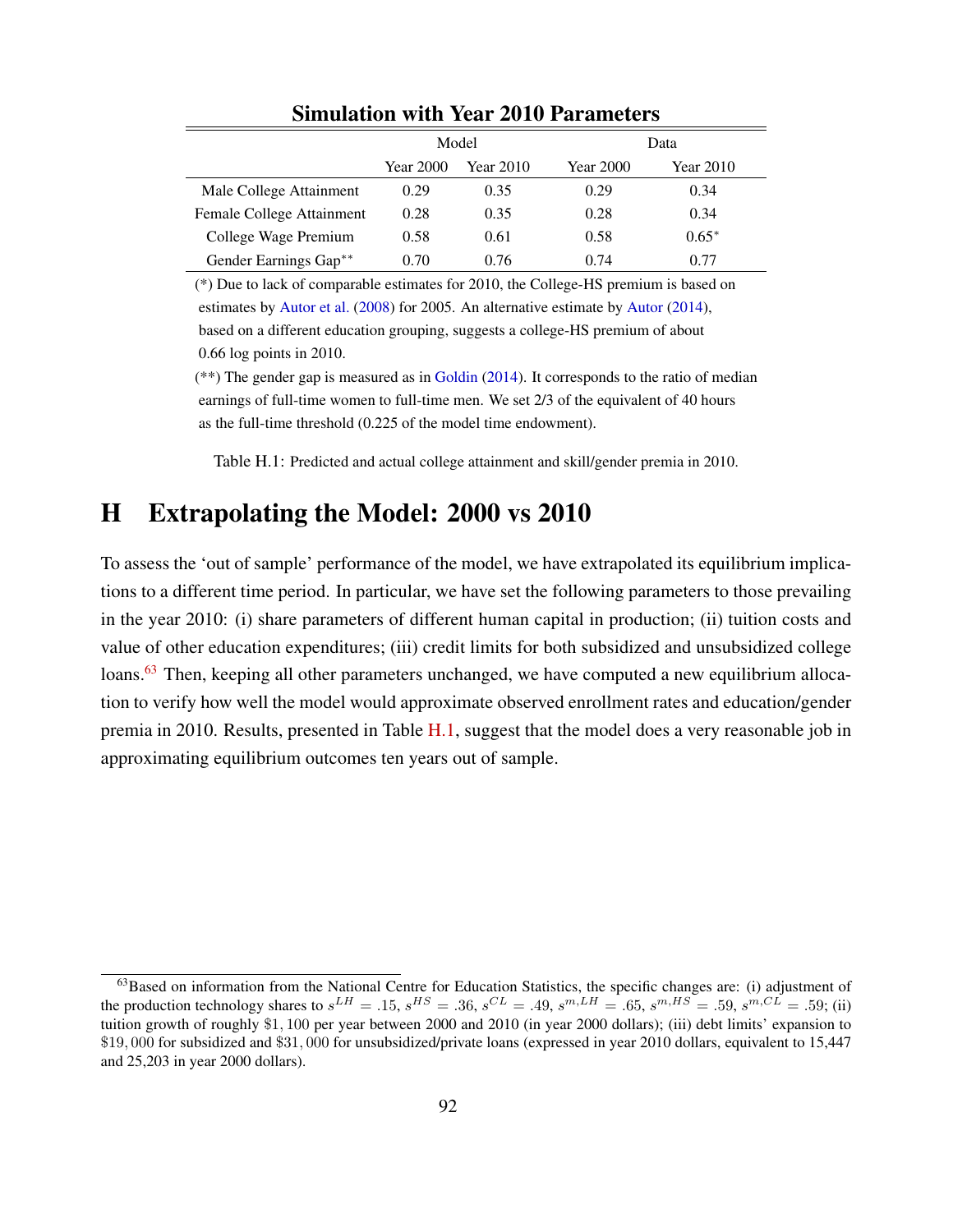### I Welfare Decomposition

To ease notation, in this section it is convenient to augment our state vector with gender, i.e. we let  $x_0^*$  be the initial individual state be  $(g, \theta, \kappa_{\epsilon}, \hat{\boldsymbol{a}}, q)$ . In line with this slight change of notation, we let  $\mu_0^*$  be its stationary equilibrium distribution, and  $\mathcal{V}_0(c, l; x_0^*)$  be the expected lifetime utility of an individual with initial states  $x_0^*$  upon becoming adult, i.e. at the time of its first decision, the Less than High School decision at age  $j = 0$ . This value, defined in equation [\(2.6\)](#page-13-1), takes into account all uncertainty in future adult life with respect to marital matching, income shocks (recall that survival risk is perfectly insured through annuities) and abilities of children. The arguments  $(c, l)$  are meant to capture that this value is inclusive of all future utility coming from the random sequences of individual consumption and leisure before and after marriage, and consumption and leisure of the offsprings at the time of the inter vivos transfer (because of altruism). Finally, let the superscripts 'pre' and 'post' denote the pre-reform and post-reform economies, respectively.

The total ex-ante welfare gain from the policy reform  $(\varphi_{tot})$ , expressed as a leisure-compensated consumption equivalent variation, is

$$
\int_{S_0^*} \mathcal{V}_0\left(\mathbf{c}^{\text{post}}, \mathbf{l}^{\text{post}}; \mathbf{x}_0^*\right) d\mu_0^{*, \text{post}} = \int_{S_0^*} \mathcal{V}_0\left(\left(1 + \varphi_{tot}\right) \mathbf{c}^{\text{pre}}, \mathbf{l}^{\text{pre}}; \mathbf{x}_0^*\right) d\mu_0^{*, \text{pre}}.\tag{I1}
$$

[Benabou](#page-58-0) [\(2002\)](#page-58-0) has proved that this total welfare change of the policy reform, conceptually, can be broken down into three components: (i) a *level* effect of the reform on the level of average consumption, (ii) an *uncertainty* effect on the volatility of the agents' consumption paths that affects welfare because of risk aversion and incomplete markets, and (iii) an *inequality* effect on the equilibrium distribution of initial conditions  $\mu_0$ . As shown in [Floden](#page-114-7) [\(2001\)](#page-114-7), if the utility function is homothetic in its arguments, this decomposition is additive. Our utility function does not satisfy this property though, and thus we have to define one of the three components residually.

We start from the computation of the level effect and denote by  $\mathcal{V}_0(C^{pre}, L^{pre})$  the value function in the pre-reform economy, where each realization of these sequences is replaced by the average consumption and average leisure in the population. Then, the leisure-compensated consumption level differential effect  $\varphi_{lev}$  between the two economies pre and post reform (pre, post) can be defined as:

$$
\mathcal{V}_0(C^{\text{post}}, L^{\text{post}}) = \mathcal{V}_0((1 + \varphi_{lev}) C^{\text{pre}}, L^{\text{pre}}).
$$
\n(12)

Note that in these values there is no heterogeneity left, meaning that  $V_0$  with arguments  $(C, L)$  is the same independently of initial conditions, and there is no uncertainty left because the consumption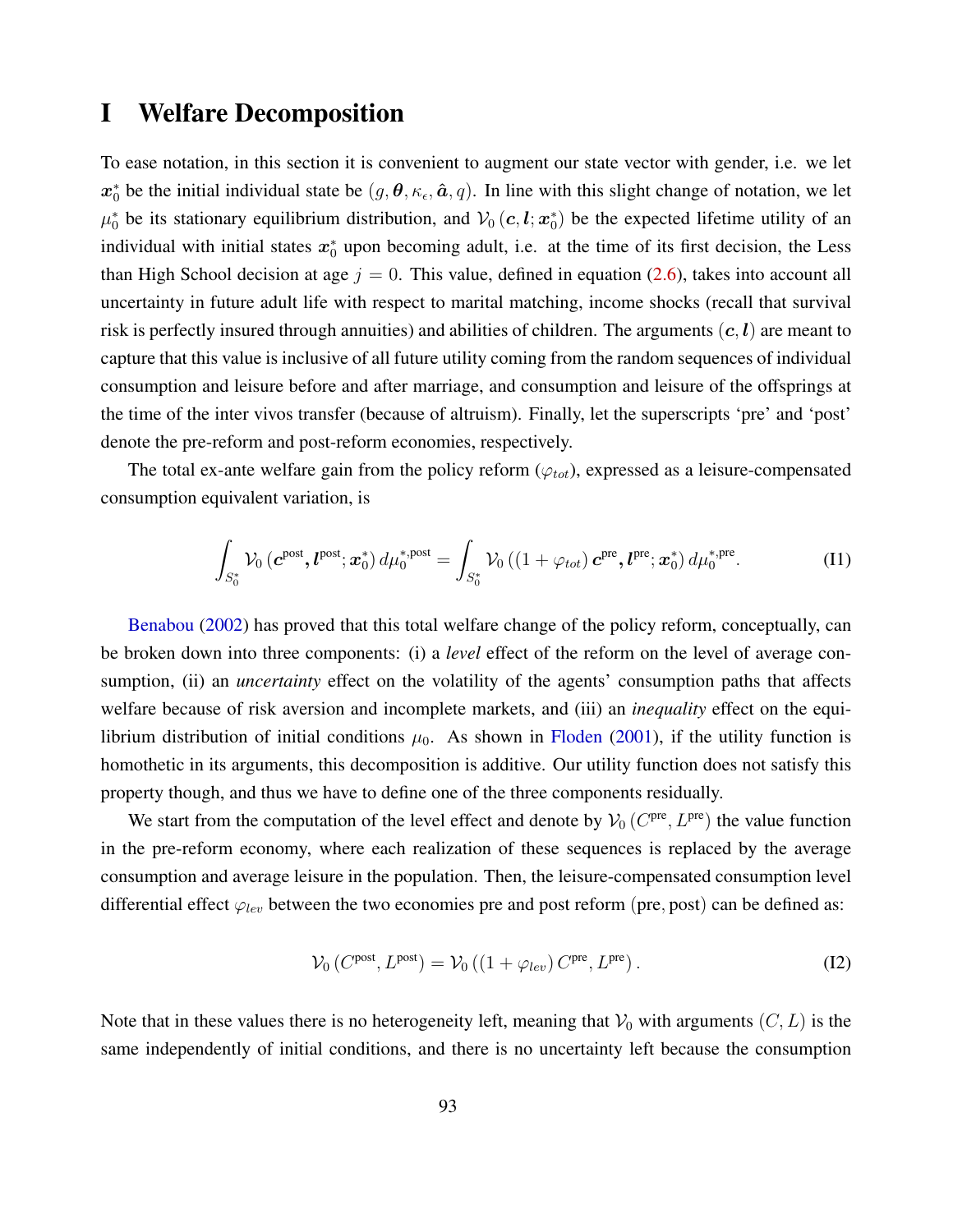and leisure sequences are constant forever and for everyone (individuals, their spouses, and their offsprings). We label  $\varphi_{lev}$ , the level effect of the policy reform.

Next, we compute certainty equivalent consumption for each type  $x_0^*$ , i.e., we replace the random sequence c with a constant vector  $\bar{c}$  for each  $x_0^*$  such that:

$$
\mathcal{V}_0\left(\bar{c}\left(\boldsymbol{x}_0^*\right),\boldsymbol{l};\boldsymbol{x}_0^*\right)=\mathcal{V}_0\left(\boldsymbol{c},\boldsymbol{l};\boldsymbol{x}_0^*\right).
$$
 (I3)

This certainty equivalent calculation compensates for consumption uncertainty in individual income and income of the spouse, through risk in marital matching.<sup>[64](#page-95-0)</sup> Next, we calculate the average certainty equivalent consumption in the population in economy  $j \in \{pre, post\}$ :

$$
\bar{C}^j = \int_{S_0^*} \bar{c} \left( \boldsymbol{x}_0^* \right) d\mu_0^{*,j}
$$

And we compute the average welfare cost of uncertainty in our economy as:

$$
\mathcal{V}_0\left(\overline{C}^j,L^j\right) = \mathcal{V}_0\left(\left(1-p_{unc}\right)C^j,L^j\right).
$$

We do it for both economies  $j \in \{pre, post\}$ , and calculate the welfare gain from reduced uncertainty, or the uncertainty effect, of the policy reform as:

$$
\varphi_{unc} = \frac{1 - p_{unc}^{\text{post}}}{1 - p_{unc}^{\text{pre}}} - 1.
$$
\n(14)

In order to obtain an additive decomposition, we then define *residually* the welfare gain from reduced inequality as:

$$
\tilde{\varphi}_{ine} = \frac{1 + \varphi_{tot}}{(1 + \varphi_{lev}) (1 + \varphi_{unc})} - 1.
$$

We also performed an independent check that this residual component is close to its exact counterpart  $\varphi_{\text{ine}}$  as follows. Define the cost of inequality in initial conditions in economy j as:

<span id="page-95-1"></span>
$$
\int_{S_0^*} \mathcal{V}_0\left(\bar{c}\left(\bm{x}_0^*\right), L^j; \bm{x}_0^*\right) d\mu_0^{j,*} = \mathcal{V}_0\left(\left(1 - p_{ine}^j\right)\bar{C}^j, L^j\right). \tag{I5}
$$

<span id="page-95-0"></span> $64$ We follow [Floden](#page-114-7) [\(2001\)](#page-114-7) and, in the left hand side of [\(I3\)](#page-77-0) we do not allow individuals to re-optimize their leisure in the counterfactual where we replace their random sequence of consumption with the certainty equivalent value. We have verified that our calculations are robust to this choice.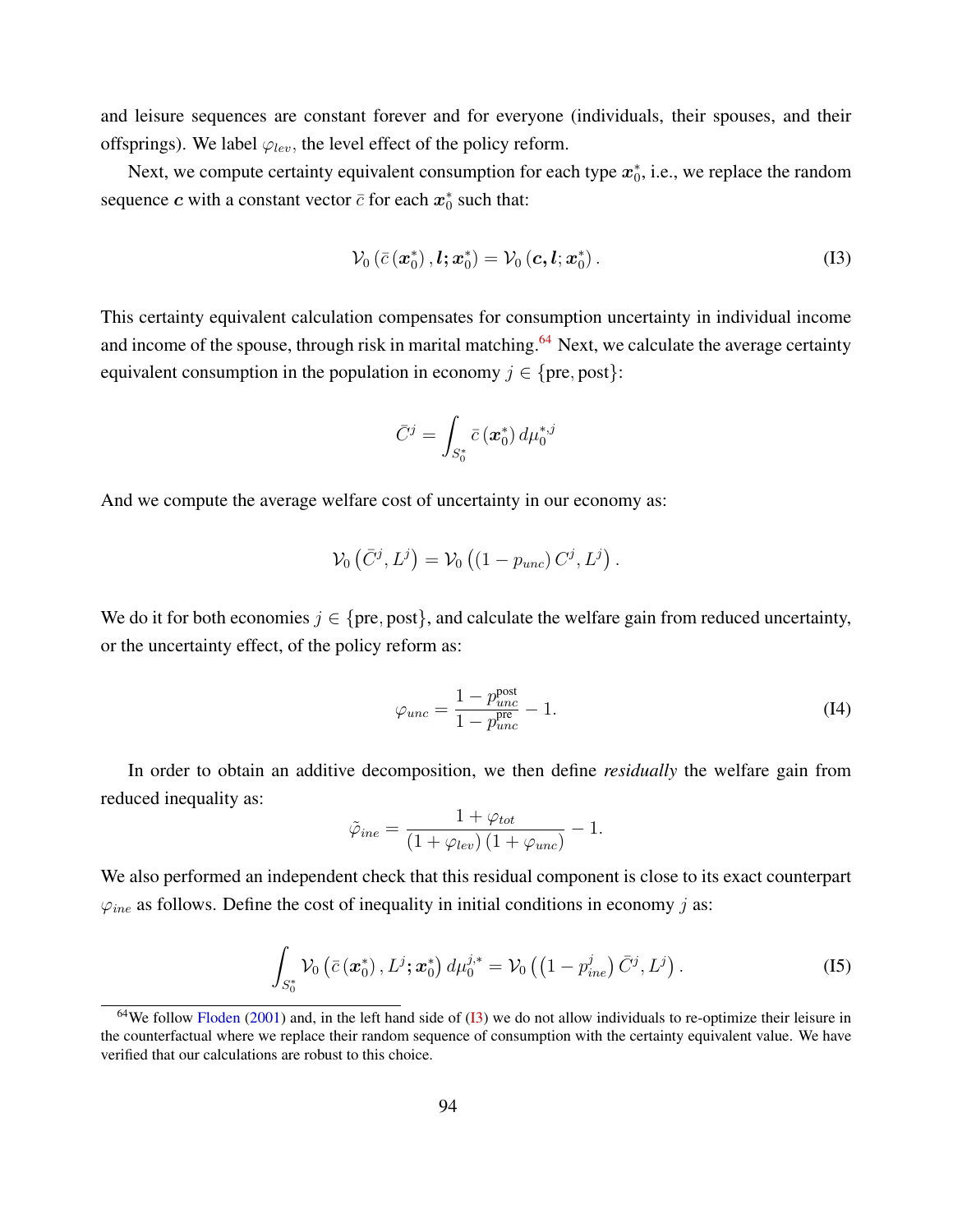Note that here we are using the certainty equivalent in the left-hand side of [\(I5\)](#page-95-1) and therefore the concavity of  $V_0$  captures only the reduction in value due to dispersion in  $x_0^*$  not to uncertainty in the consumption sequences. We do this calculation in both the pre and post reform economy, and define the exact welfare gain of reduced inequality as:

$$
\varphi_{ine} = \frac{1 - p_{ine}^{\text{post}}}{1 - p_{ine}^{\text{pre}}} - 1.
$$
\n
$$
(I6)
$$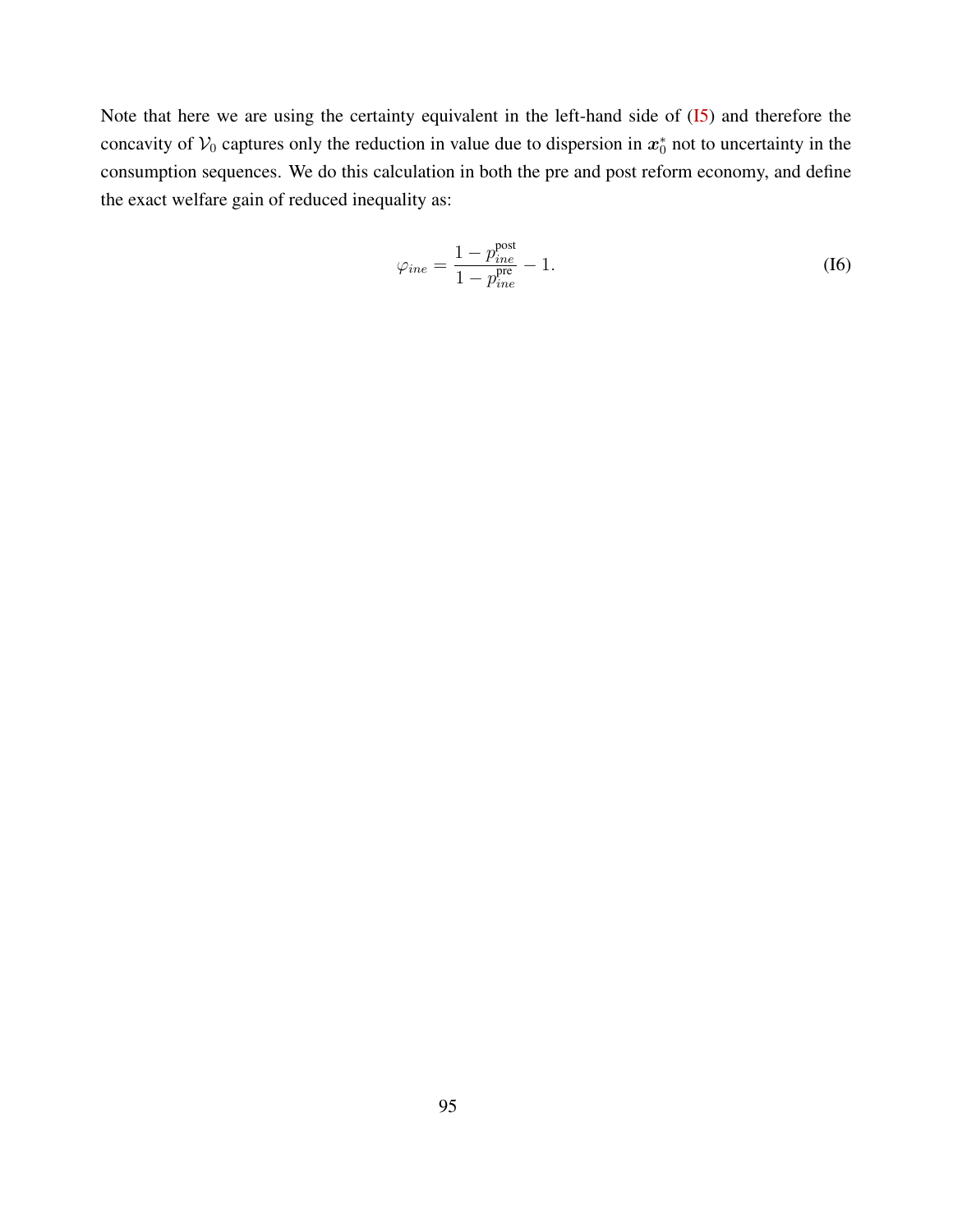# J Policy Experiments

This Appendix reports additional outcomes of all the policy experiments on government financial aid to college students described in Section [5](#page-41-0) in the main text.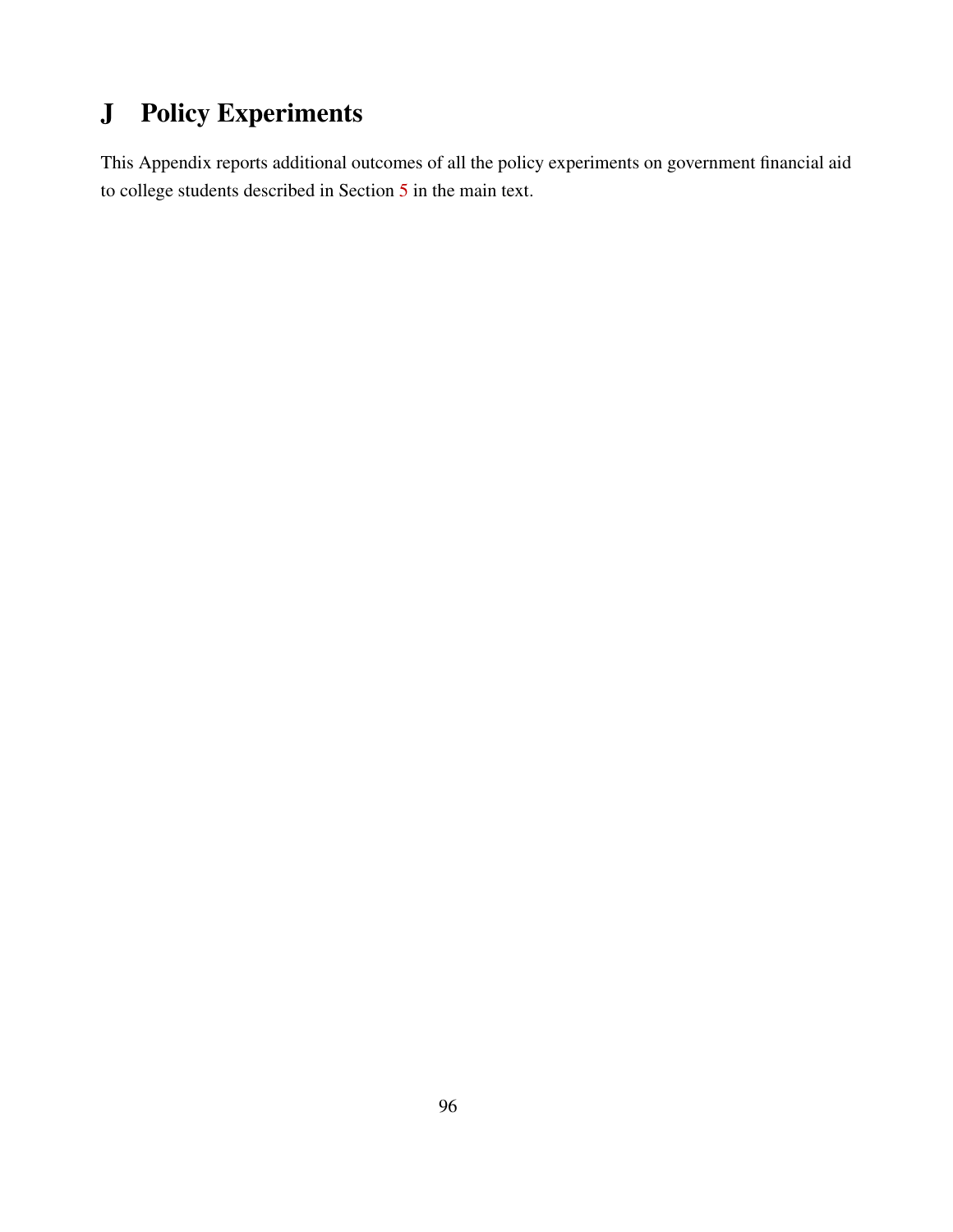| Group                     | Benchmark | P.E. Short-run | G.E. Long-run |
|---------------------------|-----------|----------------|---------------|
| Male                      | 0.294     | 0.191          | 0.267         |
| Female                    | 0.280     | 0.194          | 0.248         |
| $\theta_{coq}$ tercile 1  | 0.048     | 0.020          | 0.050         |
| $\theta_{coq}$ tercile 2  | 0.216     | 0.122          | 0.190         |
| $\theta_{coq}$ tercile 3  | 0.528     | 0.380          | 0.482         |
| $\theta_{non}$ tercile 1  | 0.195     | 0.113          | 0.164         |
| $\theta_{non}$ tercile 2  | 0.286     | 0.190          | 0.254         |
| $\theta_{non}$ tercile 3  | 0.387     | 0.280          | 0.365         |
| $q=1$                     | 0.235     | 0.076          | 0.137         |
| $q=2$                     | 0.296     | 0.240          | 0.255         |
| $q=3$                     | 0.385     | 0.385          | 0.449         |
| Inter Vivos Tr. tercile 1 | 0.168     | 0.012          | 0.016         |
| Inter Vivos Tr. tercile 2 | 0.141     | 0.005          | 0.048         |
| Inter Vivos Tr. tercile 3 | 0.552     | 0.560          | 0.710         |
| Parent's Net Worth ter. 1 | 0.205     | 0.046          | 0.076         |
| Parent's Net Worth ter. 2 | 0.257     | 0.148          | 0.219         |
| Parent's Net Worth ter. 3 | 0.399     | 0.383          | 0.479         |
| Parent's Income tercile 1 | 0.183     | 0.031          | 0.064         |
| Parent's Income tercile 2 | 0.229     | 0.122          | 0.194         |
| Parent's Income tercile 3 | 0.449     | 0.423          | 0.516         |
| Mother's Education LH     | 0.136     | 0.038          | 0.064         |
| Mother's Education HS     | 0.226     | 0.125          | 0.194         |
| Mother's Education CL     | 0.488     | 0.408          | 0.525         |
| Father's Education LH     | 0.154     | 0.041          | 0.074         |
| Father's Education HS     | 0.228     | 0.125          | 0.198         |
| Father's Education CL     | 0.464     | 0.393          | 0.489         |

Removal of Student Loans - Panel A (Enrollment)

Table J.1: Response of college enrollment to the elimination of federal student loans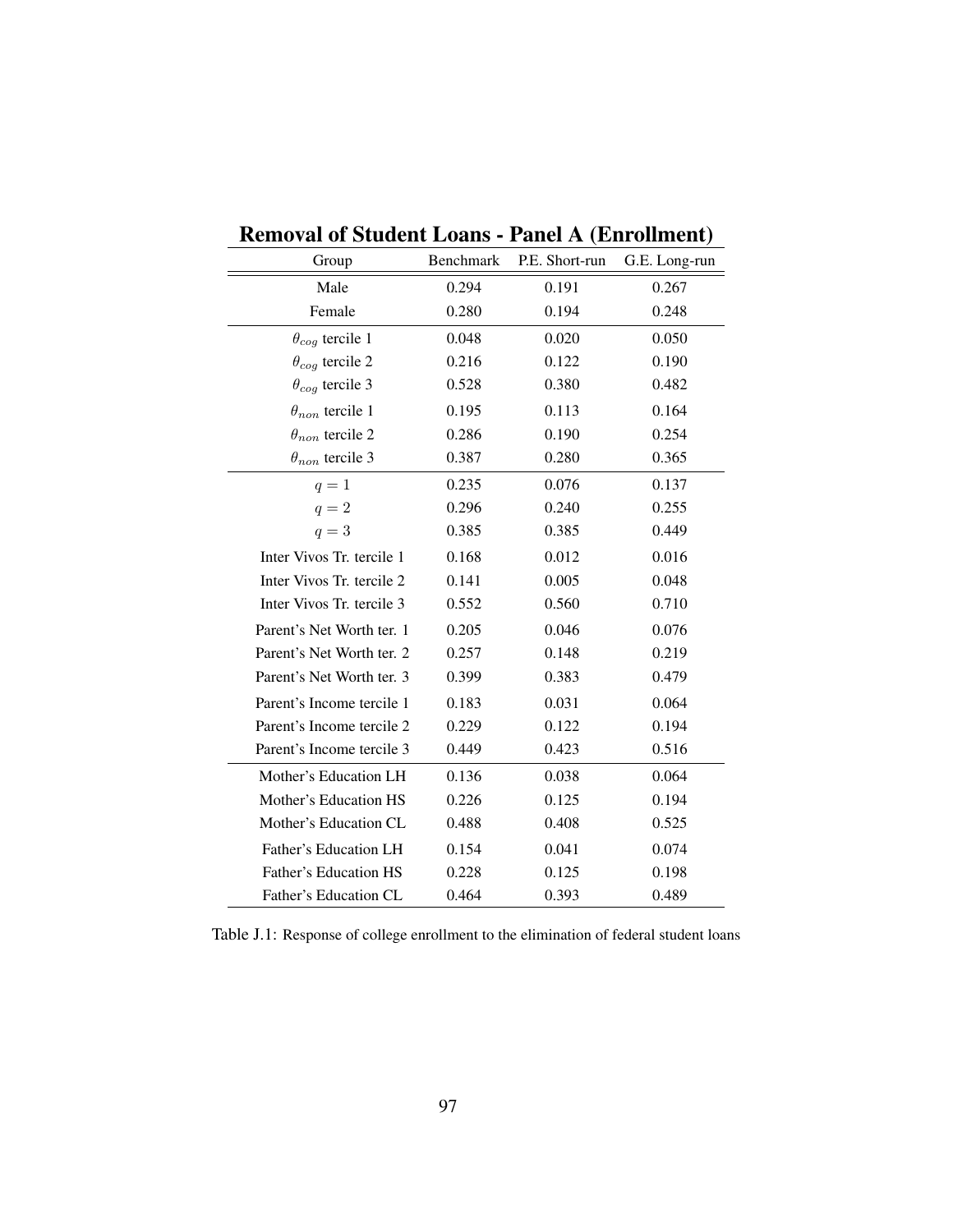|                                             | Benchmark | P.E. Short-run | G.E. Long-run |
|---------------------------------------------|-----------|----------------|---------------|
| Wealth Coef. of Variation                   | 1.114     |                | 1.067         |
| Gender log-Wage Gap                         | 0.341     |                | 0.342         |
| Labor Income Tax Rate                       | 0.270     |                | 0.280         |
| % $\Delta \overline{\theta}_{coq}$          |           |                | $-0.39%$      |
| $% \triangle$ GDP                           |           |                | $-1.98%$      |
| Total Welfare CEV $(\varphi_{tot})$         |           |                | $-2.84%$      |
| Level component $(\varphi_{lev})$           |           |                | $-1.84%$      |
| Uncertainty component $(\varphi_{unc})$     |           |                | $+0.54\%$     |
| Inequality component $(\varphi_{ine})$      |           |                | $-1.56%$      |
| <b>High School Graduation Rate</b>          | 0.862     |                | 0.858         |
| $\Delta\%$ Avg Student Labor                |           | $+5.08\%$      | $+6.69\%$     |
| Male CL Price Premium*                      | 0.2851    |                | 0.3407        |
| Female CL Price Premium*                    | 0.3055    |                | 0.3621        |
| $\Delta\%$ Male CL Lifetime Earnings**      |           |                | $+2.83%$      |
| $\Delta\%$ Female CL Lifetime Earnings**    |           |                | $+4.39\%$     |
| $\Delta\%$ Male HS Lifetime Earnings**      |           |                | $-1.22%$      |
| $\Delta\%$ Female HS Lifetime Earnings**    |           |                | $-1.28%$      |
| <b>IVT</b> to Parental Wealth Ratio - Men   | 0.231     | 0.236          | .238          |
| <b>IVT</b> to Parental Wealth Ratio - Women | 0.203     | 0.210          | .205          |

Removal of Student Loans - Panel B (Aggregates)

Table J.2: Response of aggregate variables to the elimination of federal student loans. (\*) The 'college price premium' is the difference in the price per unit of human capital supplied relative to HS workers. (\*\*) The discounted earnings of an individual with median characteristics and a spouse with median characteristics.

|         |                |            | ັ<br>$\overline{\phantom{a}}$ |
|---------|----------------|------------|-------------------------------|
|         | P.E. Short-run |            | G.E. Long-run                 |
|         | \$ change      | $%$ change | \$ change<br>$%$ change       |
| Average | $+5,337$       | $+8.55\%$  | $+3.444$<br>$+5.52\%$         |
| Male    | $+5,486$       | $+8.53\%$  | $+7.22\%$<br>$+4,645$         |
| Female  | $+5,214$       | $+8.63\%$  | $+2,105$<br>$+3.48\%$         |
| $q=1$   | $+5,224$       | $+49.1%$   | $+10,162$<br>$+95.4%$         |
| $q=2$   | $+10,516$      | $+20.2\%$  | $+11,850$<br>$+22.8%$         |
| $q=3$   | $\theta$       | $+0\%$     | $-19,536$<br>$-14.6\%$        |

Removal of Student Loans - Panel C (Crowding In/Out)

Table J.3: Crowding in/out of inter vivos transfers in response to the elimination of federal student loans. This table reports change in average inter vivos transfers received by individuals who finish college in both the benchmark and experiment.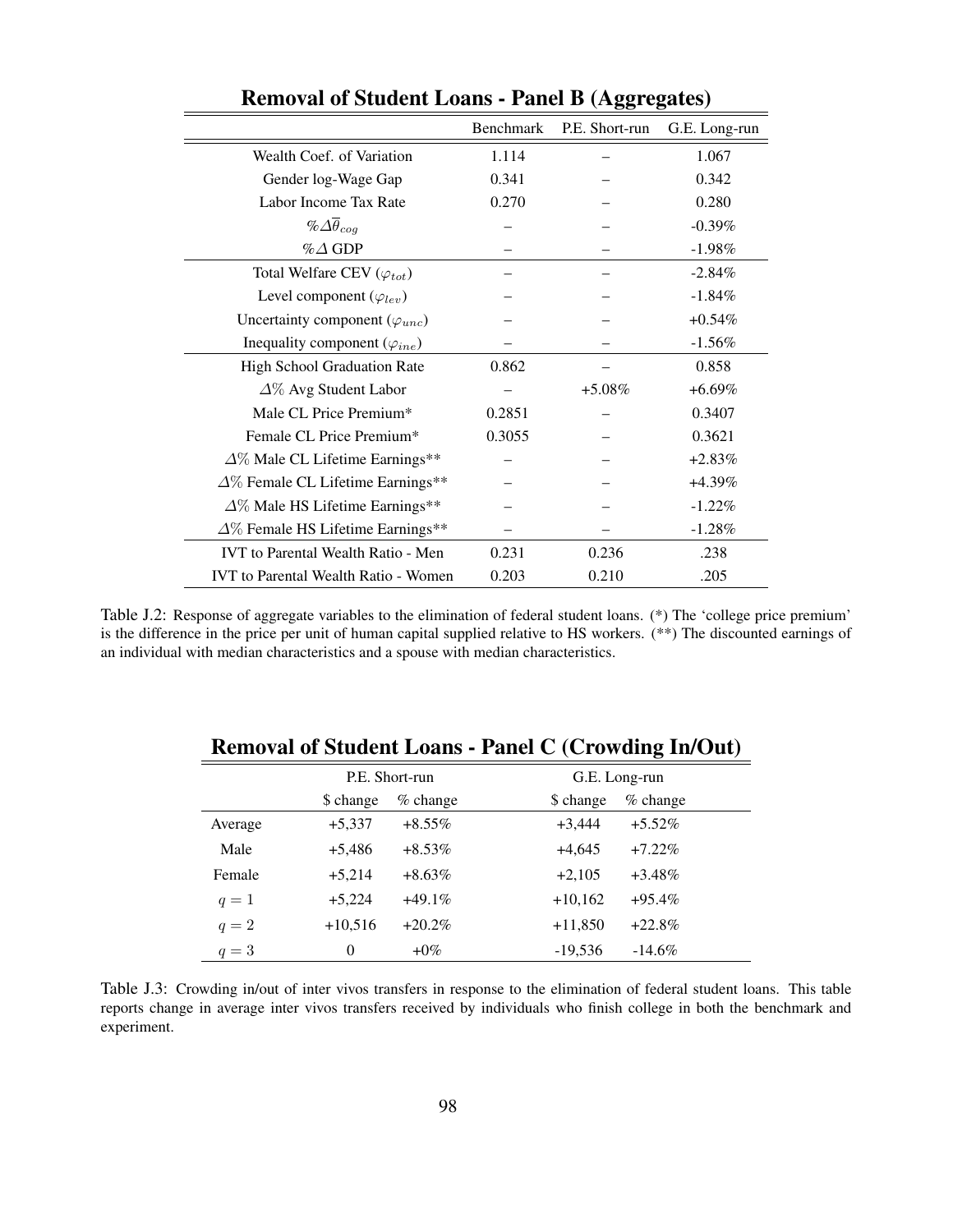| Group                        | Benchmark | P.E. Short-run | G.E. Long-run |
|------------------------------|-----------|----------------|---------------|
| Male                         | 0.294     | 0.212          | 0.268         |
| Female                       | 0.280     | 0.210          | 0.248         |
| $\theta_{cog}$ tercile 1     | 0.048     | 0.022          | 0.048         |
| $\theta_{coq}$ tercile 2     | 0.216     | 0.128          | 0.187         |
| $\theta_{cog}$ tercile 3     | 0.528     | 0.422          | 0.489         |
| $\theta_{non}$ tercile 1     | 0.195     | 0.137          | 0.177         |
| $\theta_{non}$ tercile 2     | 0.286     | 0.211          | 0.249         |
| $\theta_{non}$ tercile 3     | 0.387     | 0.290          | 0.358         |
| $q=1$                        | 0.235     | 0.094          | 0.136         |
| $q=2$                        | 0.296     | 0.282          | 0.297         |
| $q=3$                        | 0.385     | 0.384          | 0.436         |
| Inter Vivos Tr. tercile 1    | 0.168     | 0.027          | 0.055         |
| Inter Vivos Tr. tercile 2    | 0.141     | 0.030          | 0.088         |
| Inter Vivos Tr. tercile 3    | 0.552     | 0.575          | 0.631         |
| Parent's Net Worth ter. 1    | 0.205     | 0.073          | 0.104         |
| Parent's Net Worth ter. 2    | 0.257     | 0.174          | 0.204         |
| Parent's Net Worth ter. 3    | 0.399     | 0.385          | 0.467         |
| Parent's Income tercile 1    | 0.183     | 0.064          | 0.098         |
| Parent's Income tercile 2    | 0.229     | 0.139          | 0.183         |
| Parent's Income tercile 3    | 0.449     | 0.429          | 0.494         |
| Mother's Education LH        | 0.136     | 0.061          | 0.095         |
| Mother's Education HS        | 0.226     | 0.142          | 0.195         |
| Mother's Education CL        | 0.488     | 0.427          | 0.507         |
| Father's Education LH        | 0.154     | 0.066          | 0.102         |
| <b>Father's Education HS</b> | 0.228     | 0.142          | 0.196         |
| Father's Education CL        | 0.464     | 0.412          | 0.479         |

Removal of Tuition Grants - Panel A (Enrollment)

Table J.4: Response of college enrollment to the elimination of federal tuition grants.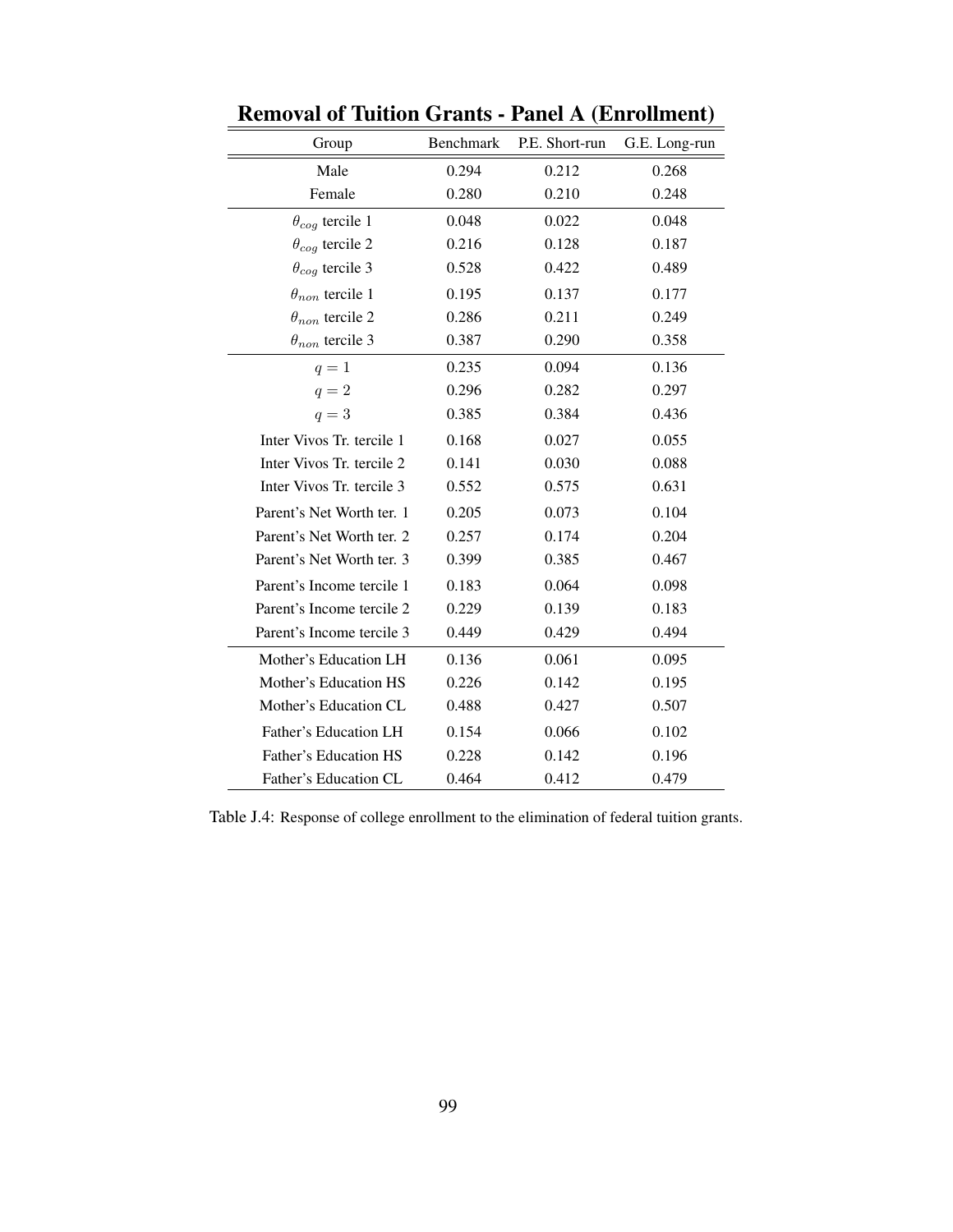|                                             | <b>Benchmark</b> | P.E. Short-run | G.E. Long-run |
|---------------------------------------------|------------------|----------------|---------------|
| Wealth Coef. of Variation                   | 1.114            |                | 1.094         |
| Gender log-Wage Gap                         | 0.341            |                | 0.344         |
| Labor Income Tax Rate                       | 0.270            |                | 0.278         |
| $\% \Delta \overline{\theta}_{coq}$         |                  |                | $-41%$        |
| $% \triangle$ GDP                           |                  |                | $-1.97%$      |
| Total Welfare CEV $(\varphi_{tot})$         |                  |                | $-2.81%$      |
| Level component $(\varphi_{lev})$           |                  |                | $-2.42%$      |
| Uncertainty component $(\varphi_{unc})$     |                  |                | $+1.31%$      |
| Inequality component $(\varphi_{ine})$      |                  |                | $-1.69\%$     |
| High School Graduation Rate                 | 0.862            |                | 0.858         |
| $\Delta\%$ Avg Student Labor                |                  | $+5.85%$       | $+0.62%$      |
| Male CL Price Premium*                      | 0.2851           |                | 0.3307        |
| Female CL Price Premium*                    | 0.3055           |                | 0.3597        |
| $\Delta\%$ Male CL Lifetime Earnings**      |                  |                | $+2.29%$      |
| $\Delta\%$ Female CL Lifetime Earnings**    |                  |                | $+3.82\%$     |
| $\Delta\%$ Male HS Lifetime Earnings**      |                  |                | $-1.41%$      |
| $\Delta\%$ Female HS Lifetime Earnings**    |                  |                | $-1.73%$      |
| <b>IVT</b> to Parental Wealth Ratio - Men   | 0.231            | 0.232          | .228          |
| <b>IVT</b> to Parental Wealth Ratio - Women | 0.203            | 0.206          | .202          |

Removal of Tuition Grants - Panel B (Aggregates)

Table J.5: Response of aggregate variables to the elimination of federal tuition grants. (\*) The 'college price premium' is the log-difference in the price per unit of human capital supplied Relative to HS workers. (\*\*) Discounted lifetime earnings of an individual with median characteristics and a spouse with median characteristics.

|         |           |                | 78<br>-- - ,            |
|---------|-----------|----------------|-------------------------|
|         |           | P.E. Short-run | G.E. Long-run           |
|         | \$ change | $%$ change     | $%$ change<br>\$ change |
| Average | $+2,573$  | $+4.12%$       | $+0.04\%$<br>$+23$      |
| Male    | $+2,502$  | $+3.89\%$      | $+1.07\%$<br>$+685$     |
| Female  | $+2,681$  | $+4.44\%$      | $-1.29\%$<br>$-776$     |
| $q=1$   | $+3,250$  | $+30.5%$       | $+3,594$<br>$+33.8\%$   |
| $q=2$   | $+1,048$  | $+2.01\%$      | $-2.71\%$<br>$-1,411$   |
| $q=3$   | $+15$     | $+0.01\%$      | $-8.59\%$<br>$-11,480$  |

Removal of Tuition Grants - Panel C (Crowding In/Out)

Table J.6: Crowding in/out of inter vivos transfers in response to the elimination of federal tuition grants. This table reports change in average inter vivos transfers received by individuals who finish college in both the benchmark and experiment.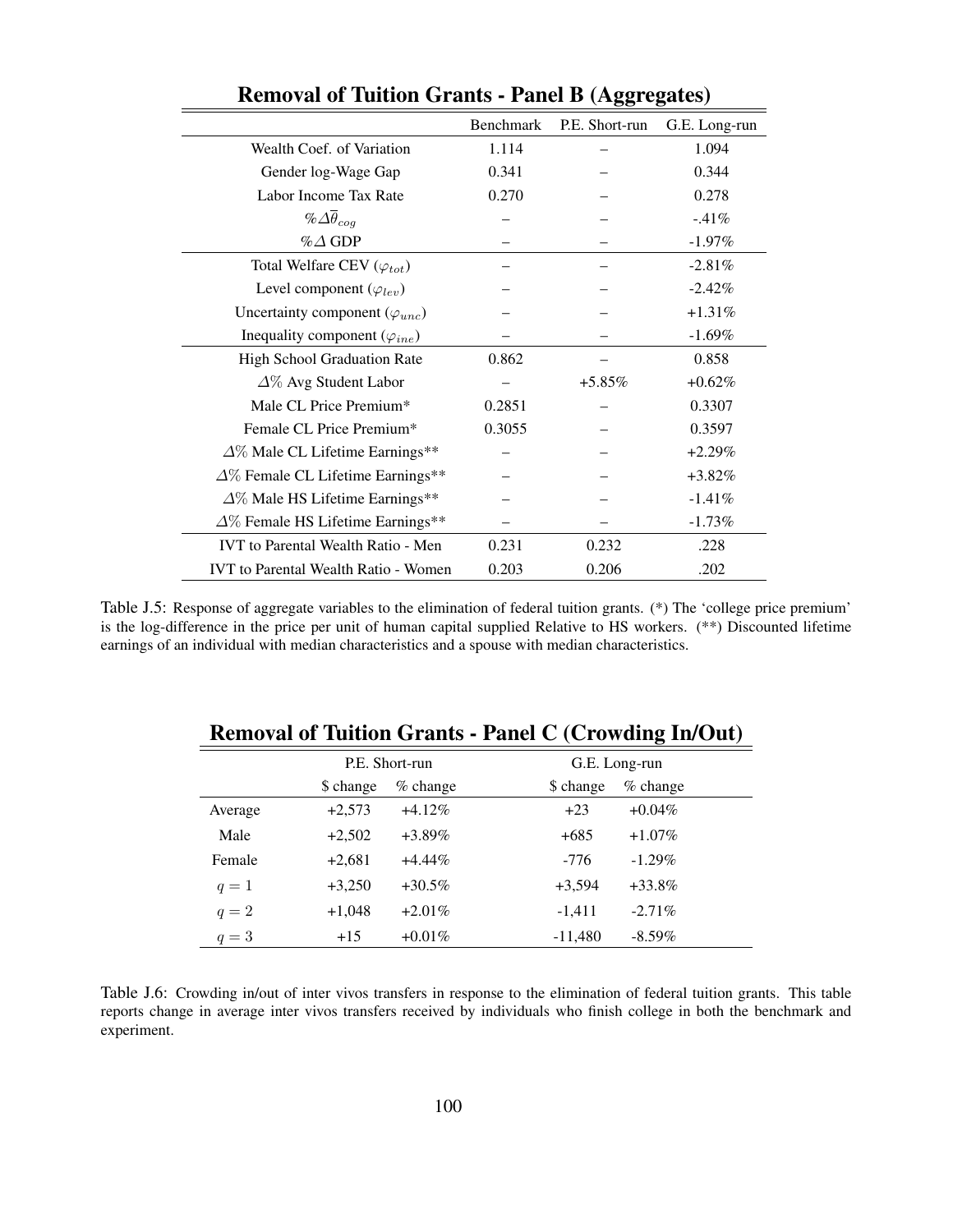| Group                     | <b>Benchmark</b> | P.E. Short-run | G.E. Long-run |
|---------------------------|------------------|----------------|---------------|
| Male                      | 0.294            | 0.148          | 0.246         |
| Female                    | 0.280            | 0.148          | 0.227         |
| $\theta_{cog}$ tercile 1  | 0.048            | 0.019          | 0.069         |
| $\theta_{coq}$ tercile 2  | 0.216            | 0.110          | 0.198         |
| $\theta_{cog}$ tercile 3  | 0.528            | 0.278          | 0.414         |
| $\theta_{non}$ tercile 1  | 0.195            | 0.095          | 0.152         |
| $\theta_{non}$ tercile 2  | 0.286            | 0.142          | 0.241         |
| $\theta_{non}$ tercile 3  | 0.387            | 0.213          | 0.323         |
| $q=1$                     | 0.235            | 0.008          | 0.037         |
| $q=2$                     | 0.296            | 0.203          | 0.241         |
| $q=3$                     | 0.385            | 0.384          | 0.512         |
| Inter Vivos Tr. tercile 1 | 0.168            | 0.000          | 0.001         |
| Inter Vivos Tr. tercile 2 | 0.141            | 0.001          | 0.008         |
| Inter Vivos Tr. tercile 3 | 0.552            | 0.443          | 0.700         |
| Parent's Net Worth ter. 1 | 0.205            | 0.004          | 0.008         |
| Parent's Net Worth ter. 2 | 0.257            | 0.076          | 0.144         |
| Parent's Net Worth ter. 3 | 0.399            | 0.364          | 0.558         |
| Parent's Income tercile 1 | 0.183            | 0.004          | 0.012         |
| Parent's Income tercile 2 | 0.229            | 0.044          | 0.133         |
| Parent's Income tercile 3 | 0.449            | 0.397          | 0.564         |
| Mother's Education LH     | 0.136            | 0.026          | 0.048         |
| Mother's Education HS     | 0.226            | 0.084          | 0.182         |
| Mother's Education CL     | 0.488            | 0.342          | 0.507         |
| Father's Education LH     | 0.154            | 0.021          | 0.048         |
| Father's Education HS     | 0.228            | 0.082          | 0.184         |
| Father's Education CL     | 0.464            | 0.336          | 0.480         |

Removal of Grants and Loans - Panel A (Enrollment)

Table J.7: Response of college enrollment to the elimination of federal grants and federal student loans.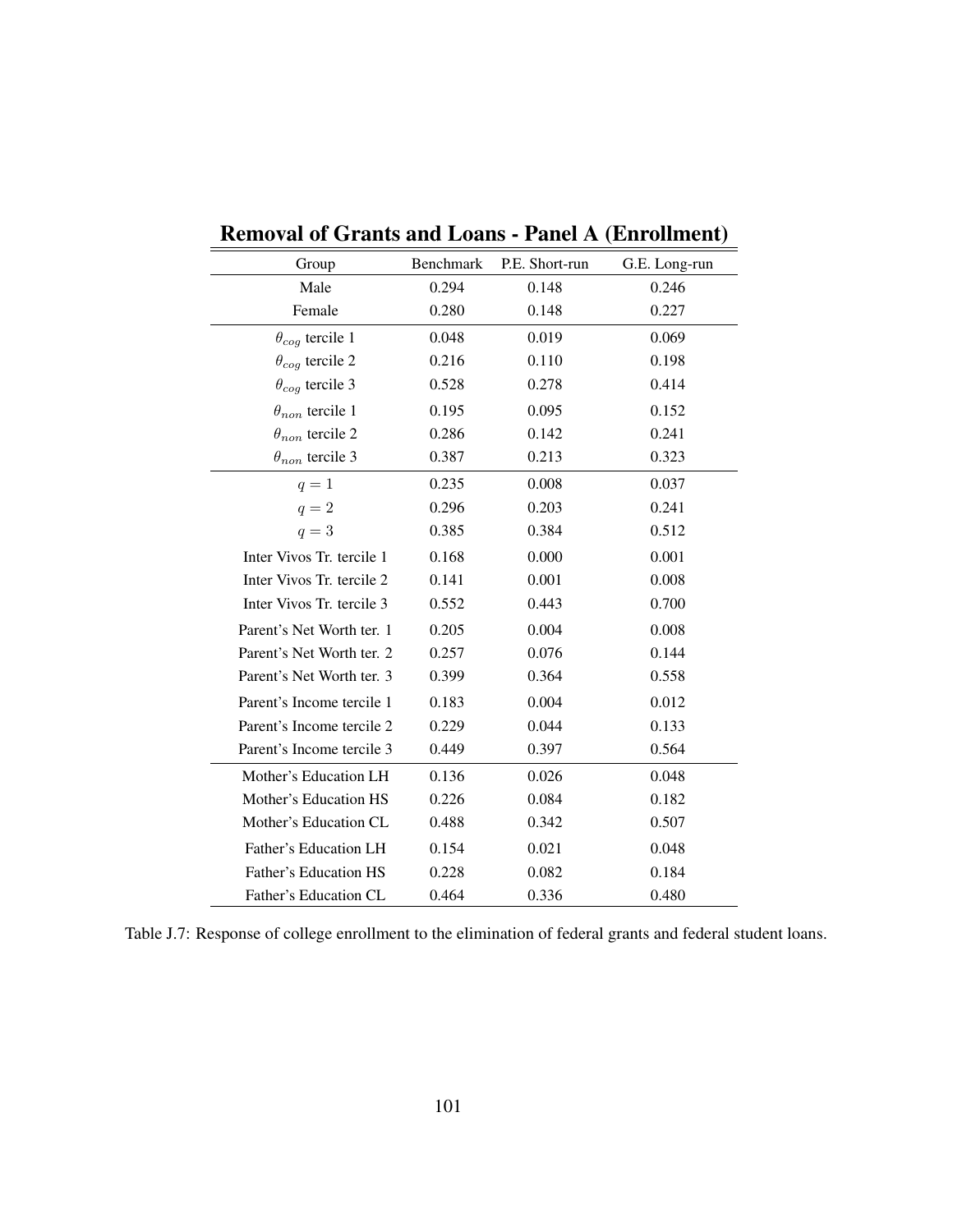|                                           | Benchmark | P.E. Short-run | G.E. - Long-run |
|-------------------------------------------|-----------|----------------|-----------------|
| Wealth Coef. of Variation                 | 1.114     |                | 1.056           |
| Gender log-Wage Gap                       | 0.341     |                | 0.343           |
| Labor Income Tax Rate                     | 0.270     |                | 0.289           |
| % $\Delta \overline{\theta}_{coq}$        |           |                | $-0.82%$        |
| $% \triangle$ GDP                         |           |                | $-4.10%$        |
| Total Welfare CEV $(\varphi_{tot})$       |           |                | $-5.81%$        |
| Level component $(\varphi_{lev})$         |           |                | $-4.51%$        |
| Uncertainty component $(\varphi_{unc})$   |           |                | $+1.31\%$       |
| Inequality component $(\varphi_{ine})$    |           |                | $-2.63%$        |
| High School Graduation Rate               | 0.862     |                | 0.865           |
| $\Delta\%$ Avg Student Labor              |           | $-11.2%$       | $-2.76%$        |
| Male CL Price Premium*                    | 0.2851    |                | 0.3834          |
| Female CL Price Premium*                  | 0.3055    |                | 0.4021          |
| $\Delta\%$ Male CL Lifetime Earnings**    |           |                | $+3.50\%$       |
| $\Delta\%$ Female CL Lifetime Earnings**  |           |                | $+5.31%$        |
| $\Delta\%$ Male HS Lifetime Earnings**    |           |                | $-2.68%$        |
| $\Delta\%$ Female HS Lifetime Earnings**  |           |                | $-2.85%$        |
| <b>IVT</b> to Parental Wealth Ratio - Men | 0.231     | 0.232          | .228            |
| IVT to Parental Wealth Ratio - Women      | 0.203     | 0.204          | .202            |

Removal of Grants and Loans - Panel B (Aggregates)

Table J.8: Response of aggregate variables to elimination of federal grants and federal loans. (\*) The 'college price premium' is the difference in the price per unit of human capital supplied relative to HS workers. (\*\*) The discounted earnings of an individual with median characteristics and a spouse with median characteristics.

|         |           | P.E. Short-run | G.E. Long-run           |
|---------|-----------|----------------|-------------------------|
|         | \$ change | $%$ change     | \$ change<br>$%$ change |
| Average | +2,487    | $+3.98\%$      | $-2,260$<br>$-3.62\%$   |
| Male    | $+2.260$  | $+3.51\%$      | $-1,569$<br>$-2.44\%$   |
| Female  | $+2,763$  | $+4.57\%$      | $-2,999$<br>$-4.97\%$   |
| $q=1$   | $+2,778$  | $+26.1\%$      | $+15.1\%$<br>$+1,604$   |
| $q=2$   | $+10,965$ | $+21.1\%$      | $+12,224$<br>$+23.5\%$  |
| $q=3$   | $+15$     | $+0.01\%$      | $-32.094$<br>$-24.0\%$  |

Removal of Grants and Loans - Panel C (Crowding In/Out)

Table J.9: Crowding in/out of inter vivos transfers in response to the elimination of all federal grants and federal student loans. This table reports change in average inter vivos transfers received by individuals who finish college in both the benchmark and experiment.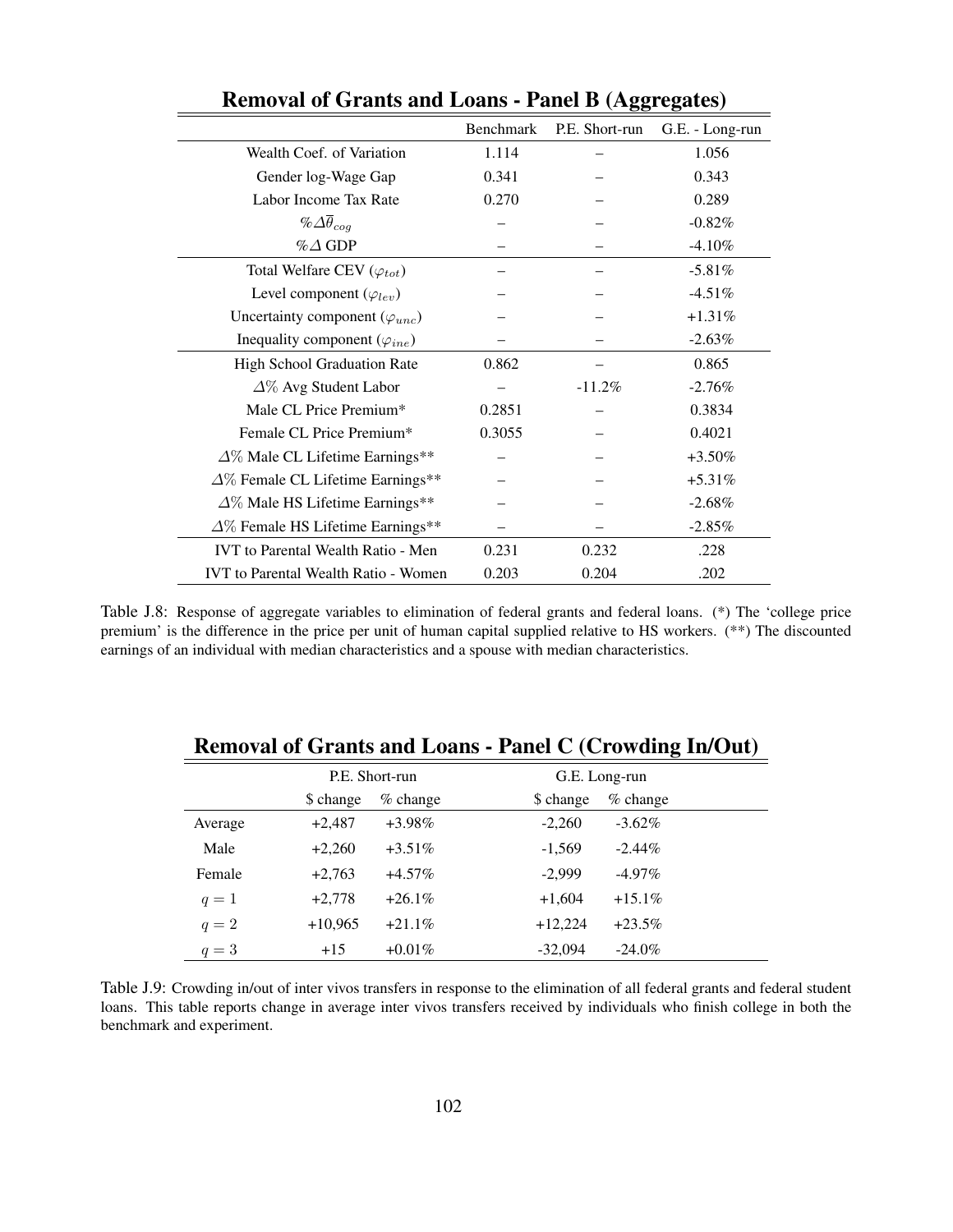| Group                        | Benchmark | P.E. Short-run | G.E. Long-run |
|------------------------------|-----------|----------------|---------------|
| Male                         | 0.294     |                | 0.317         |
| Female                       | 0.280     |                | 0.300         |
| $\theta_{cog}$ tercile 1     | 0.048     |                | 0.056         |
| $\theta_{coq}$ tercile 2     | 0.216     |                | 0.239         |
| $\theta_{cog}$ tercile 3     | 0.528     |                | 0.552         |
| $\theta_{non}$ tercile 1     | 0.195     |                | 0.219         |
| $\theta_{non}$ tercile 2     | 0.286     |                | 0.310         |
| $\theta_{non}$ tercile 3     | 0.387     |                | 0.403         |
| $q=1$                        | 0.235     |                | 0.268         |
| $q=2$                        | 0.296     |                | 0.322         |
| $q=3$                        | 0.385     |                | 0.379         |
| Inter Vivos Tr. tercile 1    | 0.168     |                | 0.220         |
| Inter Vivos Tr. tercile 2    | 0.141     |                | 0.239         |
| Inter Vivos Tr. tercile 3    | 0.552     |                | 0.467         |
| Parent's Net Worth ter. 1    | 0.205     |                | 0.238         |
| Parent's Net Worth ter. 2    | 0.257     |                | 0.294         |
| Parent's Net Worth ter. 3    | 0.399     |                | 0.394         |
| Parent's Income tercile 1    | 0.183     |                | 0.229         |
| Parent's Income tercile 2    | 0.229     |                | 0.257         |
| Parent's Income tercile 3    | 0.449     |                | 0.440         |
| Mother's Education LH        | 0.136     |                | 0.164         |
| Mother's Education HS        | 0.226     |                | 0.251         |
| Mother's Education CL        | 0.488     |                | 0.481         |
| Father's Education LH        | 0.154     |                | 0.185         |
| <b>Father's Education HS</b> | 0.228     |                | 0.255         |
| Father's Education CL        | 0.464     |                | 0.454         |

Unconstrained Economy - Panel A (Enrollment)

Table J.10: Response of college enrollment to loosening of credit limits.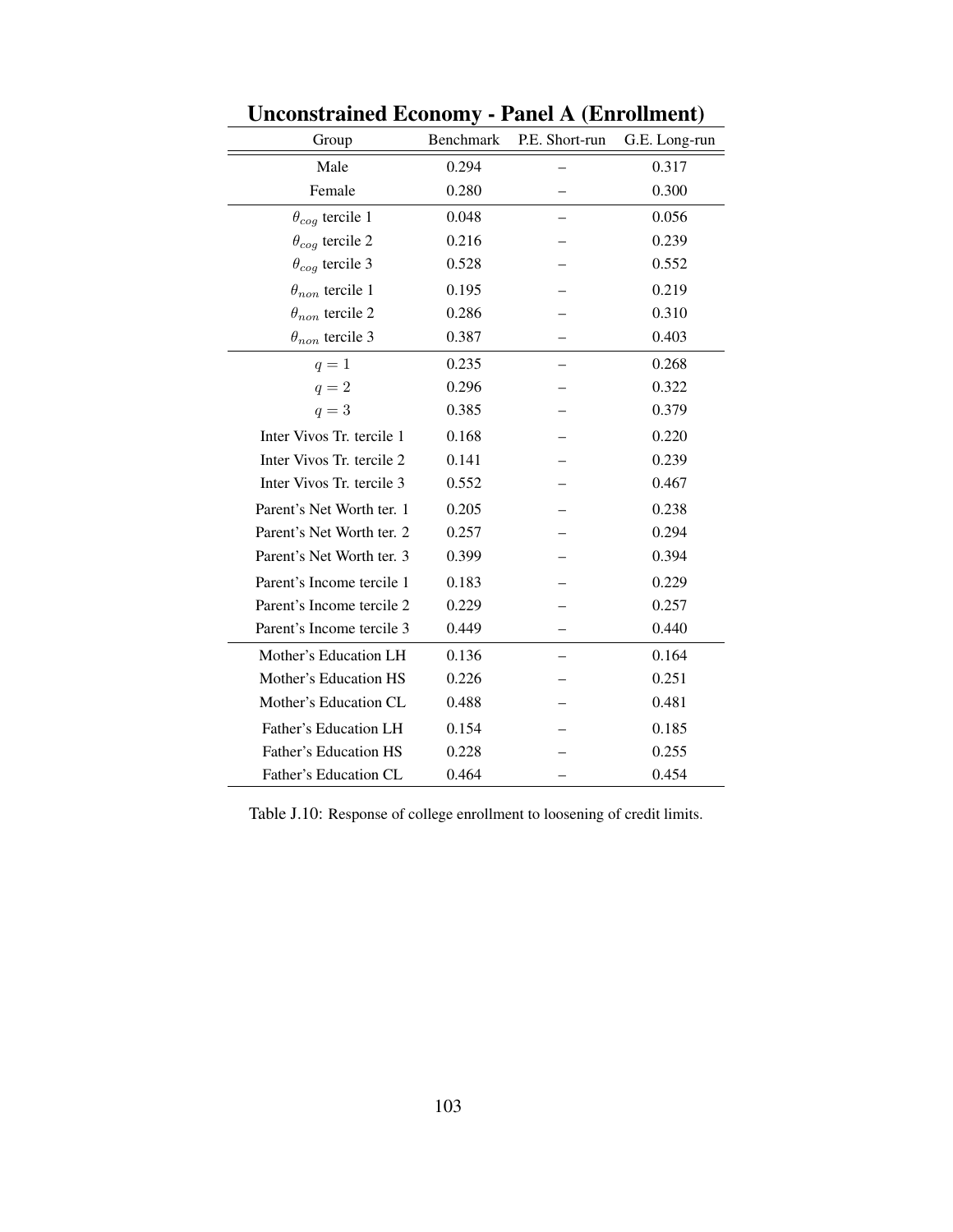|                                             | Benchmark | P.E. Short-run | G.E. Long-run |
|---------------------------------------------|-----------|----------------|---------------|
| Wealth Coef. of Variation                   | 1.136     |                | 1.147         |
| Gender log-Wage Gap                         | 0.340     |                | 0.341         |
| Labor Income Tax Rate                       | 0.270     |                | 0.262         |
| $\% \Delta \overline{\theta}_{coq}$         |           |                | $+0.23%$      |
| $% \triangle$ GDP                           |           |                | $+1.73%$      |
| Total Welfare CEV ( $\varphi_{tot}$ )       |           |                | $+4.23%$      |
| Level component $(\varphi_{lev})$           |           |                | $+1.70%$      |
| Uncertainty component $(\varphi_{unc})$     |           |                | $+0.91%$      |
| Inequality component $(\varphi_{ine})$      |           |                | $+1.54%$      |
| <b>High School Graduation Rate</b>          | 0.863     |                | 0.869         |
| $\Delta\%$ Avg Student Labor                |           |                | $-25.6%$      |
| Male CL Price Premium*                      | 0.2851    |                | 0.2533        |
| Female CL Price Premium*                    | 0.3056    |                | 0.2746        |
| $\Delta\%$ Male CL Lifetime Earnings**      |           |                | $-2.05%$      |
| $\Delta\%$ Female CL Lifetime Earnings**    |           |                | $-2.02\%$     |
| $\Delta\%$ Male HS Lifetime Earnings**      |           |                | 0.92%         |
| $\Delta\%$ Female HS Lifetime Earnings**    |           |                | 1.43%         |
| <b>IVT</b> to Parental Wealth Ratio - Men   | 0.232     |                | .219          |
| <b>IVT</b> to Parental Wealth Ratio - Women | 0.203     |                | .199          |

Unconstrained Economy - Panel B (Aggregates)

Table J.11: Response of aggregate variables to loosening of credit limits. (\*) The 'college price premium' is the difference in the price per unit of human capital supplied relative to HS workers. (\*\*) The discounted earnings of an individual with median characteristics and a spouse with median characteristics.

|         |           |                |           | - ,<br>7      |
|---------|-----------|----------------|-----------|---------------|
|         |           | P.E. Short-run |           | G.E. Long-run |
|         | \$ change | $%$ change     | \$ change | $%$ change    |
| Average |           |                | $-4.404$  | $-7.06\%$     |
| Male    |           |                | $-4,987$  | $-7.75\%$     |
| Female  |           |                | $-3,771$  | $-6.24\%$     |
| $q=1$   |           |                | $-2,429$  | $-22.8%$      |
| $q=2$   |           |                | $-7,005$  | $-13.5%$      |
| $q=3$   |           |                | $-3,159$  | $-2.36%$      |

### Unconstrained Economy - Panel C (Crowding In/Out)

Table J.12: Crowding in/out of inter vivos transfers in response to to loosening of credit limits. This table reports change in average inter vivos transfers received by individuals who finish college in both the benchmark and experiment.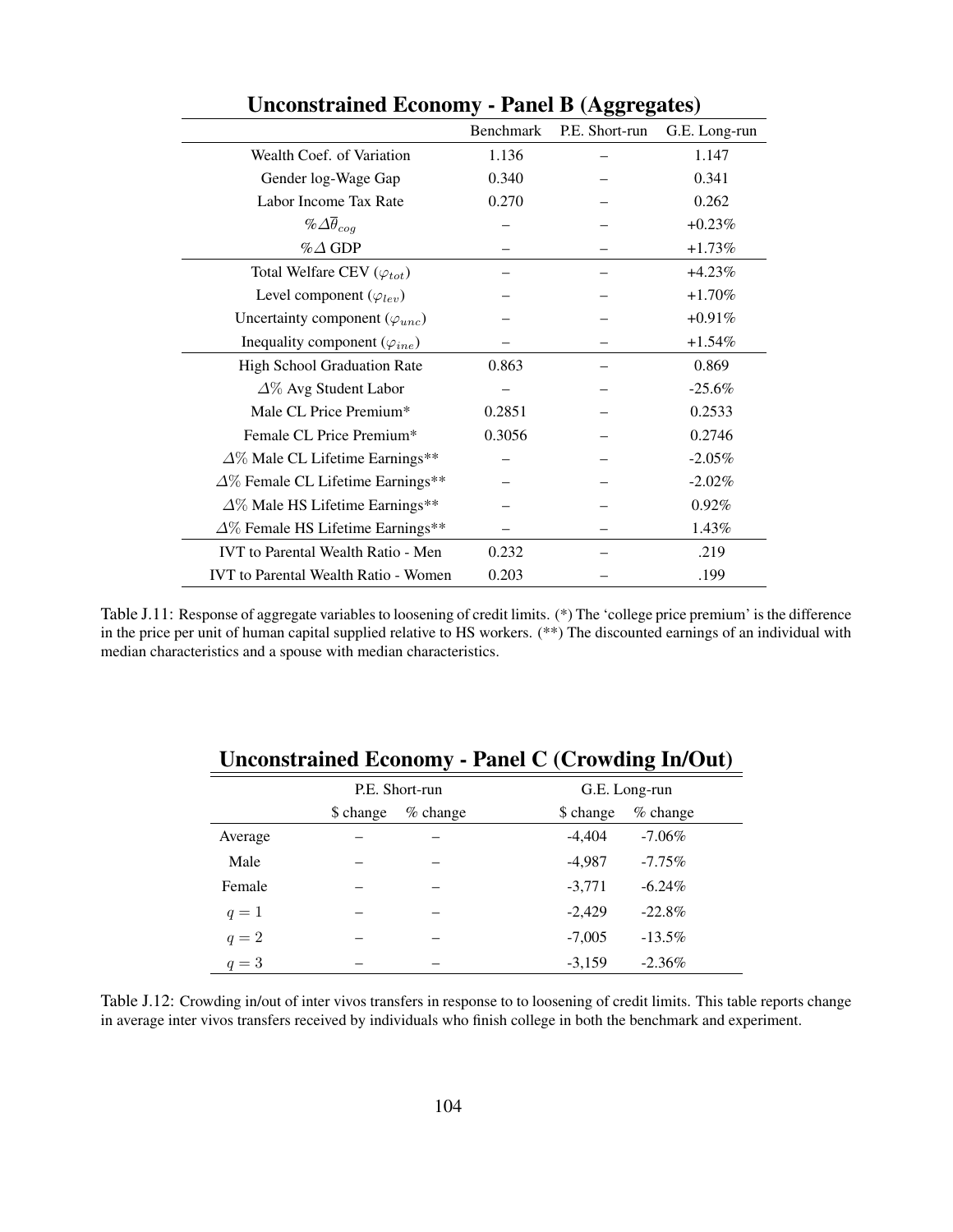| Group                        | Benchmark | P.E. Short-run | G.E. Long-run |
|------------------------------|-----------|----------------|---------------|
| Male                         | 0.294     | 0.335          | 0.311         |
| Female                       | 0.280     | 0.318          | 0.296         |
| $\theta_{coq}$ tercile 1     | 0.048     | 0.069          | 0.058         |
| $\theta_{coq}$ tercile 2     | 0.216     | 0.263          | 0.234         |
| $\theta_{coq}$ tercile 3     | 0.528     | 0.577          | 0.544         |
| $\theta_{non}$ tercile 1     | 0.195     | 0.233          | 0.213         |
| $\theta_{non}$ tercile 2     | 0.286     | 0.325          | 0.303         |
| $\theta_{non}$ tercile 3     | 0.387     | 0.431          | 0.399         |
| $q=1$                        | 0.235     | 0.293          | 0.255         |
| $q=2$                        | 0.296     | 0.323          | 0.313         |
| $q=3$                        | 0.385     | 0.400          | 0.392         |
| Inter Vivos Tr. tercile 1    | 0.168     | 0.237          | 0.200         |
| Inter Vivos Tr. tercile 2    | 0.141     | 0.225          | 0.189         |
| Inter Vivos Tr. tercile 3    | 0.552     | 0.519          | 0.520         |
| Parent's Net Worth ter. 1    | 0.205     | 0.263          | 0.226         |
| Parent's Net Worth ter. 2    | 0.257     | 0.301          | 0.279         |
| Parent's Net Worth ter. 3    | 0.399     | 0.416          | 0.405         |
| Parent's Income tercile 1    | 0.183     | 0.247          | 0.213         |
| Parent's Income tercile 2    | 0.229     | 0.274          | 0.248         |
| Parent's Income tercile 3    | 0.449     | 0.459          | 0.449         |
| Mother's Education LH        | 0.136     | 0.179          | 0.154         |
| Mother's Education HS        | 0.226     | 0.270          | 0.242         |
| Mother's Education CL        | 0.488     | 0.517          | 0.489         |
| Father's Education LH        | 0.154     | 0.201          | 0.174         |
| <b>Father's Education HS</b> | 0.228     | 0.273          | 0.245         |
| Father's Education CL        | 0.464     | 0.490          | 0.465         |

\$1,000 General Grant Expansion - Panel A (Enrollment)

Table J.13: Response of college enrollment to a \$1,000 per year increase in federal grants (\$4,000 total).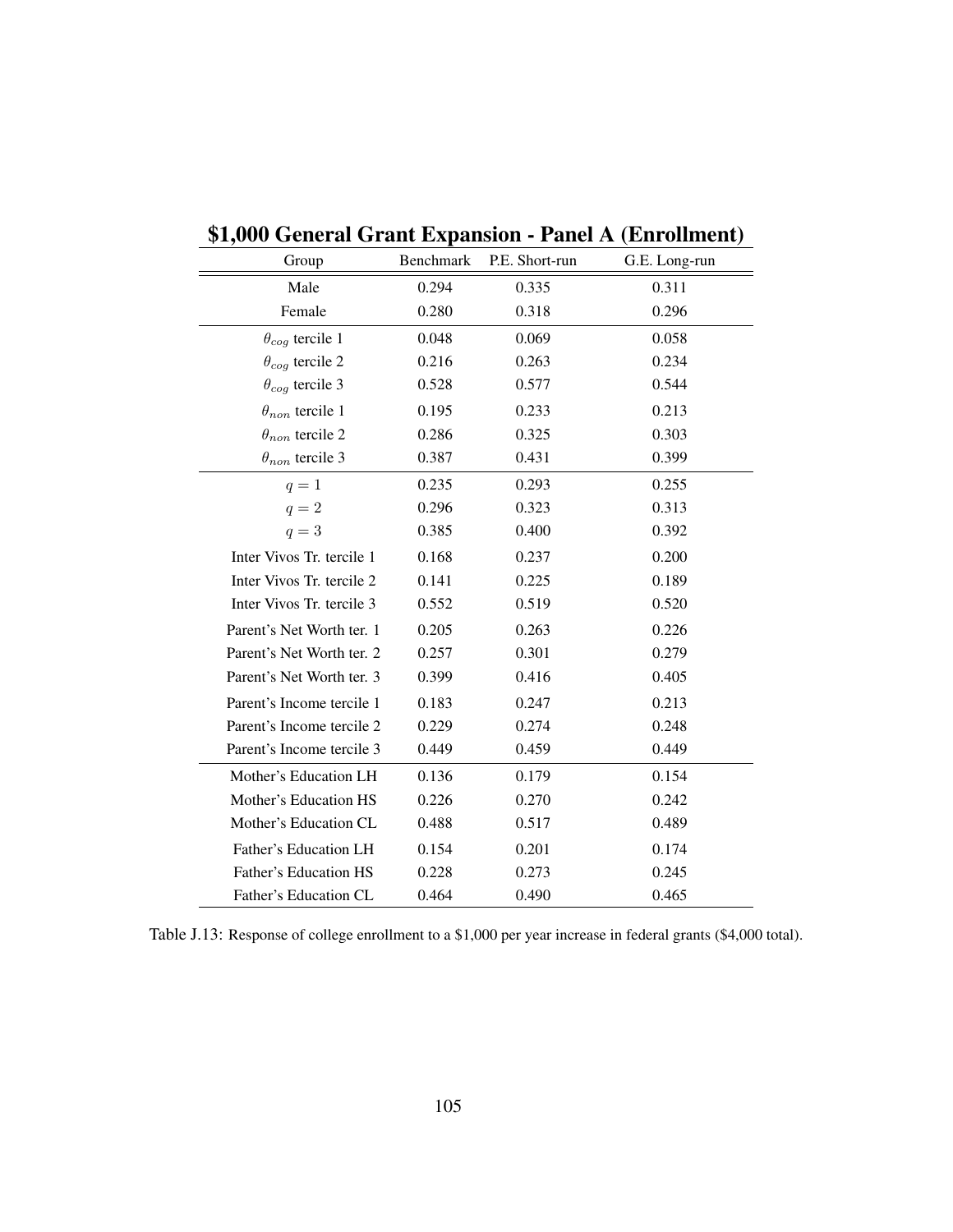|                                             | <b>Benchmark</b> | P.E. Short-run | G.E. Long-run |
|---------------------------------------------|------------------|----------------|---------------|
| Wealth Coef. of Variation                   | 1.114            |                | 1.120         |
| Gender log-Wage Gap                         | 0.341            |                | 0.340         |
| Labor Income Tax Rate                       | 0.270            |                | 0.266         |
| % $\Delta \overline{\theta}_{coq}$          |                  |                | $+0.15%$      |
| $% \triangle$ GDP                           |                  |                | $+1.10%$      |
| Total Welfare CEV $(\varphi_{tot})$         |                  |                | $+1.72%$      |
| Level component $(\varphi_{lev})$           |                  |                | $+1.27%$      |
| Uncertainty component $(\varphi_{unc})$     |                  |                | $-0.16%$      |
| Inequality component $(\varphi_{ine})$      |                  |                | $+0.60\%$     |
| <b>High School Graduation Rate</b>          | 0.862            |                | 0.865         |
| $\Delta\%$ Avg Student Labor                |                  | $-4.55%$       | $-6.24%$      |
| Male CL Price Premium*                      | 0.2851           |                | 0.2616        |
| Female CL Price Premium*                    | 0.3055           |                | 0.2886        |
| $\Delta\%$ Male CL Lifetime Earnings**      |                  |                | $-1.42%$      |
| $\Delta\%$ Female CL Lifetime Earnings**    |                  |                | $-1.15%$      |
| $\Delta\%$ Male HS Lifetime Earnings**      |                  |                | $+0.91\%$     |
| $\Delta\%$ Female HS Lifetime Earnings**    |                  |                | $+0.97\%$     |
| <b>IVT</b> to Parental Wealth Ratio - Men   | 0.231            | 0.222          | .228          |
| <b>IVT</b> to Parental Wealth Ratio - Women | 0.203            | 0.197          | .202          |

\$1,000 General Grant Expansion - Panel B (Aggregates)

Table J.14: Response of aggregate variables to \$1,000 per year increase in federal grants (\$4,000 total). (\*) The 'college price premium' is the difference in the price per unit of human capital supplied relative to HS workers. (\*\*) The discounted earnings of an individual with median characteristics and a spouse with median characteristics.

|         |           | P.E. Short-run | G.E. Long-run |            |
|---------|-----------|----------------|---------------|------------|
|         | \$ change | $%$ change     | \$ change     | $%$ change |
| Average | $-2,354$  | $-3.77\%$      | $-974$        | $-1.56\%$  |
| Male    | $-2.694$  | $-4.19\%$      | $-1,157$      | $-1.80\%$  |
| Female  | $-1.989$  | $-3.29\%$      | -778          | $-1.29\%$  |
| $q=1$   | $-3,298$  | $-31.0\%$      | $-1.778$      | $-16.8\%$  |
| $q=2$   | $-2,242$  | $-4.30\%$      | $-1.241$      | $-2.38\%$  |
| $q=3$   | $-2.138$  | $-1.60\%$      | $-769$        | $-0.58\%$  |

\$1,000 General Grant Expansion - Panel C (Crowding In/Out)

Table J.15: Crowding in/out of inter vivos transfer in response to a \$1,000 per year increase in federal grants (\$4,000 total). This table reports change in average inter vivos transfers received by individuals who finish college in both the benchmark and experiment.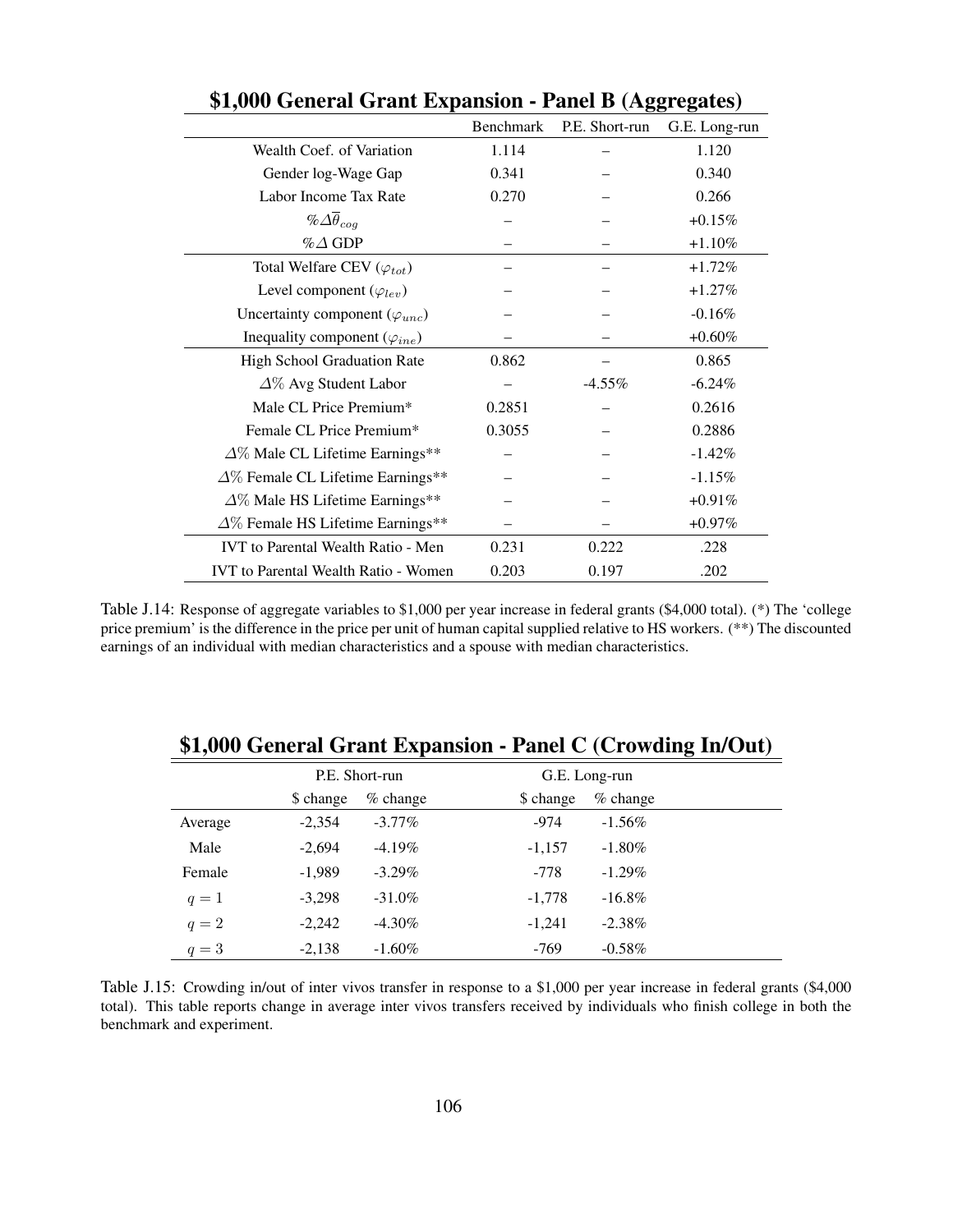| <b>Experiment Characteristics</b> | Benchmark | P.E. Short-run | G.E. Long-run |
|-----------------------------------|-----------|----------------|---------------|
| Male                              | 0.294     | 0.342          | 0.310         |
| Female                            | 0.280     | 0.325          | 0.294         |
| $\theta_{coq}$ tercile 1          | 0.048     | 0.074          | 0.061         |
| $\theta_{coq}$ tercile 2          | 0.216     | 0.269          | 0.236         |
| $\theta_{coq}$ tercile 3          | 0.528     | 0.585          | 0.536         |
| $\theta_{non}$ tercile 1          | 0.195     | 0.240          | 0.208         |
| $\theta_{non}$ tercile 2          | 0.286     | 0.332          | 0.305         |
| $\theta_{non}$ tercile 3          | 0.387     | 0.435          | 0.398         |
| $q=1$                             | 0.235     | 0.320          | 0.279         |
| $q=2$                             | 0.296     | 0.304          | 0.289         |
| $q=3$                             | 0.385     | 0.386          | 0.366         |
| Inter Vivos Tr. tercile 1         | 0.168     | 0.256          | 0.222         |
| Inter Vivos Tr. tercile 2         | 0.141     | 0.231          | 0.211         |
| Inter Vivos Tr. tercile 3         | 0.552     | 0.513          | 0.471         |
| Parent's Net Worth ter. 1         | 0.205     | 0.288          | 0.248         |
| Parent's Net Worth ter. 2         | 0.257     | 0.306          | 0.286         |
| Parent's Net Worth ter. 3         | 0.399     | 0.406          | 0.371         |
| Parent's Income tercile 1         | 0.183     | 0.268          | 0.235         |
| Parent's Income tercile 2         | 0.229     | 0.282          | 0.253         |
| Parent's Income tercile 3         | 0.449     | 0.450          | 0.417         |
| Mother's Education LH             | 0.136     | 0.188          | 0.166         |
| Mother's Education HS             | 0.226     | 0.278          | 0.246         |
| Mother's Education CL             | 0.488     | 0.520          | 0.472         |
| Father's Education LH             | 0.154     | 0.212          | 0.190         |
| <b>Father's Education HS</b>      | 0.228     | 0.282          | 0.248         |
| Father's Education CL             | 0.464     | 0.490          | 0.447         |

Means Tested Grant Expansion - Panel A (Enrollment)

Table J.16: Response of college enrollment to a proportional 53% proportional increase in federal grants (equal fiscal cost in PE as a \$1,000 per year expansion).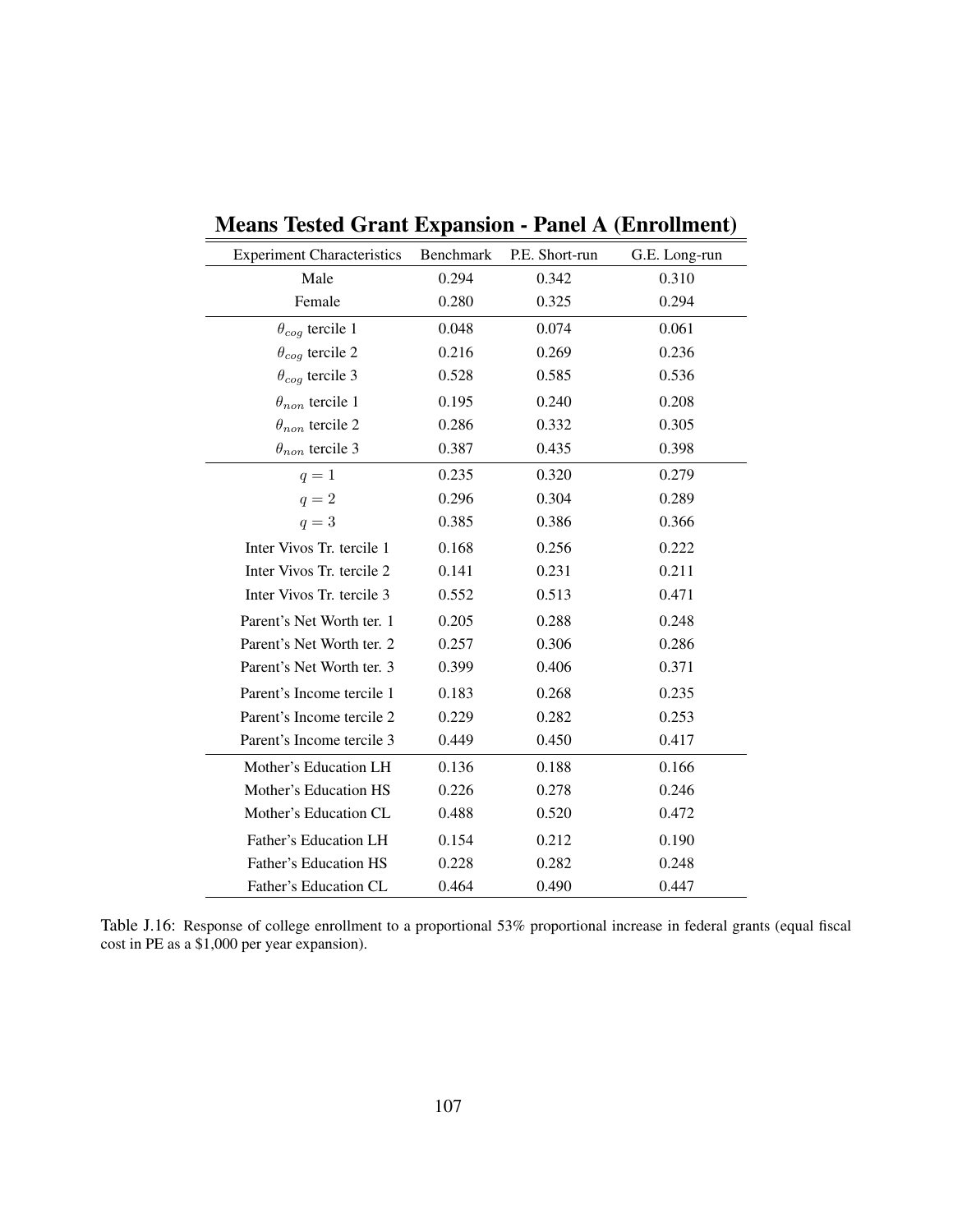|                                             | Benchmark | P.E. Short-run | G.E. Lomg-run |
|---------------------------------------------|-----------|----------------|---------------|
| Wealth Coef. of Variation                   | 1.114     |                | 1.123         |
| Gender log-Wage Gap                         | 0.341     |                | 0.340         |
| Labor Income Tax Rate                       | 0.270     |                | 0.267         |
| $\% \Delta \overline{\theta}_{coq}$         |           |                | $+0.13%$      |
| % $\Delta$ GDP                              |           |                | $+0.77%$      |
| Total Welfare CEV $(\varphi_{tot})$         |           |                | $+1.40%$      |
| Level component $(\varphi_{lev})$           |           |                | $+1.01\%$     |
| Uncertainty component $(\varphi_{unc})$     |           |                | $+0.19%$      |
| Inequality component $(\varphi_{ine})$      |           |                | $+0.19%$      |
| <b>High School Graduation Rate</b>          | 0.862     |                | 0.865         |
| $\Delta\%$ Avg Student Labor                |           | $-4.19%$       | $-4.56\%$     |
| Male CL Price Premium*                      | 0.2851    |                | 0.2635        |
| Female CL Price Premium*                    | 0.3055    |                | 0.2905        |
| $\Delta\%$ Male CL Lifetime Earnings**      |           |                | $-1.78%$      |
| $\Delta\%$ Female CL Lifetime Earnings**    |           |                | $-1.21%$      |
| $\Delta\%$ Male HS Lifetime Earnings**      |           |                | $+0.65\%$     |
| $\Delta\%$ Female HS Lifetime Earnings**    |           |                | $+0.67\%$     |
| <b>IVT</b> to Parental Wealth Ratio - Men   | 0.231     | 0.224          | .228          |
| <b>IVT</b> to Parental Wealth Ratio - Women | 0.203     | 0.199          | .202          |

Means Tested Grant Expansion - Panel B (Aggregates)

Table J.17: Response of aggregate variables to proportional 53% increase in federal grants (equal fiscal cost in PE as a \$1,000 per year expansion). (\*) The 'college price premium' is the difference in the price per unit of human capital supplied relative to HS workers. (\*\*) The discounted earnings of an individual with median characteristics and a spouse with median characteristics.

|         |           | л.             |           |               | o | ╯ |
|---------|-----------|----------------|-----------|---------------|---|---|
|         |           | P.E. Short-run |           | G.E. Long-run |   |   |
|         | \$ change | $%$ change     | \$ change | $%$ change    |   |   |
| Average | $-1,134$  | $-1.82\%$      | $-1,223$  | $-1.96\%$     |   |   |
| Male    | $-1,237$  | $-1.92\%$      | $-1,358$  | $-2.11\%$     |   |   |
| Female  | $-1,006$  | $-1.66\%$      | $-1,061$  | $-1.76\%$     |   |   |
| $q=1$   | $-3,567$  | $-33.5\%$      | $-2,855$  | $-26.8\%$     |   |   |
| $q=2$   | $-776$    | $-1.49\%$      | $+588$    | $+1.13\%$     |   |   |
| $q=3$   | $-172$    | $-0.11\%$      | $+7,166$  | $+5.37\%$     |   |   |

Table J.18: Crowding in/out of inter vivos transfers in response to a 53% increase in federal grants (equal fiscal cost in PE as a \$1,000 per year expansion). This table reports change in average inter vivos transfers received by individuals who finish college in both the benchmark and experiment.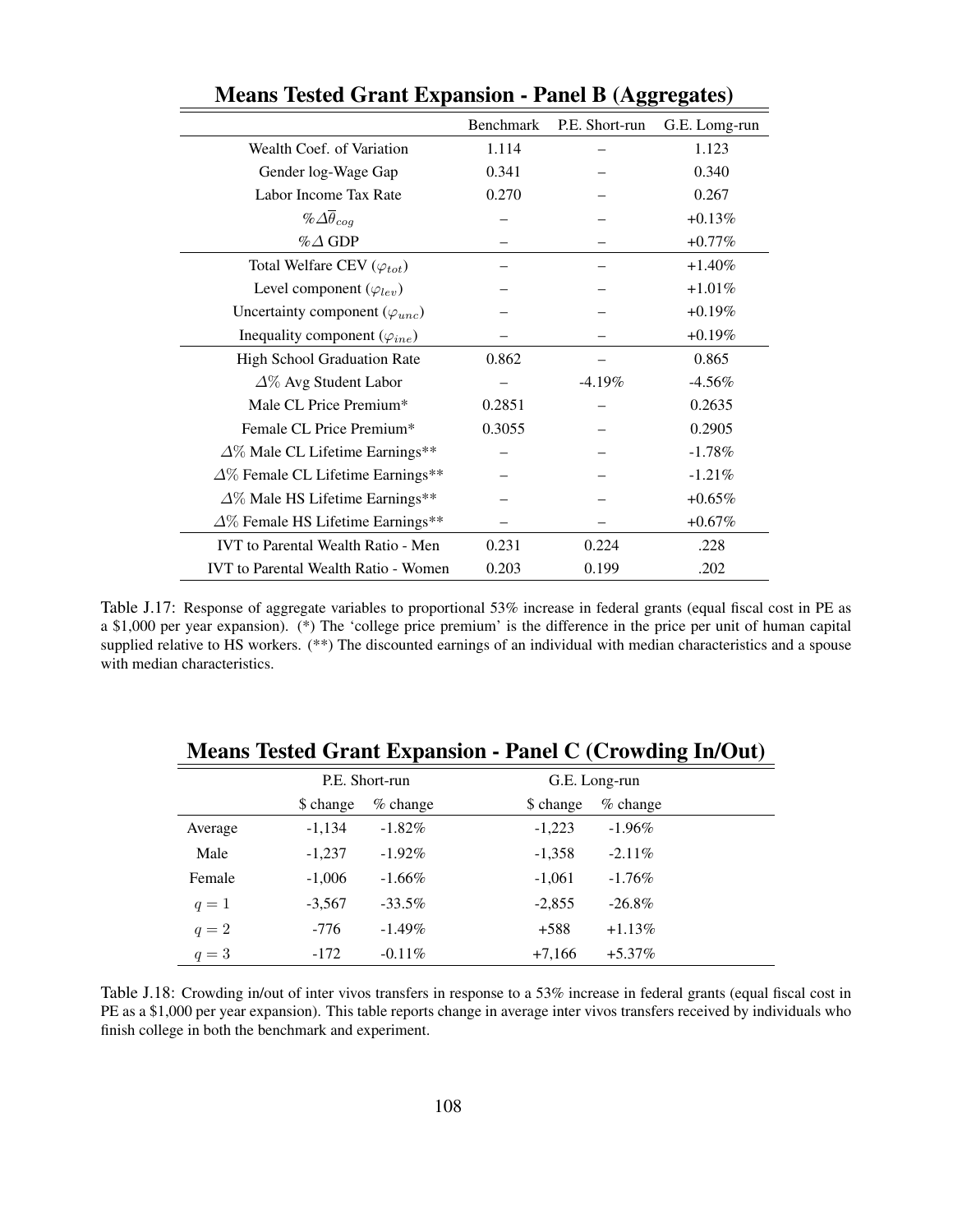| <b>Experiment Characteristics</b> | Benchmark | P.E. Short-run | G.E. Long-run |
|-----------------------------------|-----------|----------------|---------------|
| Male                              | 0.294     | 0.325          | 0.310         |
| Female                            | 0.280     | 0.310          | 0.295         |
| $\theta_{coq}$ tercile 1          | 0.048     | 0.064          | 0.050         |
| $\theta_{coq}$ tercile 2          | 0.216     | 0.251          | 0.229         |
| $\theta_{cog}$ tercile 3          | 0.528     | 0.566          | 0.550         |
| $\theta_{non}$ tercile 1          | 0.195     | 0.224          | 0.212         |
| $\theta_{non}$ tercile 2          | 0.286     | 0.315          | 0.303         |
| $\theta_{non}$ tercile 3          | 0.387     | 0.420          | 0.399         |
| $q=1$                             | 0.235     | 0.279          | 0.255         |
| $q=2$                             | 0.296     | 0.316          | 0.313         |
| $q=3$                             | 0.385     | 0.397          | 0.390         |
| Inter Vivos Tr. tercile 1         | 0.168     | 0.217          | 0.199         |
| Inter Vivos Tr. tercile 2         | 0.141     | 0.199          | 0.190         |
| Inter Vivos Tr. tercile 3         | 0.552     | 0.537          | 0.518         |
| Parent's Net Worth ter. 1         | 0.205     | 0.249          | 0.225         |
| Parent's Net Worth ter. 2         | 0.257     | 0.291          | 0.278         |
| Parent's Net Worth ter. 3         | 0.399     | 0.412          | 0.405         |
| Parent's Income tercile 1         | 0.183     | 0.233          | 0.211         |
| Parent's Income tercile 2         | 0.229     | 0.263          | 0.248         |
| Parent's Income tercile 3         | 0.449     | 0.456          | 0.449         |
| Mother's Education LH             | 0.136     | 0.168          | 0.151         |
| Mother's Education HS             | 0.226     | 0.259          | 0.240         |
| Mother's Education CL             | 0.488     | 0.511          | 0.492         |
| Father's Education LH             | 0.154     | 0.189          | 0.171         |
| <b>Father's Education HS</b>      | 0.228     | 0.262          | 0.244         |
| Father's Education CL             | 0.464     | 0.484          | 0.466         |

Ability Tested Grant Expansion - Panel A (Enrollment)

Table J.19: Response of college enrollment to an increase in federal grants that is proportional to ability  $1.72 \times \theta_{cog}$ (equal fiscal cost in PE as a \$1,000 per year expansion).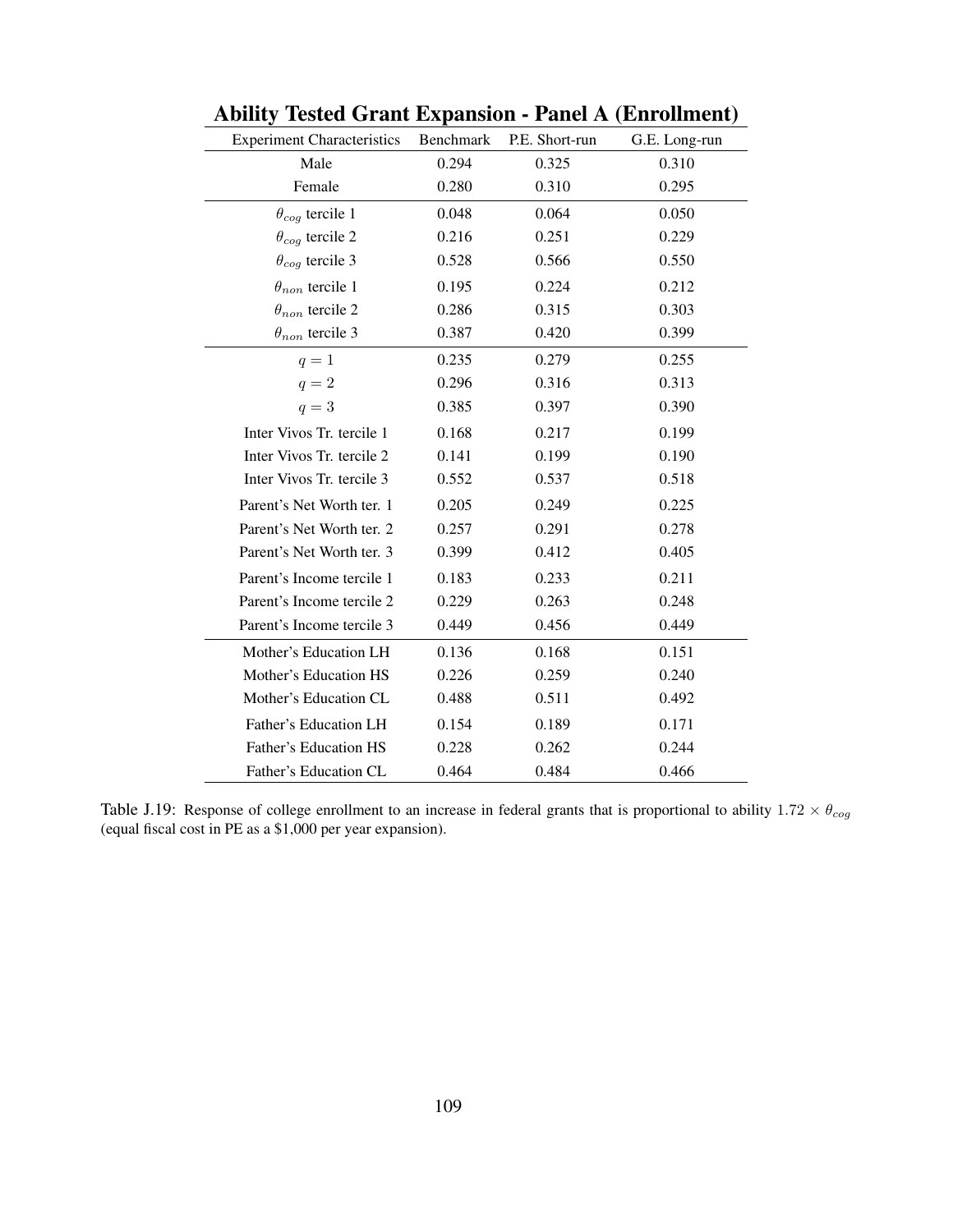|                                             | Benchmark | P.E. Short-run | G.E. Long-run |
|---------------------------------------------|-----------|----------------|---------------|
| Wealth Coef. of Variation                   | 1.114     |                | 1.119         |
| Gender log-Wage Gap                         | 0.341     |                | 0.340         |
| Labor Income Tax Rate                       | 0.270     |                | 0.266         |
| % $\Delta \overline{\theta}_{coq}$          |           |                | $+0.19%$      |
| % $\Delta$ GDP                              |           |                | $+1.20%$      |
| Total Welfare CEV $(\varphi_{tot})$         |           |                | $+1.89%$      |
| Level component $(\varphi_{lev})$           |           |                | $+1.39%$      |
| Uncertainty component $(\varphi_{unc})$     |           |                | $-0.12%$      |
| Inequality component $(\varphi_{ine})$      |           |                | $+0.61\%$     |
| <b>High School Graduation Rate</b>          | 0.862     |                | 0.866         |
| $\Delta\%$ Avg Student Labor                |           | $-3.39\%$      | $-6.69\%$     |
| Male CL Price Premium*                      | 0.2851    |                | 0.2603        |
| Female CL Price Premium*                    | 0.3055    |                | 0.2862        |
| $\Delta\%$ Male CL Lifetime Earnings**      |           |                | $-1.14\%$     |
| $\Delta\%$ Female CL Lifetime Earnings**    |           |                | $-0.99\%$     |
| $\Delta\%$ Male HS Lifetime Earnings**      |           |                | $+0.98\%$     |
| $\Delta\%$ Female HS Lifetime Earnings**    |           |                | $+1.10%$      |
| <b>IVT</b> to Parental Wealth Ratio - Men   | 0.231     | 0.225          | .229          |
| <b>IVT</b> to Parental Wealth Ratio - Women | 0.203     | 0.199          | .203          |

### Ability Tested Grant Expansion - Panel B (Aggregates)

Table J.20: Response of aggregate variables to an increase in federal grants that is proportional to ability  $1.72 \times \theta_{cog}$ (equal fiscal cost in PE as a \$1,000 per year expansion). (\*) The 'college price premium' is the difference in the price per unit of human capital supplied relative to HS workers. (\*\*) The discounted earnings of an individual with median characteristics and a spouse with median characteristics.

| $\bullet$ |           |                |           |               | ັ |  |
|-----------|-----------|----------------|-----------|---------------|---|--|
|           |           | P.E. Short-run |           | G.E. Long-run |   |  |
|           | \$ change | $%$ change     | \$ change | $%$ change    |   |  |
| Average   | $-1,655$  | $-2.65\%$      | $-1.039$  | $-1.66\%$     |   |  |
| Male      | $-1,803$  | $-2.80\%$      | $-1,438$  | $-2.23\%$     |   |  |
| Female    | $-1,482$  | $-2.45\%$      | $-623$    | $-1.03\%$     |   |  |
| $q=1$     | $-2,508$  | $-23.6\%$      | $-1,903$  | $-17.7\%$     |   |  |
| $q=2$     | $-1,669$  | $-3.20\%$      | $-1.867$  | $-3.58\%$     |   |  |
| $q=3$     | $-1.664$  | $-1.25\%$      | $+119$    | $+0.09\%$     |   |  |

Ability Tested Grant Expansion - Panel C (Crowding In/Out)

Table J.21: Response of inter vivos transfers to an increase in federal grants that is proportional to ability  $1.72 \times \theta_{cog}$ (equal fiscal cost in PE as a \$1,000 per year expansion). This table reports change in average inter vivos transfers received by individuals who finish college in both the benchmark and experiment.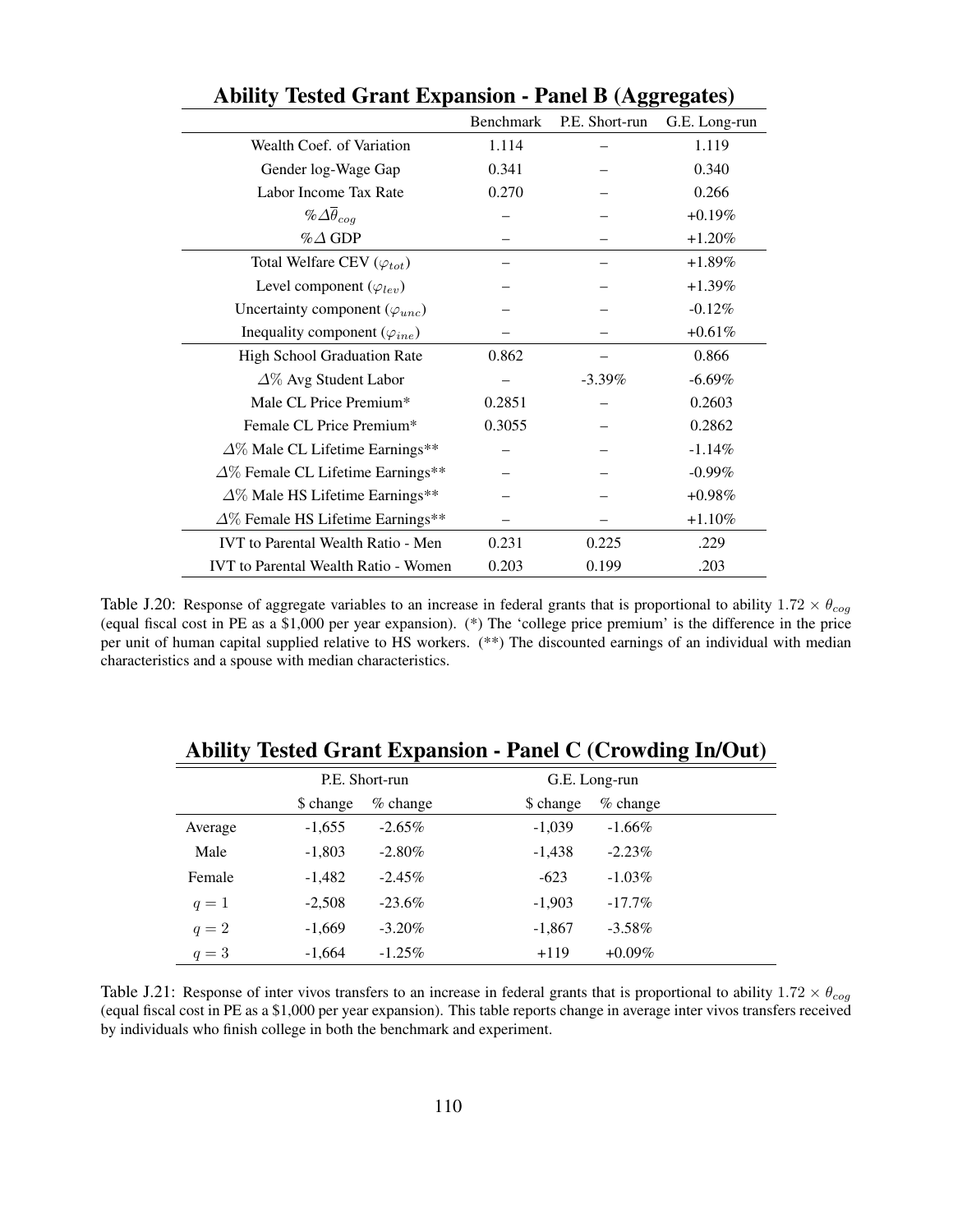| <b>Sensitivity to Closed Economy Assumption</b> |                |                    |  |  |
|-------------------------------------------------|----------------|--------------------|--|--|
| Removal of Student Loans                        | Closed Economy | Small Open Economy |  |  |
| $\Delta\%$ GDP                                  | $-1.98%$       | $-0.58%$           |  |  |
| $\Delta$ college attainment rate                | $-0.030$       | $-0.025$           |  |  |
| $\% \Delta \overline{\theta}_{coq}$             | $-0.39\%$      | $-0.31\%$          |  |  |
| Avg Crowding in/out of IVTs*                    | $+5.52\%$      | $+11.1\%$          |  |  |
| <b>Removal of Tuition Grants</b>                | Closed Economy | Small Open Economy |  |  |
| $\Delta\%$ GDP                                  | $-1.97\%$      | $-0.44\%$          |  |  |
| $\Delta\%$ college attainment                   | $-0.029$       | $-0.026$           |  |  |
| $\% \Delta \overline{\theta}_{coa}$             | $-0.41%$       | $-0.34\%$          |  |  |
| Avg Crowding in/out of IVTs $*$                 | $+0.04\%$      | $+4.40%$           |  |  |

Table K.1: This table illustrates the sensitivity of our main results to the assumption that interest rates are exogenously set (as in a small open economy). (\*) The "average crowding in/out" figure corresponds to the average % change in IVTs to children who go to college in both the benchmark and experiment. For the IVTs "+" refers to crowding in and "-" to crowding out.

# K Sensitivity Analysis

.

#### K.1 Sensitivity of Policy Outcomes to Closed Economy Assumption

One possible concern about our results may relate to the endogenous determination of interest rates. The general equilibrium adjustments might be different if the price of credit was exogenously given. To check the robustness of our results we therefore consider a 'small open economy' alternative: the annual interest rate is exogenously set at the benchmark equilibrium rate 3.43%. We compute the outcomes of the grant and loan removal policies in this alternative equilibrium where only human capital prices and tax rates adjust. The results, reported in Table  $K.1$ , show that aggregate effects are reduced. For example, when government student loans are removed, GDP falls by 0.58% in the long-run, rather than by 1.98% as we find for a closed economy. The mechanics of this GDP reduction are slightly different. Within an open economy, drops in college enrollment are less severe while changes in ability composition of college graduates are more severe. Thus, the stock of college educated human capital falls by comparable amounts, but for rather different reasons. Differences in the crowding out of parental transfers offer an insight into why this happens: in the open economy parents boost their transfers to college-going kids by much more when government aid is removed, which is an indication that selection into college due to parental wealth has become more important. In such open economy scenario the interest rate cannot fall, whereas in the closed economy case it falls by nearly 20 basis points. Any significant downward adjustment in the returns to assets implies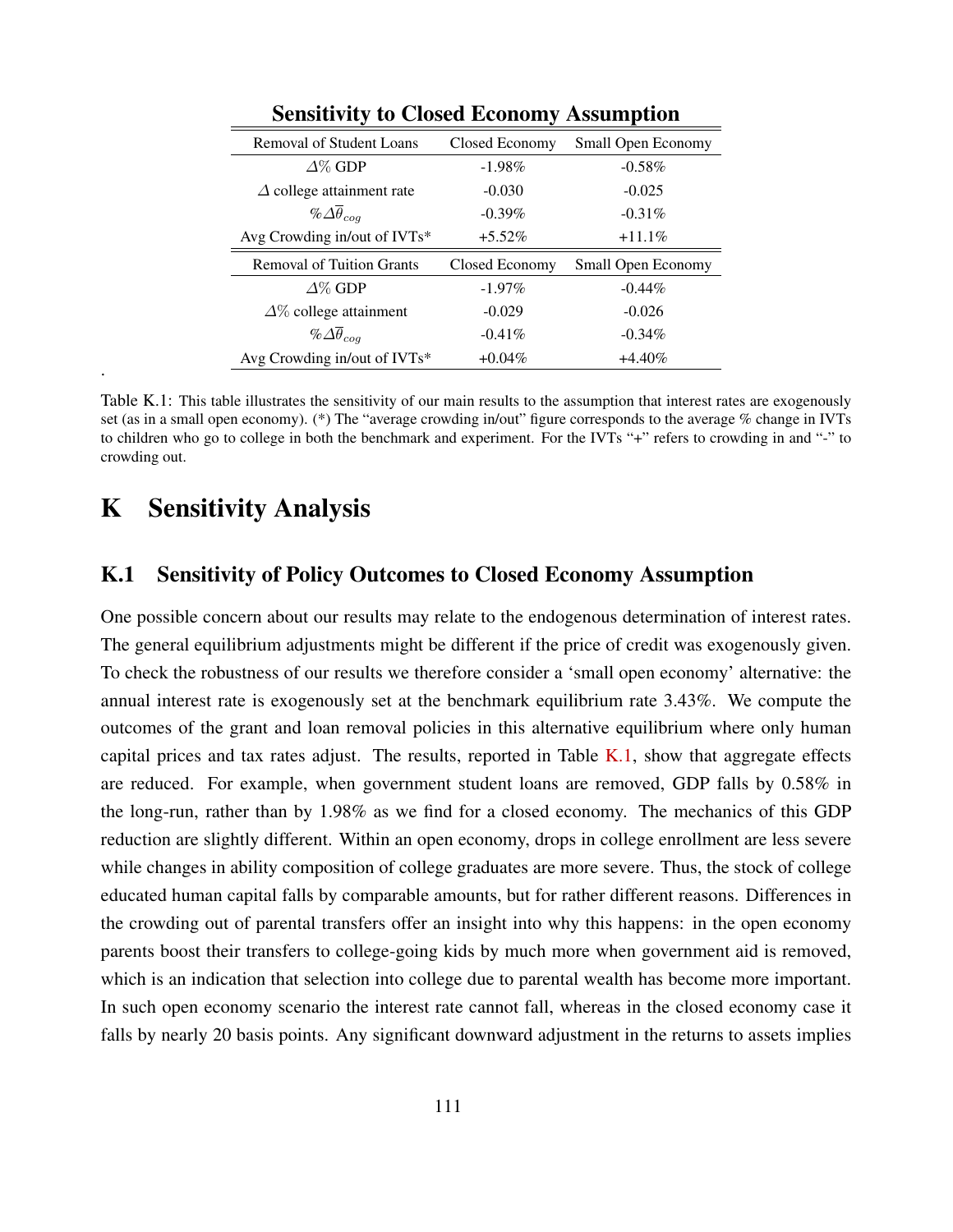| Delweeh <i>11</i><br>Agglegates III I Touuction |                             |           |           |  |  |
|-------------------------------------------------|-----------------------------|-----------|-----------|--|--|
|                                                 | Elasticity $(1/(1 - \rho))$ |           |           |  |  |
| <b>Removal of Tuition Grants</b>                | 2.5                         | 3.3       | 5.0       |  |  |
| $\Delta\%$ GDP                                  | $-1.38%$                    | $-1.97\%$ | $-2.69%$  |  |  |
| $\Delta$ college attainment rate                | $-2.28%$                    | $-2.90%$  | $-4.05\%$ |  |  |
| $\Delta\%$ avg ability college grads            | $+0.26\%$                   | $+0.34\%$ | $+0.45\%$ |  |  |
| Avg Crowding out of IVTs*                       | $-3.37\%$                   | $+0.04\%$ | $+2.33\%$ |  |  |
|                                                 | Elasticity $(1/(1 - \rho))$ |           |           |  |  |
| Removal of Student Loans                        | 2.5                         | 3.3       | 5.0       |  |  |
| $\Delta\%$ GDP                                  | $-1.58%$                    | $-1.98%$  | $-2.89%$  |  |  |
| $\Delta\%$ college attainment                   | $-2.31\%$                   | $-2.95\%$ | $-4.24\%$ |  |  |
| $\Delta\%$ avg ability college grads            | $-0.30%$                    | $-0.12%$  | $+0.09\%$ |  |  |
| Avg Crowding out of IVTs*                       | $+7.73\%$                   | $+5.52\%$ | $+2.28\%$ |  |  |

Sensitivity to Elasticity of Substitution  $\mathbf{D}_{\mathbf{A}}$ tween  $\mathbf{H}^e$  Aggregates in Dreduction

Table K.2: This table illustrates the sensitivity of our main results to variation in the estimated value of  $\rho$ . In the benchmark economy we have an elasticity of 3.3, corresponding to  $\rho = 0.7$ . (\*) The "average crowding out" figure corresponds to the average % change in IVTs to children who go to college in both the benchmark and experiment.

a fall in the incomes of wealth rich families who provide relatively larger inter vivos transfers to their children.<sup>[65](#page-113-0)</sup>

When returns to holding wealth do not adjust downward, low ability children from relatively richer families displace high ability children from poorer families to a larger extent than would occur in a closed economy.

#### K.2 Sensitivity of Policy Outcomes to  $\rho$

When examining the effects of education policies, it is interesting to gauge how sensitive equilibrium outcomes are to alternative values of the production parameter  $\rho$ , which dictates the elasticity of substitution between  $H^e$  aggregates. In Table [K.2](#page-71-0) we report results for a sensitivity analysis in which we consider different values of  $\rho$  and we compare education policy outcomes to those obtained under the benchmark parametrization (that is,  $\rho = .7$ ). As expected, changes in college attainment rates are larger when the elasticity of substitution is lower. Moreover, even when considering a fairly high elasticity (equal to five), one can still detect sizable GE effects on GDP, ability composition and inter vivos transfers.

<span id="page-113-0"></span><sup>&</sup>lt;sup>65</sup>The inter vivos crowding in/out statistics refer to the selected sample who go to college in both benchmark and experiment. Unconditional changes in IVTs are smaller.